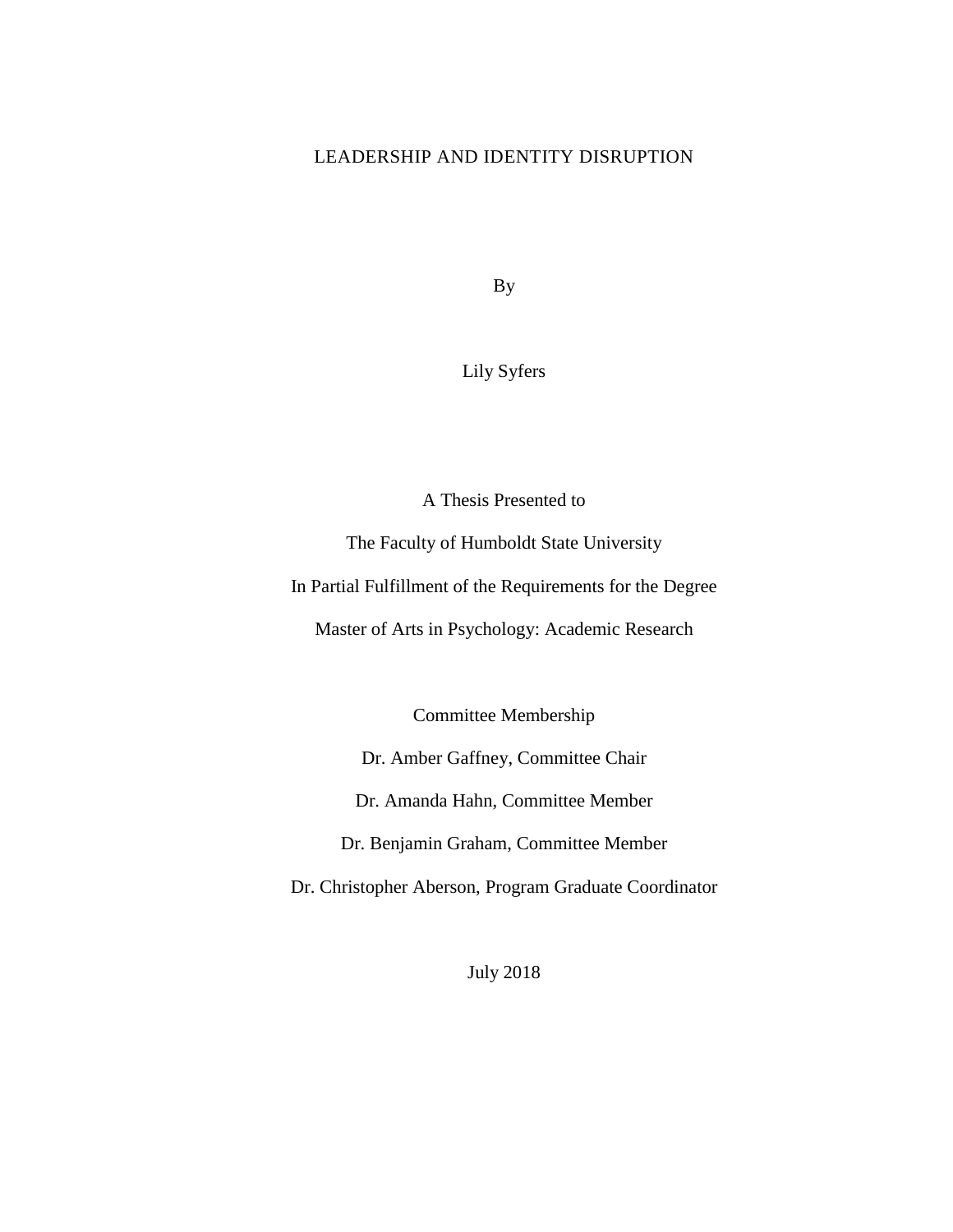## **Abstract**

# <span id="page-1-0"></span>LEADERSHIP AND IDENTITY DISRUPTION

## Lily Syfers

Given that leaders have the ability to create, modify and reinforce group identity, it is important to understand the effect of leader prototype violation on the group identity, and subsequent leader preferences. An experiment  $(N = 191)$ , examined the effect of leader prototype violation and self-conceptual uncertainty on evaluations of subsequent leadership. Although results did not support the primary hypotheses that the leader who was removed would be evaluated more harshly than the leader who completed term, and that under high uncertainty support for the non-prototypical candidate would increase the most when the previous leader was removed, exploratory analyses showed that evaluations of the prototypical candidate were strongest under low uncertainty as group identification increased, whereas support for the non-prototypical leader decreased under low uncertainty as group identification increased. These findings expand previous research, providing further support for the idea that leaders provide an important identity function that can be impacted by conceptual self-uncertainty.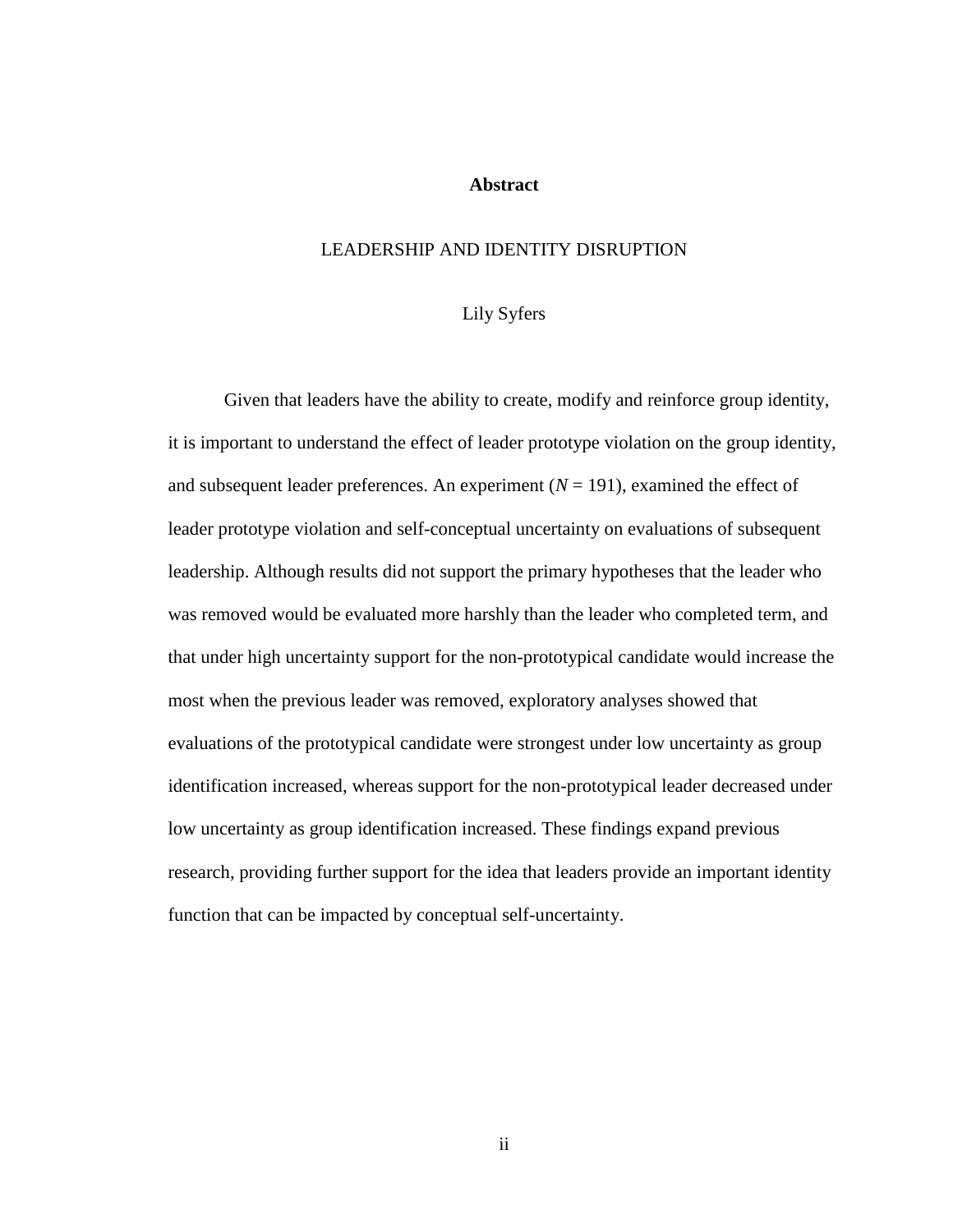|  |  | <b>Table of Contents</b> |
|--|--|--------------------------|
|--|--|--------------------------|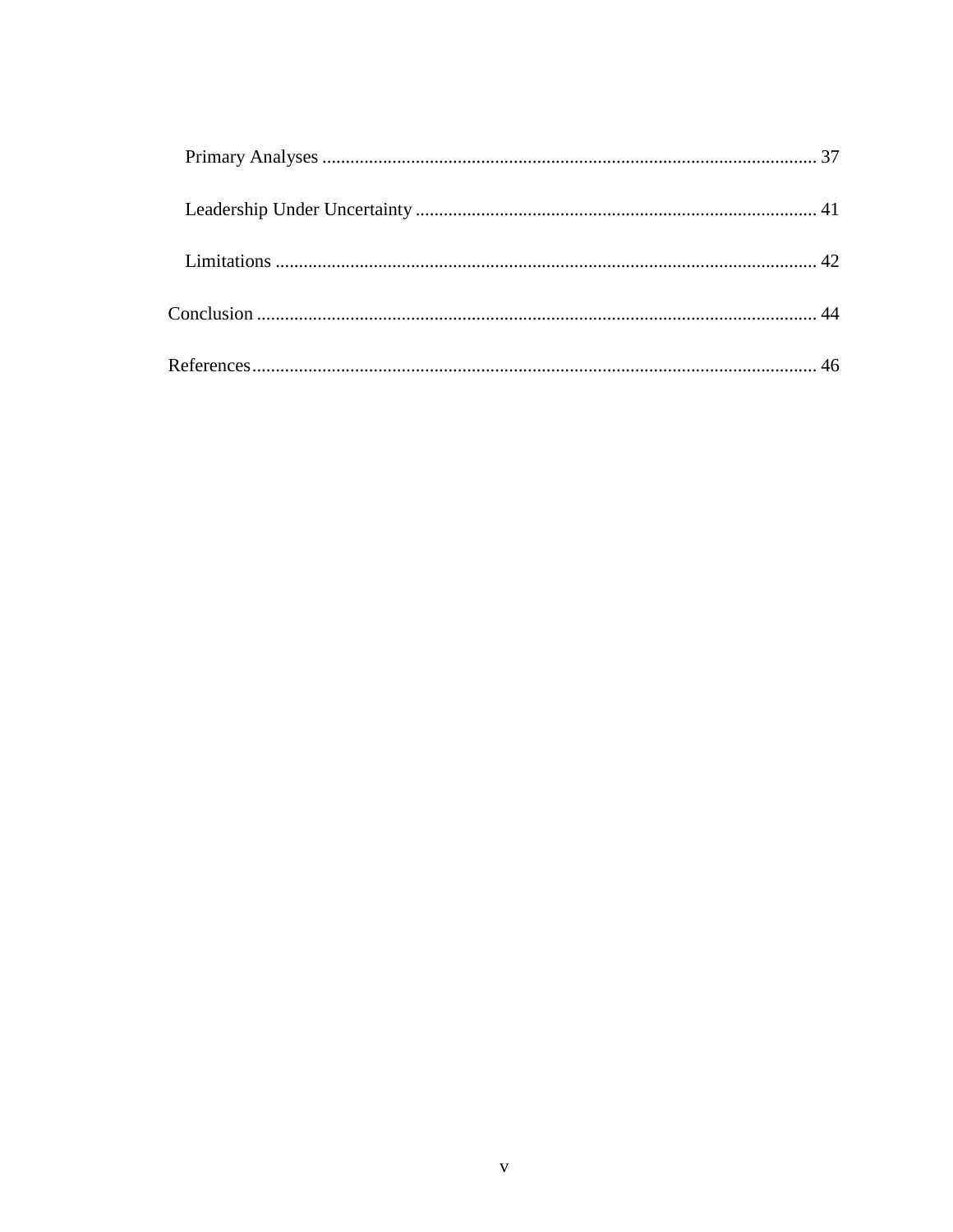# **List of Tables**

<span id="page-5-0"></span>

|--|--|--|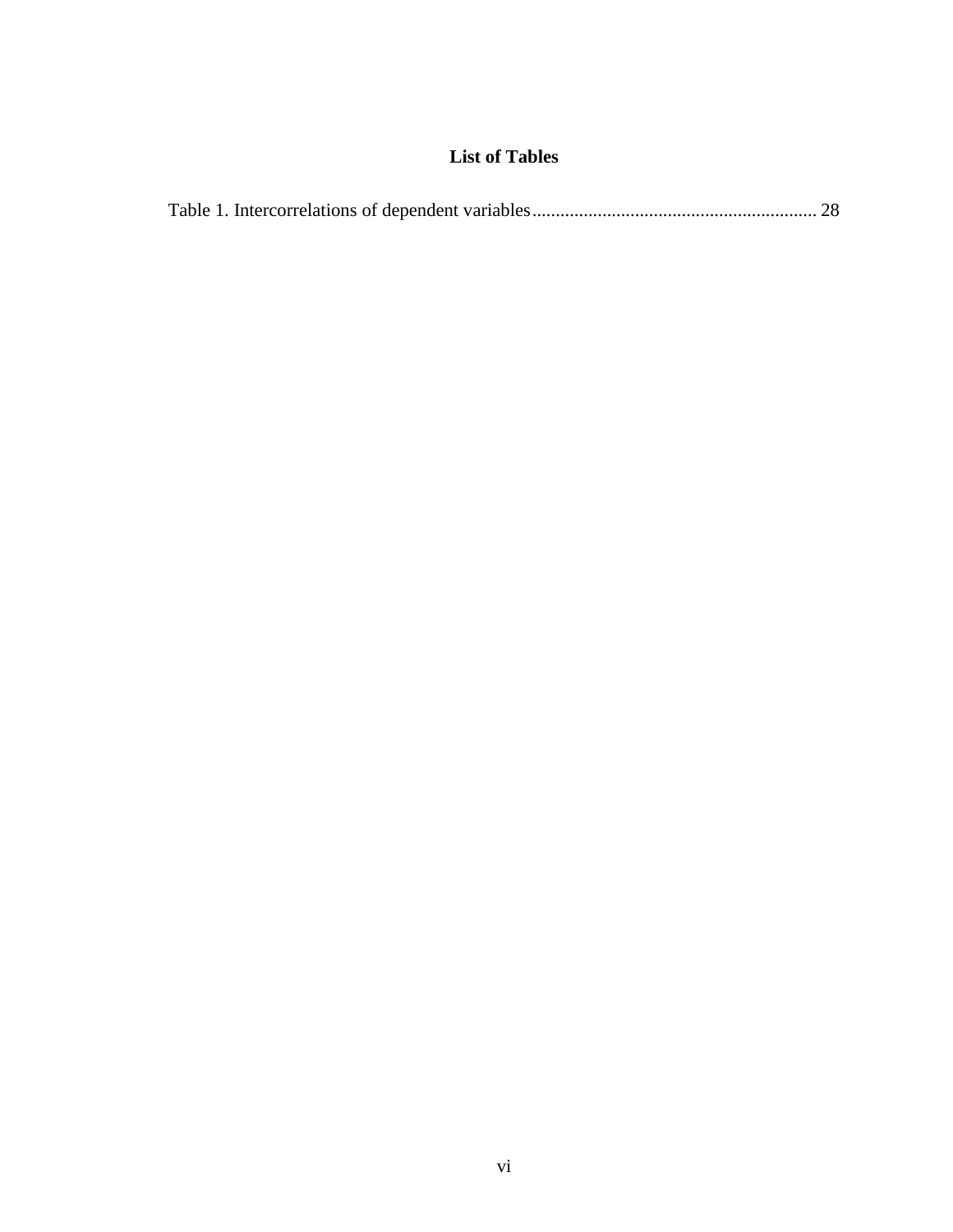# **List of Figures**

<span id="page-6-0"></span>

| Figure 2. Support for prototypical candidate under identification and uncertainty 35      |    |
|-------------------------------------------------------------------------------------------|----|
| Figure 3. Support for the non-prototypical candidate under identification and uncertainty |    |
|                                                                                           | 36 |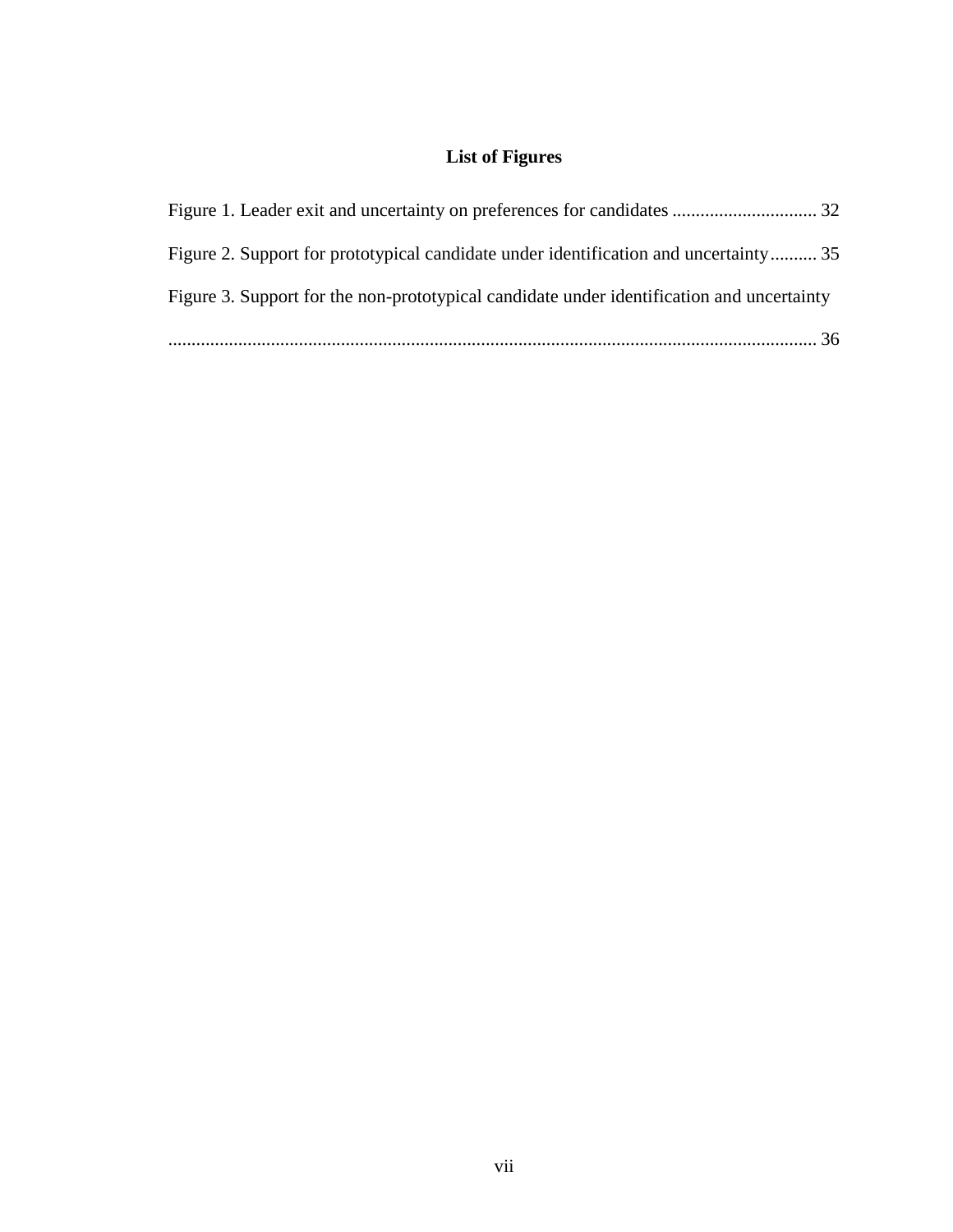| <b>List of Appendices</b> |  |  |  |  |
|---------------------------|--|--|--|--|
|---------------------------|--|--|--|--|

<span id="page-7-0"></span>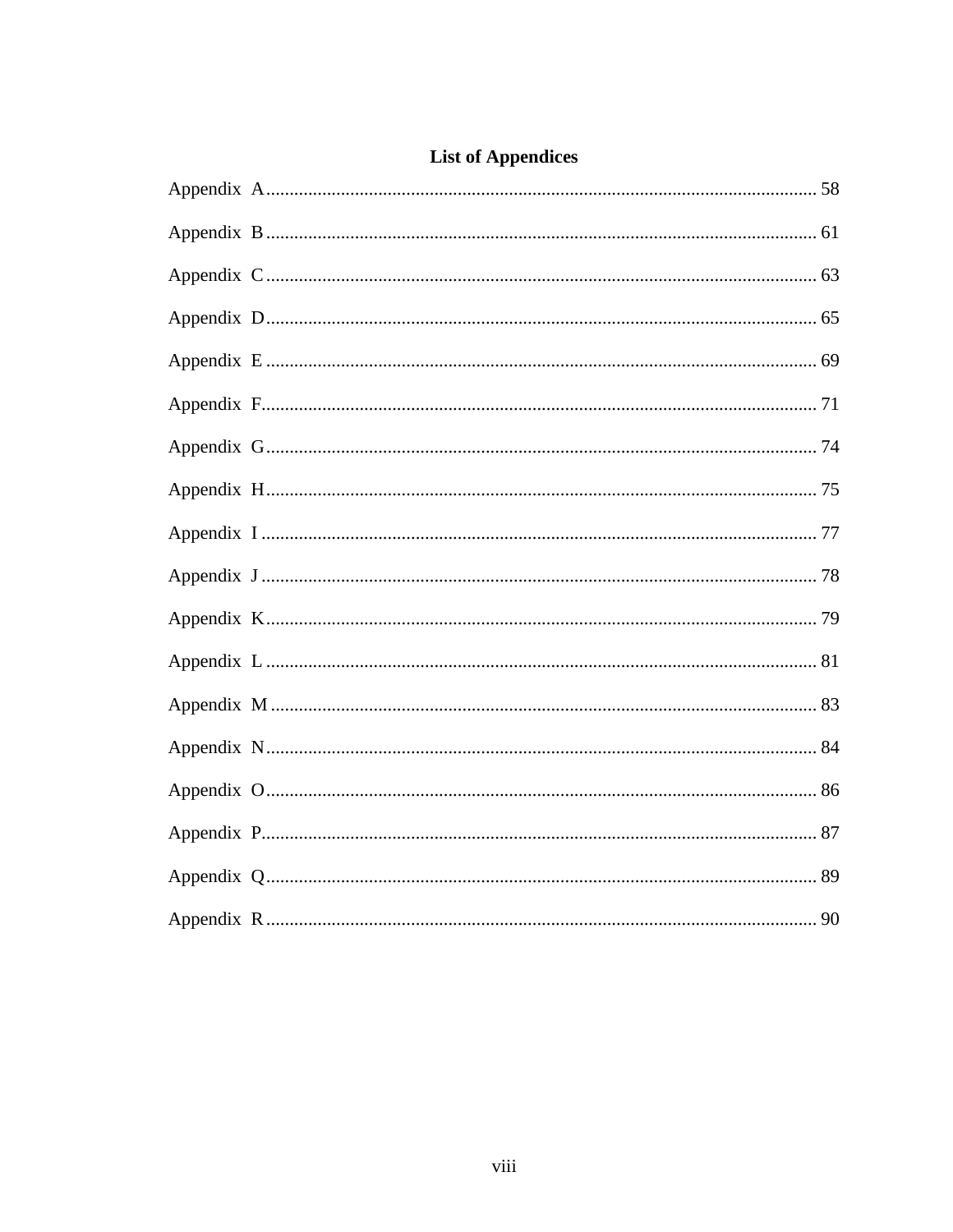# **Introduction**

<span id="page-8-0"></span>Leaders are typically the faces of their groups. People often elect and support leaders who represent their group to the world. Yet, notable leaders throughout history have violated group norms, leading to a forced removal from their post. Nixon's resignation after the Watergate Scandal and the subsequent illumination of corruption in the Nixon Administration provides a famous example. Nixon's high approval ratings preimpeachment and his procurement of the majority popular vote suggest that the American people favored him as their representative. Post-scandal, his approval ratings rapidly declined, articles of impeachment were issued, and Nixon resigned from office. Not every impeachment unfolded in this manner. Following Bill Clinton's scandalous sexual relationship with Monica Lewinsky and his subsequent impeachment trials, his approval ratings climbed to 60%, one of his highest ratings as U.S. president, and this approval rating endured throughout the impeachment proceedings (Gallup, 1999). Despite both presidents violating American cultural norms, the public formed different opinions of each.

Each presidents' transgressions, in part, likely shaped the nature of their respective political parties. How does group identity change following "bad" leadership? Clinton and Nixon both represented their political parties, and America as a whole. Does a leader's transgression have lasting impact on group identity? Americans were deeply polarized following the Watergate scandal, with about half of Republicans and only 13% of Democrats approving of Nixon after he left office.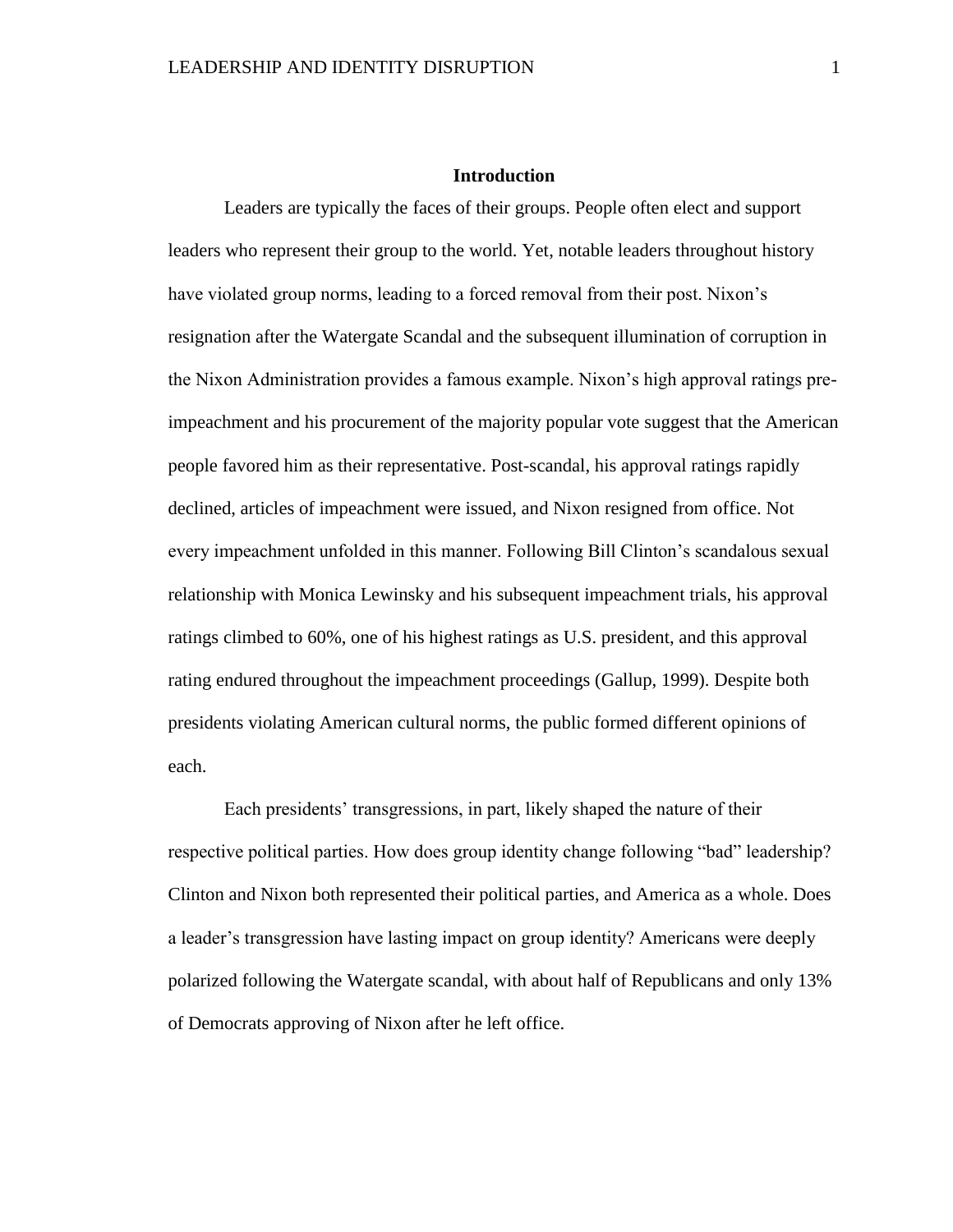Leadership is a fundamental aspect of group life and leaders wield significant influence within their groups. Famous leaders throughout history have significantly shaped the past and present world, demonstrating the strength of their power and influence. Because of this, leadership is an important area of inquiry. Much research on leadership has focused on the individual qualities that make someone a leader, and how leaders shape their followers (see Hogg, 2001). Historically, this work has focused on the traits leaders possess that allow them to change and influence followers, rather than on the dynamic relationship between group and leader, which shapes both followers and leaders.

For example, some leadership theories have looked at leaders' roles in facilitating the appropriate exchange of resources between leader and followers (e.g., Burns, 1978), and highlight the importance of high quality leader-follower relationships on worker attitudes (Martin, Thomas, Charles, Epitropaki, &, McNamara, 2005). Other research has focused on transformational leaders who have the ability to transform their group and lead the collective toward a common goal (Conger & Kanungo, 1987; see also, Judge  $\&$ Piccolo, 2004). Similarly, work demonstrates that charismatic leaders might have the ability to increase their followers' output and productivity toward achieving group-related goals (Jung & Sosik, 2006). Leader categorization theory (Lord, Foti, &, De Vader, 1984) highlights the role of leadership schemas in determining followers' perceptions of leaders' success. A leadership schema is a cognitive framework which includes all the characteristics that people associate with leaders, and multiple leader schemas exist to accommodate different contexts. However, similar to the aforementioned theories, leader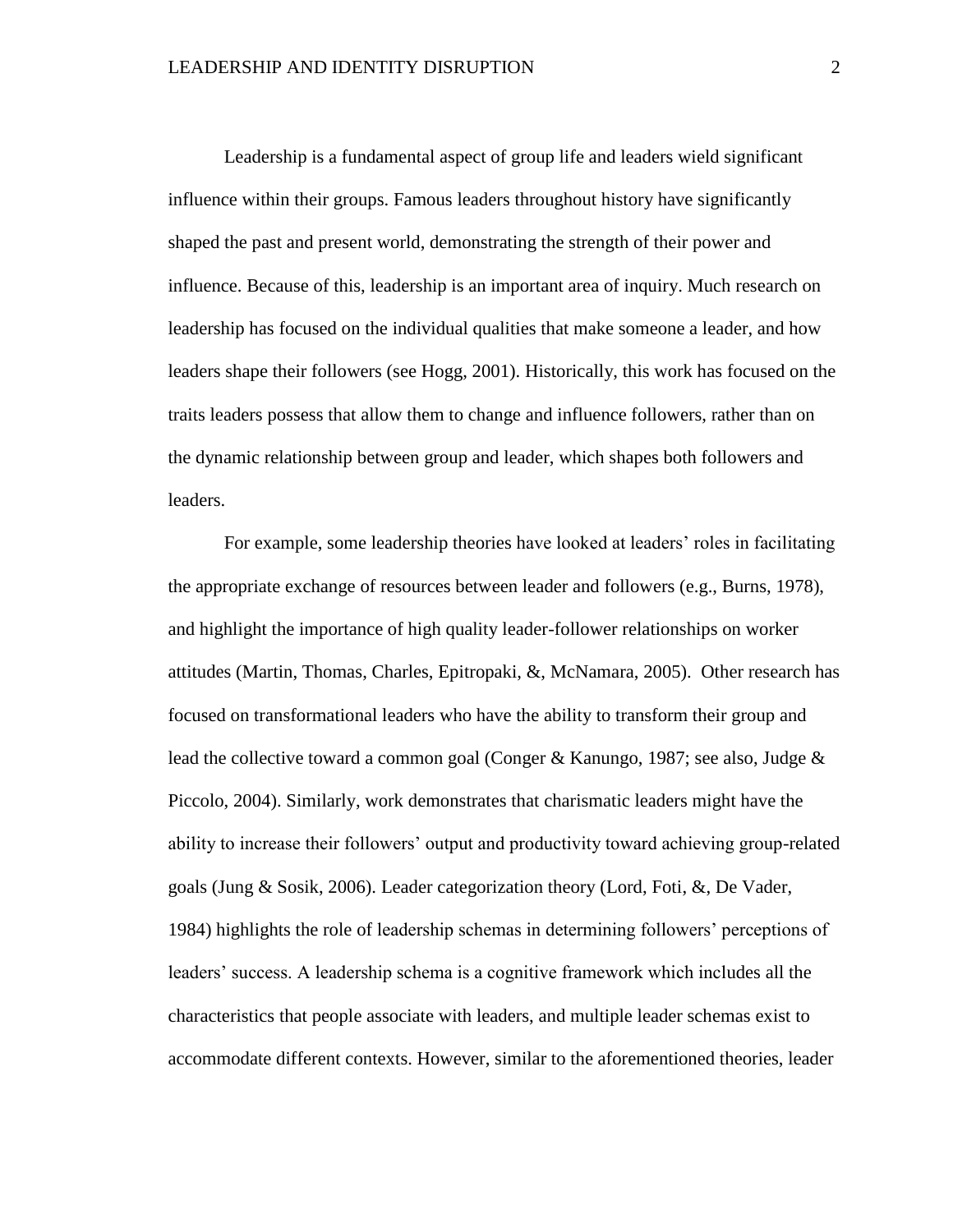categorization theory relies on what the leader possesses in determining the likelihood that followers will find her effective and support her. Whereas a leader clearly possesses traits that are conducive for her or his effectiveness and helping the group to achieve its goals, these theories do not consider the critical component of group processes in determining leader establishment and success. A leader does not exist without a group thus it is necessary to understand the nature of group processes with respect to leadership, particularly the role of group-based identity in the leadership process. Groups provide their members with a sense of shared identity, also known as a social identity (Hogg, 2001). To fully understand leadership, leadership research must account for the role of group processes and group identity.

## <span id="page-10-0"></span>**Social Identity Theory**

Social identity theory (Tajfel & Turner, 1979) conceptualizes personal identity as being partially derived from an individual's social groups. Because leaders represent their group's identity to the world, they are integral in creating and defining social identity (Reicher, Haslam, &, Hopkins, 2005). Social identity theory originally addressed intergroup relations between dominant and marginalized/subordinate groups in a society and the potential of social revolution and change. It seeks to explain the processes through which social hierarchy exists and through which this structure can be altered (Reicher, 2004). Importantly, for the study of leadership, it addresses the nature of human identity, presenting identity as an intricate network involving the influence of context and culture.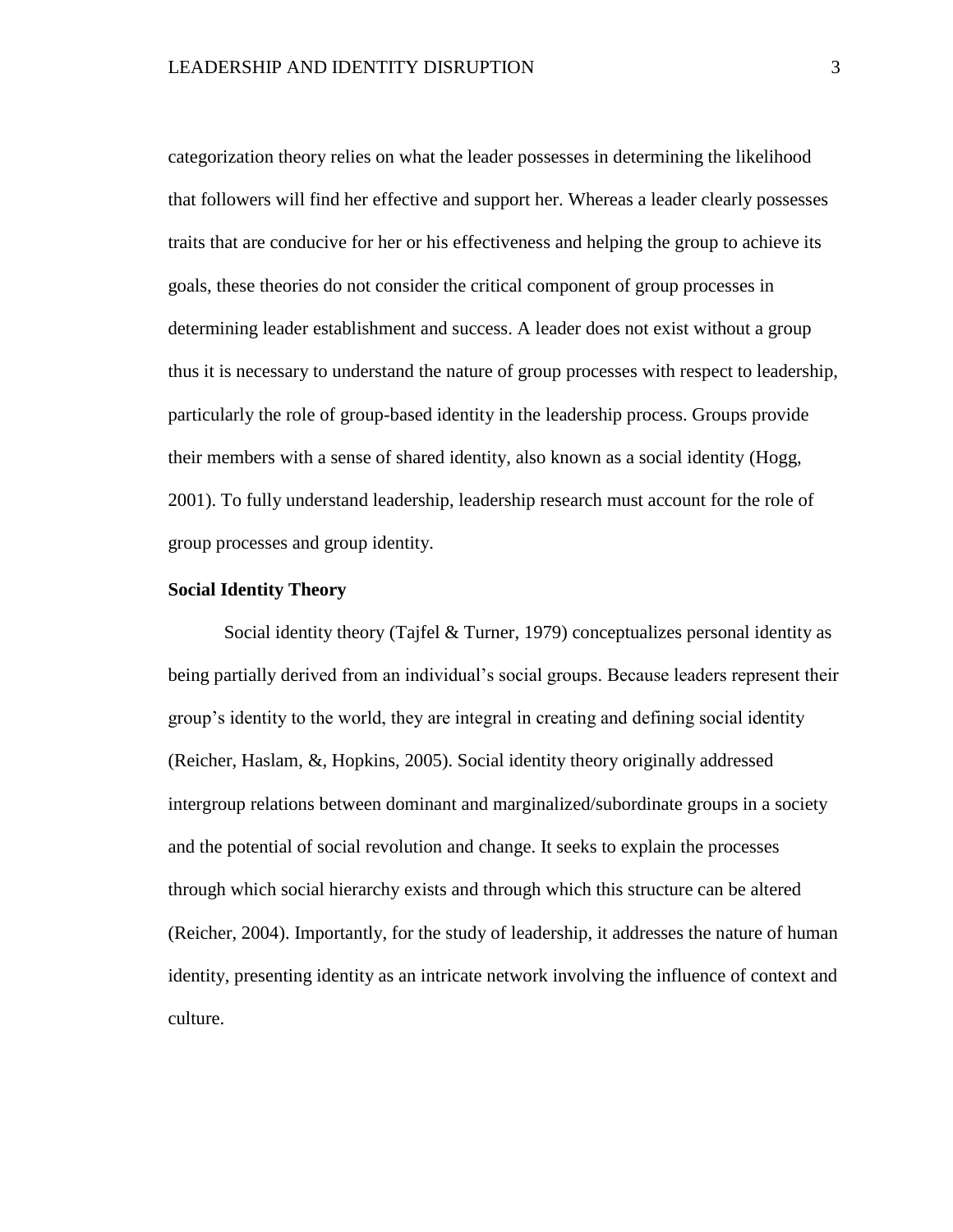According to social identity theory (SIT; Tajfel & Turner, 1979), individuals derive a sense of who they are from their social groups. Social identities function similarly to personal identities, except instead of capturing only attributes unique to the individual, a social identity also distinguishes one group from another group. Selfcategorization theory (Turner, Hogg, Oakes, Reicher, &, Wetherell, 1987) outlines the mechanism through which this occurs - self and social categorization. Ingroup members hold a consensual prototype delineating the beliefs, actions and feelings that best represent the group, and this is the framework from which group members obtain a group-based identity. A prototype is a "fuzzy set of attributes" that represents the core identity of each group and distinguishes one group from another. A prototype exists when all group members' cognitive representation of the group includes shared characteristics, values, attitudes and behaviors (Hogg, 2001, p. 187).

People belong to multiple social groups, and the social context determines which of these group identities will become salient (Ellemers & Haslam, 2011). A student in class might identify herself as a student, viewing herself as disciplined, academic and studious, whereas at a soccer game, she might view herself most strongly through the lens of a soccer player and team member, focusing on team spirit, athleticism and skill. The social identity people derive from their group memberships becomes a facet of their personal identity, and it is in this way that SIT portrays identity as a multifaceted, fluid system of identities which fluctuate based on salience and social context. Social groups provide an individual with a socially prescribed identity which is integrated into their self-concept and their behavior becomes influenced by the norms, values, and traditions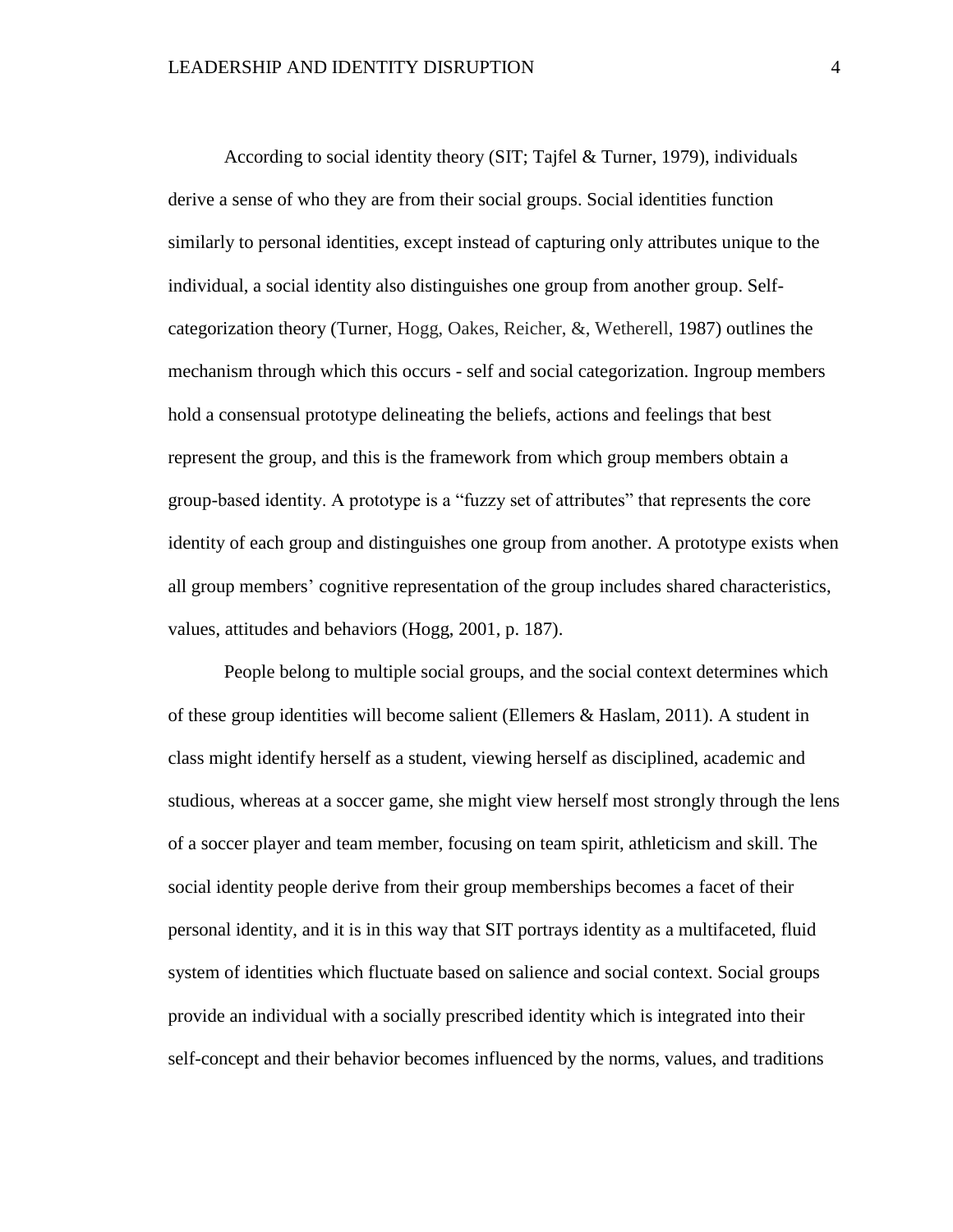associated with the social identity in question (Reicher, 2004). In a context that promotes the salience of a group membership, individuals will depersonalize into the characteristics defining their social group, seeing themselves and others through the lens of focal attributes of that specific group membership. This psychological process functions to establish group membership within the individual, from which it has much more influence on behavior than external labels which are not a part of the self- concept (Reicher, 2004; Turner, &, Reynolds, 2012).

Norms are created and conformed to in a process called referent informational influence (Turner, 1982), through which people attend to others' behavior and attitudes to ensure that the individual and other group members are conforming appropriately to the group norms. This type of influence occurs as a function of social categorization of the self and others, in which a person views the self and ingroup members through the lens of the group prototype and views outgroup members through a subjective perception/stereotype of the outgroup. An individual's categorizing of the self and others into social groups while simultaneously viewing people through group prototypes/stereotypes is the foundation of group differentiation processes.

Tajfel and Turner (1979) posited that individuals have an intrinsic motivation for a positive self-concept. This drives ingroup members to seek positive distinctiveness for the ingroup from other groups, as increasing the status and favorability of a self-relevant ingroup does the same for the individual's own self-concept. Group members do this by comparing the ingroup to other groups on characteristics which hold subjective evaluative significance. These characteristics are context and culturally dependent.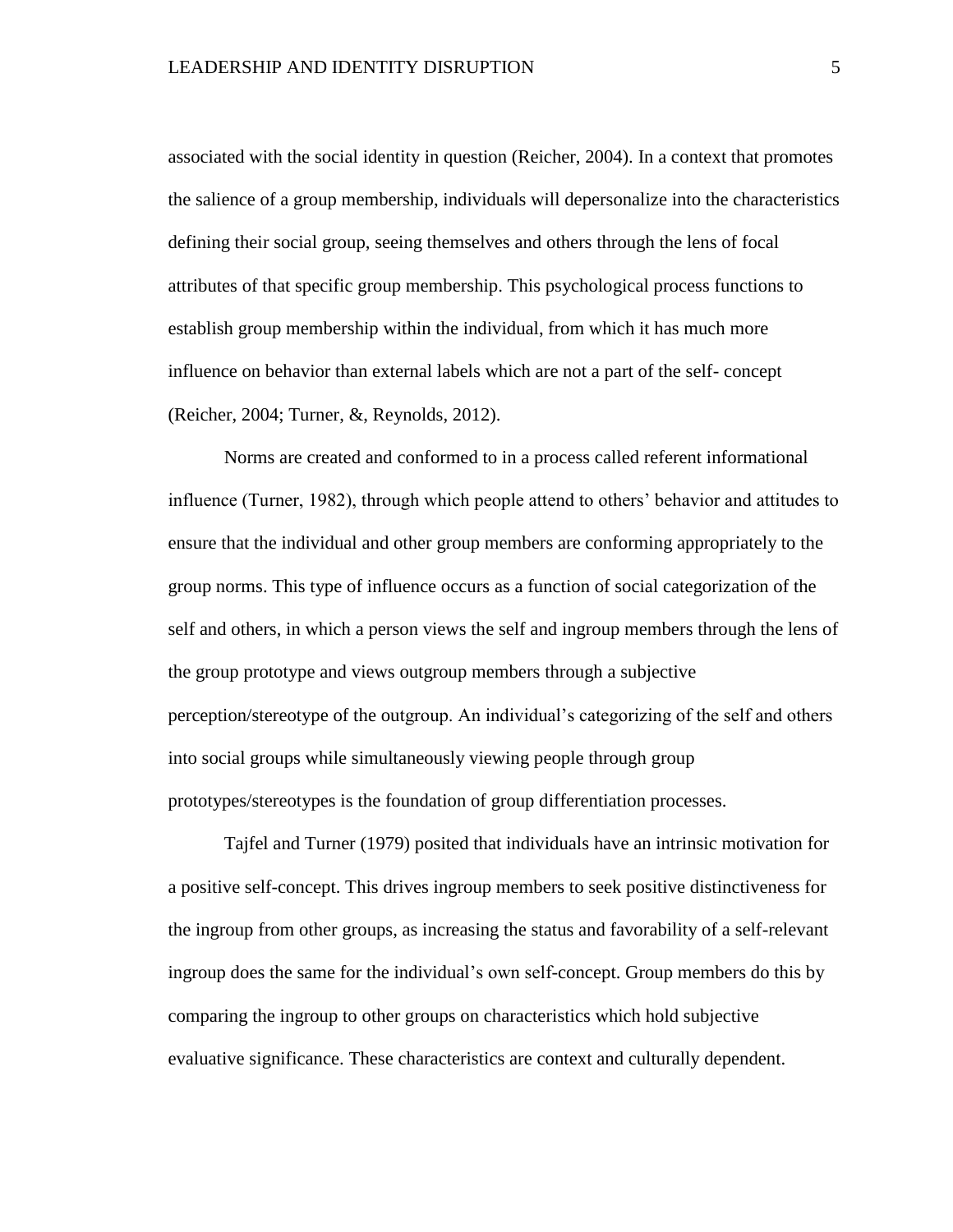Because social groups rarely engage in regulated competitions that objectively determine the "best" group in a relevant domain, these comparisons mainly function to increase the individual's subjective perception of the ingroup's favorability and have positive influence on the self-concept.

Identity and behavior cannot be separated, nor can the influence of context on both be ignored. This is significant because it draws the focus of intergroup relations away from factors possessed solely by the individual and recognizes it as a collective movement relying on shared principles between ingroup and outgroup members (Reicher, 2004; Tajfel & Turner, 1979). Because leaders play a crucial role in representing and defining a group's identity, it is important to account for the role of group-based identities both in supporting leaders and in leader-induced group change. Prototypical leaders (i.e., those deemed to closely approximate the group's prototype) are an important source of information regarding group norms, informing individuals of who they are (Hogg, van Knippenberg, &, Rast, 2016). Because social identities are part of an individual's self-concept, leaders who effectively represent what it means to be part of these groups share a personal identification with their followers. A leader of this type represents the individual as well as the group, becoming part of the individual's identity. If group identity is influential by being part of the individual's self-concept (Turner  $\&$ Reynolds, 2012), presumably the same is true for leadership that effectively represents group identity.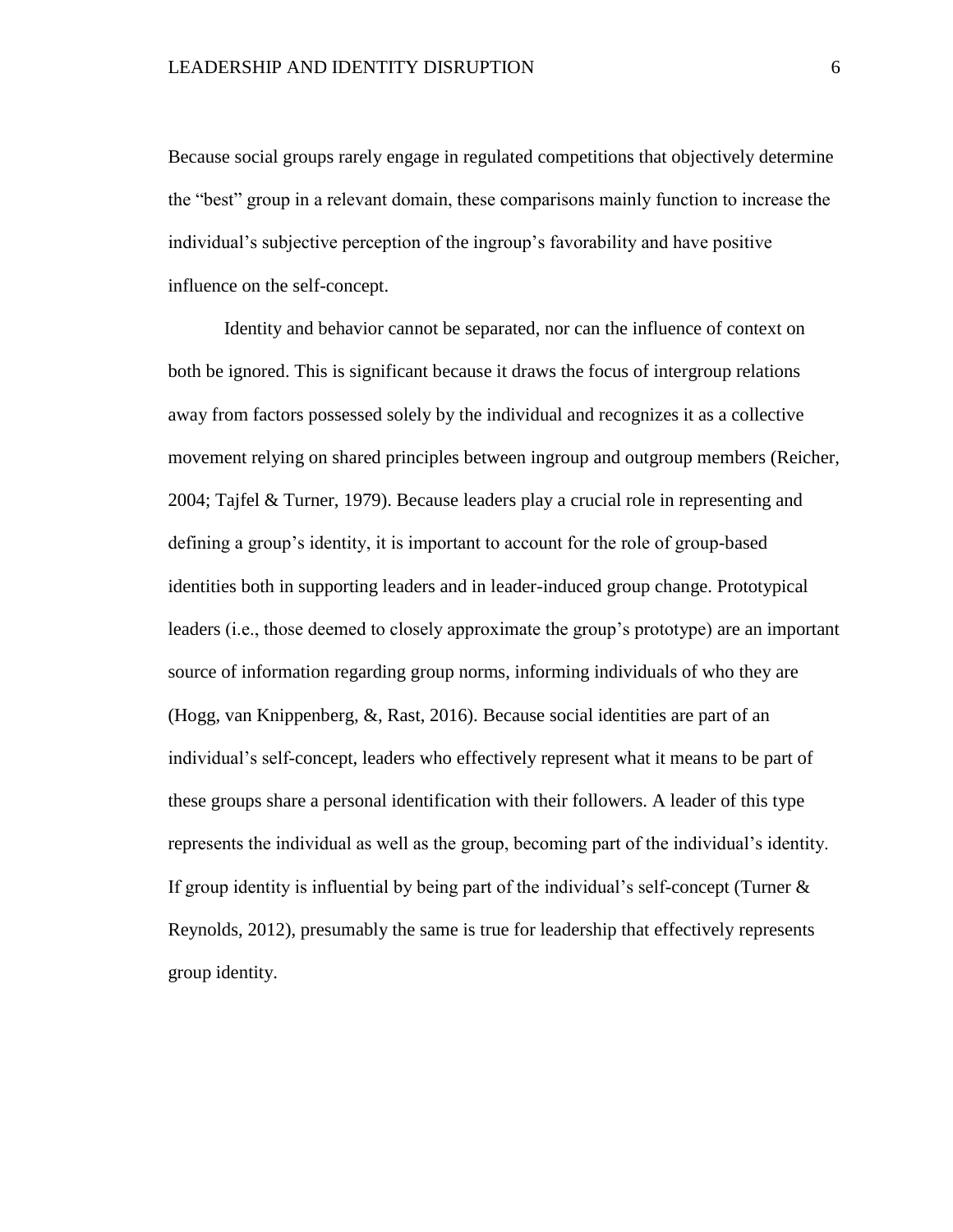## <span id="page-14-0"></span>**Social Identity Theory of Leadership**

The social identity theory of leadership (Hogg, 2001) views leadership as a group process, facilitated by the social cognitive processes which influence social identity and group identification. These cognitive processes are outlined by self-categorization theory (Turner, 1982). In a context in which group membership is salient, an individual will categorize the self and others into ingroup and outgroup members, viewing all, including the self, in terms of the relevant prototype for each group. Through this categorization process, the individual's self-concept changes and becomes merged with the relevant prototype, maximizing similarities within groups and differences between groups. This process is key to aligning the behavior and attitudes of ingroup members with the group identity, as the individual now views her world through the framework of her prototype. Pro-group behavior such as conforming to group norms, cohesion, and cooperation result from this process, as well as stereotyping (Hogg  $&$  Terry, 2000). Through selfcategorization, group identity becomes part of the self, and fundamental for people's perceptions and evaluations of their worlds. Hence, the core principle of the social identity theory of leadership (Hogg, 2011), that ingroup prototypicality is an increasingly important domain for determining leader effectiveness as group membership becomes salient, relates directly to group identification processes. On a very basic level, the social identity theory of leadership proposes that effective leadership is a function of the leader's prototypicality.

Prototypical group members are influential as a result of self and social categorization (Turner et al., 1987). Depersonalization occurs when an ingroup member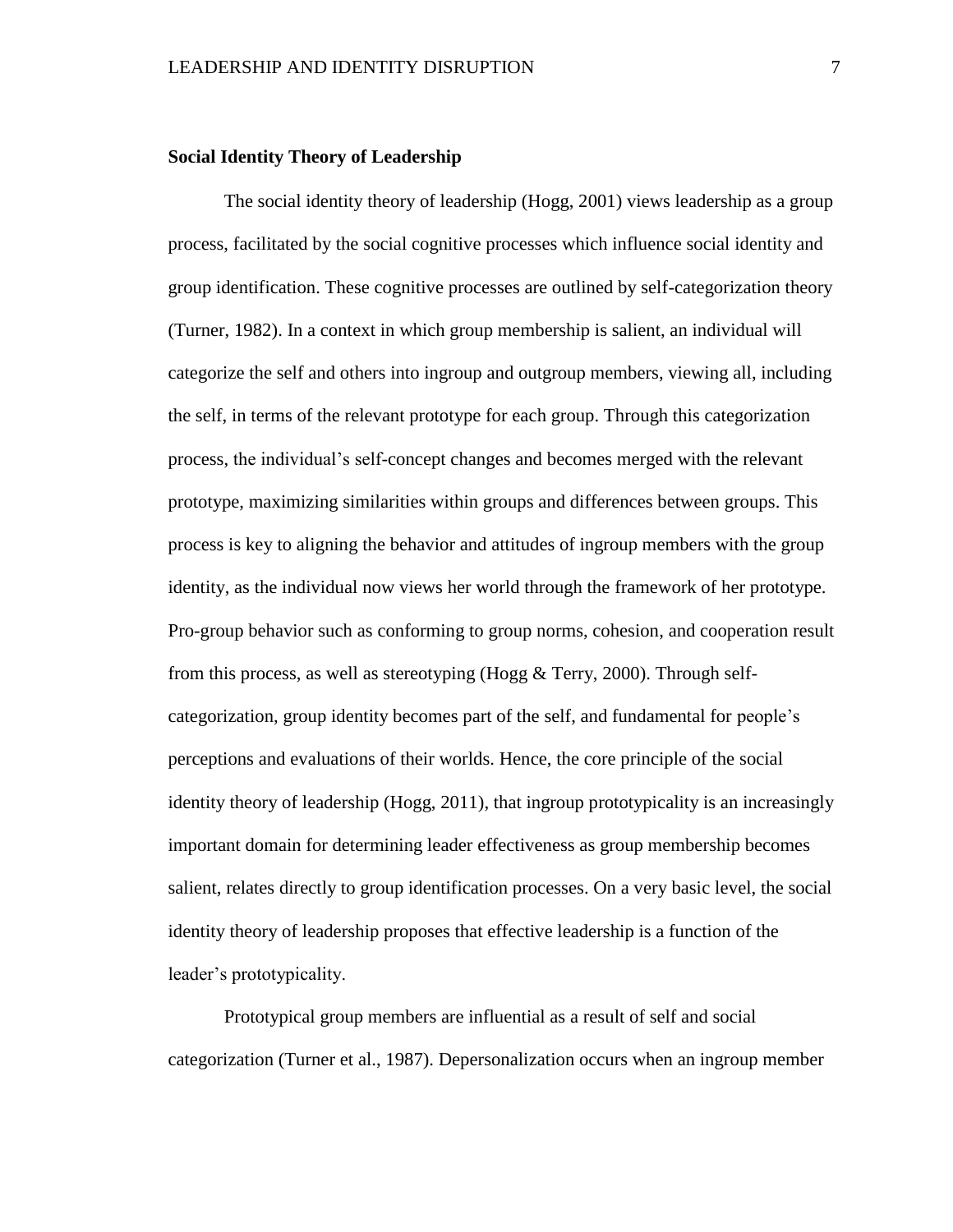views the self and others through the lens of an ingroup identity/prototype, instead of the unique qualities that distinguish individuals from one another (Turner  $\&$  Oakes, 1989). Group prototypes are informative, because they are both prescriptive and descriptive in nature. Prototypes inform group members about how to act, think and feel, making it necessary for group members to hold a consensual prototype, otherwise group identity is unclear. To ensure self and others' adherence to the prototype and group norms, members attend to each other's behavior. Thus, prototypical members, being most representative of group identity, are important sources of group normative information and provide information regarding the group identity (Hogg et al., 2016).

The attention that group members pay to prototypical members lends prototypical members advantages in influence within the group. Because prototypical leaders best represent the group identity, they are therefore seen as embodying the core group values, and fellow group members tend to trust them (van Knippenberg, 2011). Specifically, this leads ingroup members to believe that their prototypical leader is motivated by the best interests of the group, although this may not always be accurate (Hogg et al., 2016), and this trust persists even after leaders fail (Gaffney & Hogg, 2017). Steffens, Haslam, Ryan, and Kessler (2013), demonstrated a causal relationship between leader prototypicality and perceived leader performance. Prototypicality enhanced followers' perceptions of leader performance, and both performance and prototypicality bolster a leader's ability to define the group identity. This may have implications for the sense of enduring trust which followers appear to afford to their prototypical leaders, even after they fail (see Gaffney & Hogg, 2017). An esteemed leader who wields influence over the group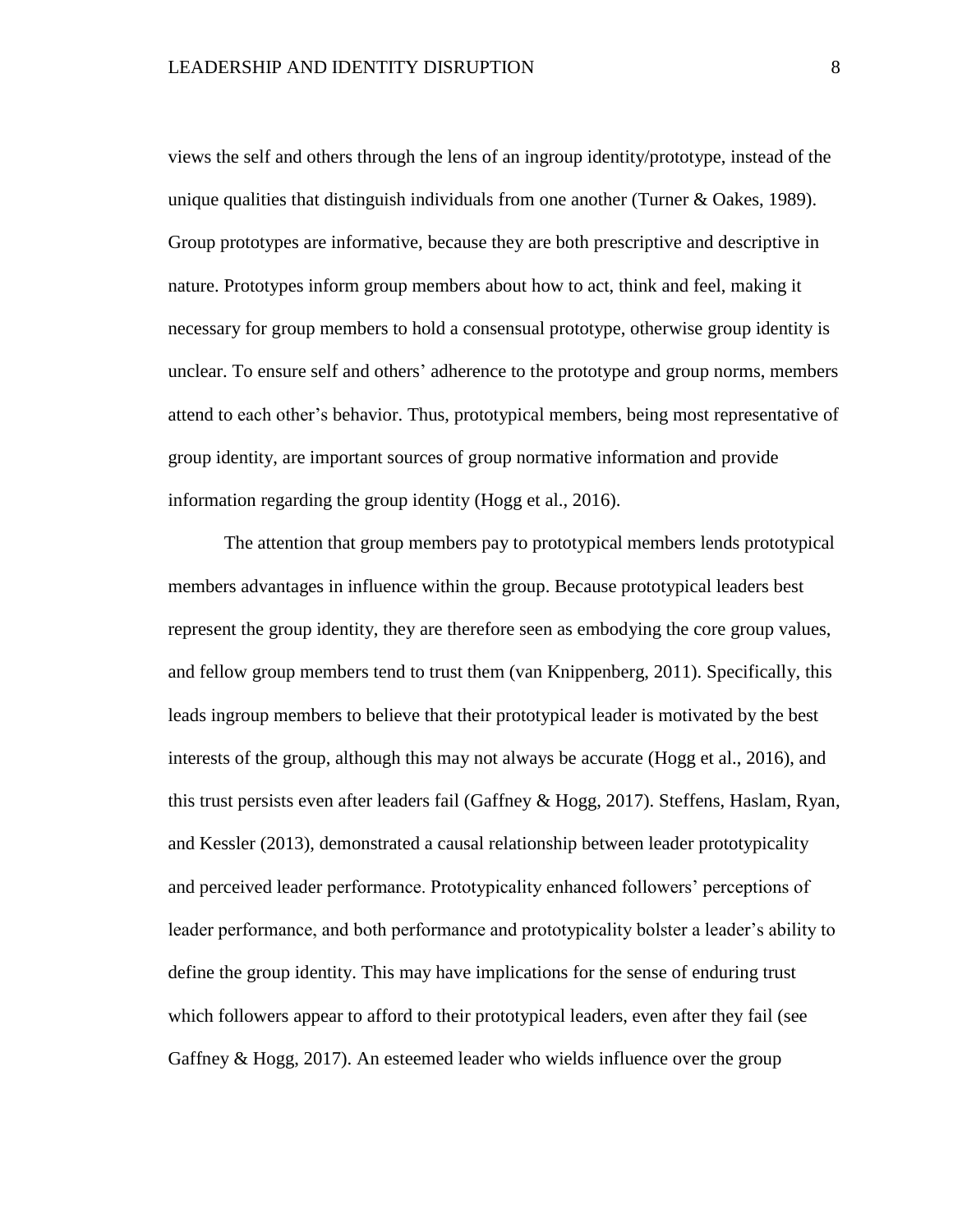identity may be allotted trust even when going against the grain and acting in a nonprototypical manner.

Prototypical members are likely granted internal attributions for their prototypicality by their followers, who view their prototypical attributes to be stable, internal, personality characteristics (Hogg, 2001). Strong group identification increases personal identification with a prototypical leader, as the leader exemplifies the characteristics individuals associate with their group, and therefore with themselves (Hogg, 2001). When followers identify with a prototypical leader through a personal relationship (relational identification) this increases perceptions of the leader's charisma, a multidimensional trait in which a leader is perceived to be extraordinary and ideally representative of their group, as well as capable of arousing internal motivation in their followers (Jayakody, 2008; Steffens, Haslam, &, Reicher, 2014). Followers often attribute leader charisma, like prototypicality, to internal characteristics and stable personality traits. This favorable view prompts followers to perceive such a leader favorably as a person, not only as being effective in a leadership position (Hogg, 2001). Charismatic leadership is related to positive changes in follower motivation and performance, further implicating the influential position that prototypical leaders hold (Jung & Sosik, 2006; Nohe, Michaelis, Mengis, Zhang, & Sonntag, 2013).

Their position as a reference point for group normative information provides prototypical leaders with the ability to shape their group's identity. Prototypical leaders are "entrepreneurs of identity" (Reicher et al., 2005, p. 556) and can reinforce, adjust, or largely change the existing prototype, through several means including rhetoric, ingroup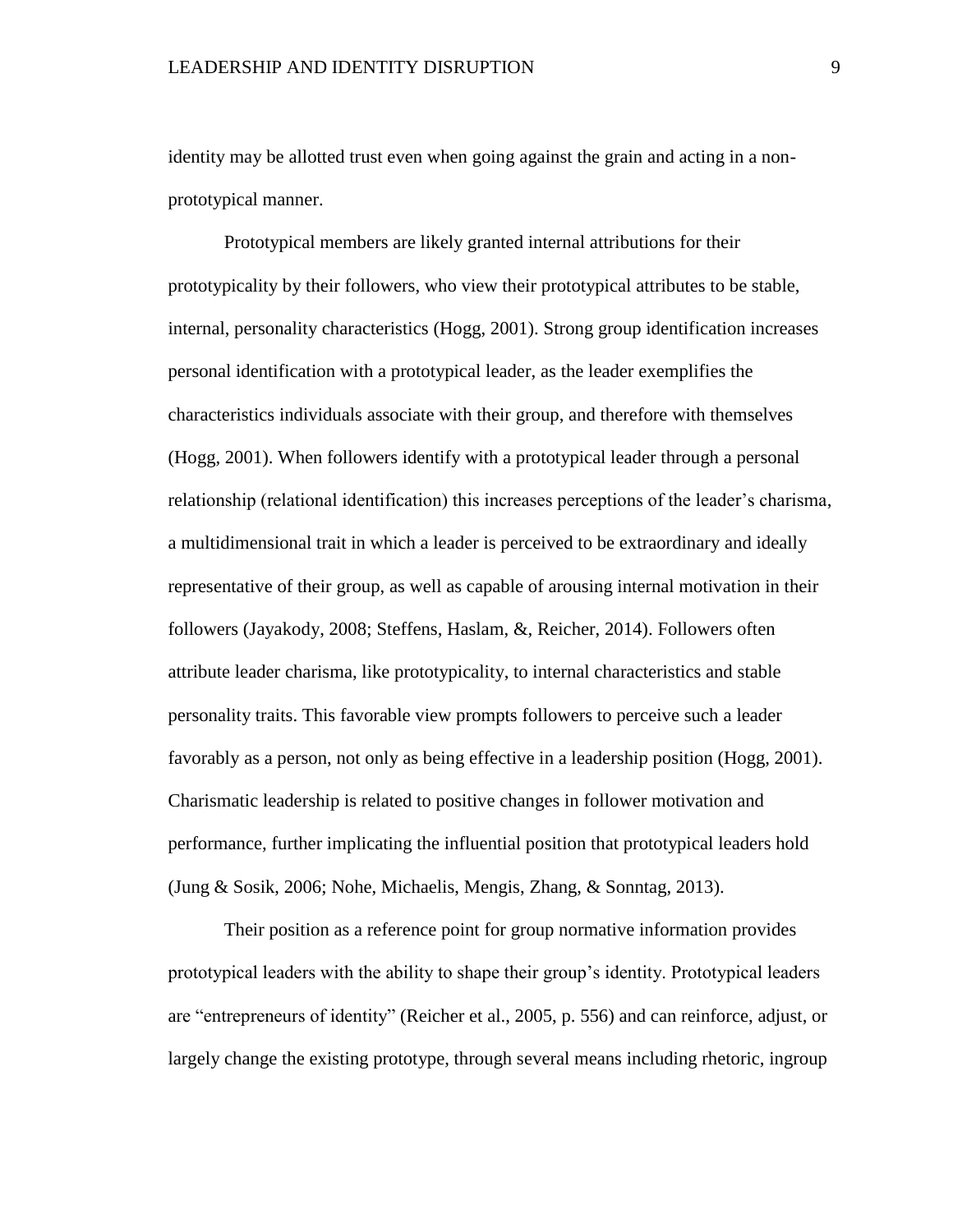comparisons (e.g., comparisons to ingroup deviants and marginal members), rhetoric consistent behavior, and manipulating group salience (Hogg et al., 2012). Typically, prototypical leaders demonstrate high group identification, which increases ingroup favoritism and dedication to ingroup goals, meaning that prototypical leaders usually work in the best interest of their groups (see Gaffney & Hogg, 2017). However, prototypical leaders may not always be good, even though their followers may perceive them as such. For example, Giessner and van Knippenberg (2008) demonstrated that followers will still endorse a prototypical leader after that leader fails to achieve a group goal. Similarly, Ullrich, Christ and van Dick (2009) found that perceived voice was significantly less influential on leader endorsement if the leader was prototypical. Even when important factors such as leader goal attainment and receptiveness to follower voice is lacking, the extent to which a leader represents their group is still a significant determinant of leader endorsement. The power of prototypicality may allow for prototypical leaders to engage in unsavory behavior without major accountability from followers. Group members generally view prototypical leaders positively (Hogg, 2001), but the endorsement of leaders based on prototypicality may produce leadership which is detrimental for the group. Research on leader transgression credit outlines and explains the leeway followers give to leaders who engage in inappropriate behavior (Abrams, de Moura, &, Travaglino, 2013).

# <span id="page-17-0"></span>**Leader Transgression Credit**

When ingroup leaders transgress in a competitive situation, group members sometimes fail to penalize them. For example, Abrams et al., (2013) presented a situation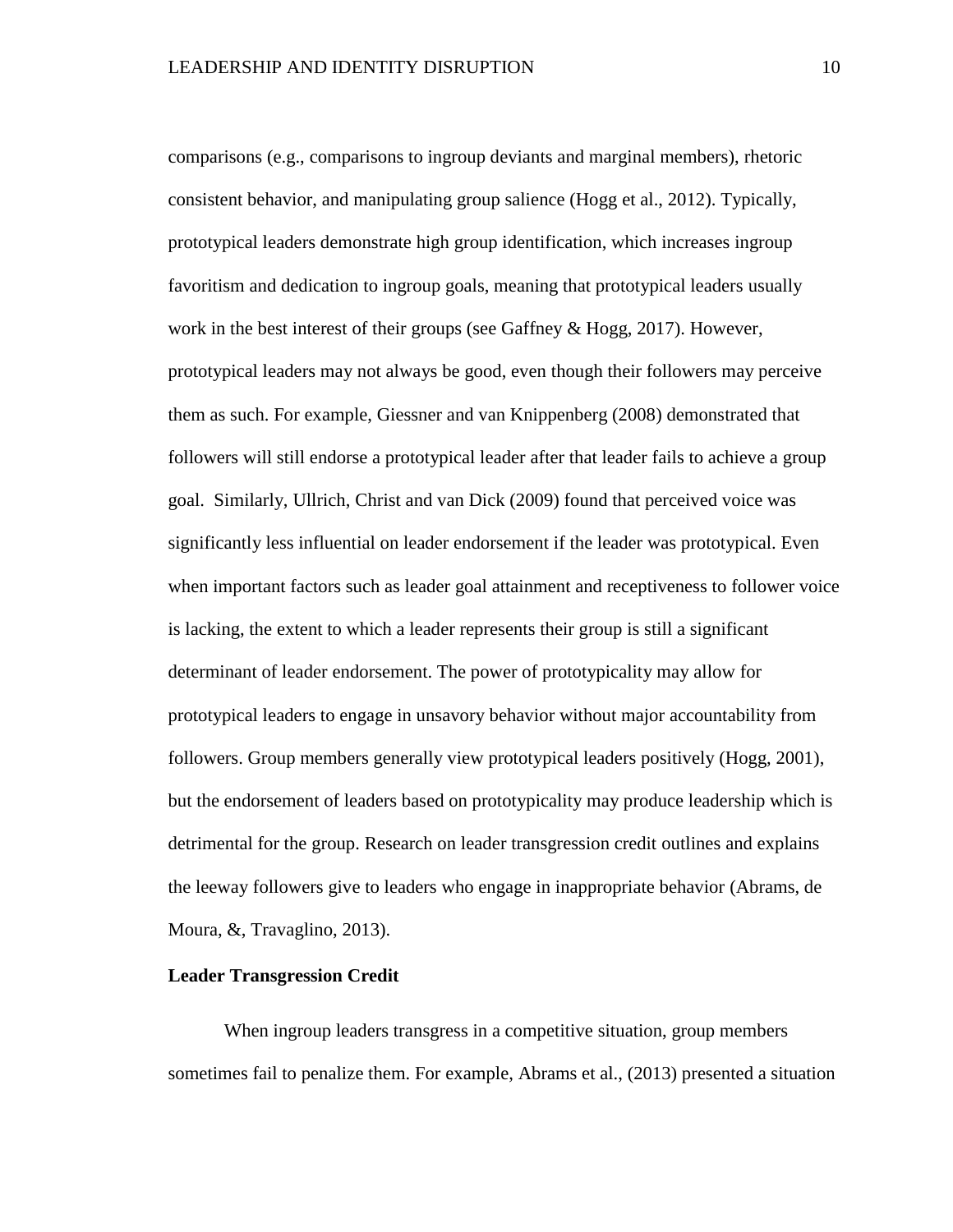in which either an ingroup or outgroup soccer captain or player became angry when the opposing team was awarded a debatable penalty, yelling at the referee and acting rudely toward the opposing players. The ingroup captain was evaluated less harshly than an ingroup member or outgroup captain or member. A transgression is a clear violation of known laws or rules which cannot be retracted, and research has demonstrated, in comparison to outgroup leaders or other ingroup members, ingroup leaders are evaluated less harshly after transgressing (Abrams et al., 2013; Travaglino, Abrams, de Moura, &, Yetkili, 2015). This special leeway given to leaders by followers is termed "transgression credit." There are boundaries to transgression credit however, including leader expressed racism and small group sizes (Abrams, Travaglino, de Moura, &, May, 2014; Travaglino et al., 2015). Also, transgression credit may apply only when followers believe that the leader is working in the best interest of the group (Abrams et al., 2013). This is consistent with the social identity of leadership research which highlights the increased perception of a prototypical leader's investment in the group and encourages follower trust and leader endorsement (Hogg et al., 2012).

Leader prototypicality plays an important role in transgression credit. For example, when a leader transgressed with a racist motivation, followers withheld transgression credit (Abrams et al., 2014). The sample for this study was comprised of Kent University students, and racism may not be an accepted norm in this sample. If the participants were openly racist or came from a population where racism was acceptable, then racism would be prototypical of the group, and transgression credit may be granted. Prototypicality holds influence in the ethical norms of groups as well. The relationship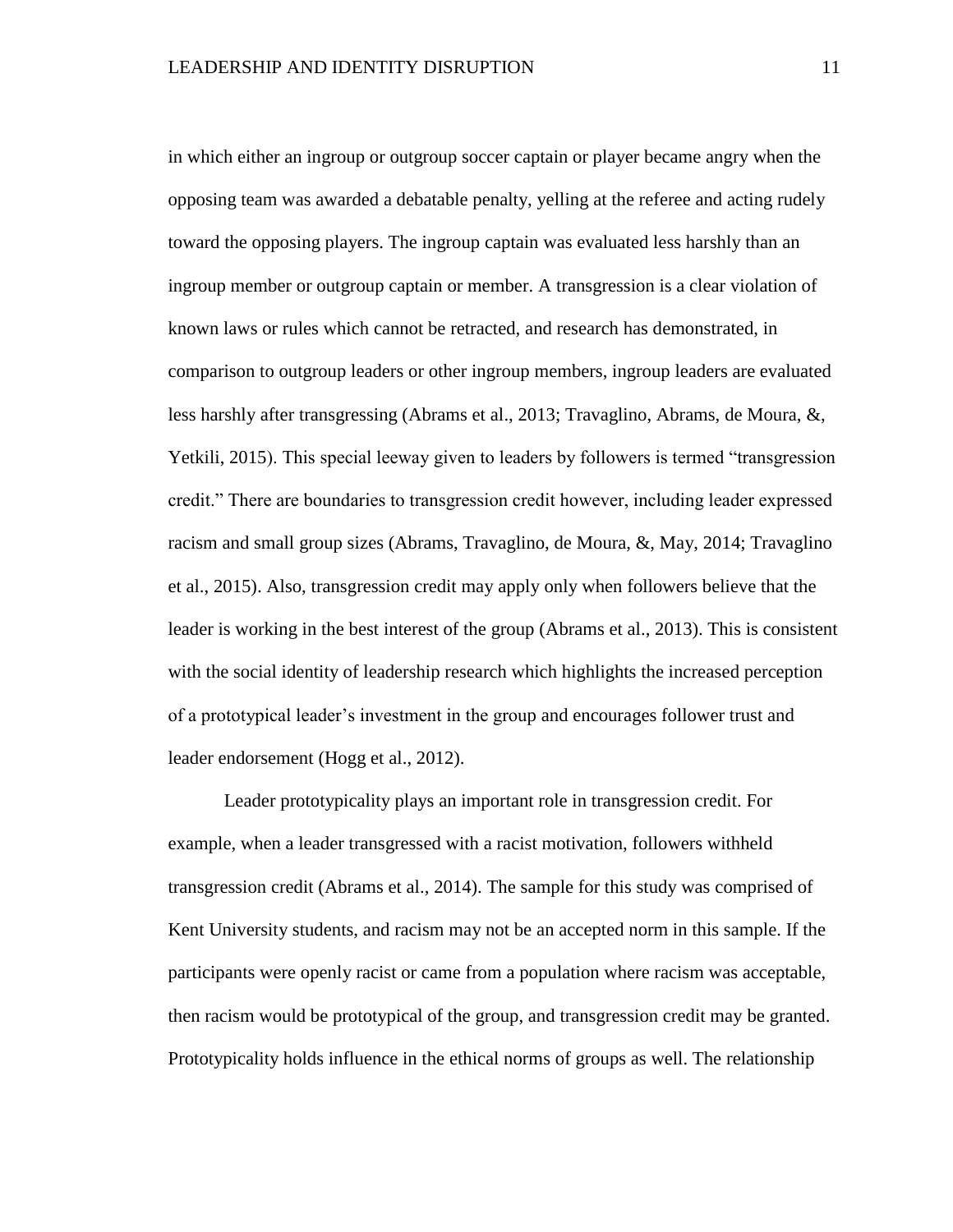between ethical leadership and perceived leader effectiveness is partially mediated by prototypicality (Kalshoven & Den Hartog, 2009). This highlights the role of prototypicality in the perceived morality of a leader's actions, and how it is influential in determining follower's subsequent evaluations of the leader. Another boundary to transgression credit may be failing to maintain a leadership position. Rast, Hackett, Alabastro and Hogg (2015) examined Republican's perceptions of Mitt Romney's prototypicality before and after the 2012 presidential election. After losing the election, strongly identified Republicans perceived Romney as less prototypical of the Republican party. This indicates that it is that status of being a leader that imbues certain individuals with the ability to push group boundaries, and that prototypicality is implicated in leader support.

Followers perceive prototypical leaders as more competent than non-prototypical leaders (Steffens et al., 2013), and perceived competency is related to less harsh judgments of leaders who have committed transgressions (Shapiro, Boss, Salas & Tangirala, 2011). Because prototypicality increases followers' trust in a leader and perceptions that the leader works in the service of the group's best interest (Hogg et al., 2012; van Knippenberg, 2011), this may result in followers being less critical of a prototypical leader's actions, versus the actions of a non-prototypical leader. Group members believe that their prototypical leaders hold positive leadership traits (e.g., charisma, trustworthiness; see Hogg et al., 2012). This grants them credit for failures and norm violations, which may give them an advantage over non-prototypical leaders in a similar context. Importantly, perceptions of a leader's transgressions as "bad",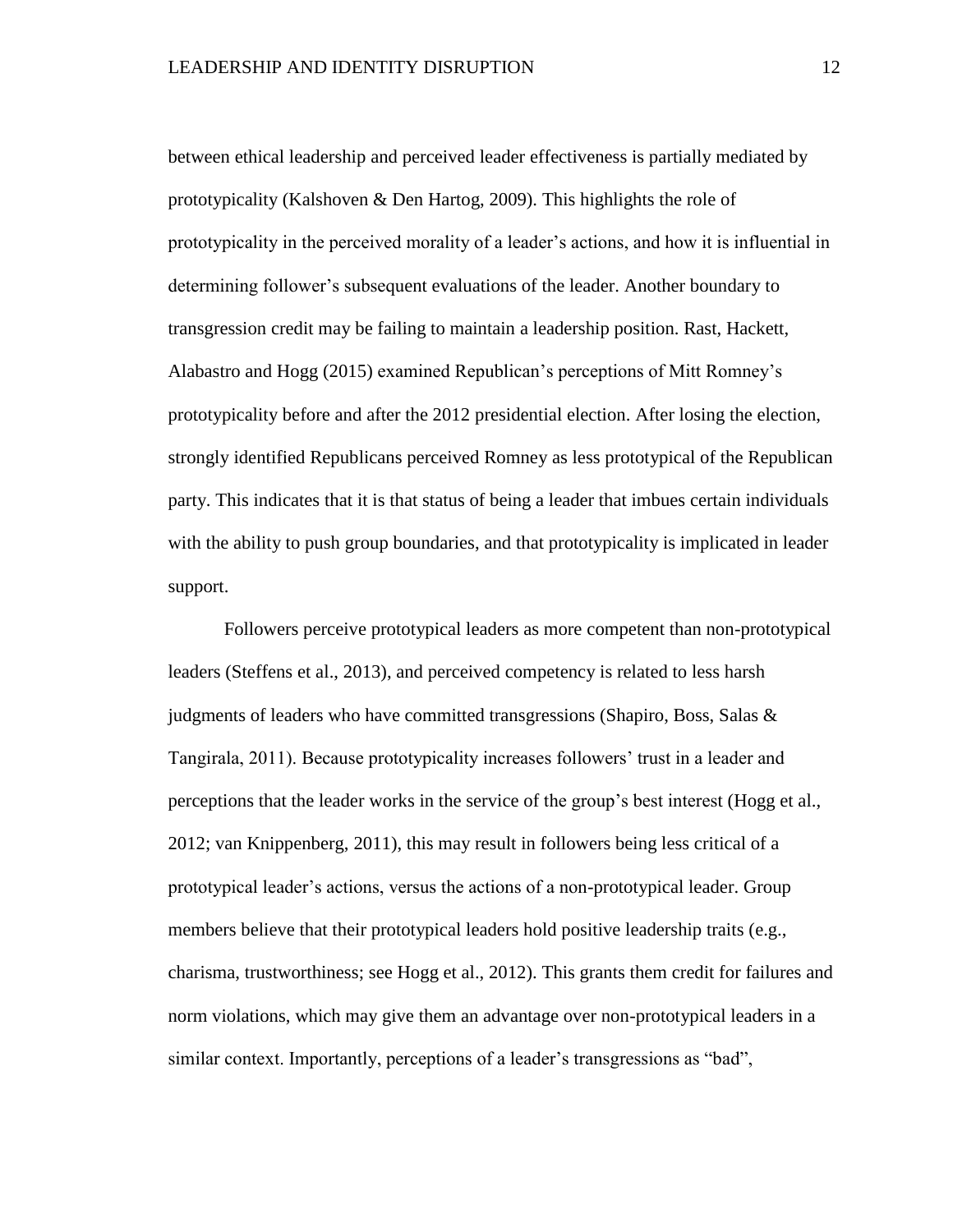"immoral", or even embarrassing, lay in the subjective nature in which group members perceive their own group with respect to other groups, and how the act affects the overall integrity of the ingroup identity (Abrams, Rutland, Cameron, &, Marques, 2003; Pinto, Marques, Levine, &, Abrams, 2016)

## <span id="page-20-0"></span>**Subjective Group Dynamics**

Some threats to the integrity of the group include low uniformity between ingroup members, uncertainty about the group status and group identity, and group members who deviate from group norms (Abrams, Rutland, Cameron, &, Ferrell, 2007; Marques, Abrams, &, Serodio, 2001; Pinto et al., 2016;). Ingroup deviants (those who deviate from group norms) violate group norms in two primary ways. Pro norm deviants behave consistently with the values and identity of the group, although their position is exaggerated. In contrast, anti-norm deviants violate ingroup norms and take a position that veers toward the norms of another group, thus blurring the intergroup distinction. Abrams, Marques, Bown and Henson (2000) manipulated deviance by presenting profiles of employees who were rated on seven personality dimensions. All normative and deviant profiles were similar on four dimensions. The pro norm deviants were rated significantly higher than the normative employees, and the anti-norm deviants were rated significantly lower than the normative employees, on the three remaining dimensions.

People tend to rate normative ingroup members more positively than deviant members, although they tend to favor pro-norm deviants over anti-norm deviants, as antinorm deviants threaten group identity by expressing attitudes and behaviors consistent with relevant and sometimes competing outgroups (Abrams et al., 2000). In an intergroup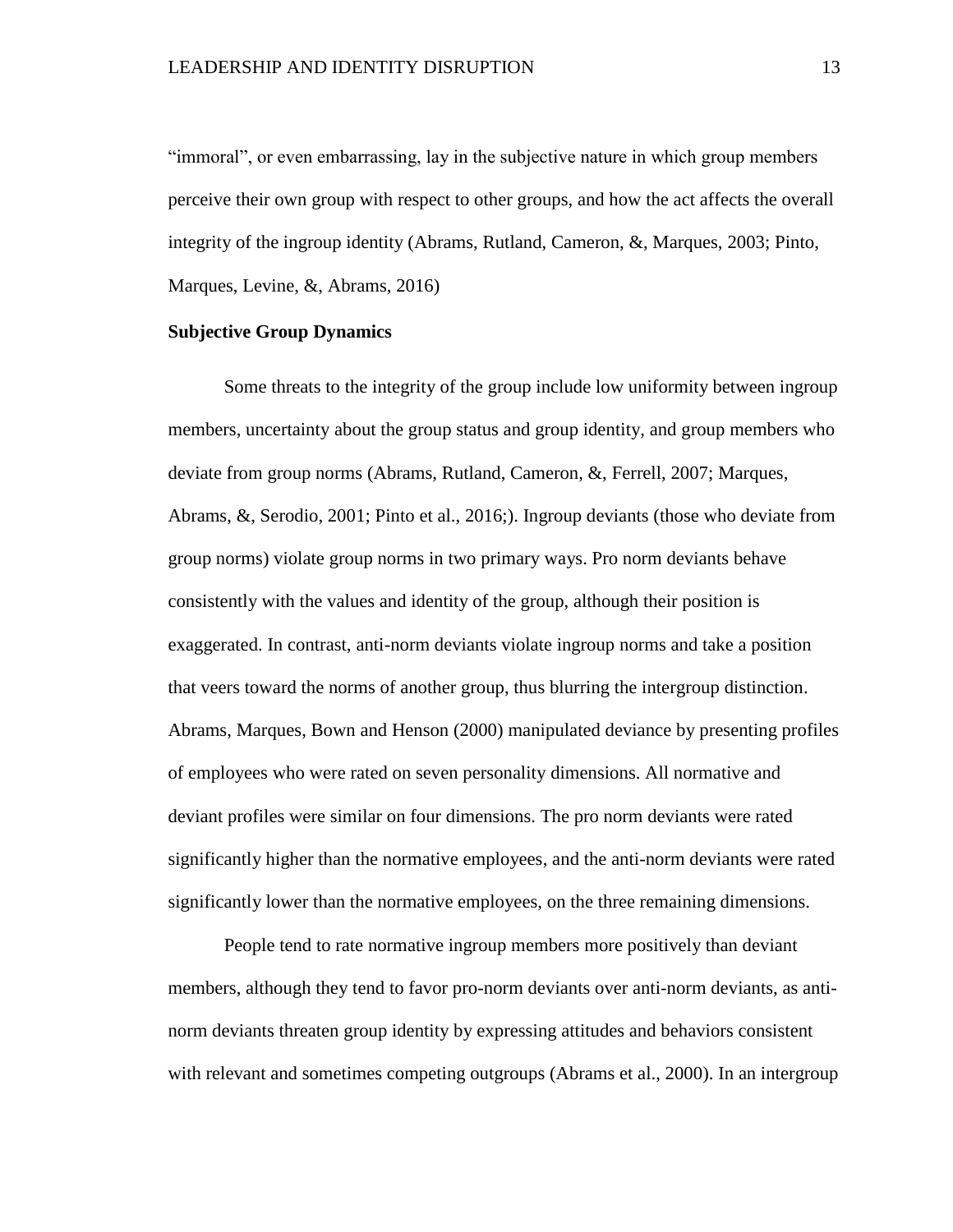context, individuals pay more attention to the behavior of fellow ingroup members than the outgroup, derogate ingroup deviants more than outgroup deviants, and affirm ingroup normative members more than normative outgroup members, as ingroup members are responsible for presenting and upholding the group identity. Although anti-norm deviants are generally derogated, there are conditions under which attitudes can shift toward those of the deviant. For example, group member status can influence the appraisal of an antinorm deviant. Full group members are those who are active and accepted members in the group, and marginal members used to be full members but lost social status after not meeting group expectations, or beginning to deidentify with the group (Pinto, Marques, Levine, &, Abrams, 2010). When a full group member is the deviant, and a normative group member is marginal, the deviant is evaluated less harshly than when the roles are switched. This situation is also when opinion shift toward the deviant position is most likely (Pinto et al., 2016).

A leader may have particular influence over group members' normative opinions because of their powerful and central position. Thus, if a leader expresses deviant attitudes, a shift toward these attitudes may be more likely than if a regular group member expresses these attitudes. This is especially pertinent considering the role of leaders in shaping group identity (Reicher et al., 2005). A shift toward a non-normative position may indicate the beginning of an identity shift, perhaps opening the door for group members to support and elect non-prototypical leaders in the future.

Prototypical leaders typically have advantages over non-prototypical leaders in terms of support. Prototypical leaders tend to be liked, which increases compliance with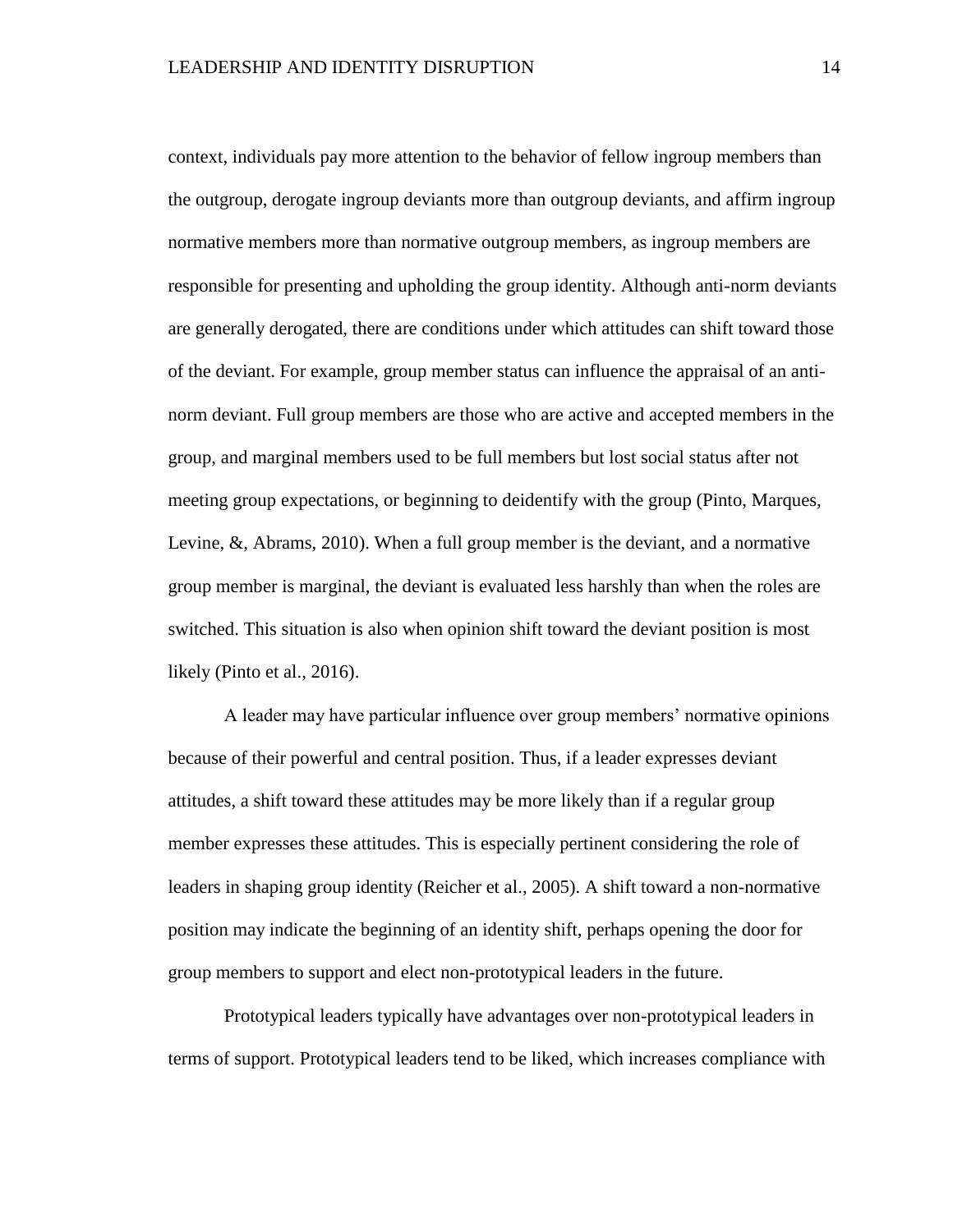their requests, and their follower trust them even after they fail (Giessner & van Knippenberg 2008; Hogg, 2001). Followers can identify personally with their prototypical leader, as the leader represents the characteristics associated with the group identity, and consequently, the characteristics associated with the self (Steffens et al., 2014). However, there are conditions under which non-prototypical leaders have leverage in support. Specifically, self-conceptual uncertainty bolsters the preference for nonprototypical leaders and has implications for group identity (Rast et al., 2012).

## <span id="page-22-0"></span>**Uncertainty-identity Theory**

Uncertainty-identity theory (Hogg, 2007) proposes self-conceptual uncertainty as a motivator for group identification and group membership. Self-conceptual uncertainty is often troubling, and people tend to be motivated to reduce it. Because each person is unique, the domains in which uncertainty relates to the self are specific to the individual. For example, feeling uncertain about academics would relate to the self-concept if school is highly important to the individual. For someone who is a competitive gymnast, academics may not be a strong part of the self, meaning uncertainty in this area would not relate to the gymnast's identity. Identification with a group, especially a highly entitative group, reduces uncertainty by prescribing attitudes, feelings and behaviors through the group's prototype. Entitative groups have a clear prototype and tight boundaries, making their status as a group obvious (Hogg, 2007). Classification of the self and others into groups through social categorization tells an individual who they are and who they are not (Gaffney & Hogg, 2017), and as noted by Tajfel and Turner (1979), informs an individual about their identity and place in society. Uncertainty then, is reduced through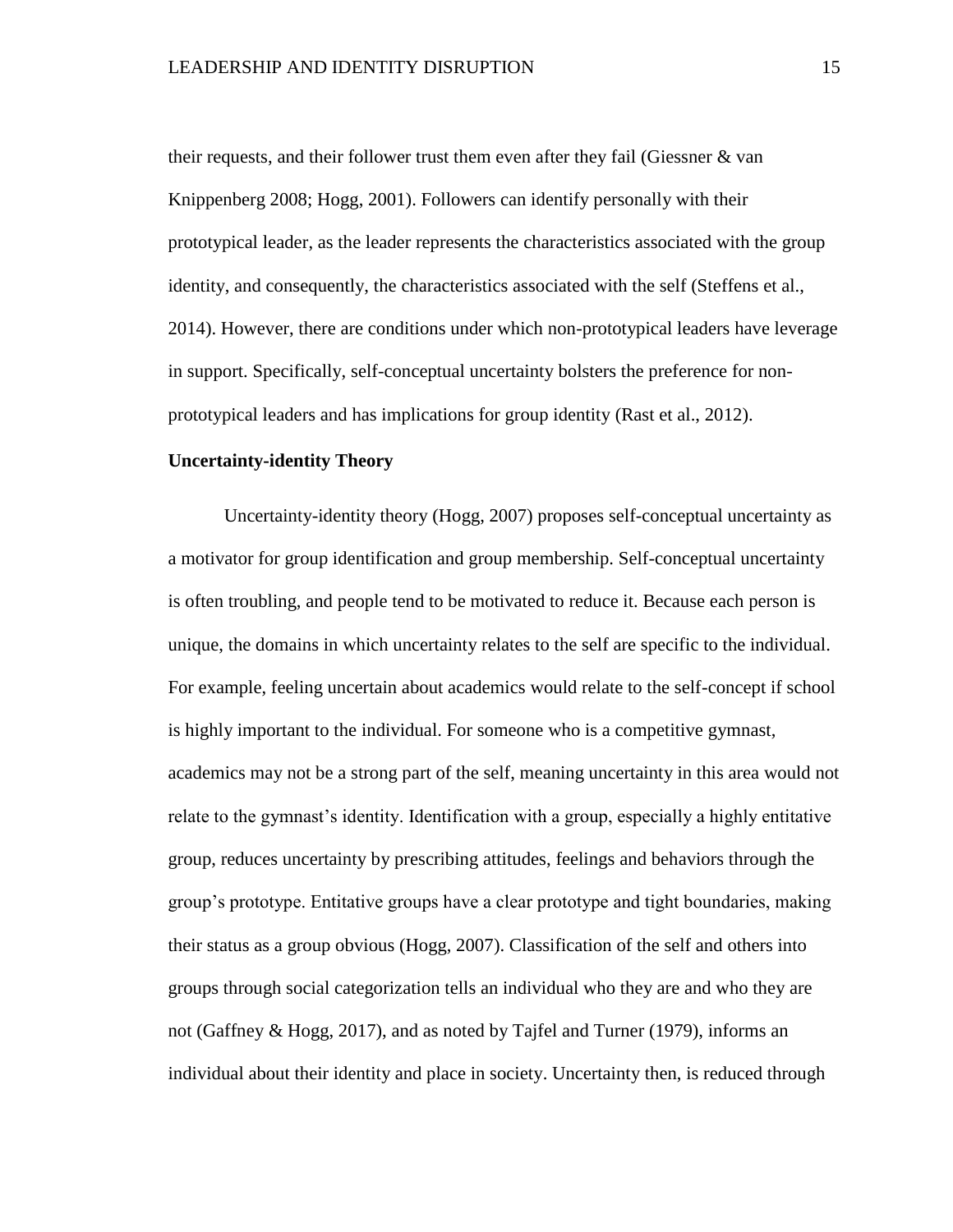identification with a group where the prototype is clear - where the group has clear cut norms, the boundaries between the ingroup and outgroups are distinct, and member behavior and attitudes are clearly prescribed, i.e., an entitative group (Lickel, Hamilton, Wieczorkowska, Sherman, &, Uhles 2000). A non-entitative group which is vague and undefined will not provide the clear prototype and norms needed to reduce uncertainty (e.g., Gaffney, Rast, &, Hogg, 2018).

Self-conceptual uncertainty has implications in the social identity and group processes involved in leadership. Research on the social identity theory of leadership highlights a consistent preference for prototypical leaders, who are endowed with positive characteristics which increases follower trust and investment (Gaffney & Hogg, 2017). However, under high self-conceptual uncertainty, a different effect emerges. Rast, Gaffney, Hogg, and Crisp (2012) demonstrated the effect of uncertainty on leader support. In two studies, participants at a university were asked to evaluate two false prospective student leaders: one prototypical and one non-prototypical. Overall, the prototypical leader was preferred, but under conditions of high uncertainty, the preference for the prototypical leader weakened, or disappeared. Group identification is implicated by uncertainty in a similar way. In two studies conducted by Reid and Hogg (2005), under low uncertainty participants identified more strongly with a high status (vs. low status) group, but this effect did not exist under high uncertainty. Conversely, under high uncertainty participants identified more strongly with a low status ingroup, and this effect did not exist under low uncertainty. The second study demonstrated that these effects existed only for those who were high in group prototypicality.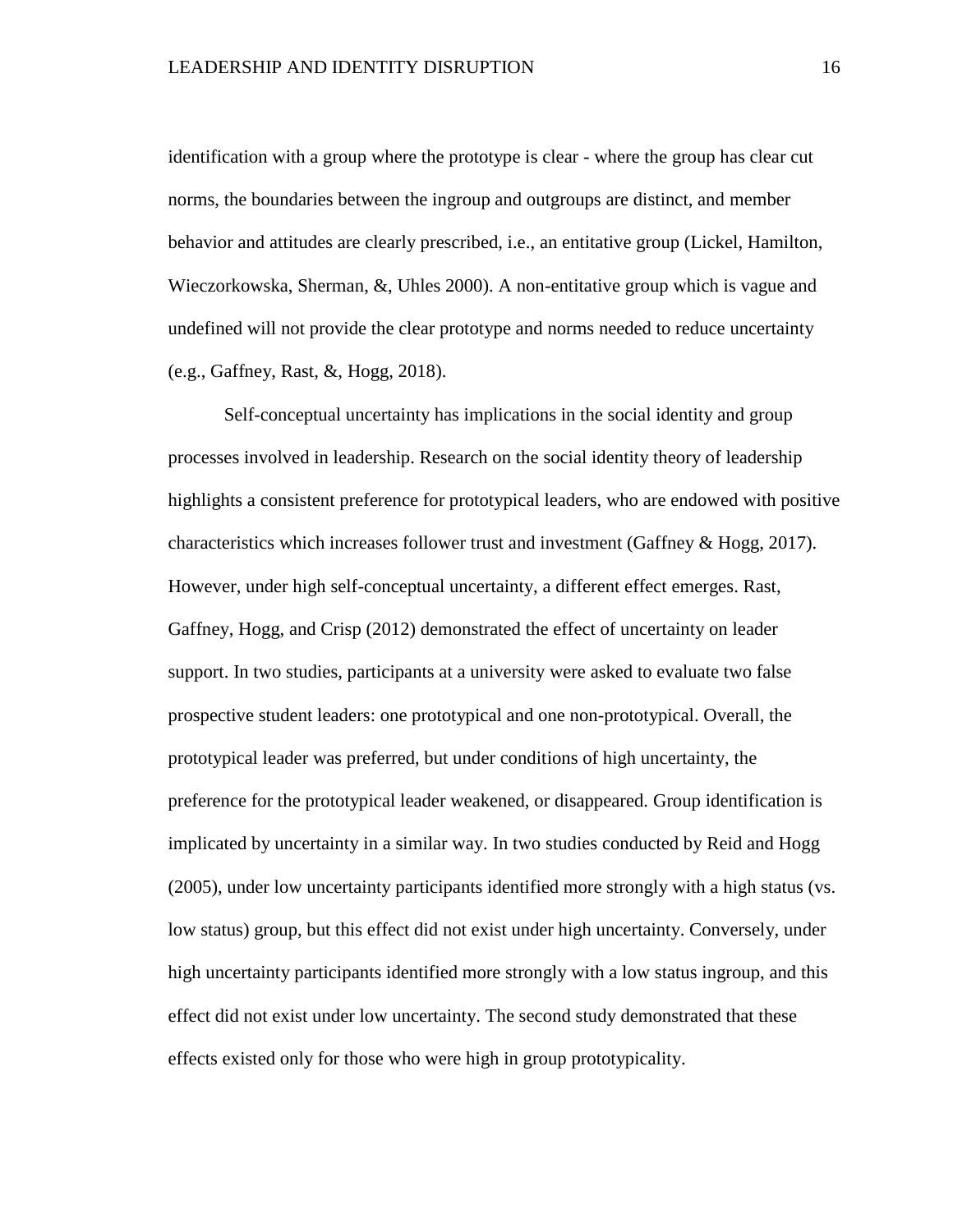In organizational settings, uncertainty is also linked to prototypicality. For employees experiencing role ambiguity, a construct related to uncertainty, leader prototypicality is more strongly related to evaluations of leader effectiveness (Cicero, Pierro & van Knippenberg, 2008), which indicates enhanced attentiveness to prototypes under uncertainty. Research has also indicated that uncertainty interacts with other factors to impact leader support. Uncertainty is posited by Rast, Hogg, and Tomory (2015) to require large cognitive effort, leaving less cognition available to evaluate leaders, compelling individuals to rely on perceptions of leader prototypicality as a shortcut for evaluating leaders. Consistent with this hypothesis, individuals with low need for cognition increase their preference for prototypical leaders under high uncertainty, while those with high need for cognition, who have more cognitive resources available, do not show this preference. Although need for cognition does not necessarily imply cognitive load, it is important to consider the effect of uncertainty on perceptions of prototypicality, and how this may interact with other factors in real life contexts. Drawing from this research, self-conceptual uncertainty appears to enhance attention to the prototype. Under conditions of high uncertainty, individuals will prefer leaders who exemplify certain traits, such as narcissism or autocratic leading styles (Nevicka, Hoogh, Van Vianen, &, Ten Velden, 2013; Rast, Hogg, &, Giessner, 2013). Social identity theory (Tajfel & Turner, 1979) describes people's desire for a positive self-concept, which they can derive through perceiving their group positively in comparison to other groups. People high in uncertainty may look for an identity and are focused on identifying with a prototype in general. Because narcissism and autocracy are not traditionally positive traits, this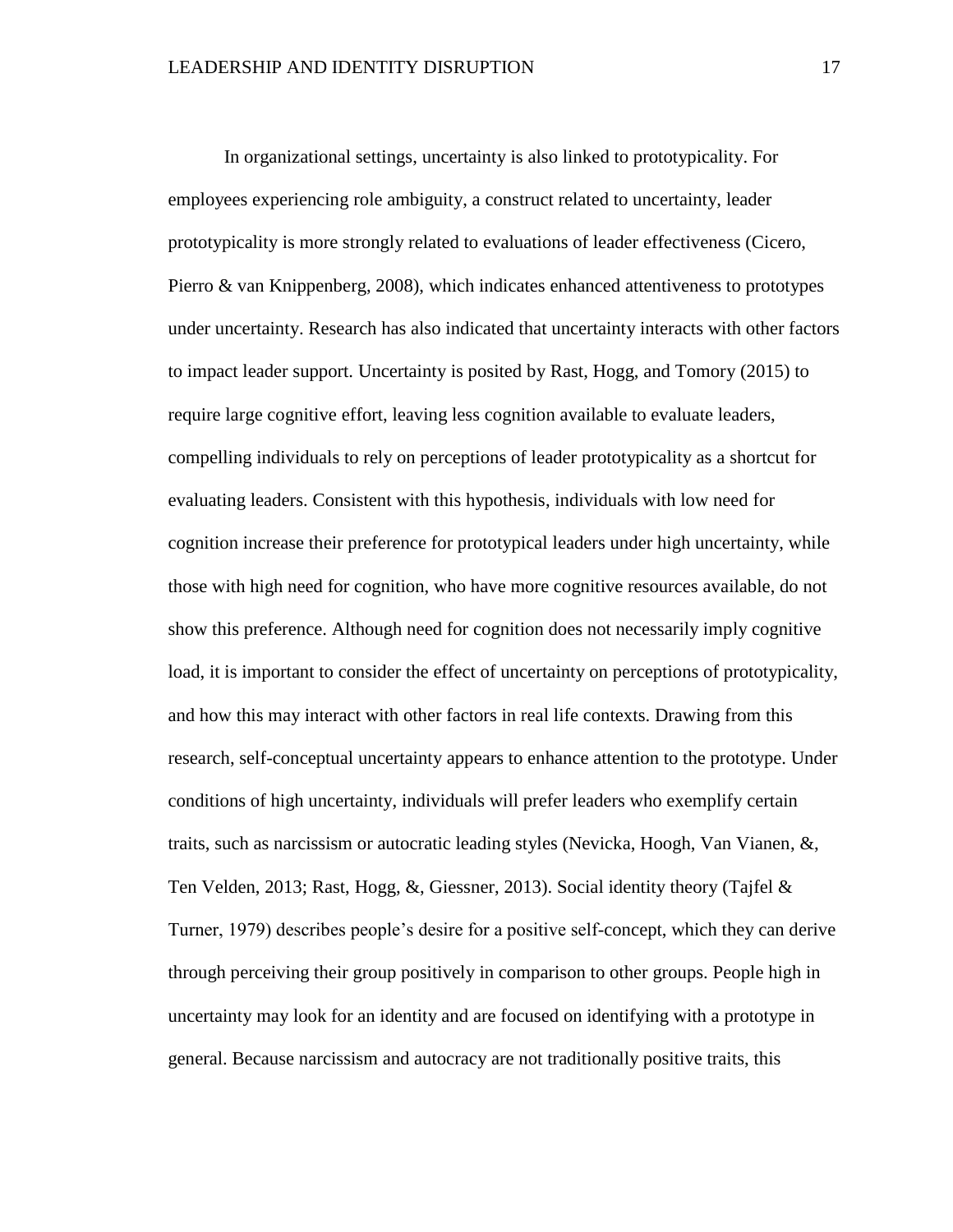suggests that uncertainty may produce a widening of the scope of the prototype, so that non-prototypical characteristics might be more acceptable. This may allow leaders some leeway in enacting traditionally non-positive attitudes and behaviors, or even allow the leader to reshape what the group considers positive.

Uncertainty may also have implications for leaders who step down or are removed from leadership posts before the end of term. For example, Richard Nixon resigned from his post after the Watergate Scandal, an event which spurned widespread distrust toward the government amongst the American people. An event such as this undoubtedly produces uncertainty surrounding the future of American politics and leadership. When a central group member, such as a leader, is removed from her group, this disrupts the group structure and may increase feelings of uncertainty. Uncertainty is related to a decrease in trust (Adobor, 2006; Pfattcheicher & Bohm, 2018), which indicates that Nixon's resignation may have increased feelings of uncertainty in the American people about their political leadership. Thus, leaders themselves can increase uncertainty surrounding the group.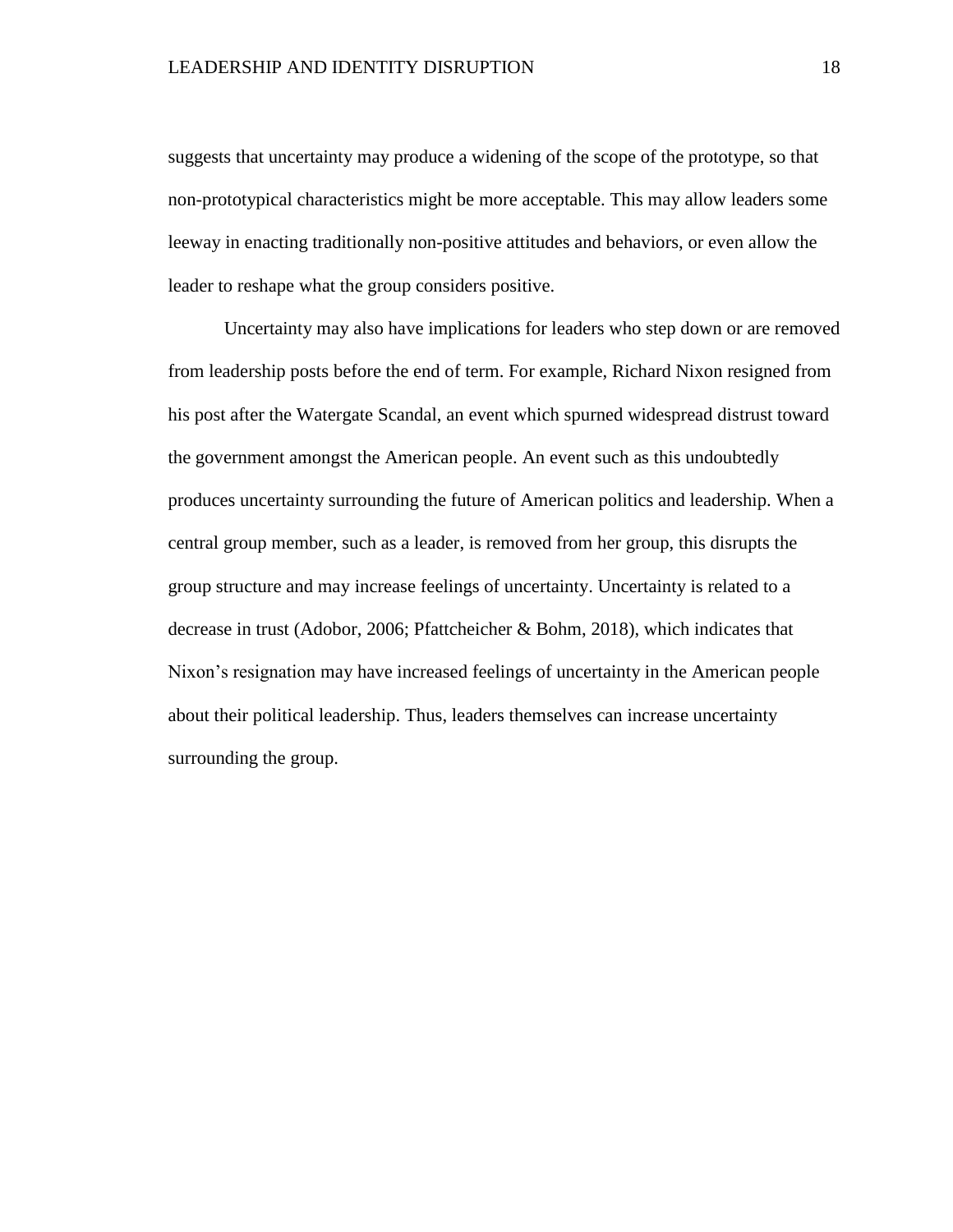## **The Present Study**

<span id="page-26-0"></span>Leaders are able to shape group identity through multiple routes, including their own behavior, rhetoric, and even the cognitive states of their followers (Rast, 2015; Rast, Hogg, Giessner, &, Steffen, 2016). In the current political climate, leadership is constantly under critique and leaders often make decisions which violate the norms, values and wellbeing of groups under their jurisdiction. For example, Donald Trump redefined American presidential norms when he met with, and praised, North Korean leader Kim Jong Un and saluted a North Korean general in June 2018. In July of 2018, Trump met with Russian President Vladimir Putin and publicly disagreed with how own FBI's conclusions about Russian involvement in American elections and signaled a warming relationship with Russia despite Russian meddling in American elections and accused attacks on British soil (one of America's closest allies). Trump provides a potent example of the argument presented in this paper that a leader's influential position allows them to introduce non-prototypical norms and ideas into their group. Republican politicians responded to Trumps meeting with Kin Jong Un positively, a stark contrast to many Republican politician's reactions to Obama floating the idea during his presidency. A poll from CBS demonstrated that while about half of Americans overall disapproved of Trump's behavior during his meeting with Putin, 70% of Republicans approved of how he handled the meeting (Salvanto, De Pinto, Backus, &, Khanna, 2018). Examples such as these demonstrate that norms surrounding presidential conduct and the Republican party may be shifting. Yet, there are many politicians and American citizens calling for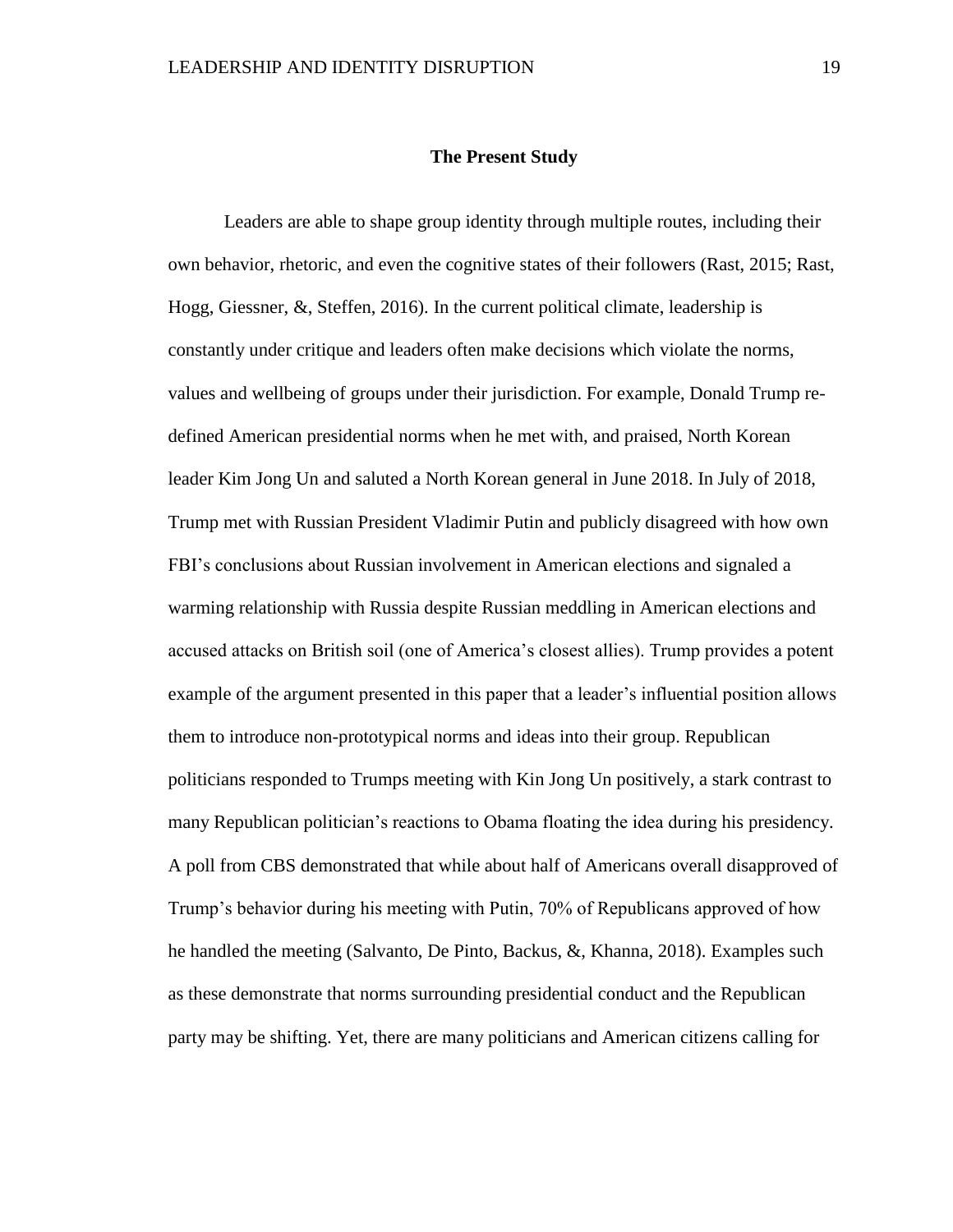Trump's impeachment, including Republican Dallas State Representative Jason Villalba. According to a CNN poll conducted by SSRS (2018) 42% of Americans support removal of Trump from office. Regardless of how Trump leaves office, he has made a lasting mark on American political norms.

Most research on leadership does not examine how the removal of a leader affects the group structure, and ultimately, the group identity. However, research on leader transgression credit and subjective group dynamics indicates that once a leader is removed from their central position in the group followers may be less inclined to support the leader and be influenced by the leader's ideas and behavior (Abrams et al., 2013; Pinto et al., 2016). Prototypicality has implications in this, as research has illustrated that transgression credit can be revoked if a leader transgresses in a way which violates the group prototype (Abrams et al., 2014). Thus, it is important to consider the aftermath of leader prototype violation and how this is affected by the nature of that leader's exit. Republican reactions to Trump's controversial behaviors indicates that Trump may be redefining the Republican prototype. Would the Republican party continue to support Trump's actions if he undergoes impeachment trials and is removed from leadership? Or, would Republican norms and values move away from Trump, and return to their moderate conservative positions? Removing a leader may disrupt group structure and produce uncertainty surrounding the future of the group. Research demonstrates that nonprototypical leaders are endorsed more under uncertainty and when they are incoming, rather than incumbent or ex leaders. It is important to consider not only the effect of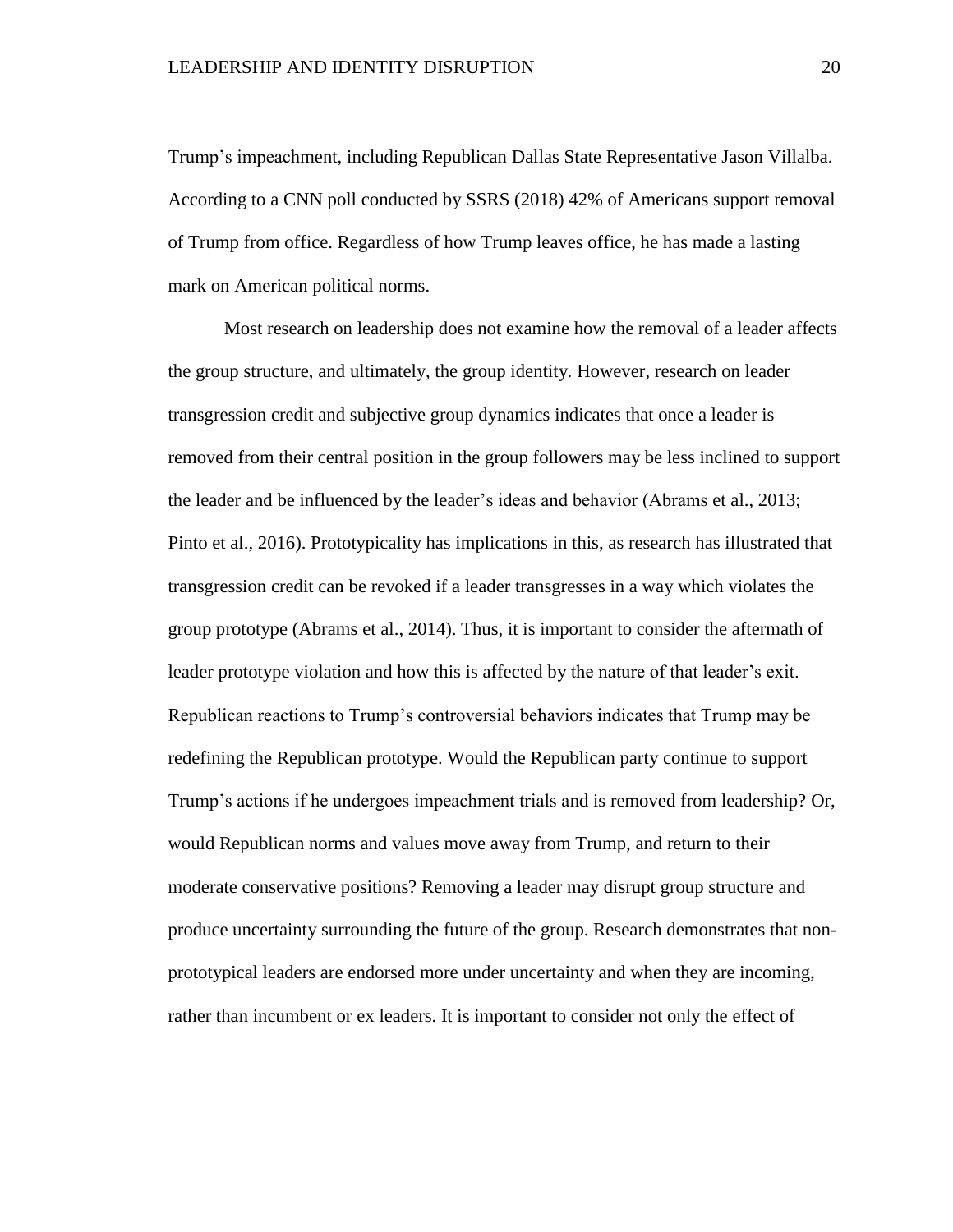prototype violation on group identity, but also the nature of a leader's exit from office following that violation.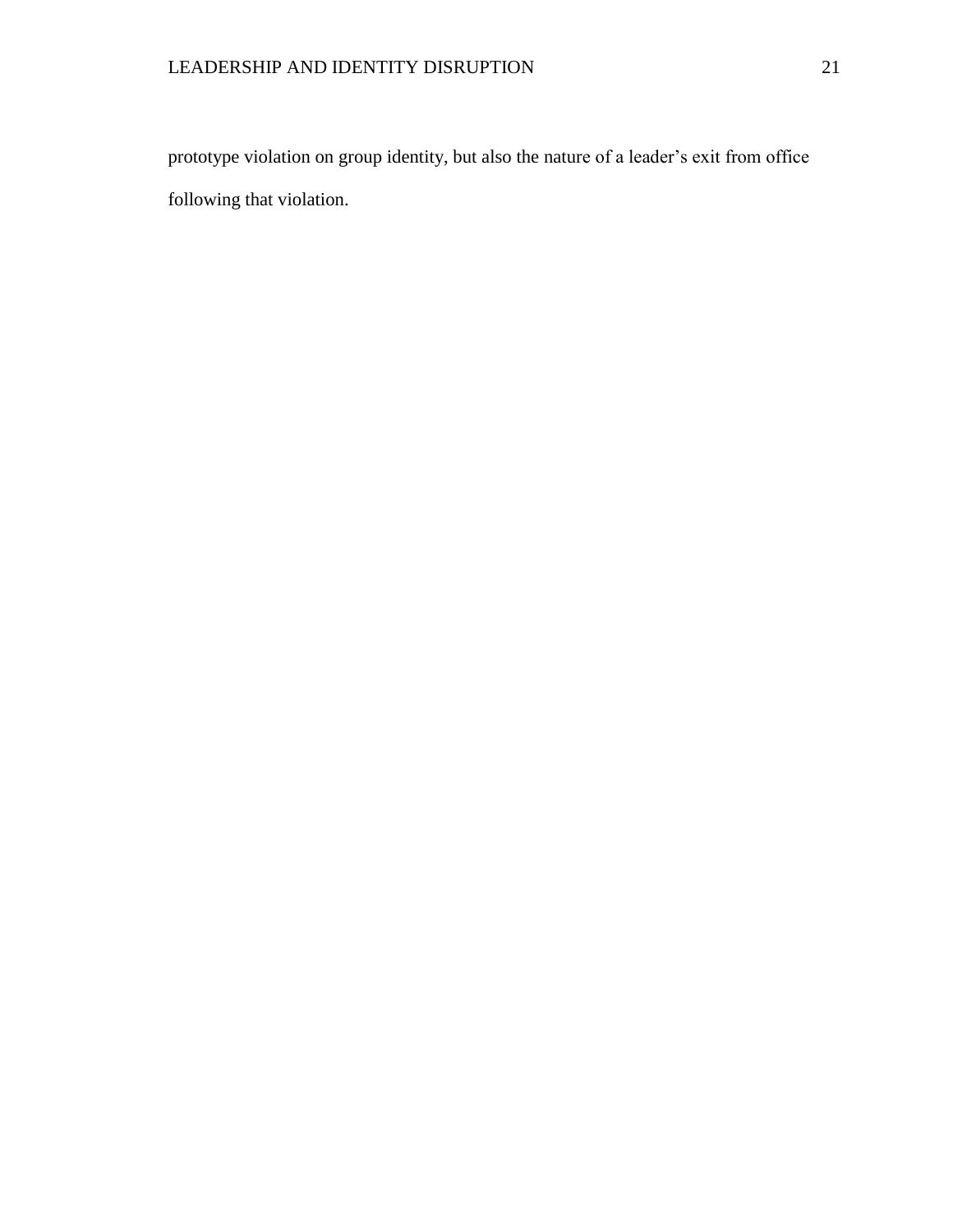#### **Overview of the Research**

<span id="page-29-0"></span>The present study used an experimental design to manipulate leader condition (a leader who was removed before the end of the leadership term vs. a leader who completed the term) and uncertainty (high vs. low), and measured evaluation of the leader and candidates running to fill the "now open" leadership position. Participants read about a leader who violated the group prototype and was either removed or completed the leadership term, and a prototypical candidate and a non-prototypical candidate running for the previous leader's position. Participants were given an uncertainty manipulation and then evaluated and indicated their support for each candidate. The evaluation of the previous leader was completed before the uncertainty manipulation.

## <span id="page-29-1"></span>**Hypotheses**

<span id="page-29-2"></span>**Hypothesis 1.** A leader who is removed from the position will be supported less than a full-term leader.

*Rationale.* Leaders and central group members have the most influence over identity in groups (Pinto et al., 2016; Reicher et al., 2005). Prototypical leaders in particular are endorsed more than non-prototypical leaders as group identification increases and are trusted even after failing to achieve group goals (Hogg, 2001). A prototypical leader who violates what made that leader prototypical of the group in the first place and is then removed from leadership has multiple strikes against her. That leader loses both her prototypical status and her leadership status. Comparatively, a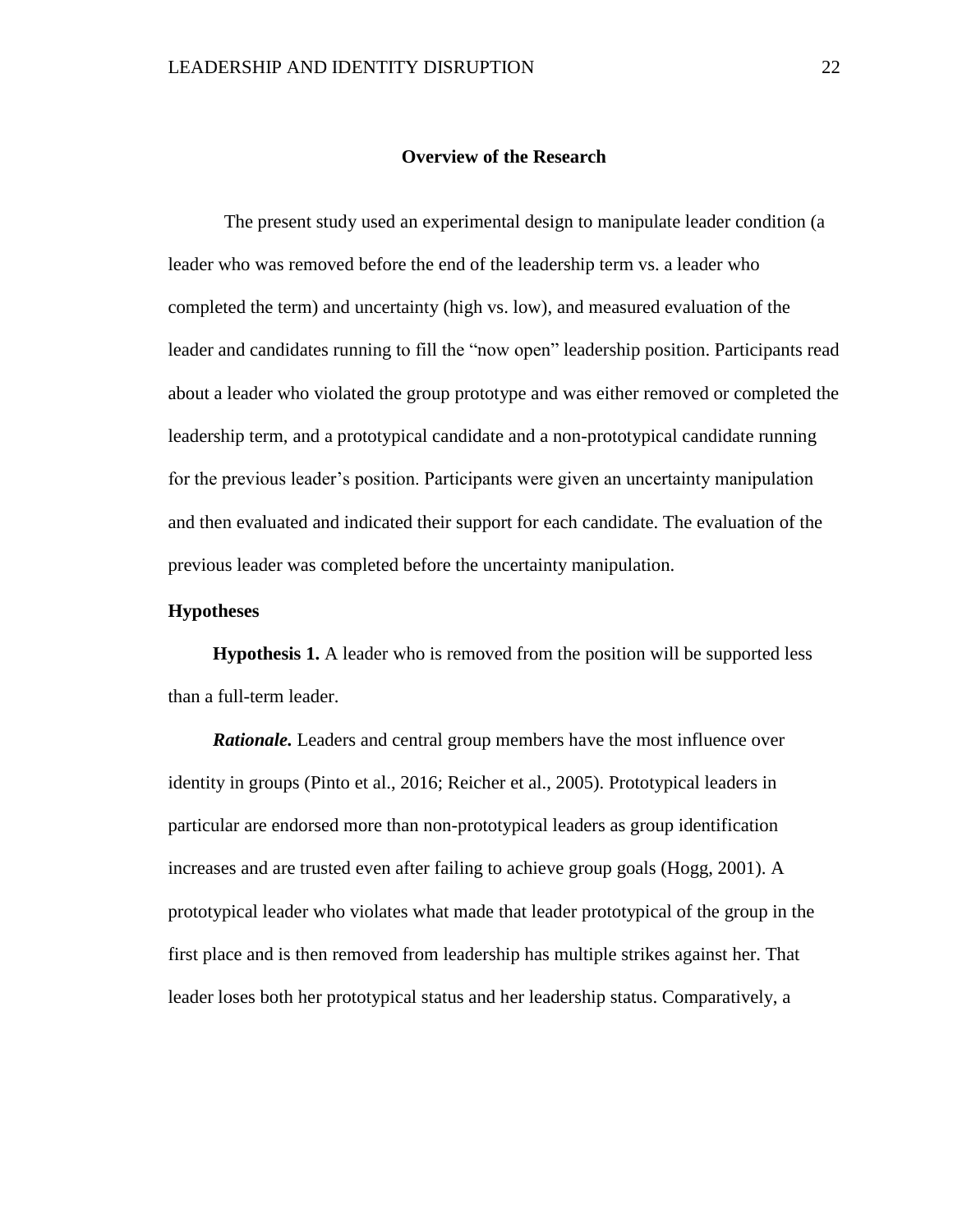leader who is no longer considered prototypical of the group, but is still a leader, remains in a position of influence in re-defining the group identity (Reicher et al., 2005).

<span id="page-30-0"></span>**Hypothesis 2.** Under high levels of uncertainty, the preference for non-prototypical leaders will increase in comparison to low levels of uncertainty, and this effect will be greater in when the leader is removed instead of completing term.

*Rationale.* When a leader is removed prior to the end of a term, this disrupts the group structure, and makes the norm violation particularly salient in comparison to when a leader completes the term as expected. Thus, in the removal condition, the disruption of group norms and identity may be magnified, and high levels of uncertainty may further compound this effect such that non-prototypical leaders may have some leeway to attract group members attention. This hypothesis follows from Rast et al., (2012) who found that under high levels of uncertainty, preference for non-prototypical leaders increases, such that the difference between preference for prototypical and non-prototypical leaders decreases or disappears completely. Abrams et al., (2005) showed that those who are emerging leaders have the most leeway for being anti-norm deviants in comparison to incumbent or ex leaders.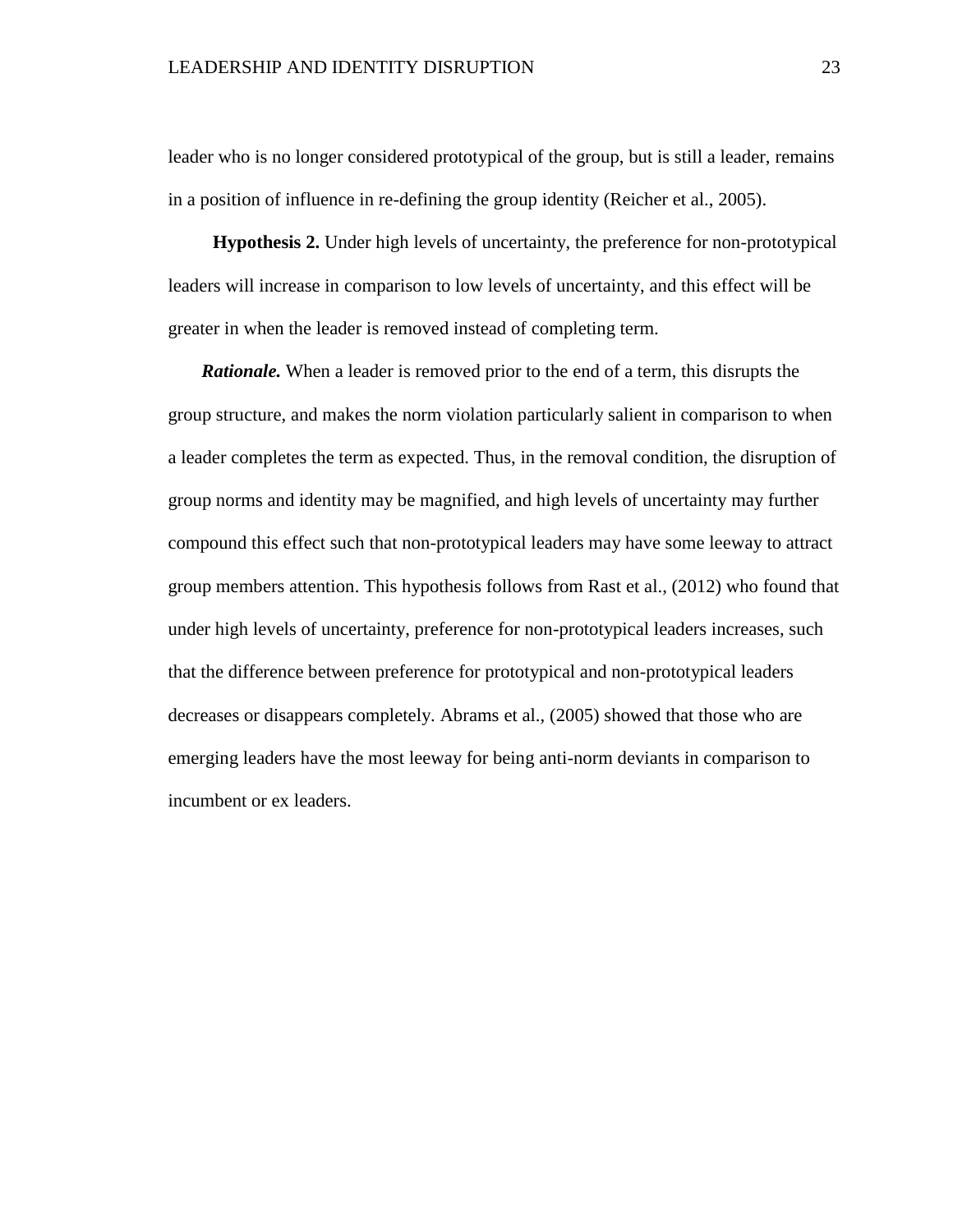#### **Method**

#### <span id="page-31-1"></span><span id="page-31-0"></span>**Institutional Review Board**

The present study was exempt from review because the data was previously collected at a Canadian University and approved under that university's institutional review board. The IRB number for the project is IRB 17-124.

# <span id="page-31-2"></span>**Participants**

Participants (62.30% female; 36.70% male; 1% other) were 201 university students enrolled in undergraduate psychology courses. The majority of participants were Canadian (70.90%), then Chinese (10.10%), Indian (the country India) (3%) and other (16%) Participants were mainly freshman (57.30%) then sophomores (24.60%), juniors (11.60%), seniors (6%), and one graduate student (0.50%). Nether gender nor year in school were significant moderators of either of the hypotheses.

# <span id="page-31-3"></span>**Design**

The experiment was a 2 (uncertainty: high vs. low) x 2 (leader condition: removed vs. end term) x 2 (leader prototypicality: prototypical vs. non-prototypical candidates) mixed design that used random assignment to all conditions. Random assignment to conditions was accomplished using the randomizer function on Qualtrics, an online survey platform.

# <span id="page-31-4"></span>**Procedure**

Research assistants greeted the participants and sat them at individual computers. After giving informed consent, participants began the study. The study informed the participants that they were to read two articles from the school newspaper about current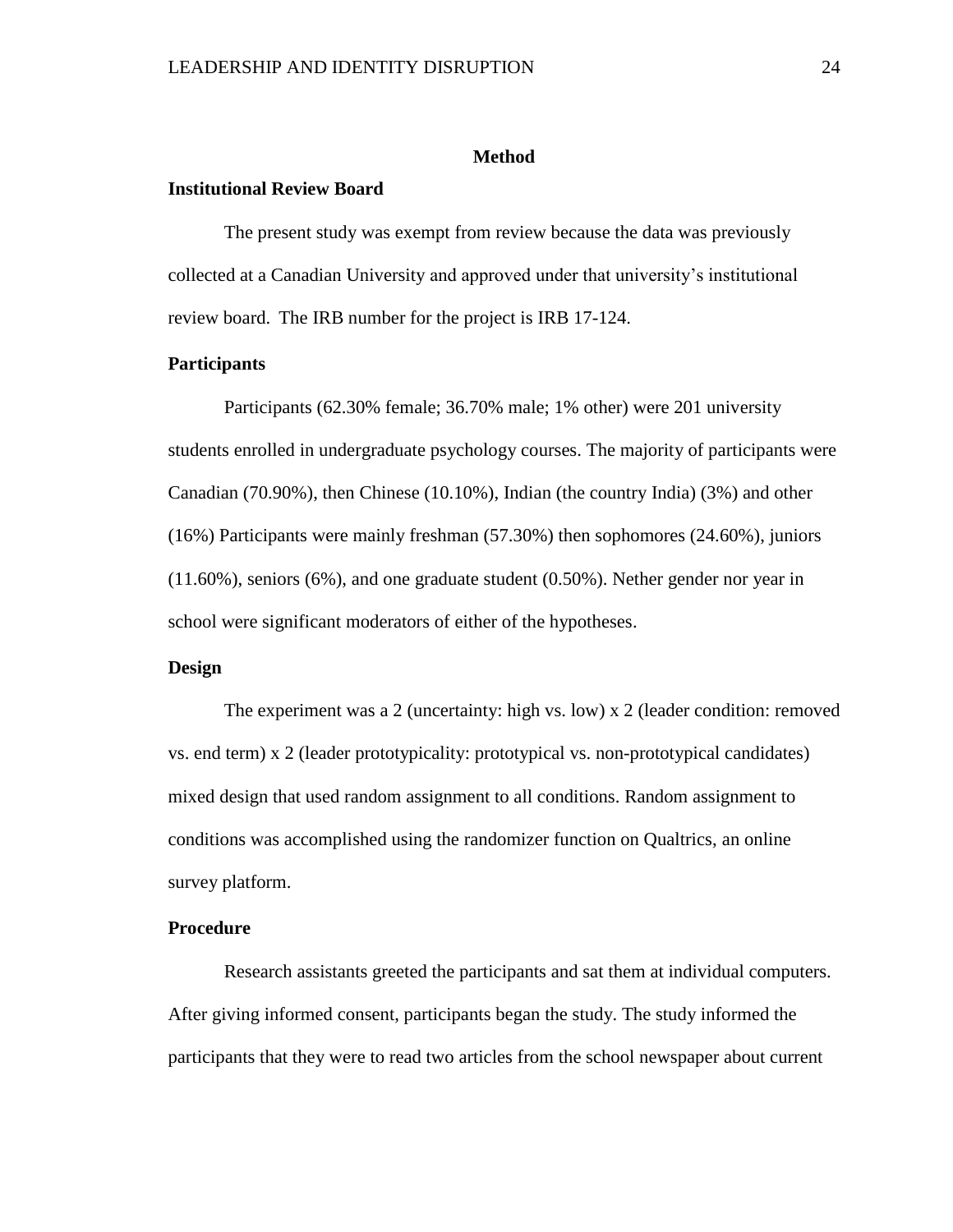leadership on campus. The first article manipulated leader condition and described a leader who was previously elected as student chair of a group called Student Advocates of University of Alberta (SAUA) because of that leader's prototypicality as a UA student, but had recently become non-prototypical of the group. SAUA was a group that intended to represent the interests of the student body, thus being prototypical of the student body. The leader was described as supporting a new policy that would instate exit examinations as additional graduation criteria, which the majority of the student body was against, as an example of the leader's prototype violation. Next, participants were informed that the leader was either removed before the end of the leadership term by an almost unanimous vote by the SAUA board, or that the leader had completed their term and stepped down as is traditional. Following this article, participants completed manipulation checks and filled out a one item measure indicating their support for that leader.

The next article described two leading candidates for election for the next Student Chair of SAUA. The first candidate was described using language indicating that candidate's prototypicality as a typical and ideal student of University of Alberta. The second candidate was described using language indicating that the candidate was nonprototypical of the student body at University of Alberta. Participants then completed manipulation checks, dependent measures and demographics.

## <span id="page-32-0"></span>**Independent Variables and Measures**

<span id="page-32-1"></span>**Leader condition.** Participants were randomly assigned to one of two conditions regarding the status of the first leader. Participants in the removal condition read a vignette formatted to look like an article from the school's newspaper, which describes a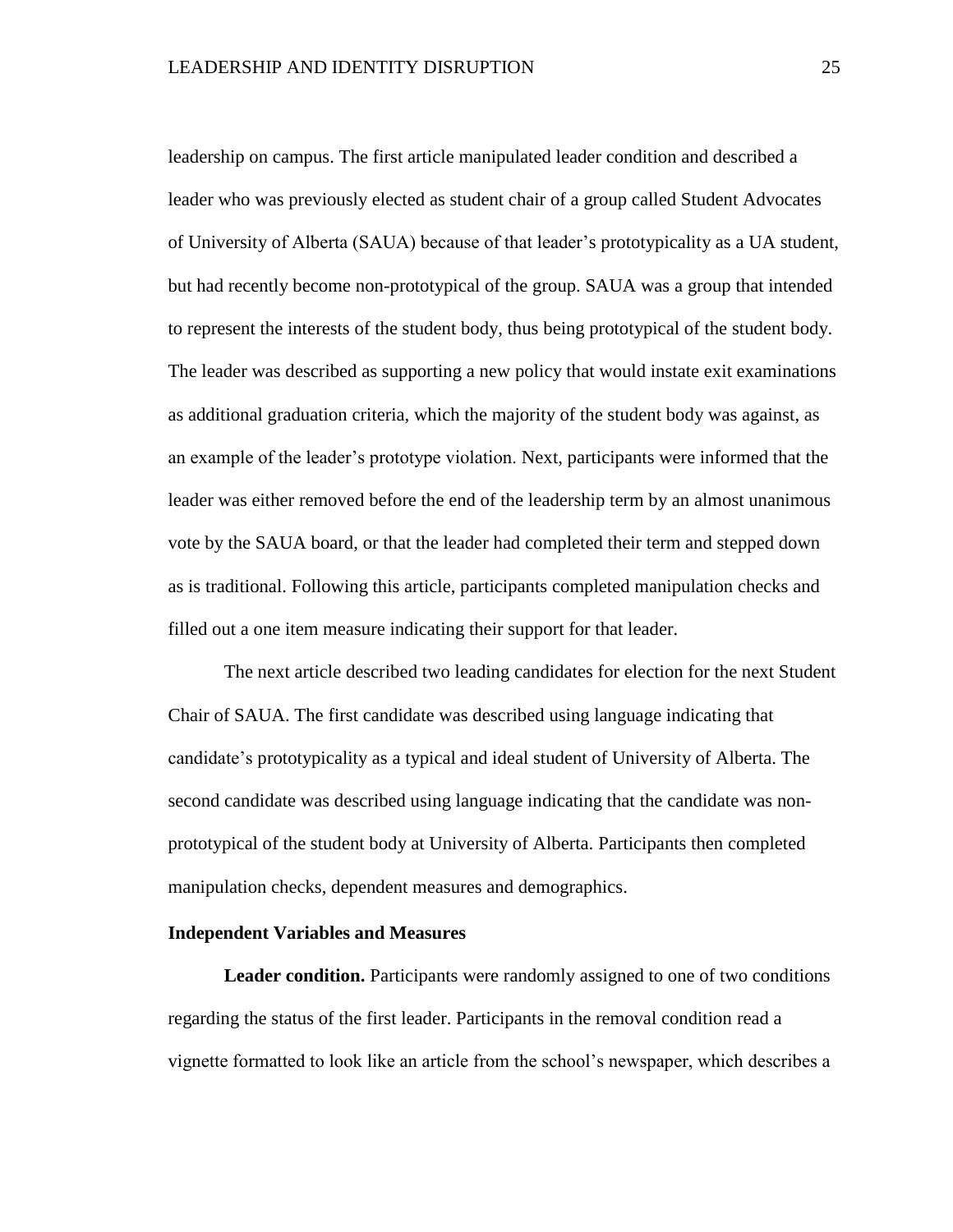formerly prototypical leader who violated the prototype and was removed. Participants in the term condition read the same vignette, but instead of being removed, the prototype violating leader voluntarily stepped down from post after finishing their term.

<span id="page-33-0"></span>**Uncertainty-prime.** Participants were primed with either high or low selfuncertainty, using an uncertainty prime adapted from previous literature. (e.g., Gaffney et al., 2014; Grant & Hogg, 2012; Hogg et al., 2007).

In the high uncertainty condition, students were prompted with the following paragraph:

Please take a few moments to think about yourself, your future, and where you are going – think about the things that make you feel deeply uncertain and then list and describe 3 things that make you feel uncertain and or confused about who you are.

In the low uncertainty condition, students were prompted with the following paragraph: Please take a few moments to think about yourself, your future, and where you are going – think about the things that make you feel very confident and then list and describe 3 things that make you feel confident and or clear about who you are.

<span id="page-33-1"></span>**Candidate prototypicality.** Participants read two vignettes formatted to simulate an article in the school newspaper. One described a prototypical candidate, and one described a non-prototypical candidate. To control for order effects the order of the candidates was randomly alternated.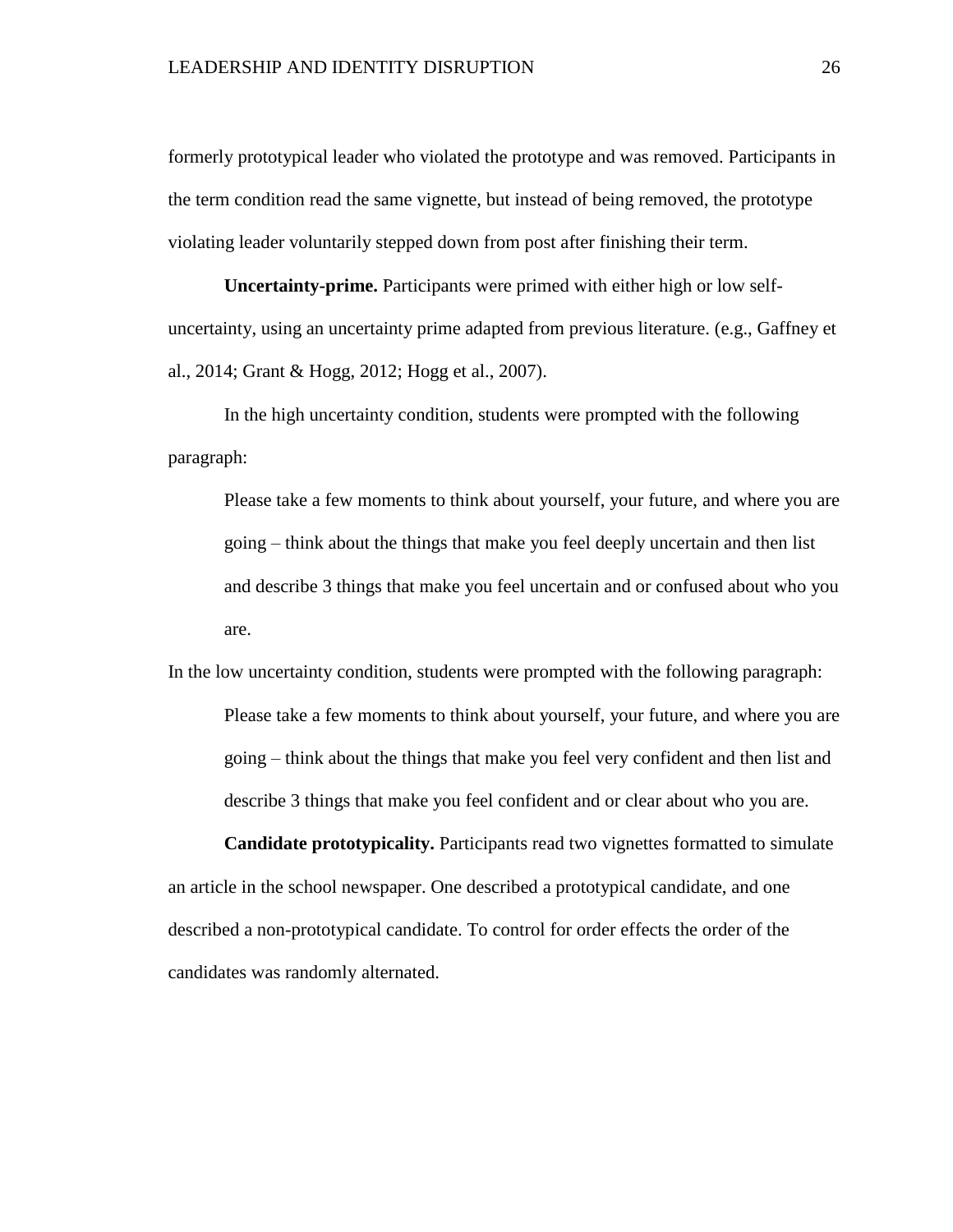## <span id="page-34-0"></span>**Dependent Variables and Measures**

<span id="page-34-1"></span>**Leader support.** One item measured support for the original leader. "After reading this article, how much do you support Brown as a leader?" Scored on a scale from 1 (*strongly disagree*) to 7 (*strongly agree*).

<span id="page-34-2"></span>**Candidate preferences.** One item asking, "Please use the slider scales to indicate your level of support for each candidate" measured preferences for each candidate. Two slider scales, one for each candidate, allowed participants to indicate their degree of support for each candidate by moving each slider scale. Slider scales were measured on a scale from 1 to 100.

<span id="page-34-3"></span>**Candidate evaluations.** A 12-item measure adapted from Rast et al., (2012) measured support for candidates. Participants filled out the measure twice, once for each candidate. The scale is scored on a scale from 1 (*strongly disagree*) to 7 (*strongly agree*), prototypical  $\alpha = .93$ , non-prototypical  $\alpha = .93$ . See Appendices K and L for the full scale.

<span id="page-34-4"></span>**Group-identification.** A 9-item measure of group-identification was administered to students. The measure is adapted from Hogg and Hains (1996, 1998) and Hogg, Sherman, Dierselhuis, Angela, and Moffitt (2007), and previous research using university students. The scale is scored from 1 (*strongly disagree*) to 7 (*strongly agree*),  $\alpha$  = .91. See Appendix N for full scale.

Refer to Table 1 for bivariate correlations between all dependent variables.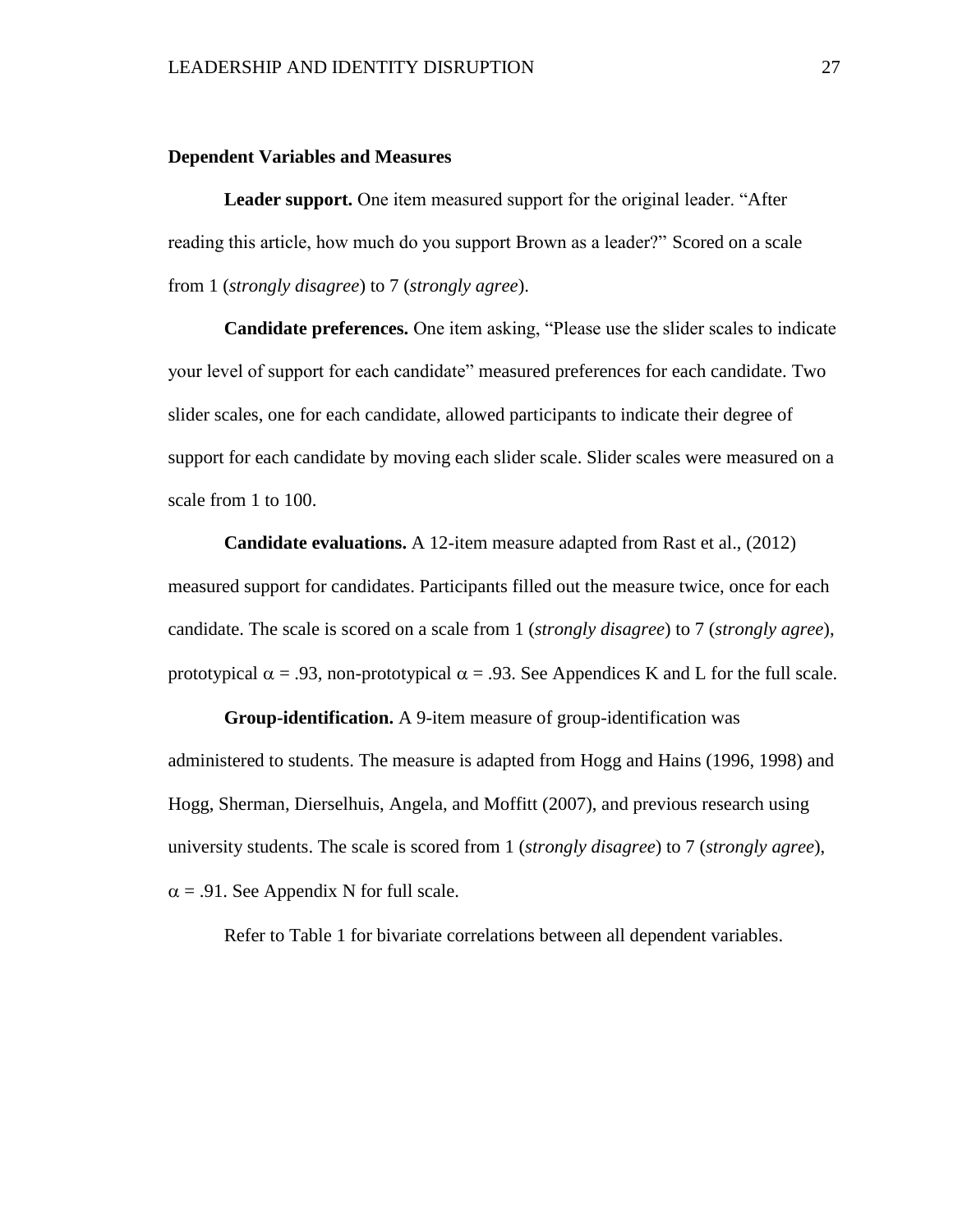# <span id="page-35-0"></span>*Table 1*

# Intercorrelations of dependent measures

| Variable                | 1 | $\overline{2}$ | 3       | $\overline{4}$ | 5       | 6       |
|-------------------------|---|----------------|---------|----------------|---------|---------|
| 1. Identification       |   | .02            | $.33*$  | $-.03$         | $.34*$  | $-.01$  |
| 2. Leader support       |   |                | $-.29*$ | $.30*$         | $-.28*$ | $.35*$  |
| 3. Preference for       |   |                |         | $-.24*$        | $.74*$  | $-.43*$ |
| prototypical candidate  |   |                |         |                |         |         |
| 4. Preference for non-. |   |                |         |                | $-42*$  | $.75*$  |
| prototypical candidate  |   |                |         |                |         |         |
| 5. Prototypical         |   |                |         |                |         | $-.50*$ |
| evaluation              |   |                |         |                |         |         |
| 6. Non-prototypical     |   |                |         |                |         |         |
| evaluation              |   |                |         |                |         |         |

*Note*. \**p* < .05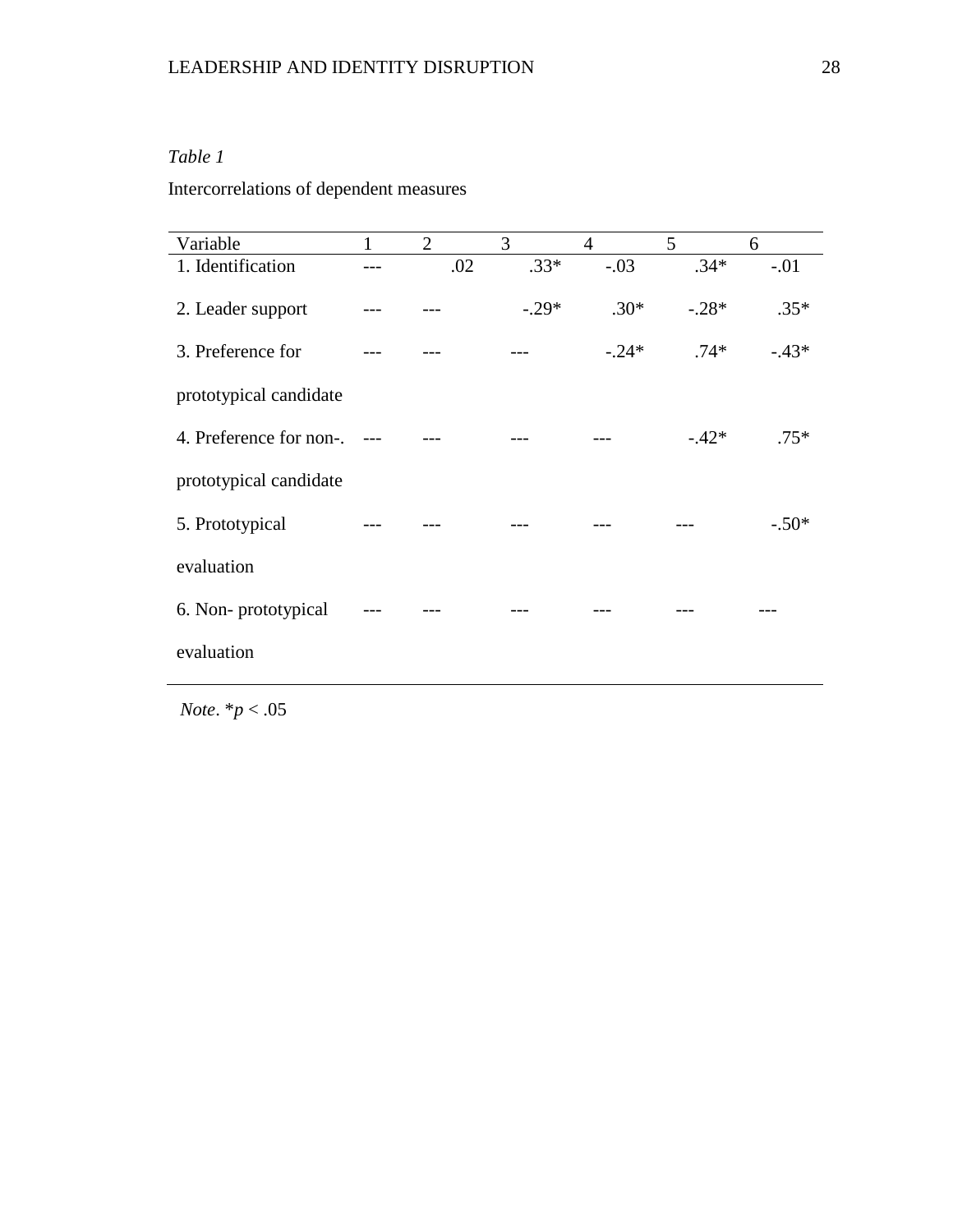### **Manipulation Checks**

**Uncertainty.** A 5-item scale measured self-conceptual uncertainty (Gaffney, Jung, Crano, Hogg, & Aberson, 2018). Scoring for the scale ranged from 1 (*strongly disagree*) to 7 (*strongly agree*),  $\alpha$  = .84. The manipulation was effective, those in the high uncertainty condition ( $M = 4.70$ ,  $SD = 1.52$ ) were more uncertain than those in the low uncertainty condition ( $M = 4.13$ ,  $SD = 1.34$ ),  $t(1, 190) = 2.84$ ,  $p = .01$ ,  $d = 0.40$ . See Appendix Q for the full scale.

**Leader and candidate checks.** Manipulation checks for the leader (removed vs. full term) and candidate (prototypical vs. non-prototypical) consist of two questions for the previous leader, and one question for each candidate. Forced choice responses indicate if participants are correctly perceiving the leader/candidates as prototypical or non-prototypical. See Appendices E and G for the full list of items.

Overall, the manipulations were effective. Out of the 201 participants, 191 (95%) answered the manipulation checks correctly. Those who did not answer the checks completely were excluded.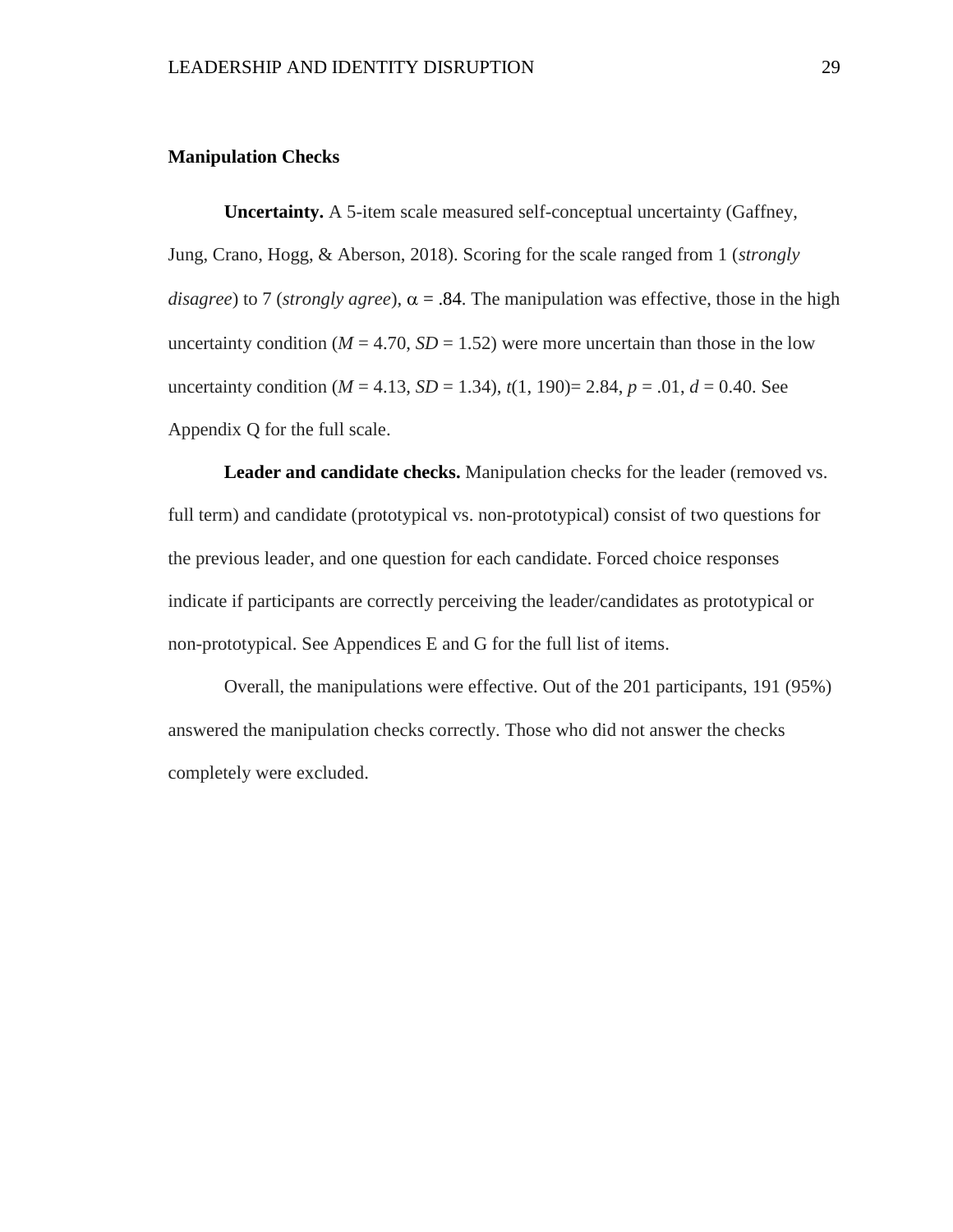#### **Results**

### **Data Screening**

Data were analyzed using R and IBM SPSS. Data were cleaned in R and transformed where there were normality violations. Variables with normality violations were leader support, candidate preferences, post identification, uncertainty, selfprototypicality, group attitude prototypicality, and post-test attitudes. Skew and kurtosis values with confidence intervals that excluded zero were considered problematic. The first hypothesis was analyzed in R and SPSS was used to analyze the second hypothesis and run the exploratory analyses. Analyses were run using both transformed and untransformed data. There were no differences between the transformed and untransformed data, so untransformed data was ultimately chosen because it was closest to the raw data. Participants were excluded from analyses if they did not pass the manipulation checks or had missing data. Only two cases needed to be removed because of missing data, and 8 cases were removed because the participants did not pass the manipulation checks. Thus, the final sample was 191 participants.

### **Hypothesis 1**

A one-way Analysis of Variance (ANOVA) tested the hypothesis that the previous leader would be supported less when removed from the leadership post, in comparison to completing the leadership post. There was no significant difference in leader evaluation when the leader was removed from post  $(M = 3.11, SD = 1.34)$  and when the leader completed the post ( $M = 3.02$ ,  $SD = 1.40$ ),  $F(1, 179) = 0.20$ ,  $p = .66$ ,  $\eta_p^2$  = .001. Given that leader evaluation was measured on a 7-point Likert scale from 1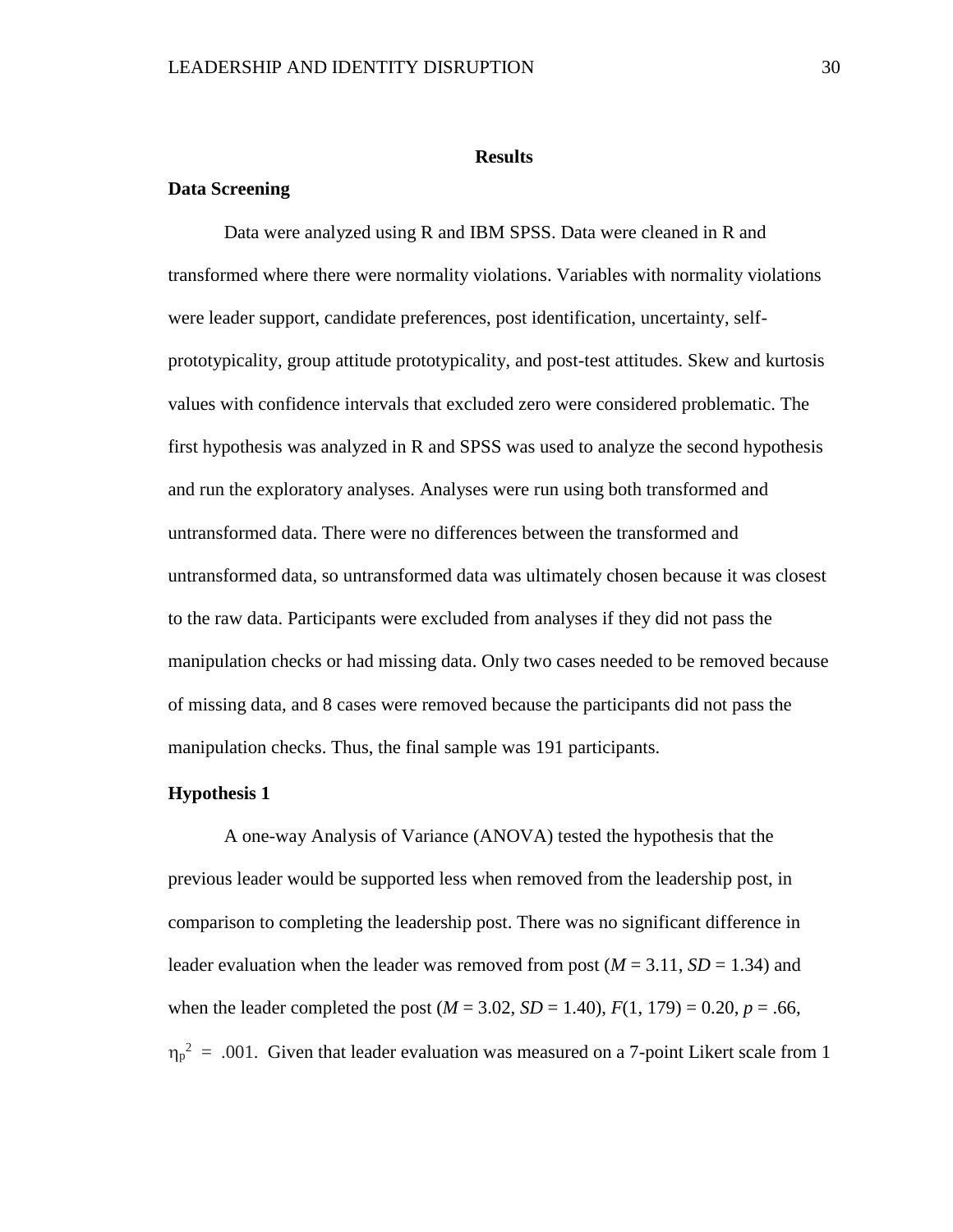(*strongly oppose*) to 7 (*strongly support*) leader in both conditions was evaluated poorly, overall. The results do not support the first hypothesis.

### **Hypothesis 2**

A mixed model ANOVA, with candidate support as the repeated factor and uncertainty (high vs. low) and leader condition (completed vs. removed) as betweensubjects factors examined differences in participant's support for each candidate as a function of uncertainty and leader condition. There was no main effect for uncertainty – support for the candidates was not different for those under high or low uncertainty  $F(1)$ , 156) = 2.80,  $p = .10$ ,  $\eta_p^2 = .018$ . Similarly, there was no main effect for leader condition – preference for the candidates was not influenced by the nature of the previous leader's exit,  $Ff(1, 156) = 0.25$ ,  $p = .62$ ,  $\eta_p^2 = .002$ . Additionally, the interaction between uncertainty and leader condition was not significant,  $F(1, 156) = 0.00$ ,  $p = 1.0$ ,  $\eta_p^2 =$ .000. However, there was a significant within subject's effect of candidate support. The prototypical leader ( $M = 70.84$ ,  $SD = 20.01$ ) was preferred over the non-prototypical candidate ( $M = 56.40$ ,  $SD = 21.01$ ),  $F(1, 156) = 28.7$ ,  $p < .001$ ,  $\eta_p^2 = .15$ . See Figure 2. These results do not support the hypothesis that under high levels of uncertainty, the preference for non-prototypical leaders will be significantly higher in comparison to low levels of uncertainty, and this effect will be greater in the removal condition.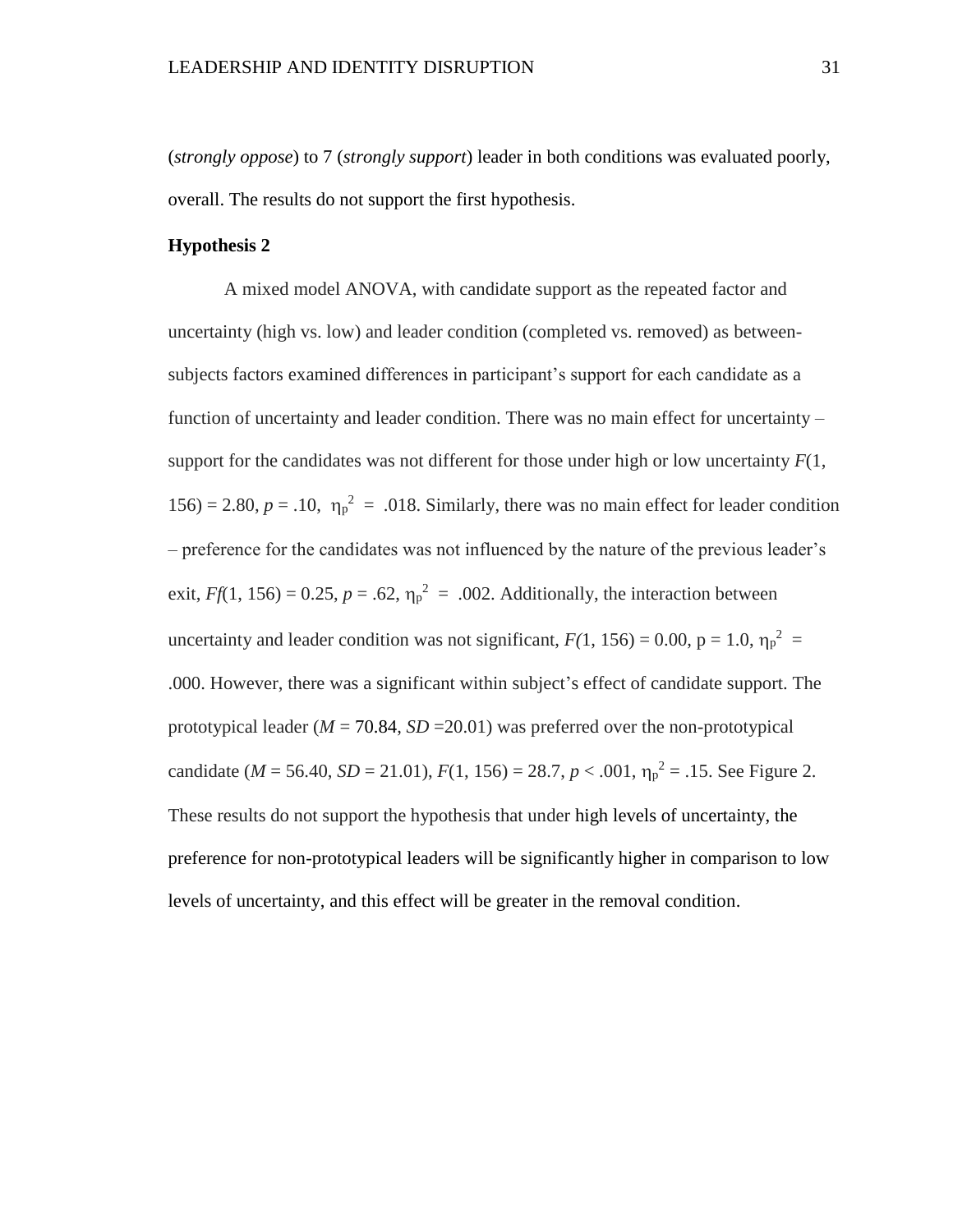

*Figure 1.* Leader exit and uncertainty on preferences for candidates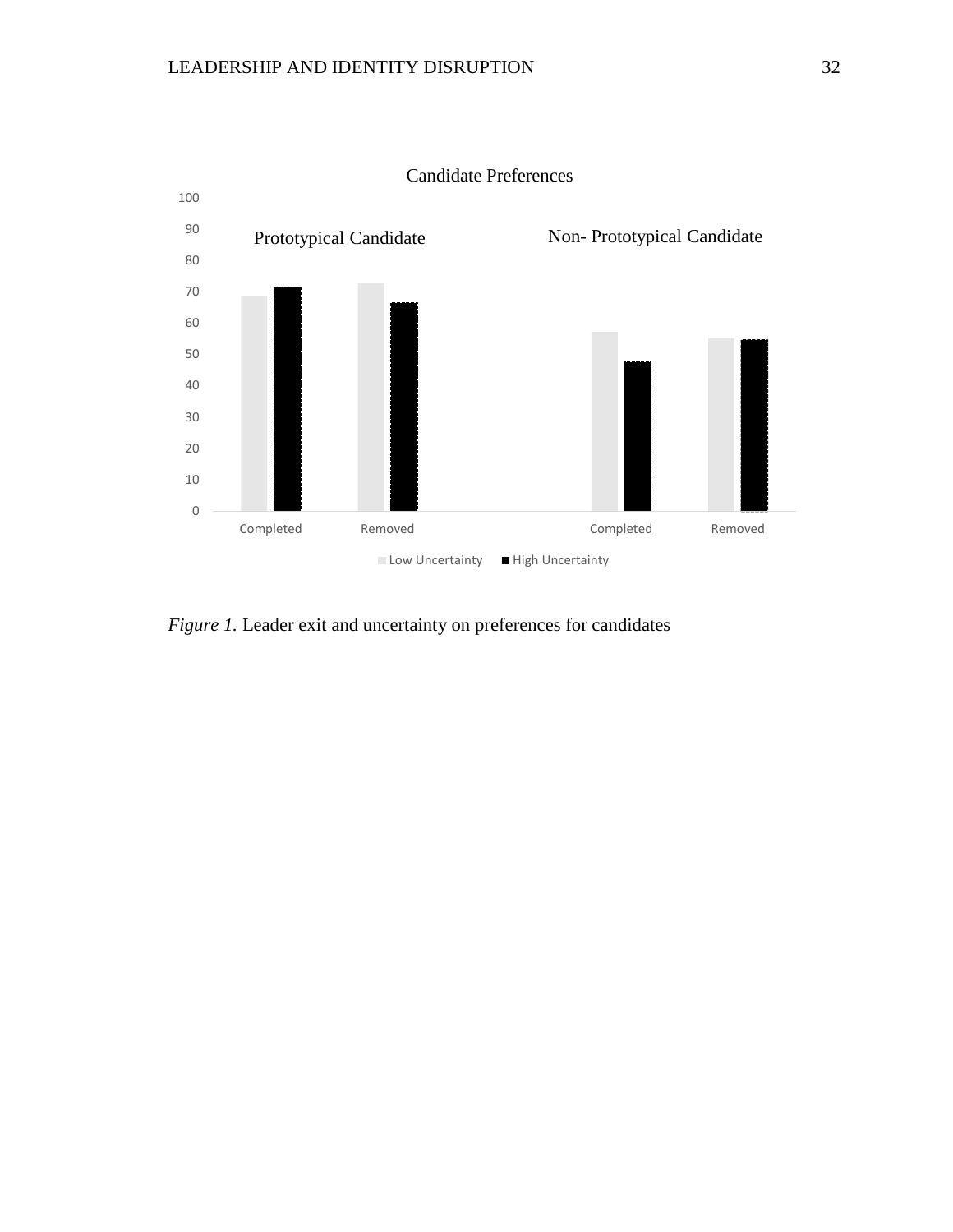### **Exploratory Analyses**

A regression analysis with identification as the moderator and uncertainty (high vs. low) and leader condition (completed vs. removed) as the predictors, used Hayes Process (2012) Model 3 to examine differences in participants' evaluations of the prototypical and non-prototypical candidate. Neither uncertainty  $(b = -0.02, SE = 0.13;$ 95% C.I [ $-0.28$  0.24]) nor leader condition ( $b = -0.02$ ,  $SE = 0.13$ ; 95% C.I. [ $-0.27$ , 0.24]) were significant predictors of evaluations of the prototypical candidate. Identification was a significant predictor of evaluations, such that as identification increased, evaluations became more positive  $(b = 0.34, SE = 0.06; 95\% \text{ C.I.} [0.21, 0.46]$ . The three-way interaction of uncertainty, leader condition and post identification was not significant,  $R^2$ change =  $.001, F(1, 183) = 0.25, p = .62$ . However, the two-way interaction of uncertainty and post identification was significant ( $b = -0.36$ ,  $SE = 0.26$ ; 95% C.I. [ $-0.62$ , -0.11]). Simple slopes tests using Process (Hayes, 2012) Model 1 revealed that under high uncertainty, as identification increased, evaluations became more positive (95% C.I. [-0.75, -0.03]). This effect was not significant for those under low uncertainty.

Similarly, for the non-prototypical leader, neither uncertainty  $(b = -0.13, SE =$ 0.16; 95% C.I. [-0.28, 0.35]) nor leader condition (*b* = 0.04, SE =.16; 95% C.I. [-0.44, 0.19]) were significant predictors of evaluations of the non-prototypical candidate. The three-way interaction of uncertainty, leader condition and post-identification was also not significant  $R^2$  change = .01,  $F(7, 183) = 1.18 p = .28$ . However, just as with the prototypical candidate, the two-way interaction between uncertainty and identification was significant ( $b = 0.35$ ,  $SE = 0.16$ ; 95% C.I. [0.03, 0.66]). Simple slopes tests revealed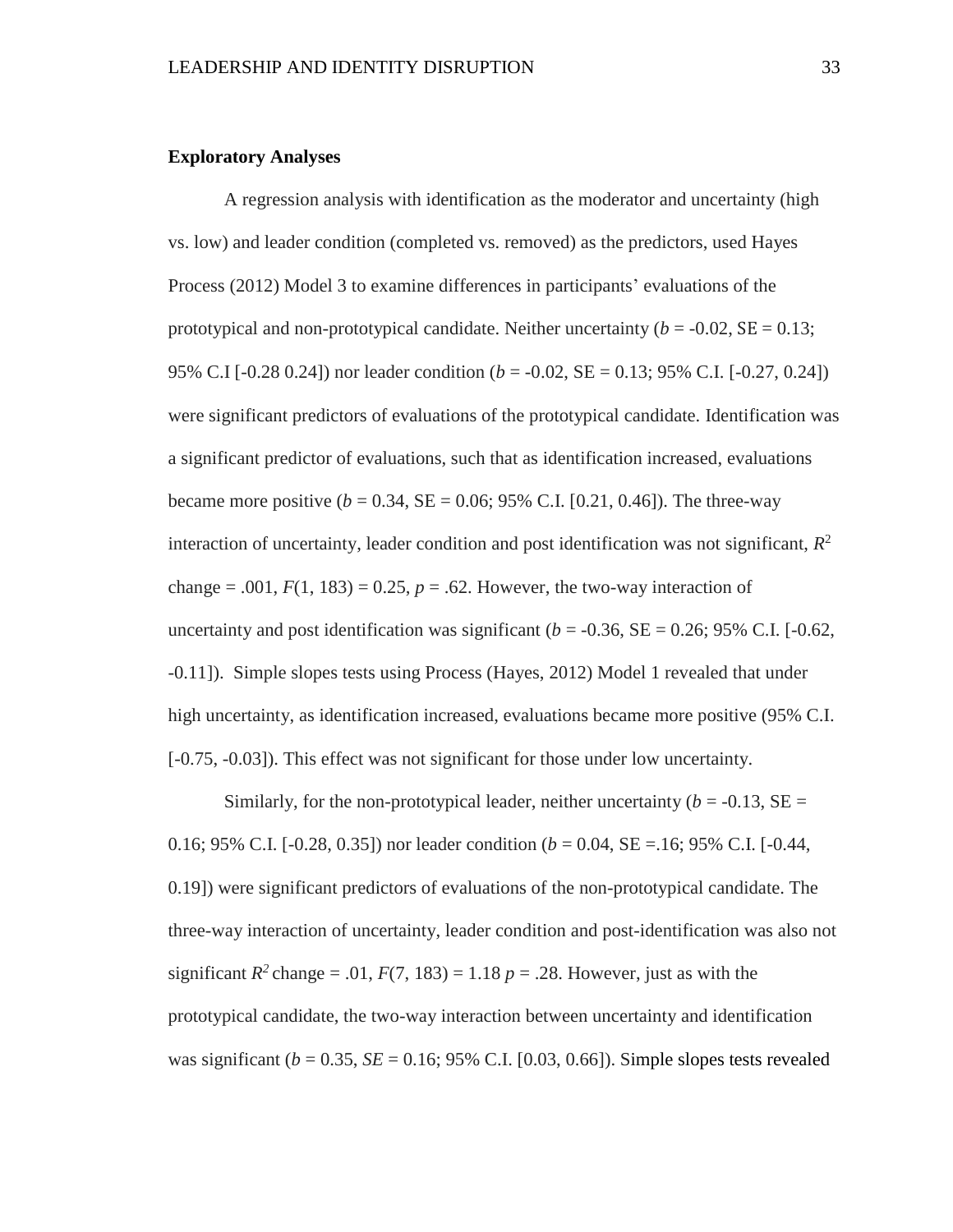that under low uncertainty, support decreased (95% C.I. [-0.94, -0.04]), but this effect was not significant for those under high uncertainty (95% C.I. [-0.21, 0.69]). See Figures 2 and 3.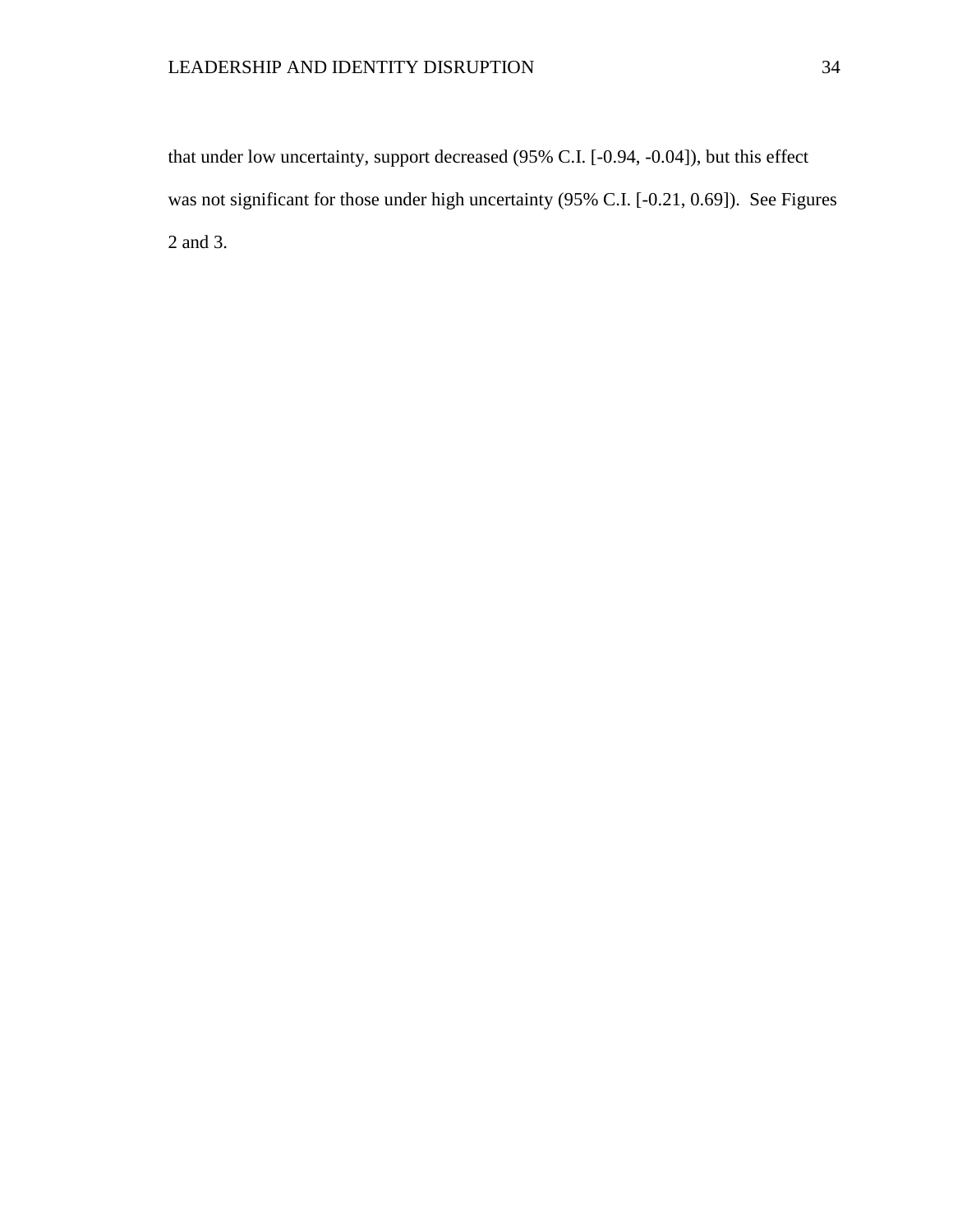

*Figure 2.* Support for prototypical candidate under identification and uncertainty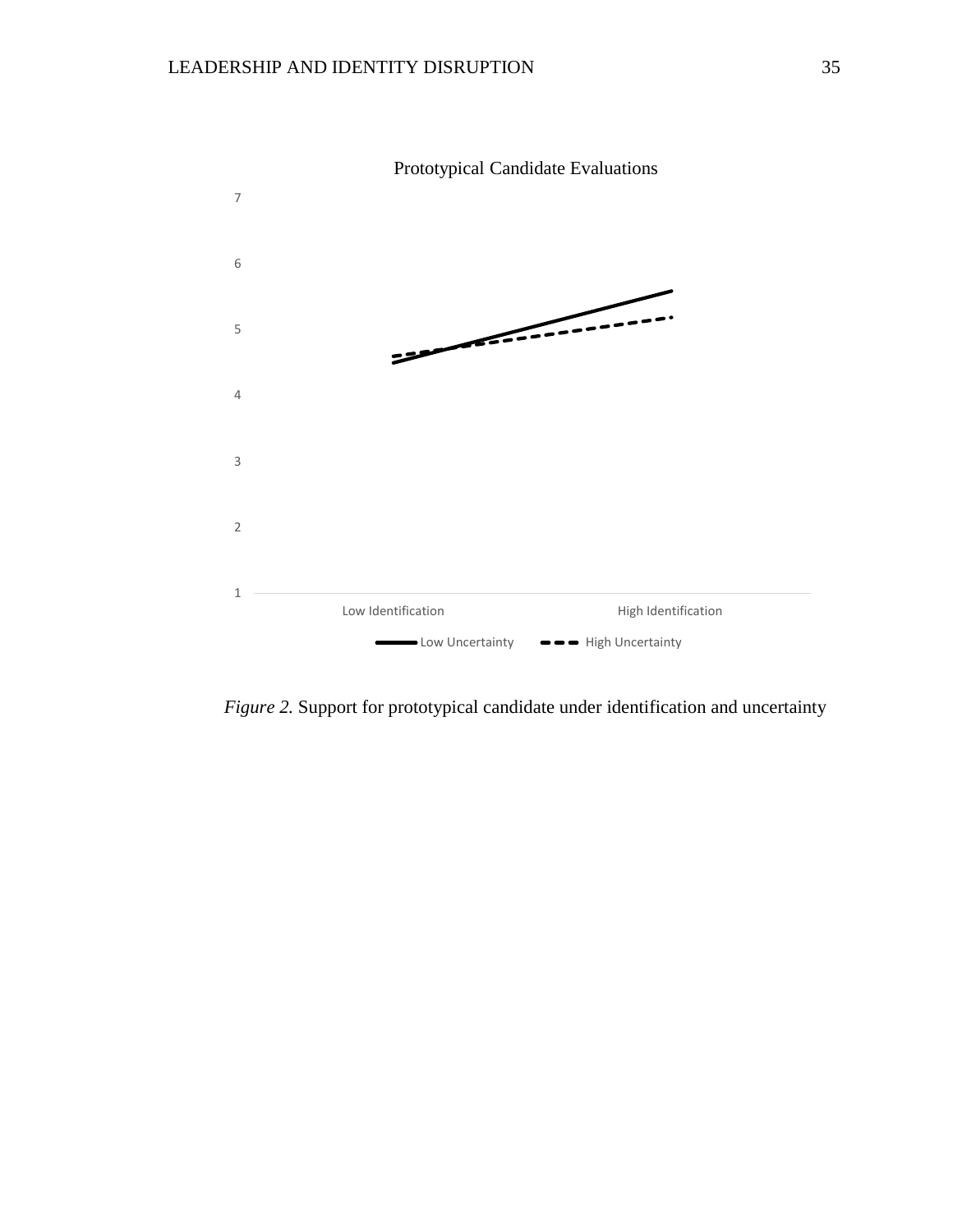

*Figure 3.* Support for the non-prototypical candidate under identification and uncertainty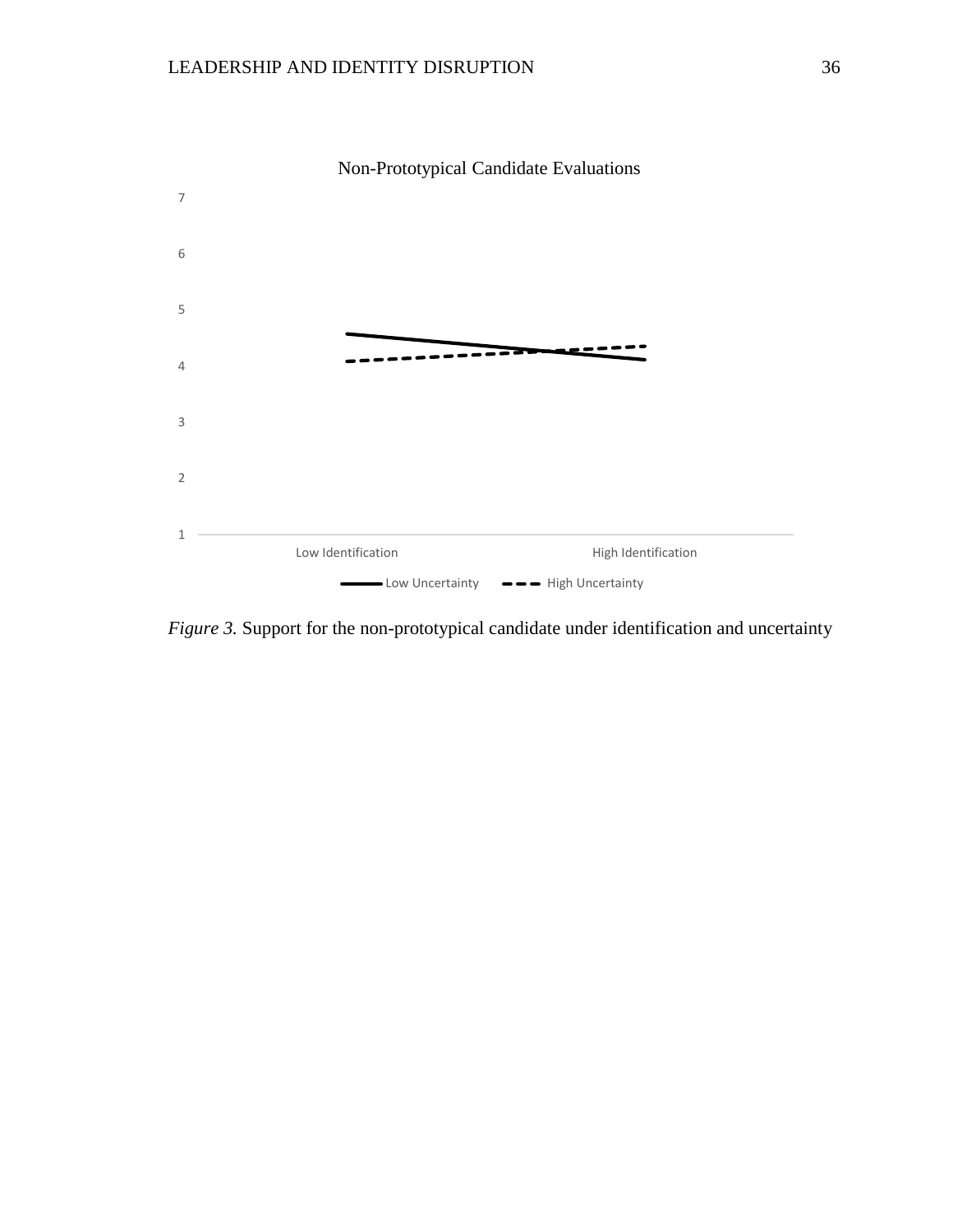### **Discussion**

Neither of the primary hypotheses were supported. Although the main predictions did not yield significant results that could inform the gap in literature on the nature of a leader's exit from office and how this affects leadership evaluations, the present study was a first step in developing an experimental design which can test such questions. Exploratory analyses yielded significant findings and demonstrated that uncertainty and post identification interacted to affect evaluations of the prototypical and nonprototypical candidate. These results replicate previous research on leadership under uncertainty and expand this research by adding identification into the model (Rast et al., 2012). Both primary and exploratory analyses contribute to the existing literature and point to areas in which it can be improved.

### **Primary Analyses**

Drawing from research on leadership and influence (Hogg, 2001; Pinto et al., 2016; Reicher et al., 2005) it was expected that the leader who was removed would be evaluated more negatively than the leader who remained in the leadership position. It was also expected that under high uncertainty support for the leader in the removal condition would increase more than the other conditions, based off research demonstrating that support for non-prototypical leaders increases under uncertainty and that incoming leaders have the most leeway for deviance (Abrams et al., 2005; Rast et al., 2012). There are some potential limitations that could have contributed to the current findings not supporting these hypotheses.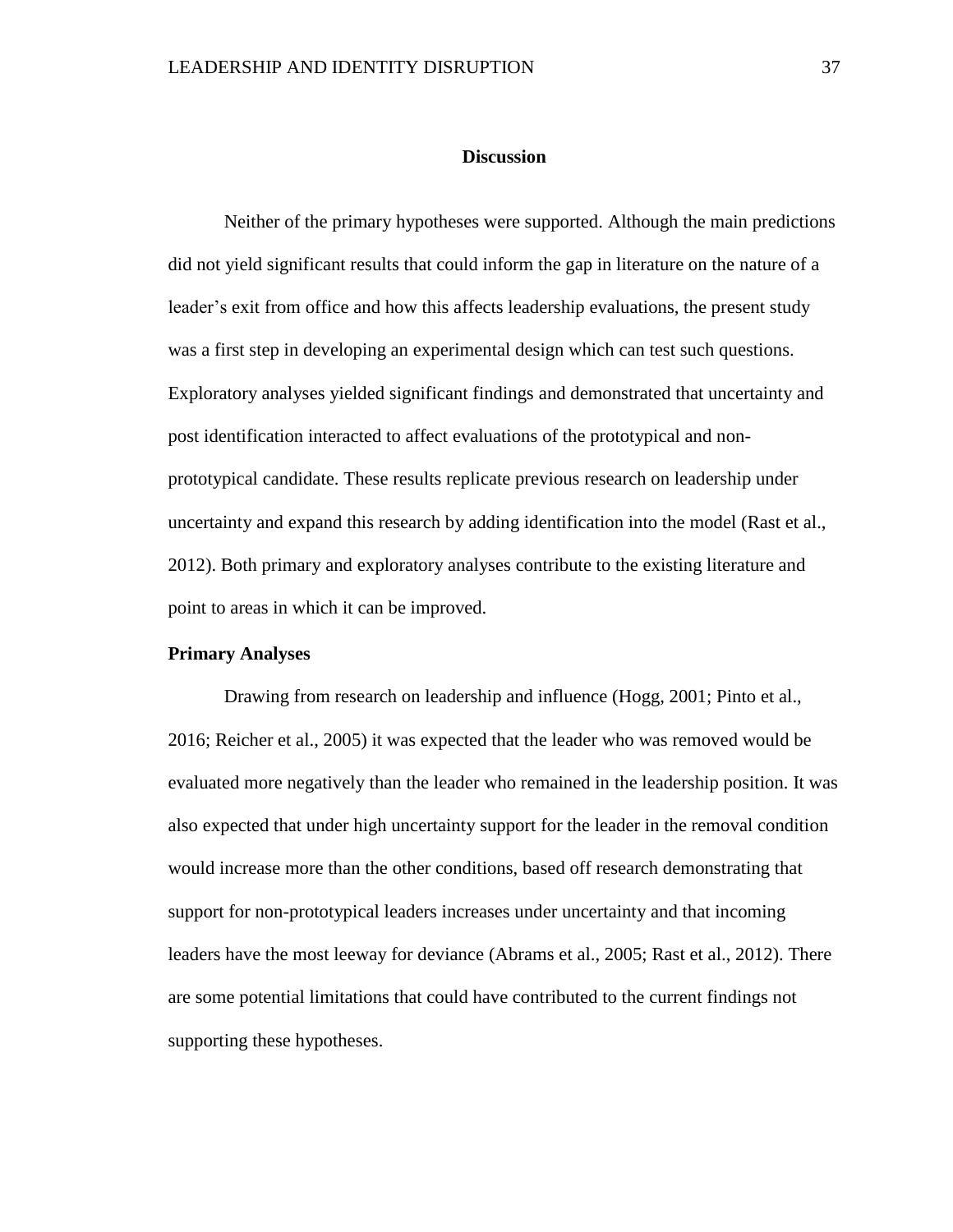First, manipulating a leader's prototype violation has not been done in previous research. Relevant research has manipulated deviance of group members and leaders (Abrams et al., 2013; Pinto et al., 2016), leader prototypicality (Rast et al., 2012), and the content of prototypes (Kim & Wiesenfeld, 2017), but no research to date has attempted to manipulate a leader violating their group's prototype. Prototypicality is complex, involving context dependent characteristics that are often relatively abstract and represent both typical and ideal characteristics of the group. Focusing on ideal or typical characteristics has different implications for perceived status dispersion and social undermining in the group (Hogg, 2001; Kim & Wiesenfeld, 2017). Thus, research often uses existing groups such as universities, sports teams and political parties which have an existing prototype that can be made salient by the experiment (see Gaffney  $\&$  Hogg, 2017). In the current study, an entirely new and false group was created: Students Association of University of Alberta (SAUA). While this group was described as being composed of students whose purpose was to advocate for the prototypical interests of the student body, the experimental participants were not actual members of this group. SAUA could be considered an outgroup, but the manipulation was designed to make SAUA inclusive of the University of Alberta identity. SAUA was described as sharing the prototypical interests of the University of Alberta student body. Specifically, what made a leader prototypical of SAUA was that the leader was prototypical of University of Alberta. This attempted to make SAUA's prototype the University of Alberta's prototype, and make SAUA an inclusive category for University of Alberta students. The mean identification score was 5.35 (out of 7), indicating that participants had sufficient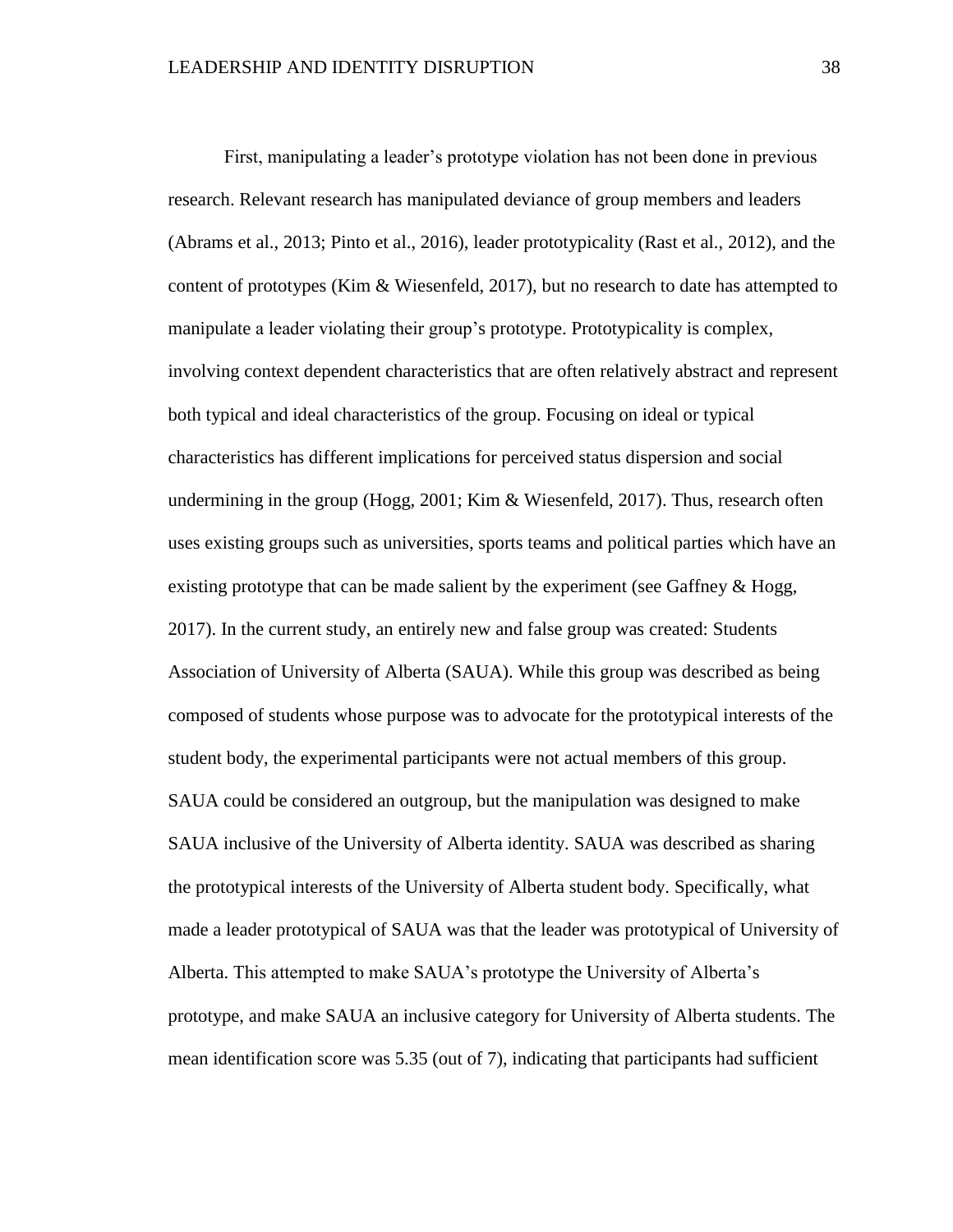identification levels with University of Alberta for this portion of the manipulation to be effective.

The next section of the manipulation described the previous leader of SAUA, who was initially elected because of their prototypicality as a UA student, and during his

/her leadership term had begun to no longer represent the values and interests of UA students. The majority of participants (95%) answered the manipulation check correctly, indicating that overall, participants understood the prototype violation. However, it is possible that the manipulation of the prototype violation was not strong enough. The leader's prototype violation was described using vague descriptive language, including phrases like "not representative" and "ceased to embody who we are." More specific examples of how the leader violated the identity of the group may have been more effective. For example, there are clear instances in which Donald Trump's stance on issues including healthcare, taxes and religion during his campaign differed from the traditional GOP platform, and several Republican politicians and strategists such as John Boehner, Steve Schmidt and John McCain have indicated that Trump is not a traditional Republican. Materials such as these provide clear examples of ways in which Trump has violated the traditional Republican identity. The manipulation in the current study provided an example of the previous leader supporting exit examinations as additional graduation criteria to demonstrate a specific instance of the leader violating group identity. However, opposition to exit examinations may not be an integral part of UA identity, whereas values such as small government and religiosity are core republican values. The manipulation may have been strengthened had it targeted core values of the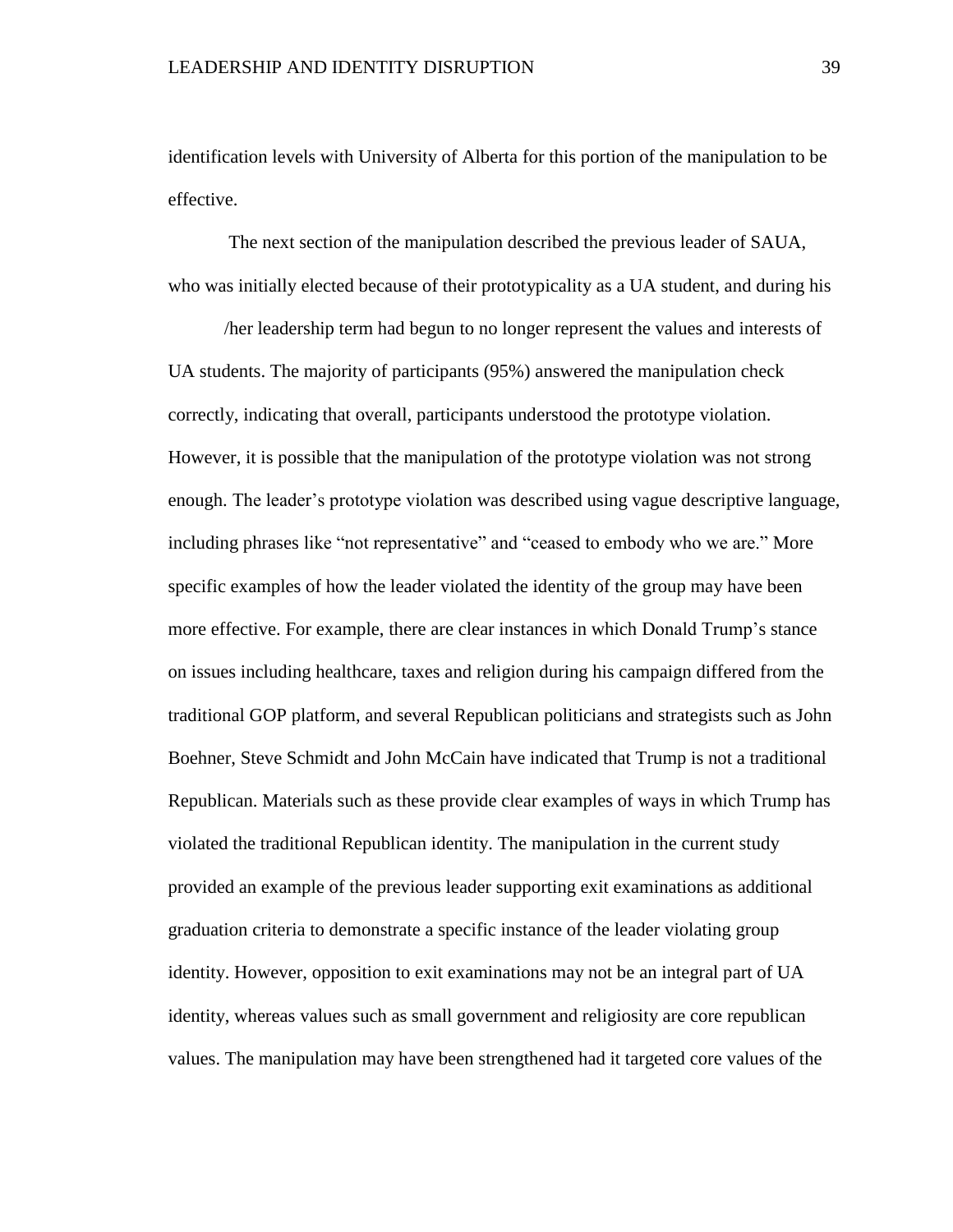UA identity rather than using abstract language and an example which may be peripheral to the group identity.

Finally, the manipulation of the leader's exit may not have been strong enough. Goeman (2004) identifies two basic forms of leader exit: regular and irregular exit. Irregular exit occurs when a leader is ousted from office before the end of term by forces such as an impeachment or a coup. Using data on real world leadership, compared to leaders who have a regular exit, for whom 92% retire safely from office, 83% of leaders who exited irregularly suffered punishment in the form of imprisonment, exile or death. In experimental conditions, Michener and Lawler (1975) demonstrated that leader endorsement was negatively associated with leader vulnerability, such that the less vulnerable a leader's position is, the more that leader was endorsed by participants. This research indicates that leaders who are removed from office or under threat of removal are viewed less positively than those who retire peacefully. However, the current research did not find any significant effect of leader condition on evaluations of the previous leader, nor on preferences for a future leader. This may be because of time passage, or lack thereof. For example, according to Gallup (1973) polls, as Nixon was beginning to undergo the consequences of his involvement in the Watergate Scandal only 29% of Americans thought Nixon should be impeached, despite his low approval ratings. Overtime did the public opinion slowly shift, and finally in 1974 a clear majority emerged with 57% of Americans endorsing Nixon's impeachment. The manipulation in the present study may have been a time period during which participants could continue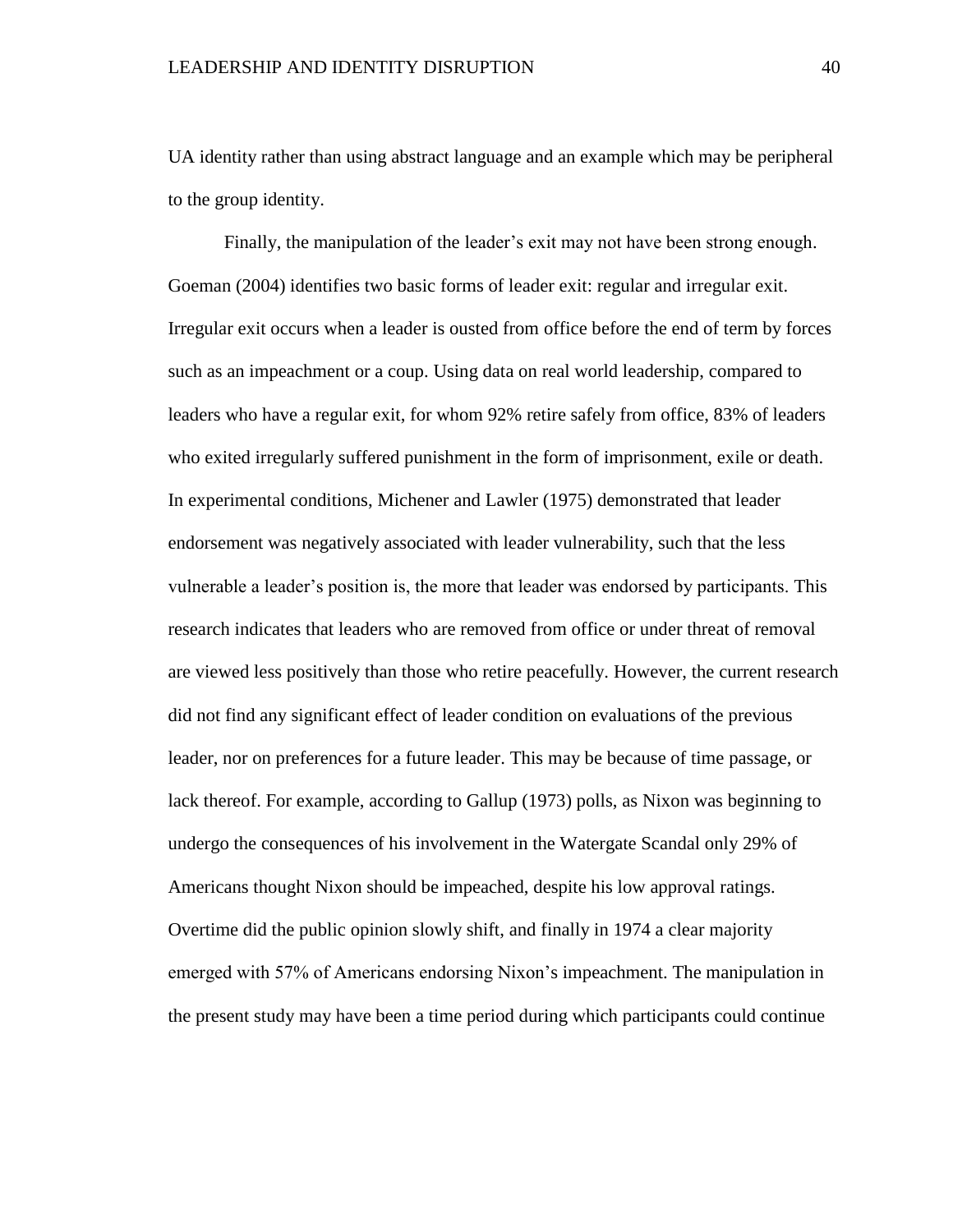to evaluate the leader's transgressions, and during which the leader was subjected to the public criticisms and punishments common in real world removal of leadership.

### **Leadership Under Uncertainty**

There was a significant effect of uncertainty and identification on evaluations of the prototypical and non-prototypical candidates. For the prototypical candidate, as post identification increased, evaluations became more positive and this effect was strongest under low uncertainty. For the non-prototypical leader, as post identification increased, evaluations became more negative and this effect was strongest under low uncertainty. Under high uncertainty, this effect disappeared. Rast and colleagues (2012) demonstrated that under high uncertainty support for non-prototypical leaders increase, such that the gap between support for prototypical and non-prototypical leaders decreases or disappears. Similarly, high uncertainty also increased support for narcissistic leaders, and combining high uncertainty with high need for cognition increased support for autocratic leaders (Nevicka et al., 2013; Rast et al., 2015). Past research has not measured the interaction between group identification and uncertainty in evaluations of prototypical and non-prototypical leaders/candidates, making the current research an important expansion in this area. Consistent with Rast and colleagues (2012) and other research on uncertainty and leadership (see Hogg, 2010; Rast et al., 2015; Nevicka et al., 2013; Rast, 2015), these results provide support for the idea that self-conceptual uncertainty has different implications on support for prototypical and non-prototypical candidates/leaders. Leadership is fundamentally based in group identification, so it is important to clearly link identification to the effects on uncertainty on leader endorsement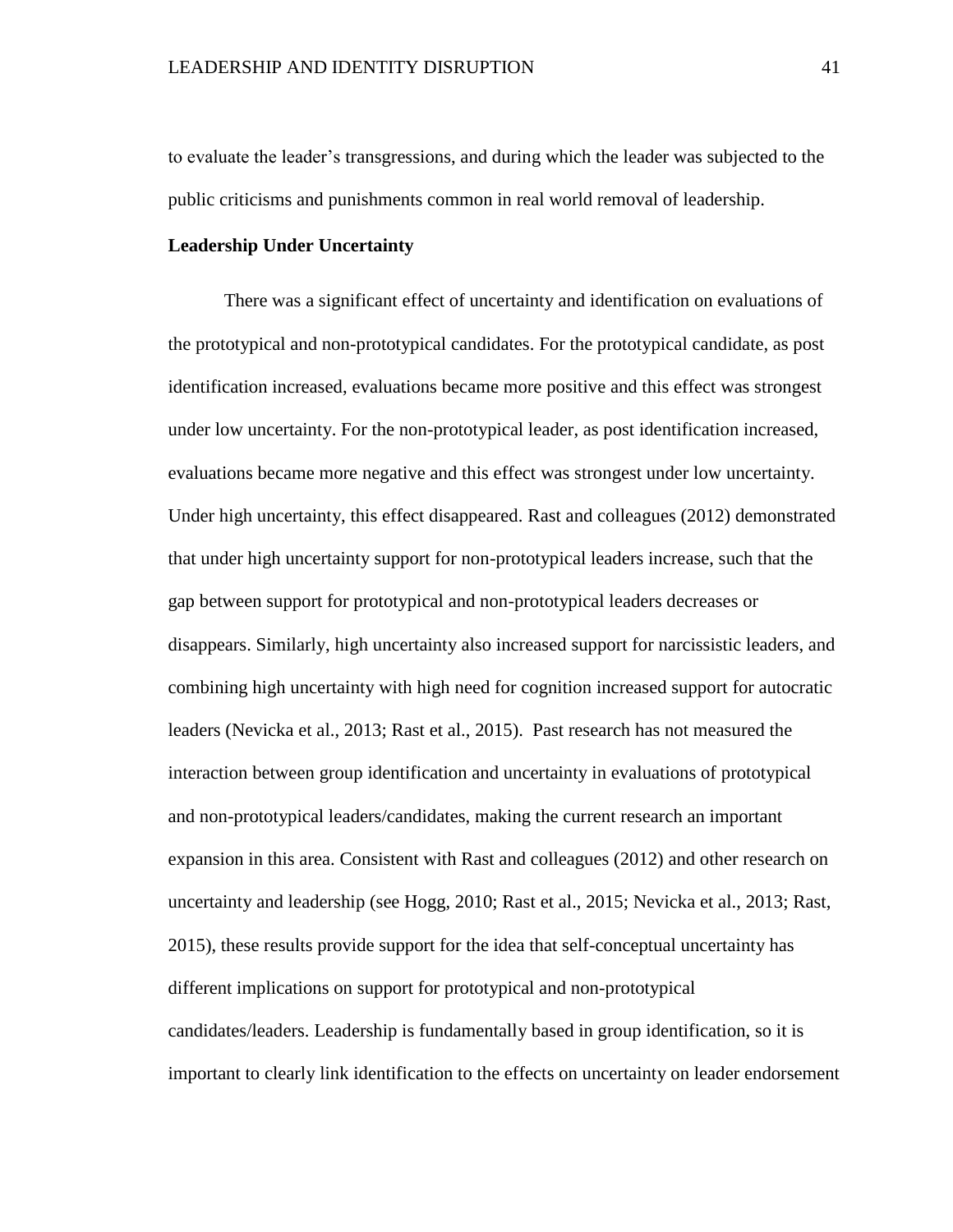because identification is an inherent part of the theoretical background of these predictions. Thus, these results support an approach toward leadership that is based in the social identity perspective.

### **Limitations**

There were notable limitations in the study. First, there was no pilot study testing the manipulations, which would have allowed for appropriate modification and may have yielded stronger manipulations in the final experiment. The use of manipulation checks helped to reduce this limitation by allowing participants who did not answer the checks correctly to be excluded from analyses. A pilot study would also have been effective for choosing names for the leader and candidates that were gender neutral. There may have been a gender effect with the names used for the leader and candidates (Casey Brown for the previous leader, Alex Long for the non-prototypical candidate and Jordan Smith for the prototypical candidate), as participants could have interpreted each name to be more masculine or feminine. Whereas the articles describing each candidate were counterbalanced to control for order effects, the names for the candidates and leader were not counterbalanced to prevent a gender effect. There was not a significant difference between males and females on preference for either candidate, or on leader support, but it is possible that the preference for the prototypical and non-prototypical candidates was influenced by their given names.

A final critique of the research, which draws from other literature on leadership from a social identity perspective, is that the gender and race of the leader and candidates was not disclosed. Often research chooses to examine the minimal conditions under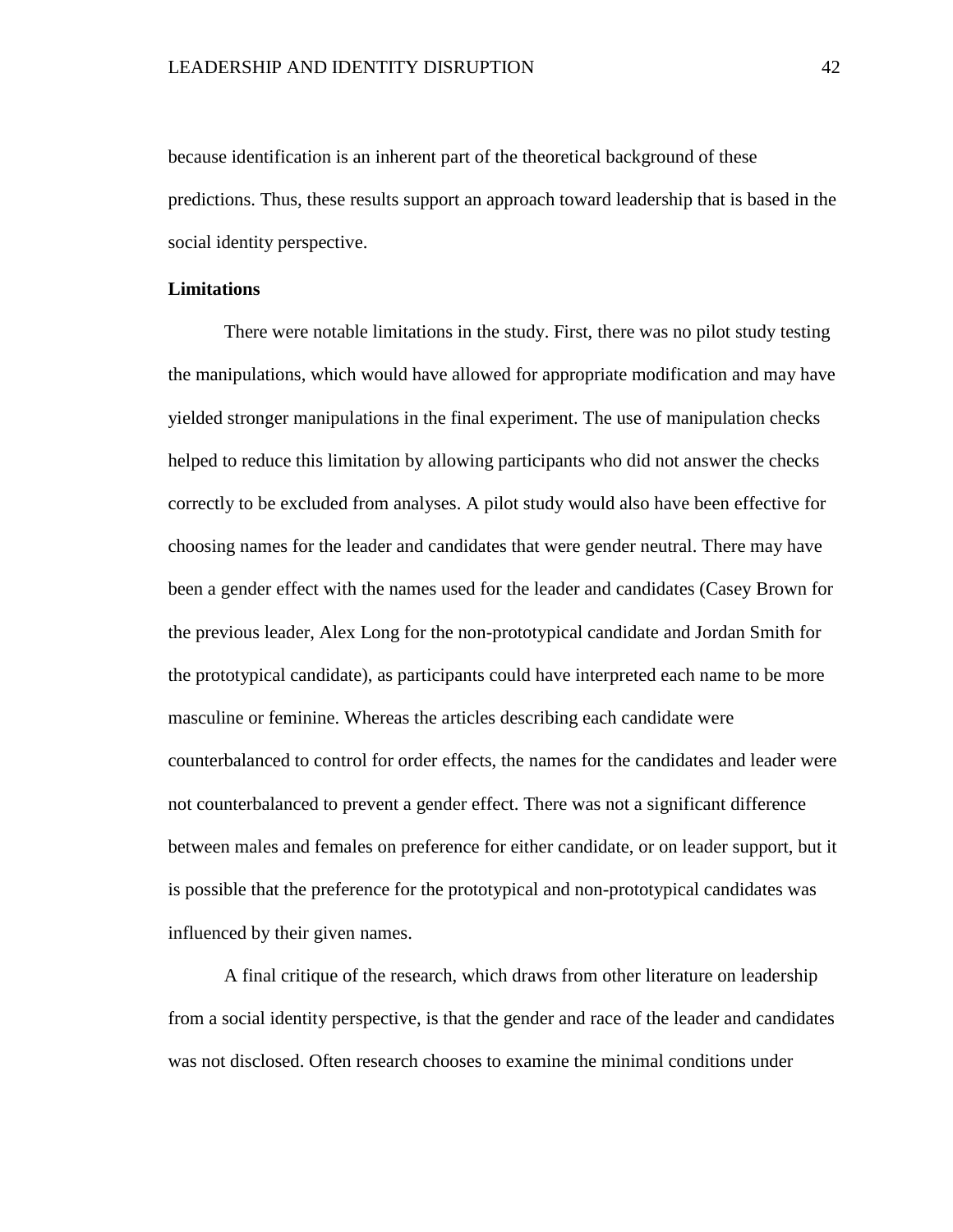### LEADERSHIP AND IDENTITY DISRUPTION 43

which certain group processes occur, but in a political climate that is still heavily influenced by race and gender, it is not possible to accurately reflect real world processes without involving race and gender in leadership research. An area in which this research can be improved is by examining how race and gender moderates group-based leadership processes.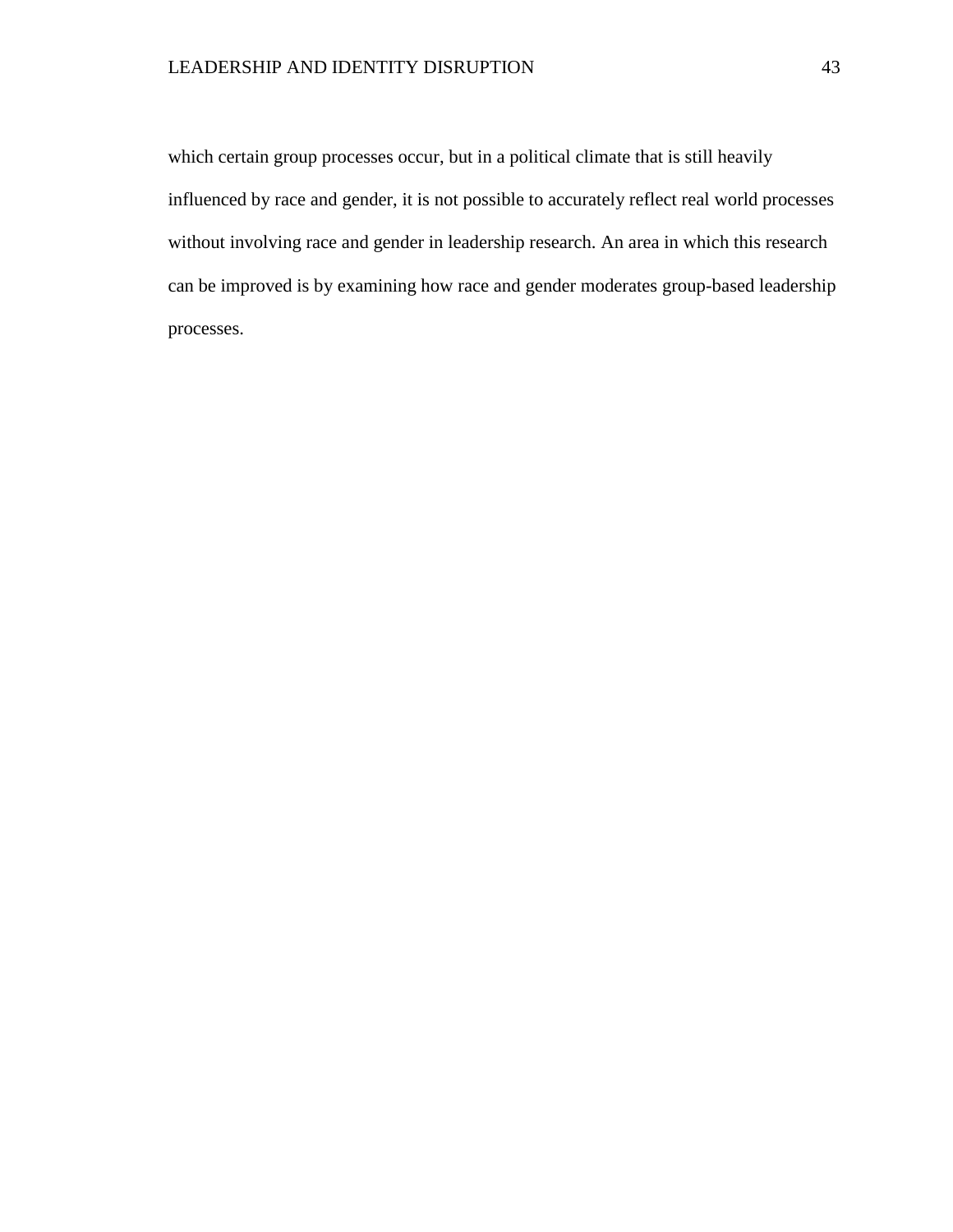### **Conclusion**

The present study contributed to the existing literature in several ways. This is the first experiment attempting to manipulate a leader's prototype violation and one of few manipulating a leader's exit from office. Thus, this research is an important stepping stone in developing effective manipulations of this nature.

The argument presented in this paper intended to demonstrate the importance of understanding the effect of a leader's exit on group identity. This is a significant area partly because of the lack of empirical research on this topic. In a world in which leaders are constantly entering and then exiting leadership roles, some in better graces than others, it is necessary to understand how the nature of a leader's exit can change the group identity, and influence future leadership. Following in the footsteps of previous research on leadership under uncertainty, several findings clearly emerged from the study. These results replicate earlier findings that under high self-conceptual uncertainty, group members are more tolerant of a non-prototypical leader and extend these findings by demonstrating the same effect as group identification increases. Identification with a group is important as it is the first fundamental component of group processes, so it is an integral part of leadership endorsement.

Leadership is grounded in group processes and provides information about the collective, as well as the individuals who are the aggregate parts. Thus, understanding the many ways in which leaders wield influence, including the unintentional ways (e.g., an impeachment or coup), or through the cognitive states of their followers (e.g. uncertainty)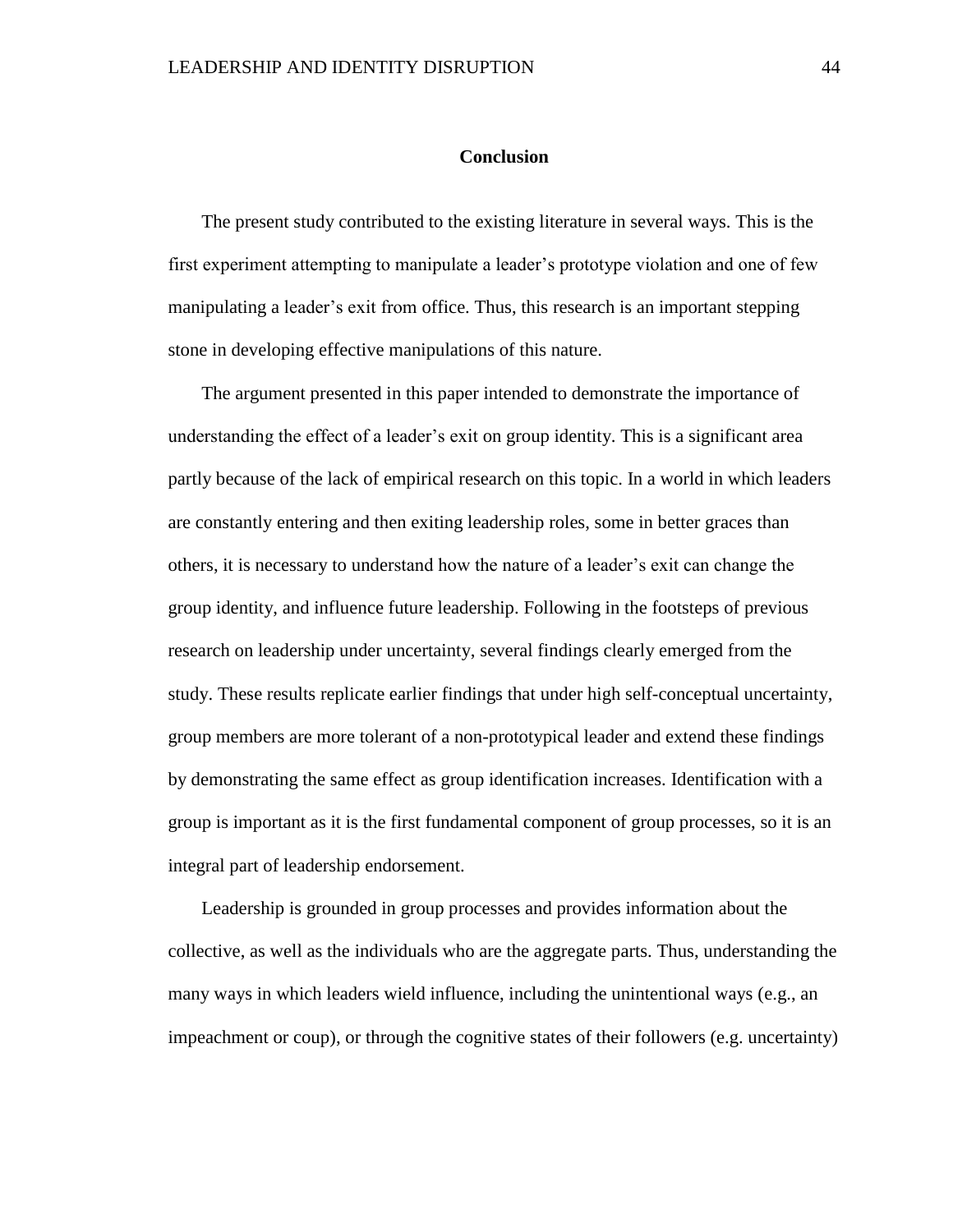is useful in better understanding and predicting the aftermath of certain types of leadership.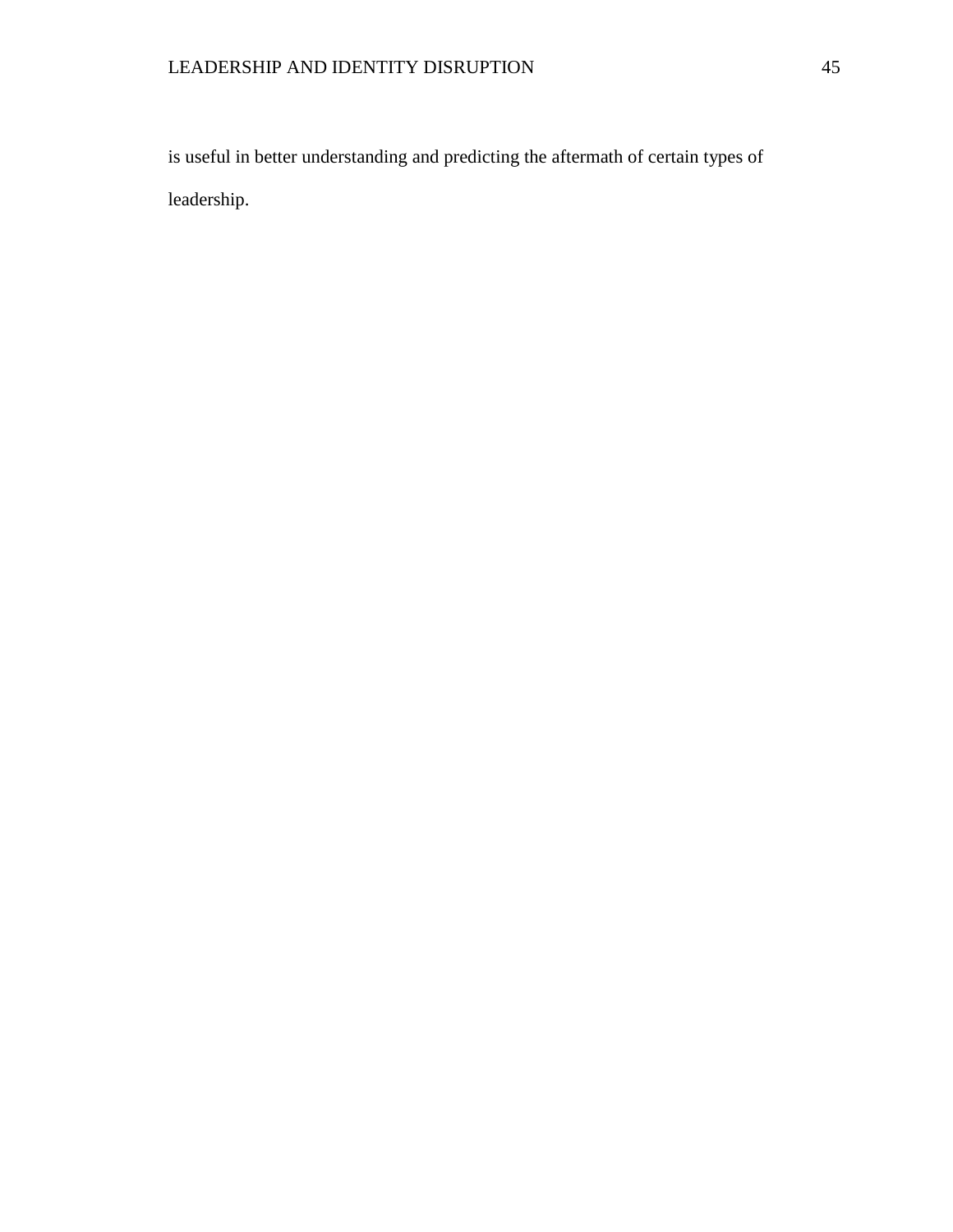### **References**

- Abrams, D., Marques, J. M., Bown, N. J., & Henson, M. (2000). Pro-norm and anti-norm deviance. *Journal of Personality and Social Psychology, 78*, 906-912. doi:10.1037/0022-3514.78.5.906
- Abrams, D., Randsley, d. M., Marques, J. M., & Hutchison, P. (2008). Innovation credit: When can leaders oppose their group's norms? *Journal of Personality and Social Psychology, 95*, 662-678. doi:10.1037/0022-3514.95.3.662
- Abrams, D., Rutland, A., Cameron, L., & Ferrell, J. (2007) Older but wilier: Ingroup accountability and the development of subjective group dynamics. *Developmental Psychology, 43*, 134-148. http://dx.doi.org/10.1037/0012-1649.43.1.134
- Abrams, D., Rutland, A., Cameron, L., & Marques, J. M. (2003). The development of subjective group dynamics: When in-group bias gets specific. *British Journal of Developmental Psychology, 21*, 155-176. doi:10.1348/026151003765264020
- Abrams, D., Travaglino, G. A., de Moura, G. R., & May, P. (2014) A step too far? Leader racism inhibits transgression credit. *European Journal of Social Psychology, 44*, 730-735. doi: 10.1002/ejsp.2063.
- Adobor, H. (2006). Optimal trust? uncertainty as a determinant and limit to trust in interfirm alliances. *Leadership & Organization Development Journal, 27*, 537-553. doi:10.1108/01437730610692407
- Burns, J. M. (1978). *Leadership.* Harper & Row, Oxford.
- Cicero, L., Bonaiuto, M., Pierro, A., & van Knippenberg, D. (2008). Employees' work effort as a function of leader group prototypicality: The moderating role of team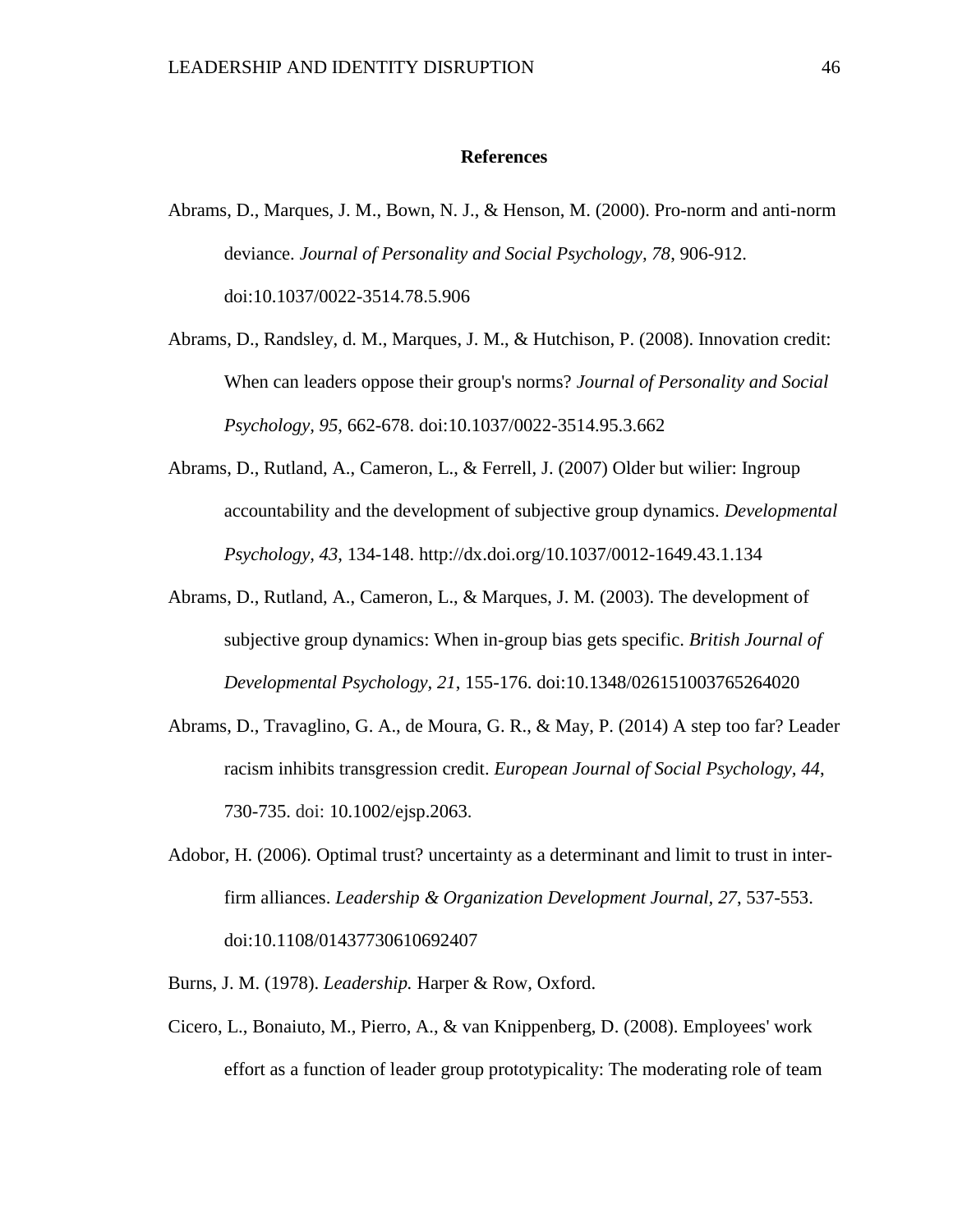identification. *European Review of Applied Psychology / Revue Européenne De Psychologie Appliquée, 58*, 117-124. https://doi.org/10.1016/j.erap.2007.01.001

- Cicero, L., Pierro, A., & van Knippenberg, D. (2010). Leadership and uncertainty: How role ambiguity affects the relationship between leader group prototypicality and leadership effectiveness. *British Journal of Management, 21*, 411-421. https://doi.org/10.1111/j.1467-8551.2009.00648.x
- Clarkson, J. J., Tormala, Z. L., & Rucker, D. D. (2008). A new look at the consequences of attitude certainty: The amplification hypothesis. *Journal of Personality and Social Psychology, 95*, 810-825. doi: 10.1037/a0013192 ·
- Conger, J. A., & Kanungo, R. N. (1987). Toward a behavioral theory of charismatic leadership in organizational settings. *The Academy of Management Review, 12*, 637-647. doi:10.2307/258069
- Ellemers, N., & Haslam, S. A. (2011). Social identity theory. In P. van Lange, A. Kruglanski, & T. Higgins (Eds.), *Handbook of theories of social psychology* (pp. 379-398). London: Sage.
- Gaffney, A. M., & Hogg, M. A. (2017). Social identity and social influence. In S. G. Harkins, K. D. Williams, & J. M. Burger (Eds.), *The oxford handbook of social influence; the oxford handbook of social influence* (pp. 259-277) Oxford University Press, New York, NY. doi:10.1093/oxfordhb/9780199859870.013.12
- Gaffney, A. M., Jung, J., Crano, W. D., Hogg, M. A., & Aberson, C. L. (2018). *The context of outgroup influence.* Manuscript in progress.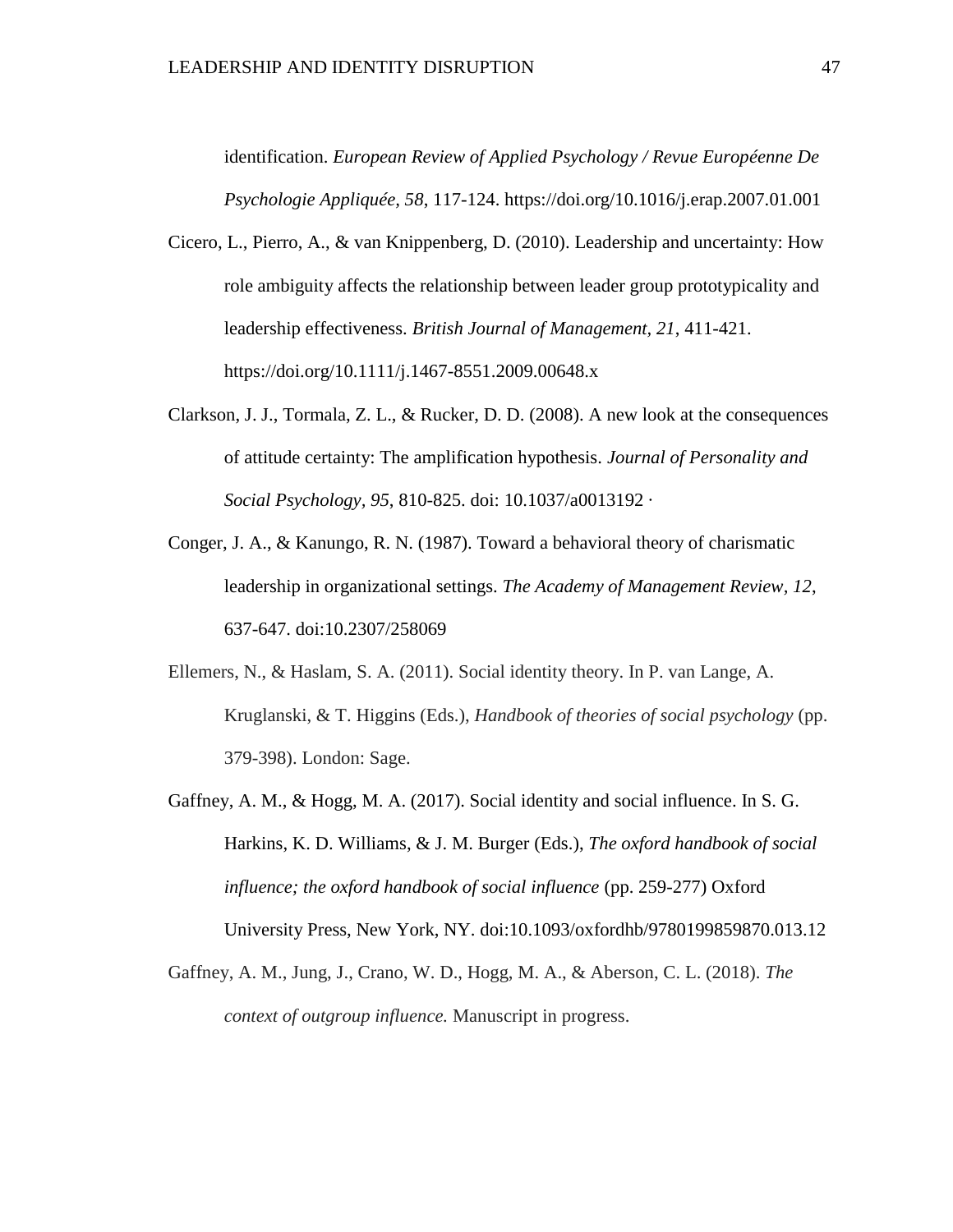- Gaffney, A. M., Rast, D. E., III., & Hackett, J. D., & Hogg, M. A. (2014). Further to the right: Uncertainty, political polarization and the American "Tea Party" movement. *Social Influence, 9,* 272-288. https://doi.org/10.1080/15534510.2013.842495
- Gaffney, A. M., Rast, D. E., III, & Hogg, M. A. (2018). Uncertainty and influence: The advantages (and disadvantages) of being atypical. *Journal of Social Issues, 74*, 20-35.<https://doi.org/10.1111/josi.12254>
- Gallup, Inc. (1999, June 4). *Presidential Job Approval – Bill Clinton's High Ratings in the Midst of Crisis.* Retrieved from: https://news.gallup.com/poll/4609/presidential-job-approval-bill-clintons-

high-ratings-midst.aspx

- Gallup, Inc. (2018). *Presidential Approval Ratings – Bill Clinton.* [Data set]. Gallup, Inc. [Distributor]. Retrieved from: https://news.gallup.com/poll/116584/presidentialapproval-ratings-bill-clinton.aspx
- Gallup, Inc. (2018). *Presidential Approval Ratings – Gallup Historical Statistics and Trends.* [Data set]. Gallup, Inc. [Distributor]. Retrieved from: https://news.gallup.com/poll/116677/presidential-approval-ratings-galluphistorical-statistics-trends.aspx
- Giessner, S. R., & van Knippenberg, D. (2008). "License to fail": Goal definition, leader group prototypicality, and perceptions of leadership effectiveness after leader failure. *Organizational Behavior and Human Decision Processes, 105*, 14-35. doi: 10.1016/j.obhdp.2007.04.002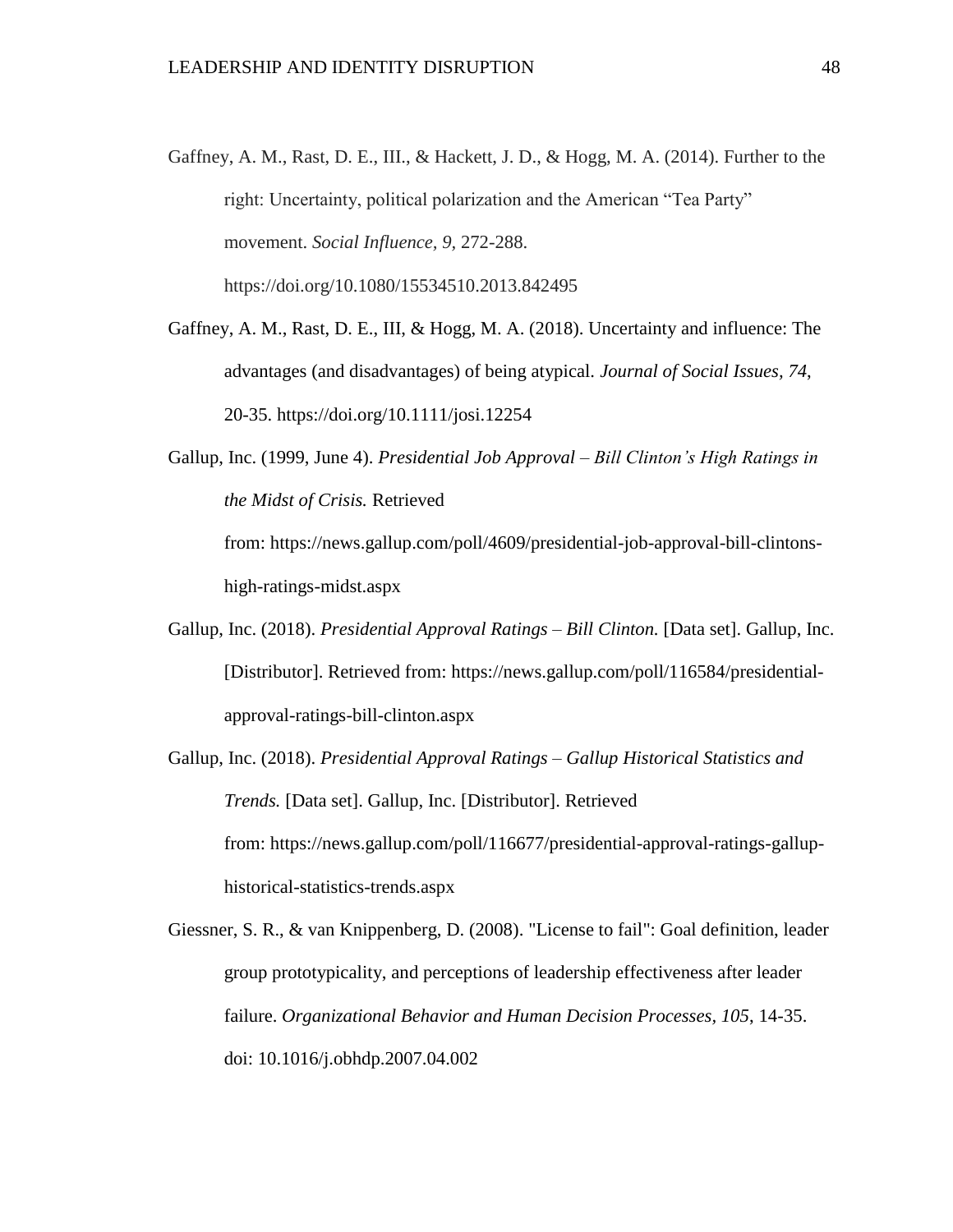- Grant, F., & Hogg, M. A. (2012). Self-uncertainty, social identity prominence and group identification. *Journal of Experimental Social Psychology, 48*, 538-542. https://doi.org/10.1016/j.jesp.2011.11.006
- Hogg, M. A. (2001). A Social Identity Theory of Leadership. *Personality and Social Psychology Review, 5*, 184-200. https://doi.org/10.1207/S15327957PSPR0503\_1
- Hogg, M. A. (2007) Uncertainty Identity Theory. *Advances in Experimental Social Psychology, 39,* 69-126. https://doi.org/10.1016/S0065-2601(06)39002-8
- Hogg, M. A., Cooper-Shaw, L., & Holzworth, D. W. (1993). Group prototypicality and depersonalized attraction in small interactive groups. *Personality and Social Psychology Bulletin, 19*, 452-465.<http://dx.doi.org/10.1177/0146167293194010>
- Hogg, M. A., & Hains, S. C. (1996). Intergroup relations and group solidarity: Effects of group identification and social beliefs on depersonalized attraction. *Journal of Personality and Social Psychology, 70*, 295-309.

http://dx.doi.org/10.1037/0022-3514.70.2.295

Hogg, M. A., & Hains, S. C. (1998). Friendship and group identification. a new look at the role of cohesiveness in groupthink. *European Journal of Social Psychology, 28,* 323, 341. https://doi.org/10.1002/(SICI)1099- 0992(199805/06)28:3%3C323::AID-EJSP854%3E3.0.CO;2-Y

Hogg, M. A., & Moreland, R. L. (1993). Studying social processes in small groups. *British Journal of Social Psychology, 32*, 107-110. [https://doi.org/10.1111/j.2044-](https://doi.org/10.1111/j.2044-8309.1993.tb00989.x) [8309.1993.tb00989.x](https://doi.org/10.1111/j.2044-8309.1993.tb00989.x)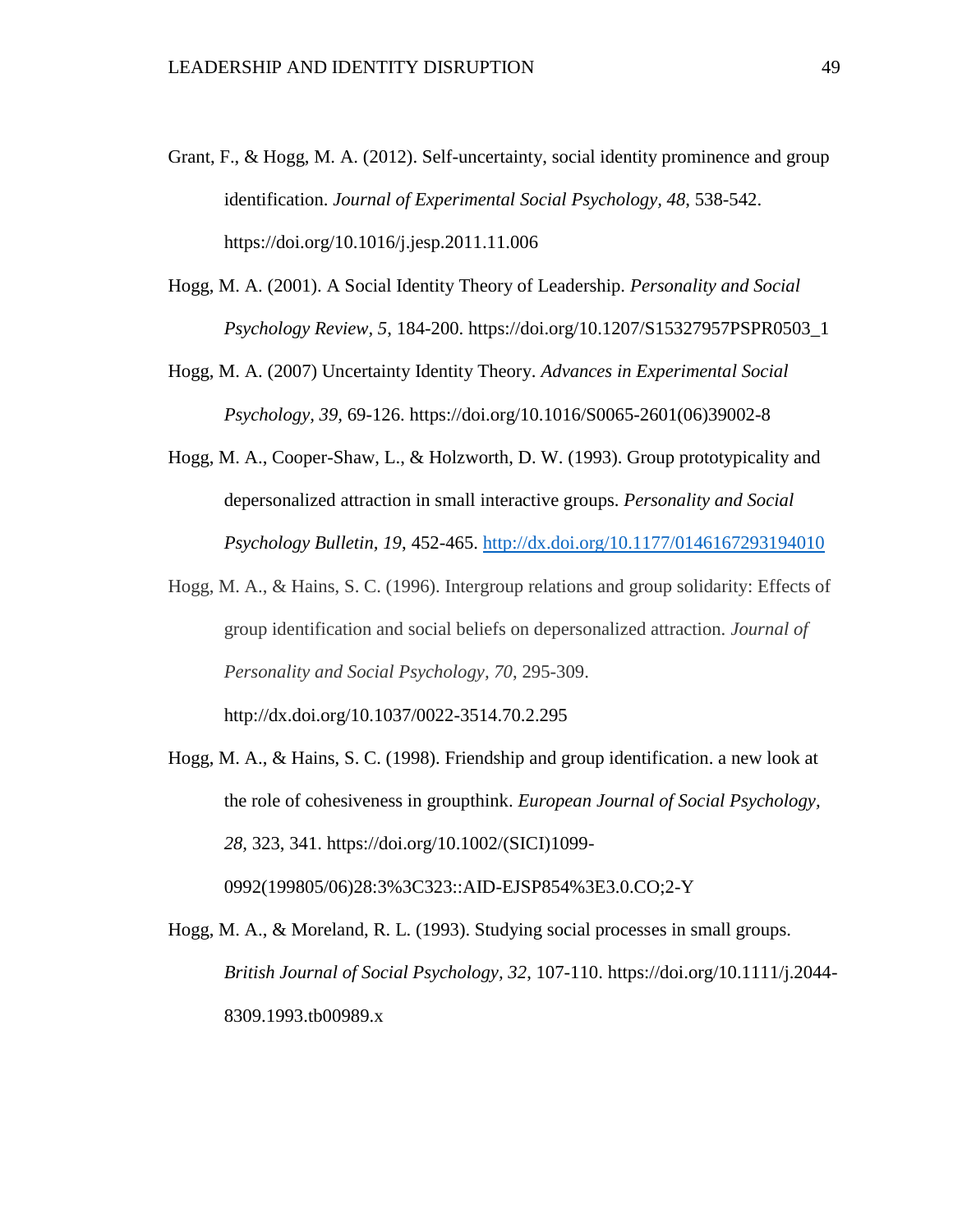- Hogg, M. A., & Terry, D. J. (2000). Social identity and self-categorization processes in organizational contexts. *The Academy of Management Review, 25*, 121-140. doi: 10.2307/259266
- Hogg, M. A., Sherman, D. K., Dierselhuis, J., Maitner, A. T., & Moffitt, G. (2007). Uncertainty, entitativity, and group identification. *Journal of Experimental Social Psychology, 43*, 135-142. http://dx.doi.org/10.1016/j.jesp.2005.12.008
- Hogg, M. A., van Knippenberg, D., & Rast, David E., III. (2012). The social identity theory of leadership: Theoretical origins, research findings, and conceptual developments. *European Review of Social Psychology, 23*, 258-304. https://doi.org/10.1080/10463283.2012.741134
- Hohman, Z. P., & Hogg, M. A. (2011). Fear and uncertainty in the face of death: The role of life after death in group identification. *European Journal of Social Psychology, 41*, 751-760. https://doi.org/10.1002/ejsp.818.
- Hohman, Z. P., & Hogg, M. A. (2015). Fearing the uncertain: Self-uncertainty plays a role in mortality salience. *Journal of Experimental Social Psychology, 57*, 31-42. https://doi.org/10.1016/j.jesp.2014.11.007
- Jayakody, J. (2008). Charisma as a cognitive‐affective phenomenon: a follower‐ centric approach, *Management Decision*, *6*, 832-845. https://doi.org/10.1108/00251740810882626
- Judge, T. A., & Piccolo, R. F. (2004). Transformational and transactional leadership: A meta-analytic test of their relative validity. *Journal of Applied Psychology, 89*, 755-768. doi:10.1037/0021-9010.89.5.755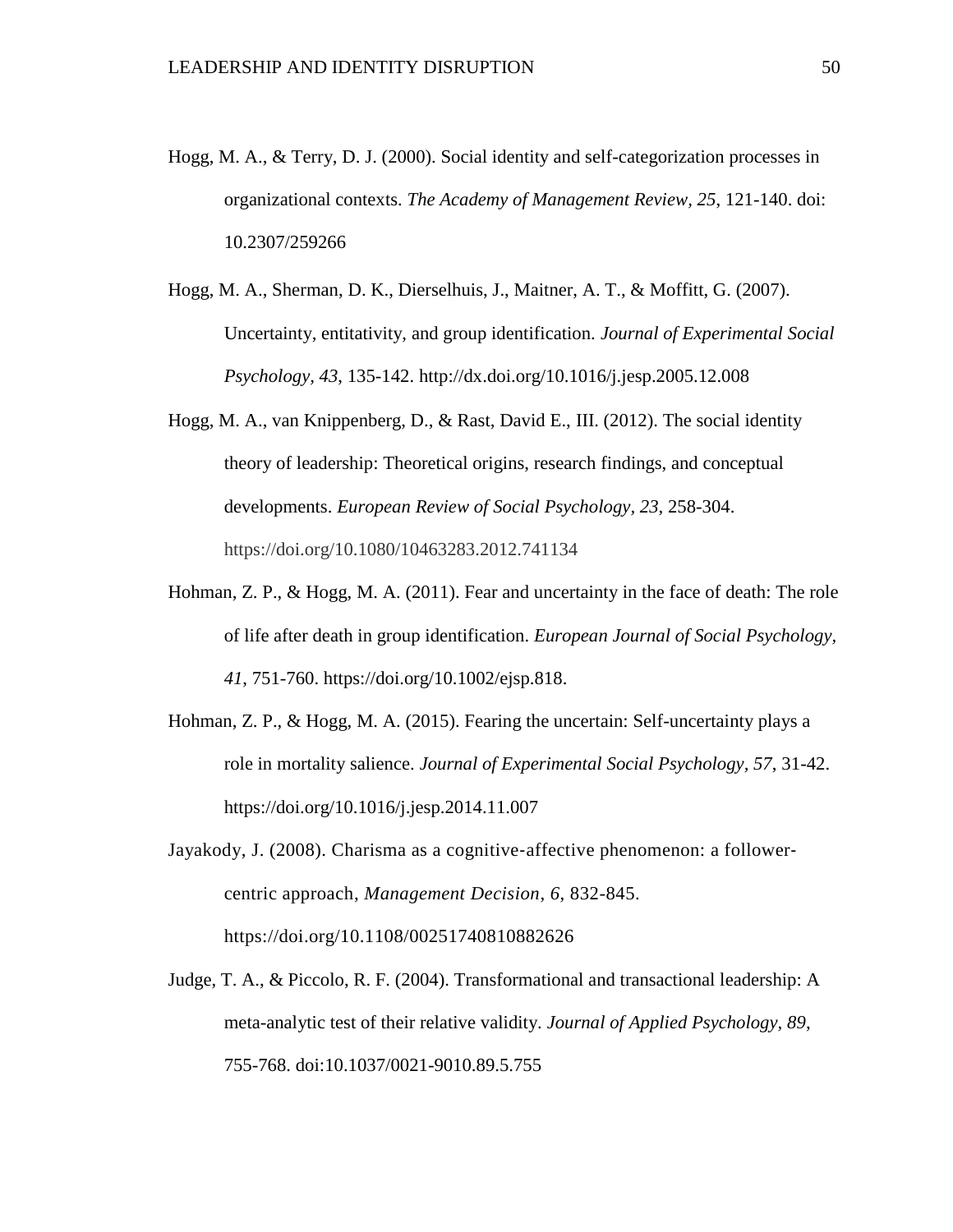- Jung, D., & Sosik, J. J. (2006). Who are the spellbinders? Identifying personal attributes of charismatic leaders. *Journal of Leadership & Organizational Studies, 12*, 12- 26. https://doi.org/10.1177%2F107179190601200402
- Levine, J., & Marques, J. (2016). Norm violators as threats and opportunities: The many faces of deviance in groups. *Group Processes and Intergroup Relations, 19*, 545- 552. https://doi.org/10.1177/1368430216657415
- Lickel, B., Hamilton, D. L., Wieczorkowska, G., Lewis, A., Sherman, S. J., & Uhles, A. N. (2000). Varieties of groups and the perception of group entitativity. *Journal of Personality and Social Psychology, 78*, 223-246. doi: 10.1037/0022- 3514.78.2.223
- Lipponen, J., Helkama, K., & Juslin, M. (2003). Subgroup identification, superordinate identification and intergroup bias between the subgroups. *Group Processes & Intergroup Relations, 6*, 239-

250. https://doi.org/10.1177%2F13684302030063002

Lord, R. G., Foti, R. J., & De Vader, C. L. (1984). A test of leadership categorization theory: Internal structure, information processing, and leadership perceptions. *Organizational Behavior and Human Performance*, *34*, 343-378. https://doi.org/10.1016/0030-5073(84)90043-6

Marques, J., Abrams, D., & Serôdio, R. G. (2001). Being better by being right: Subjective group dynamics and derogation of in-group deviants when generic norms are undermined. *Journal of Personality and Social Psychology, 81*, 436- 447. http://doi.org/10.1037/0022-3514.81.3.436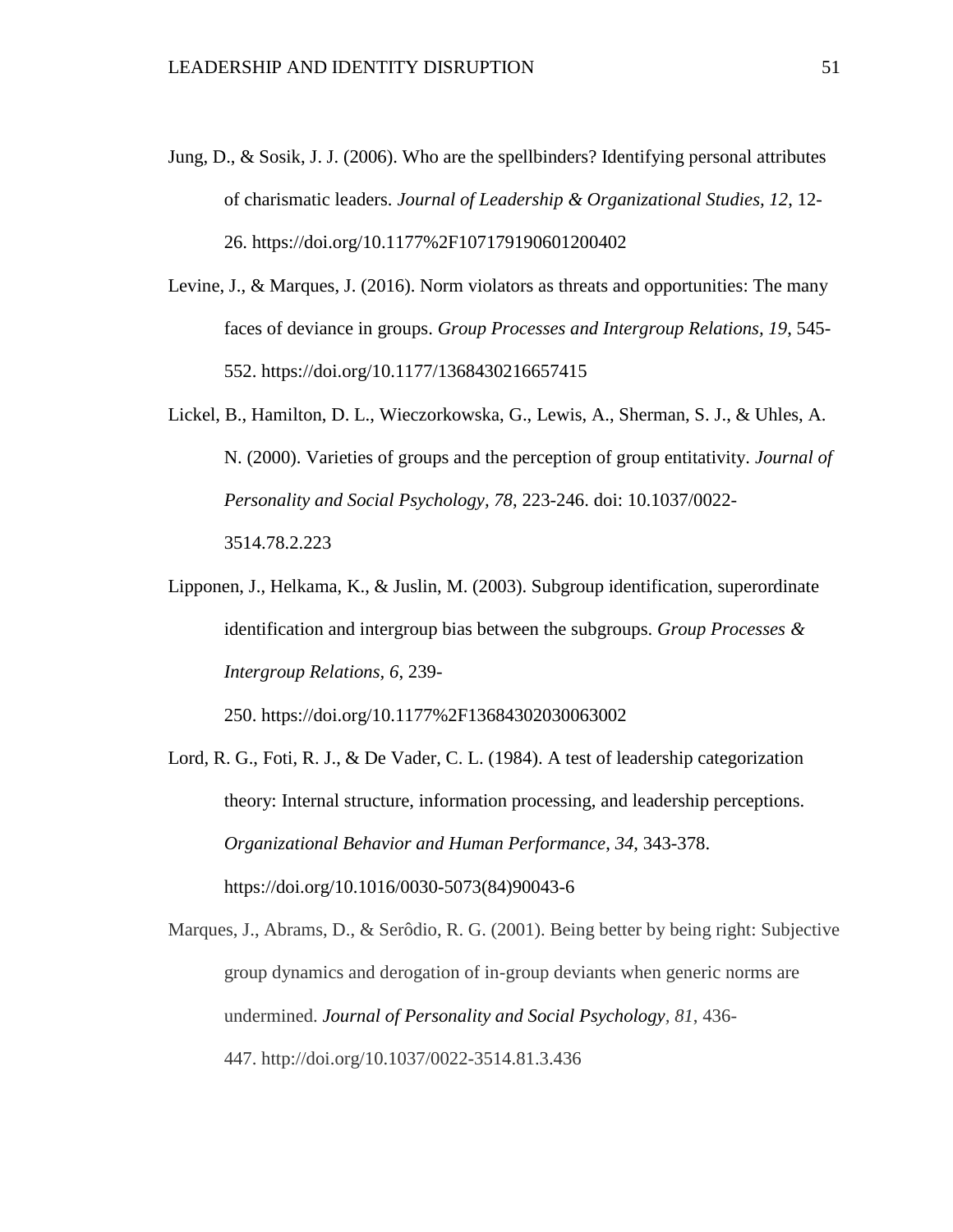- Martin, R., Thomas, G., Charles, K., Epitropaki, O., & McNamara, R. (2005). The role of leader-member exchanges in mediating the relationship between locus of control and work reactions. *Journal of Occupational and Organizational Psychology, 78*, 141-147. https://doi.org/10.1348/096317904X23763
- Mcarty, N., Poole, K., & Rosenthal, H. (2016). *Polarized America: The Dance of Ideology and Unequal Riches*. United States: Massachusetts Institute of Technology.
- Morning Consult. (2017). *National Tracking Poll #170916* [Data set]. Retrieved from: https://morningconsult.com/wpcontent/uploads/2017/10/170916 crosstabs pr v1 \_KD.pdf
- Nevicka, B., Hoogh, A., Van Vianen, A., & Ten Velden, F. (2013). Uncertainty enhances the preference for narcissistic leaders. *European Journal of Social Psychology*, *43*, 370-380. https://doi.org/10.1002/ejsp.1943
- Nohe, C., Michaelis, B., Menges, J. I., Zhang, Z., & Sonntag, K. (2013). Charisma and organizational change: A multilevel study of perceived charisma, commitment to change, and team performance. *The Leadership Quarterly, 24*, 378-389. https://doi.org/10.1016/j.leaqua.2013.02.001
- Pfattheicher, S., & Böhm, R. (2018). Honesty-humility under threat: Self-uncertainty destroys trust among the nice guys. *Journal of Personality and Social Psychology, 114*, 179-194. http://dx.doi.org/10.1037/pspp0000144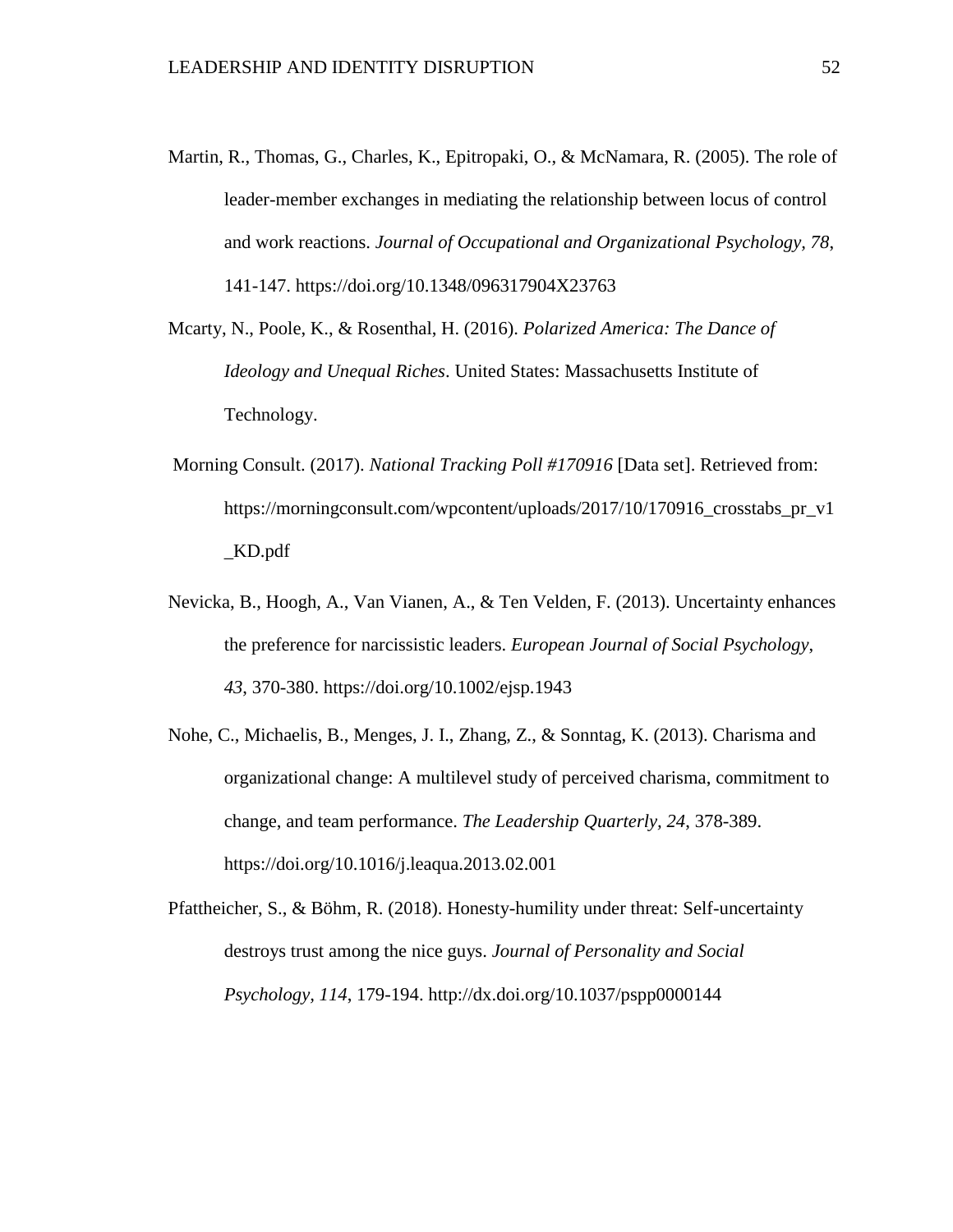- Pinto, I. R., Marques, J. M., Levine, J. M., & Abrams, D. (2010). Membership status and subjective group dynamics: Who triggers the black sheep effect? *Journal of Personality and Social Psychology, 99*, 107-119. https://doi.org/10.1037/a0018187
- Pinto, I. R., Marques, J. M., Levine, J. M., &, Abrams, D. (2016). Membership status and subjective group dynamics: Impact on evaluative intragroup differentiation and commitment to prescriptive norms. *Group Processes and Intergroup Relations, 19*, 570-590. doi: 10.1037/a0018187
- Rast, D. E., III., Hogg, M. A., & Giessner, S. R. (2016). Who trusts charismatic leaders who champion change? the role of group identification, membership centrality, and self-uncertainty. *Group Dynamics: Theory, Research, and Practice, 20*, 259- 275. doi:10.1037/gdn0000053
- Rast, D., E., III. (2015). Leadership in times of uncertainty: Recent findings, debates, and potential future research directions. *Social and Personality Psychology Compass, 9*, 133-145. https://doi.org/10.1111/spc3.12163
- Rast, D., E., III., Gaffney, A. M., Hogg, M. A., & Crisp, R. J. (2012). Leadership under uncertainty: When leaders who are non-prototypical group members can gain support. *Journal of Experimental Social Psychology, 48*, 646-653. https://doi.org/10.1016/j.jesp.2011.12.013
- Rast, D., E., III., Hackett, J. D., Alabastro, A., & Hogg, M. A. (2015). Revoking a leader's "license to fail": Downgrading evaluations of prototypical in‐group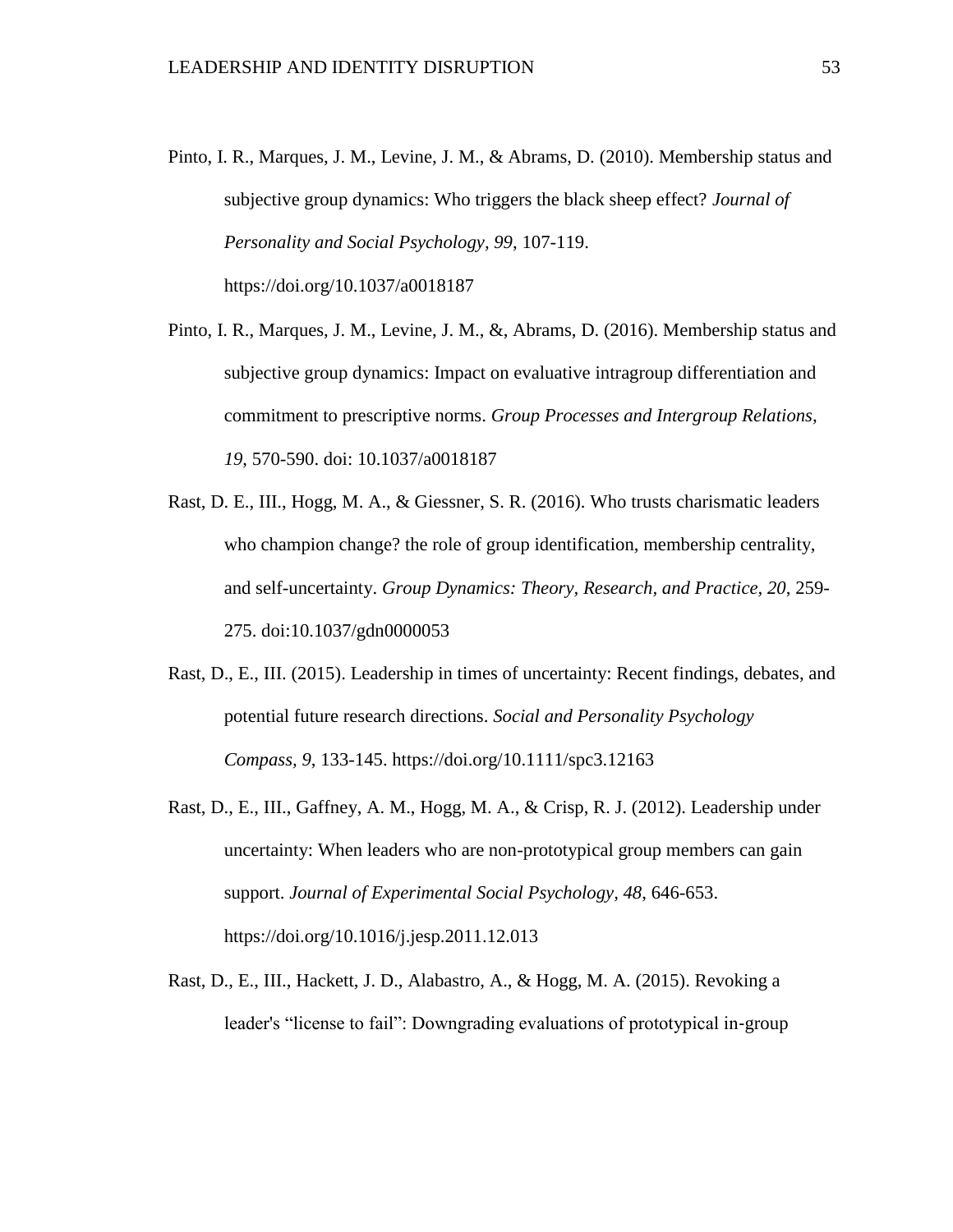leaders following an intergroup failure. *Journal of Applied Social Psychology, 45*, 311-318. https://doi.org/10.1111/jasp.12297

- Rast, D., E., III., Hogg, M., & Giessner, S. (2013). Self-Uncertainty and Support for Autocratic Leadership. *Self and Identity, 12*, 635-649. https://doi.org/10.1080/15298868.2012.718864
- Rast. D., E., III., Hogg, M., & Tomory, T. (2015). Prototypical leaders do not always get our support: impact of self-uncertainty and need for cognition. *Self and Identity 14*, 135-146. https://doi.org/10.1080/15298868.2014.964755
- Reicher, S. (2004). The context of social identity: Domination, resistance, and change. *Political Psychology, 25*, 921-945. [https://doi.org/10.1111/j.1467-](https://doi.org/10.1111/j.1467-9221.2004.00403.x) [9221.2004.00403.x](https://doi.org/10.1111/j.1467-9221.2004.00403.x)
- Reicher, S., Haslam, S. A., & Hopkins, N. (2005). Social identity and the dynamics of leadership: Leaders and followers as collaborative agents in the transformation of social reality. *The Leadership Quarterly, 16*, 547-568. doi: 10.1016/j.leaqua.2005.06.007
- Reid, S. A., & Hogg, M. A. (2005). Uncertainty reduction, self-enhancement, and ingroup identification. *Personality and Social Psychology Bulletin, 31*, 804-817. https://doi.org/10.1177%2F0146167204271708
- Salvanto, A., De Pinto, J., Backus, F., & Khanna, Kabir. (2018, July 19). CBS News poll: Most Americans disapprove of Trump's handling of Putin. Retrieved from: https://www.cbsnews.com/news/poll-trump-putin-meeting-helsinki-summitrussia-election-meddling/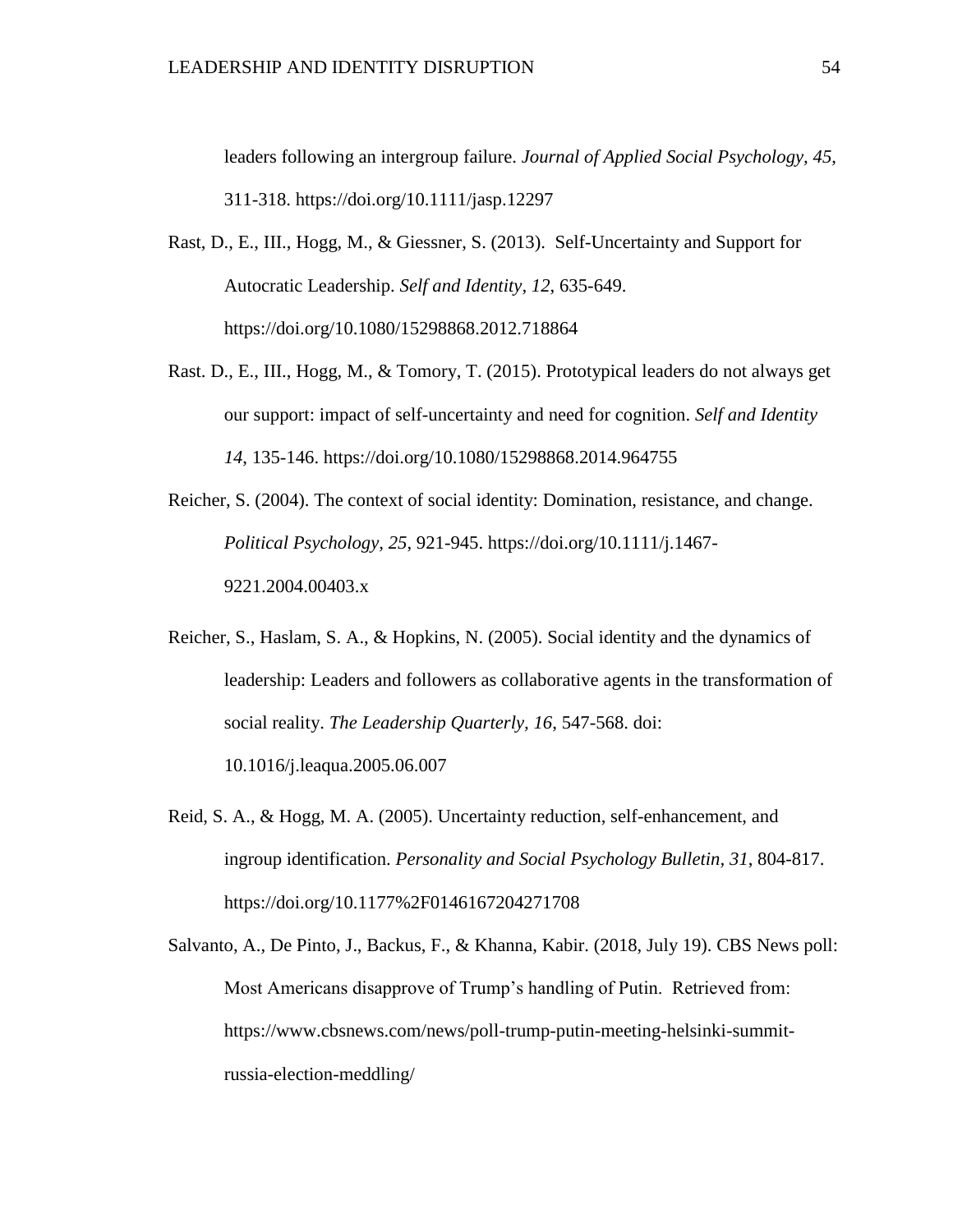- Shapiro, D. L., Boss, A. D., Salas, S., Tangirala, S., & Von Glinow, M. A. (2011). When are transgressing leaders punitively judged? An empirical test. *Journal of Applied Psychology, 96*, 412-422. doi:10.1037/a0021442
- Shcwartz, S. J., Luyckx, K., & Vignoles, V. L. (2011) *Handbook of identity theory and research*. New York, NY: Springer-Verlag. http://dx.doi.org/10.1007/978-1-4419- 7988-9
- Steffens, N. K., Haslam, S., & Reicher, S. D. (2014). Up close and personal: Evidence that shared social identity is a basis for the 'special' relationship that binds followers to leaders, *The Leadership Quarterly, 25*, 296-313. doi: 10.1016/j.leaqua.2013.08.008
- Steffens, N. K., Haslam, S., & Reicher, S. D. (2013). Leader performance and prototypicality: Their inter-relationship and impact on leaders' identity entrepreneurship. *European Journal of Social Psychology, 43,* 606-613. https://doi.org/10.1002/ejsp.1985
- Tajfel, H., & Turner, J. C. (1979). An integrative theory of intergroup conflict. In W. G. Austin  $\&$  S. Worchel (Eds.), The social psychology of intergroup relations (pp. 33-37). Monterey, CA: Brooks-Cole.
- Travaglino, G. A., Abrams, D., de Moura, G. R., & Yetkili, O. (2015). Fewer but better: Proportionate size of the group affects evaluation of transgressive leaders. *British Journal of Social Psychology, 55,* 318-336. https://doi.org/10.1111/bjso.12125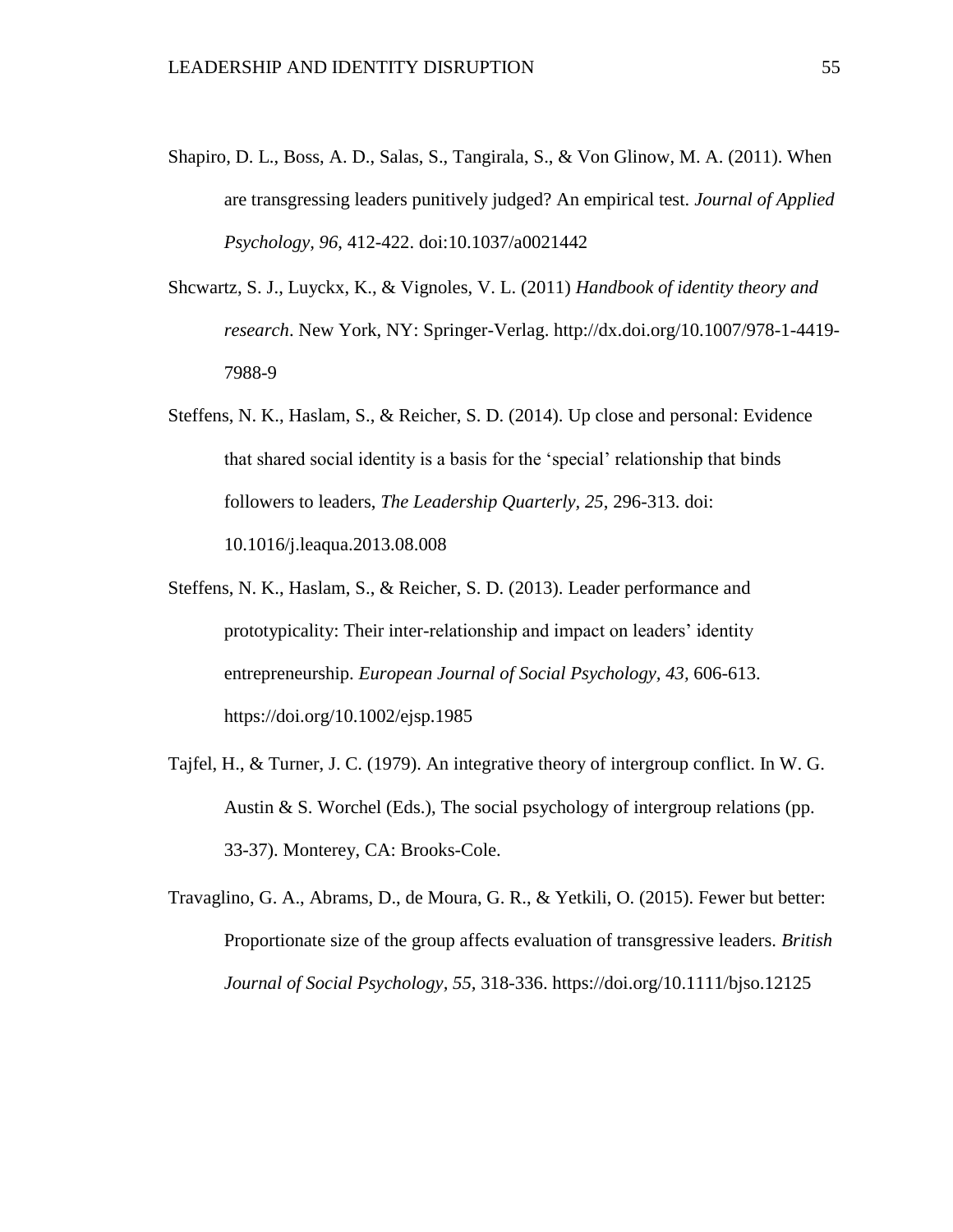- Turner, J., & Reynolds, K. (2012). Self-categorization theory. In P. A. Van Lange, A. W. Kruglanski, & E. T. Higgins (Ed.), *Handbook of theories of social psychology: Volume 2* (pp. 399-417). London: SAGE Publications Ltd. doi: 10.4135/9781446249222.n46
- Turner, J. C. (1982). Towards a cognitive redefinition of the social group. In H. Tajfel (Ed.), *Social identity and intergroup relations* (pp. 15-44). Cambridge, UK: Cambridge University Press.
- Turner, J. C., Hogg, M. A., Oakes, P. J., Reicher, S. D., & Wetherell, M. S. (1987). *Rediscovering the social group: A self-categorization theory*. Oxford: Blackwell
- Turner, J. C. & Oakes, P. J. (1989). Self-categorization theory and social influence. In P. B. Paulus (Ed.), *The psychology of group influence* (pp. 233-275). Hillsdale, New Jersey: Erlbaum.
- Tyson, A., & Maniam, S. (2016). *Behind Trump's victory: Divisions by race, gender, education.* Retrieved from: http://www.pewresearch.org/facttank/2016/11/09/behind-trumps-victory-divisions-by-race-gender-education/
- Ullrich, J., Christ, O., & van Dick, R. (2009). Substitutes for procedural fairness: Prototypical leaders are endorsed whether they are fair or not. *Journal of Applied Psychology, 94*, 235-244. http://dx.doi.org/10.1037/a0012936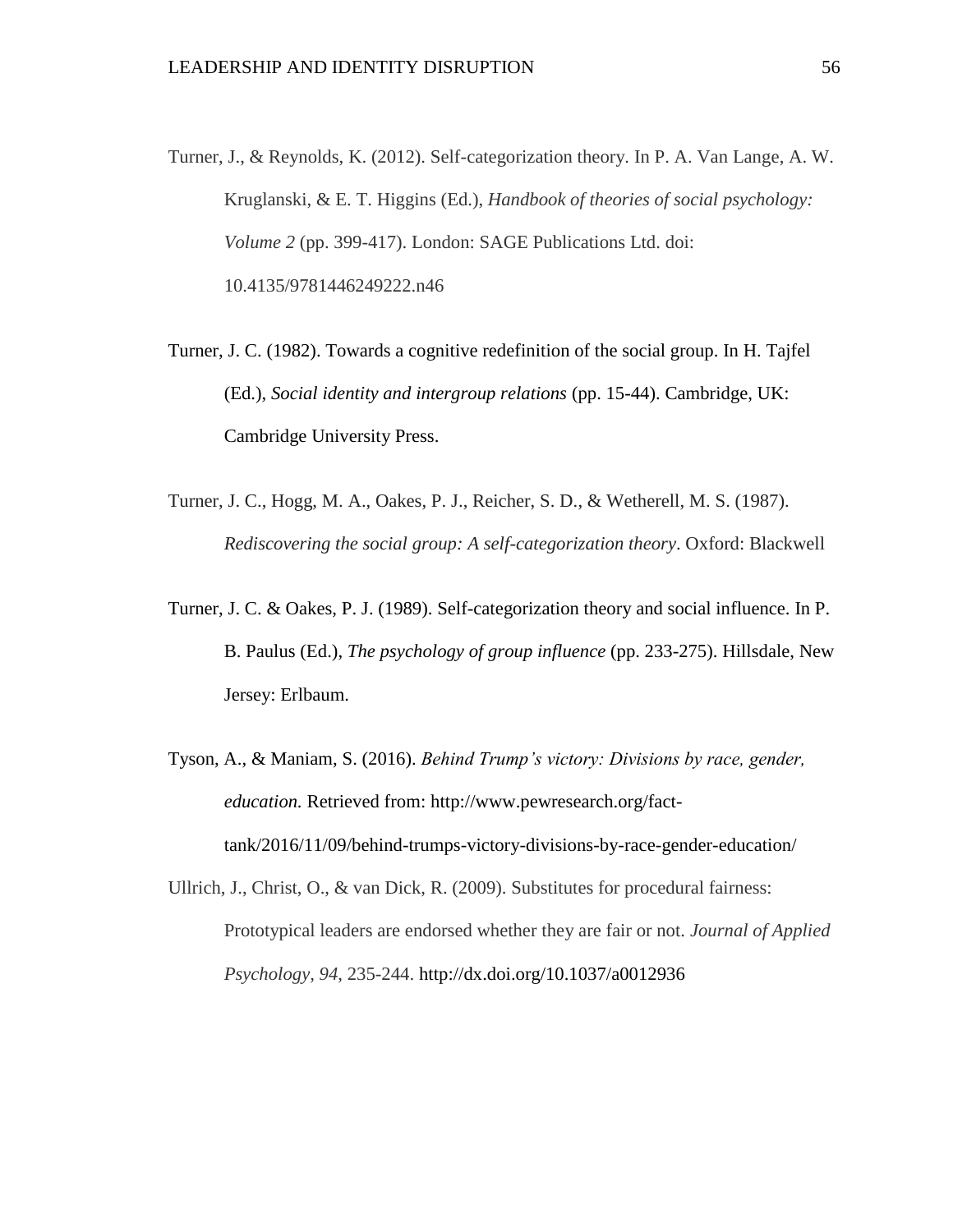- van Knippenberg, D. (2011). Embodying who we are: leader group prototypicality and leadership effectiveness. *The Leadership Quarterly, 22*, 1078-1091. https://doi.org/10.1016/j.leaqua.2011.09.004
- Van Lange, P. A., Kruglanski, A. W., & Higgins, E. T. (2012). *Handbook of theories of social psychology: Volume 1*. London: SAGE Publications Ltd. doi: 10.4135/9781446249215
- Wolf, Z. B. (2018 June 22). *There's nearly a Nixon '74 level of public support for impeaching Trump.* Retrieved from:

https://www.cnn.com/2018/06/22/politics/impeach-trump-nixon-support-billclinton-poll/index.html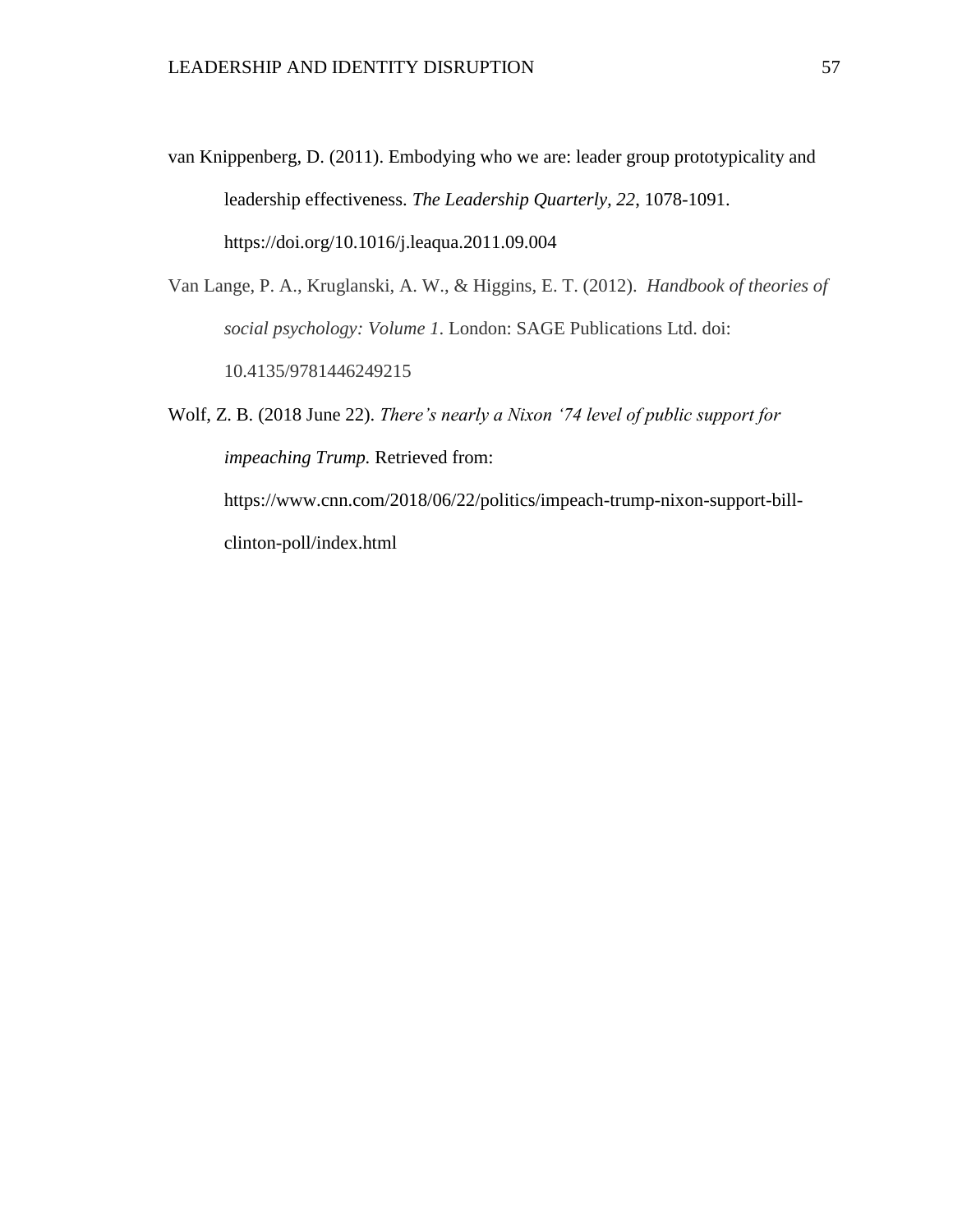### **Appendix A**

### Informed Consent

Agreement to Participate in the Recall Election Opinion Study.

Dear Participant:

We would like to invite you to take part in a student research study on leadership, conducted by Lily Syfers at Humboldt State University. Data collection for this study is taking place at University of Alberta and is being conducted by Dr. David Rast in the Psychology Department at University of Alberta.

PURPOSE & PARTICIPATION: The purpose of this study is to examine how personality styles affect responses to leader rhetoric. There are two parts to this study. The first part of the study will identify your personality type. Then, for the second part we will ask you to read a message from a leader and ask you to evaluate this leader. This study will take up to 20 minutes to complete, for which you will receive ONE research credit.

BENEFITS & RISKS: There are no direct benefits to the participants for this study, however, this research can potentially contribute to the advancement of our understanding of psychological processes. There are no foreseeable psychological or social risks associated with participation in this study; however, as some of the questions address potentially sensitive and personal topics, it is possible to experience psychological or emotional stress. Should you experience any distress, you will always have the option to leave the study or to not answer any questions you are not comfortable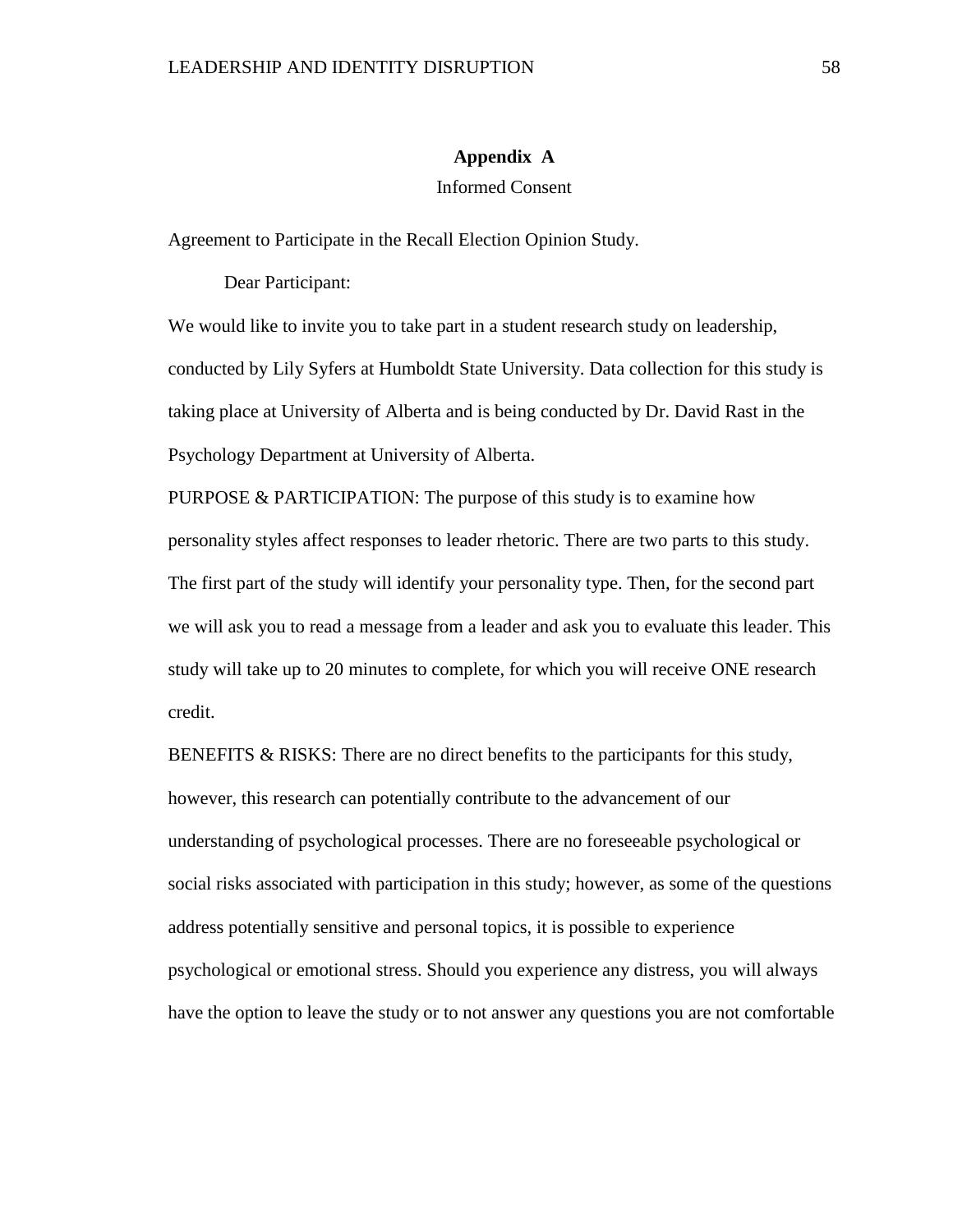with. Moreover, if any risks should arise, the researcher will inform the participants immediately.

YOUR RIGHTS: It is your right to terminate participation at any time you wish, and may do so without penalty. If you do not want to consent or participate in this study but still want to receive your credit for research participation, you have the option of doing an alternate assignment by clicking on the appropriate box below. This must be selected before leaving this page. The alternative assignment will take the same amount of time to complete and also focuses on leadership and involves a short quiz. Should you choose to not participate, this decision will not affect your status or access to services with the research team, Psychology Department or University of Alberta. Any responses made by individual participants on the questionnaires will remain confidential and anonymous. Questionnaires will be identified only by a researcher-assigned code number. Your names will not be associated with your data, nor will we ask for your name. Because responses are completely anonymous, once you respond to a question your response can no longer be withdrawn. Only researchers associated with the project will have access to the questionnaires. The results of this study may be presented at scholarly conferences, published in professional journals, or presented in class lectures. Only grouped (aggregate) data will be presented. The data will be securely stored on an encrypted hard drive on a password-protected computer in the researcher's laboratory for at least five years.

FURTHER INFORMATION: If you have any questions, please feel free to email the principal investigator, David Rast, at david.rast@ualberta.ca. If you have any questions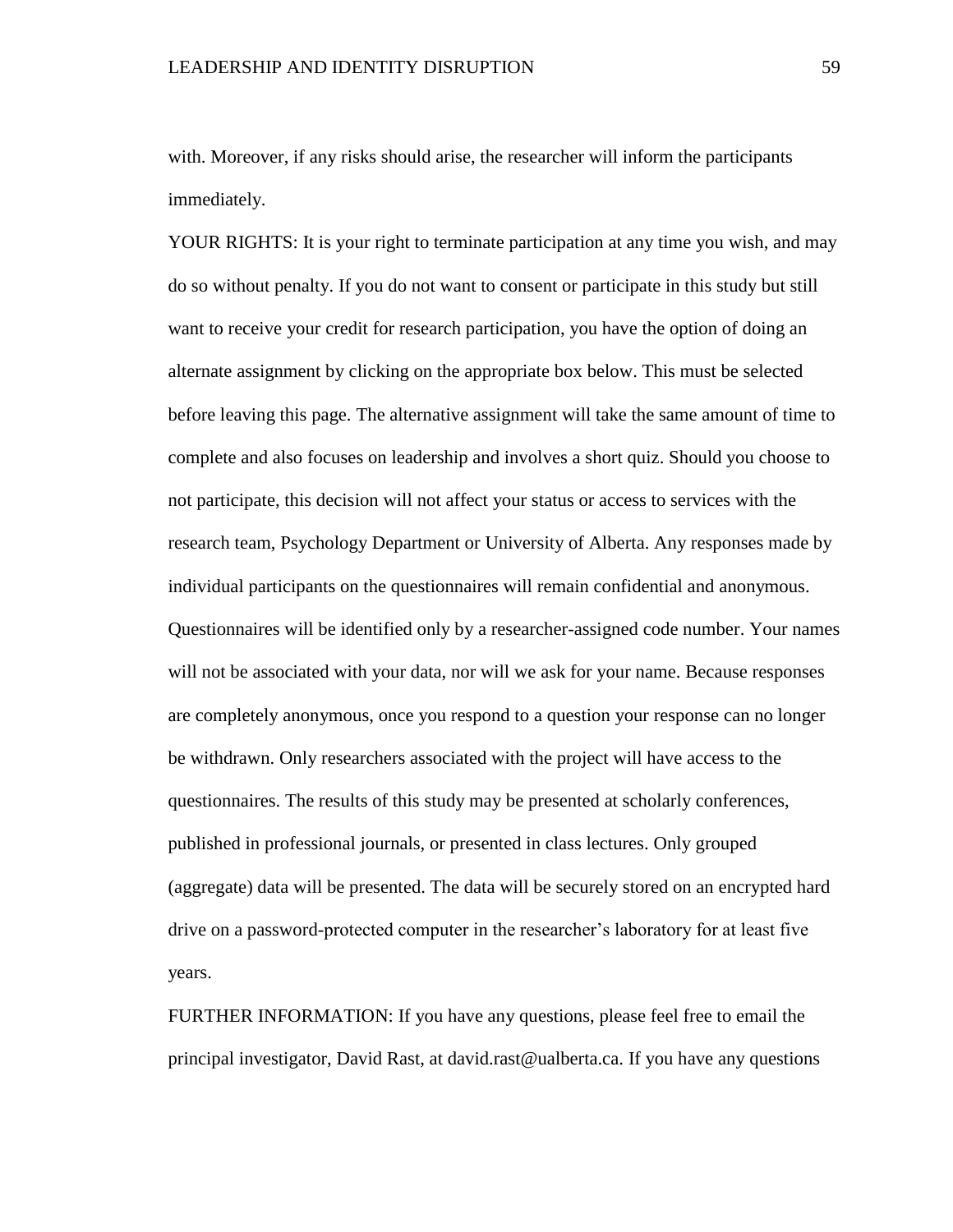or concerns about your rights as a participant, or how this study is being conducted, you may contact the Research Ethics Office at (780)492-2615. This office has no affiliation with the study investigators. Additionally, if you have questions about your research participation you may contact the Research Participation Coordinator at rescred@ualberta.ca or (780)492-5689.

CONSENT: Please mark the appropriate box below, showing that you have read and understood the nature and purpose of the study. By checking the first box, you indicate your willingness to participate in this study.

Yes, I agree to participate in this study.

No, I do not agree to participate and wish to complete the alternative assignment.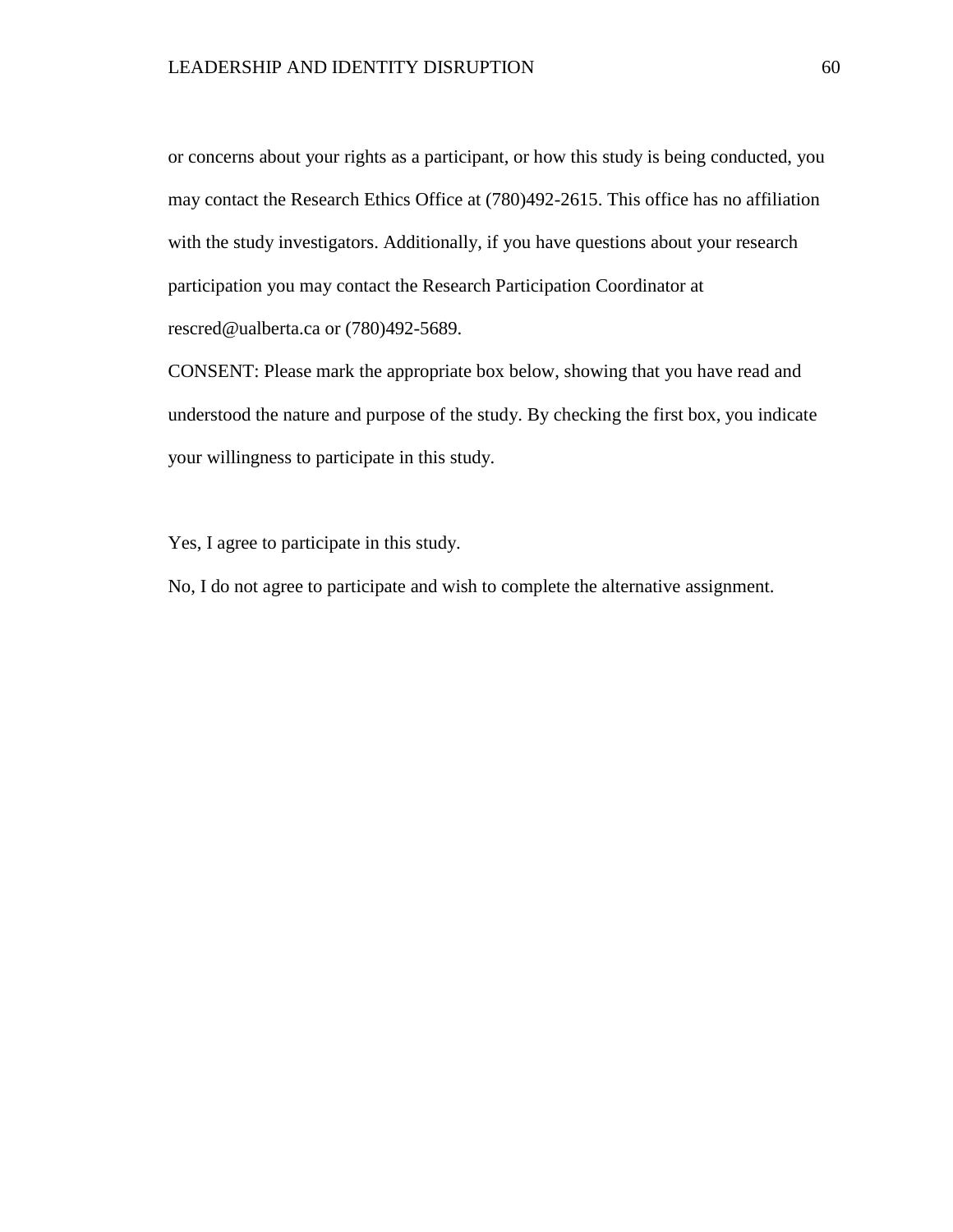# **Appendix B**

## Group Identification Pre-Test

Please indicate how much you agree/disagree with the following statements.

|                                                                                         | Strongly<br>Disagree | Disagree   | Somewhat<br>Disagree | Neither<br>Agree<br>nor<br>Disagree | Somewhat<br>Agree | Agree      | Strongly<br>Agree |
|-----------------------------------------------------------------------------------------|----------------------|------------|----------------------|-------------------------------------|-------------------|------------|-------------------|
| "I think a lot<br>about myself as<br>a University of<br>Alberta<br>student."            | $\circ$              | $\circ$    | $\circ$              | $\circ$                             | $\circ$           | $\circ$    | $\circ$           |
| "Being a<br>University of<br>Alberta student<br>is important to<br>me."                 | $\bigcirc$           | $\circ$    | $\circ$              | $\circ$                             | $\circ$           | $\bigcirc$ | $\circ$           |
| "Being a<br>University of<br>Alberta student<br>influences my<br>life choices."         | $\circ$              | $\bigcirc$ | $\bigcirc$           | $\bigcirc$                          | $\bigcirc$        | $\bigcirc$ | $\bigcirc$        |
| "I participate in<br>recreational<br>sports here at<br>University of<br>Alberta."       | $\bigcirc$           | $\circ$    | $\circ$              | $\circ$                             | $\circ$           | $\circ$    | $\bigcirc$        |
| "I frequently<br>attend musical<br>events at<br>University of<br>Alberta."              | $\bigcirc$           | $\bigcirc$ | $\bigcirc$           | $\bigcirc$                          | $\bigcirc$        | $\bigcirc$ | $\bigcirc$        |
| "I frequently<br>participate in<br>University of<br>Alberta<br>recreational<br>events." | $\bigcirc$           | $\circ$    | $\circ$              | $\circ$                             | $\bigcirc$        | $\bigcirc$ | $\bigcirc$        |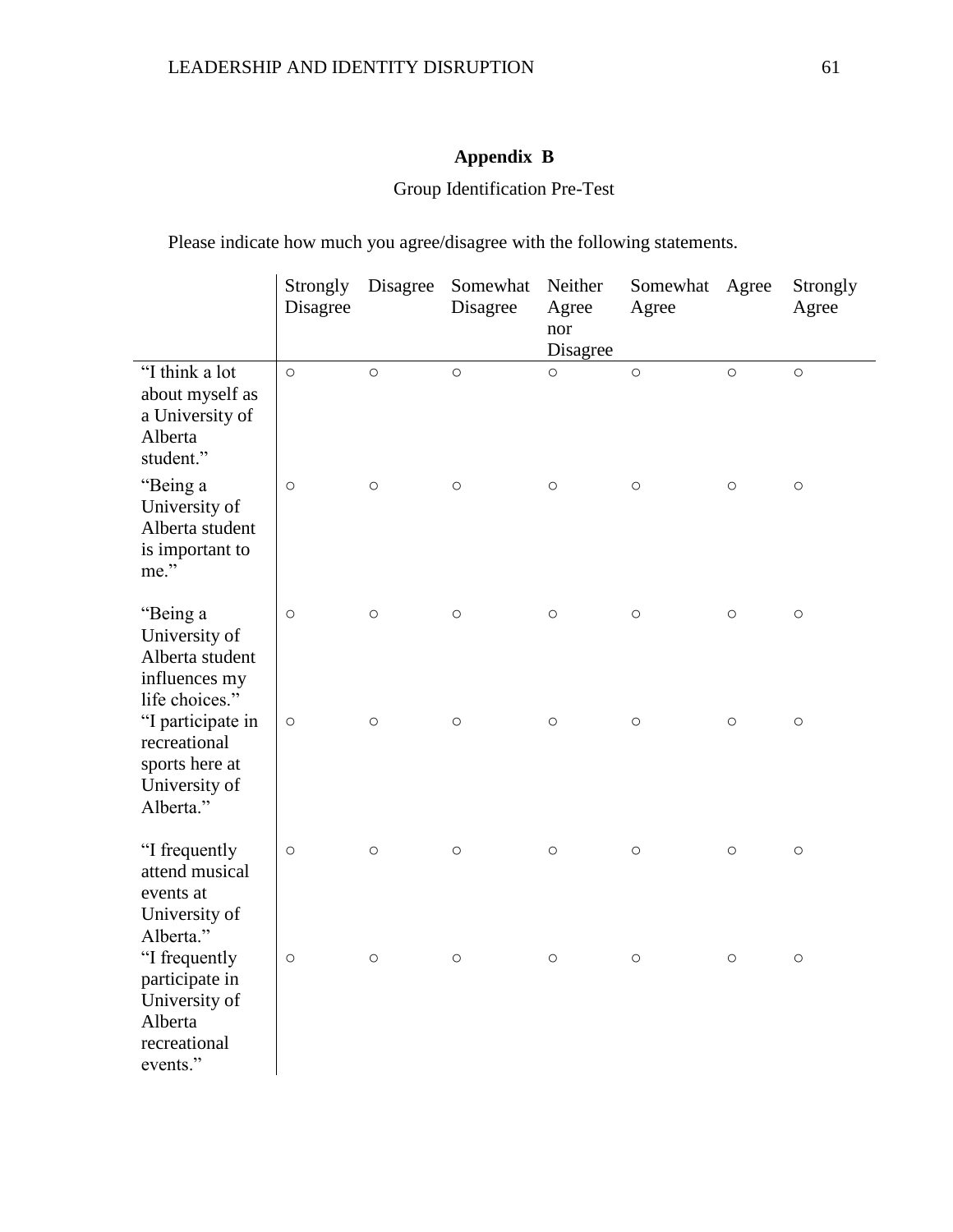| "I often visit | $\overline{\phantom{0}}$ |  |  |  |
|----------------|--------------------------|--|--|--|
| home."         |                          |  |  |  |
|                |                          |  |  |  |
|                |                          |  |  |  |
|                |                          |  |  |  |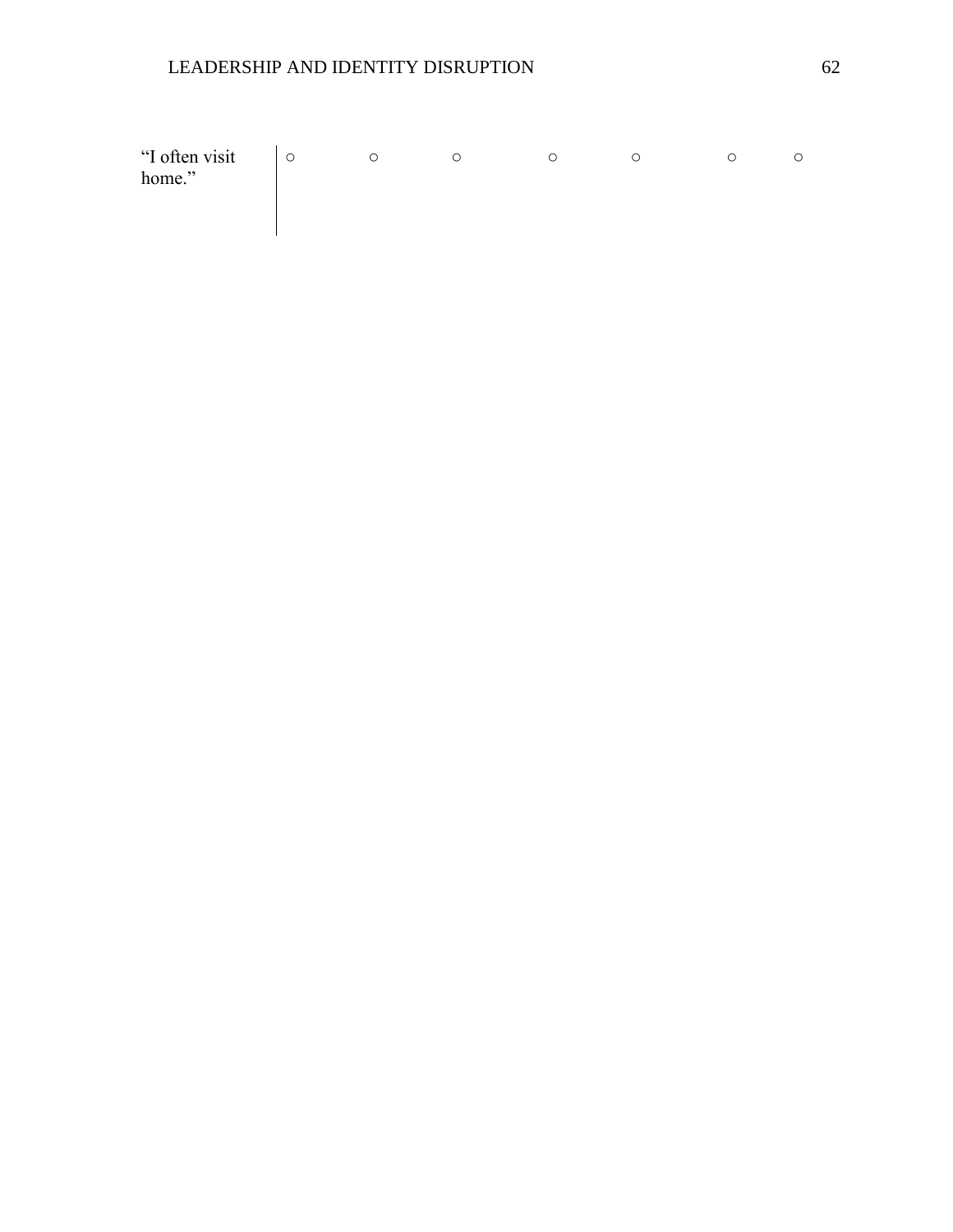# **Appendix C**

## Attitude Semantic Pre-Test

How negatively/positively do you feel about exit examinations?

| Extremely<br>negative | Moderately<br>negative | Slightly<br>negative | Neither<br>negative nor<br>positive | Slightly<br>positive | Moderately<br>positive | Extremely<br>positive |
|-----------------------|------------------------|----------------------|-------------------------------------|----------------------|------------------------|-----------------------|
| $\circ$               | Ο                      | Ο                    | Ο                                   |                      |                        |                       |

How favorably or unfavorably do you feel about exit examinations?

| Very<br>unfavorable | Moderately | unfavorable unfavorable nor | Neither<br>Somewhat unfavorable Somewhat<br>favorable | favorable | Moderately Very<br>favorable | favorable |
|---------------------|------------|-----------------------------|-------------------------------------------------------|-----------|------------------------------|-----------|
|                     | $\circ$    | O                           | $\circ$                                               | $\circ$   | $\circ$                      | O         |

How for or against exit examinations are you?

| Strongly | Moderately | Somewhat Neither for |             |     | Somewhat Moderately Strongly |  |
|----------|------------|----------------------|-------------|-----|------------------------------|--|
| against  | against    | against              | nor against | for | for                          |  |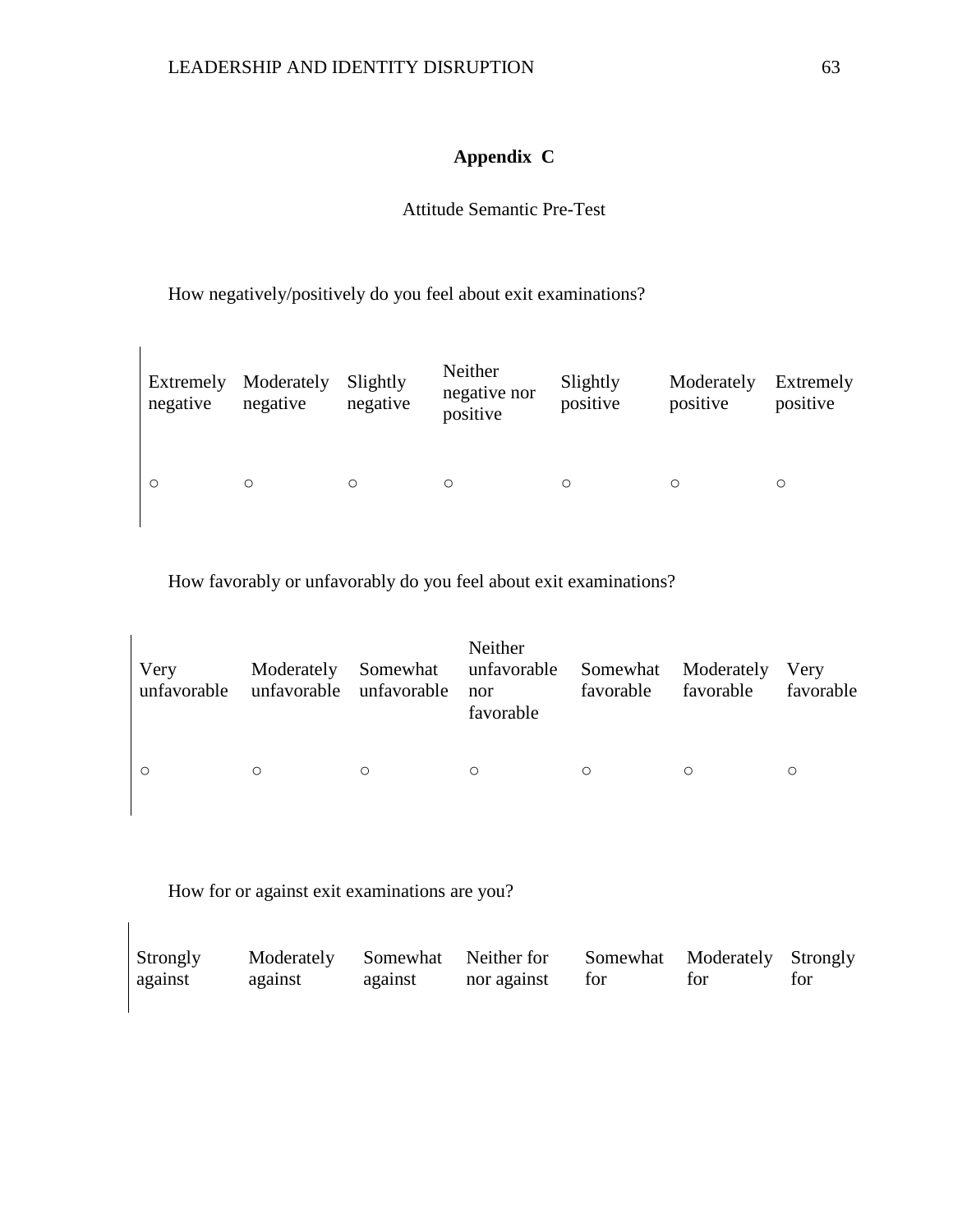○ ○ ○ ○ ○ ○ ○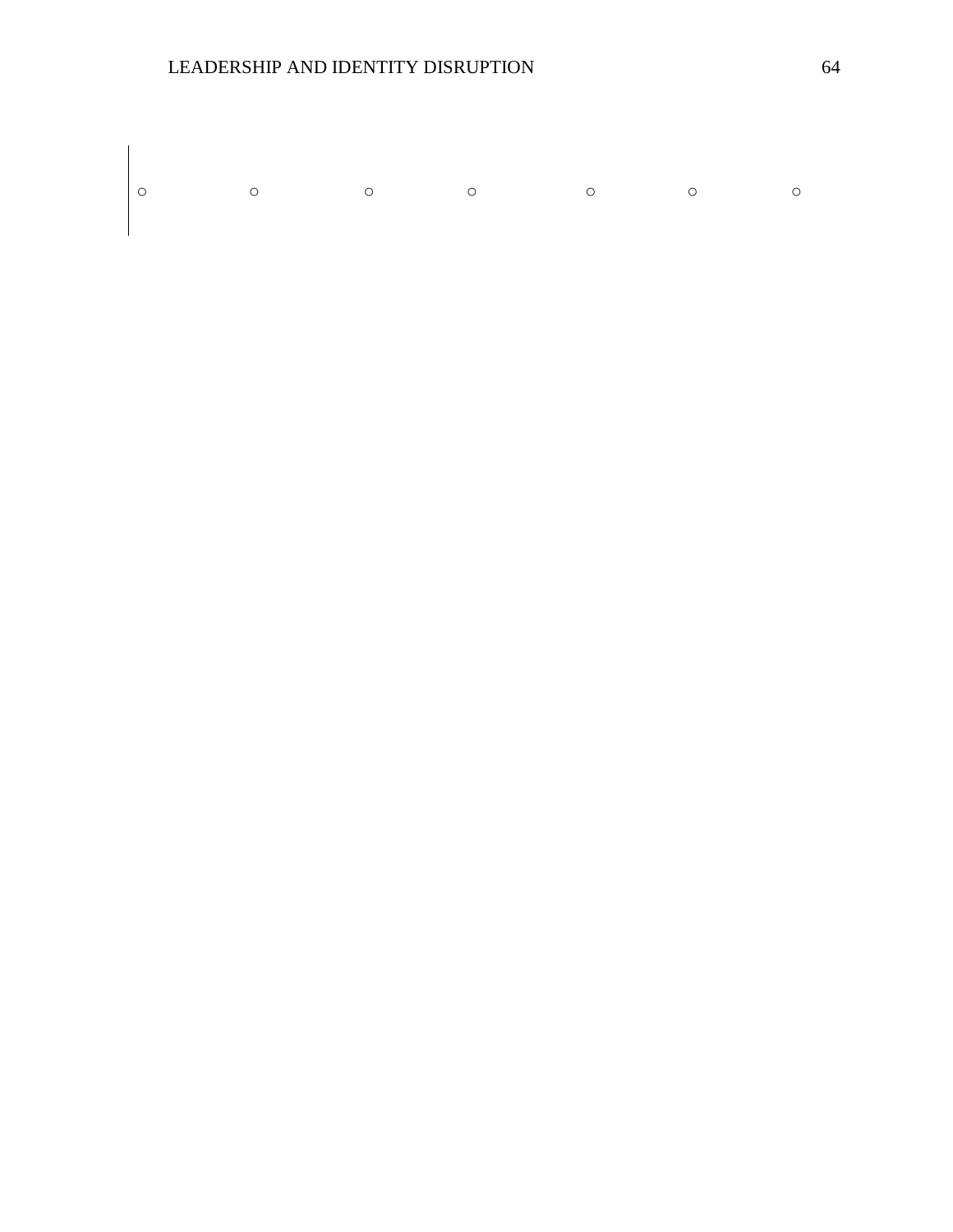### **Appendix D<sup>1</sup>**

### Leader Exit Manipulation

### **Condition A**

In a recent decision, Casey Brown, the former leader of Student Advocates of University of Alberta (SAUA), was removed from post last week. SAUA is a student led committee that aims to represent, and fight for, the interests of our student body at University of Alberta. The core principle of SUAU is to make decisions based on the desires and interests of the student body as a whole, not the individual members of the committee. SAUA gathers information on student interests from surveys, interviews, and our very own Gateway.

Leadership is a role the committee takes seriously, and Brown was chosen based on certain criteria. Initially seeming a perfect choice for leadership, Brown was representative of the student body, sharing the same qualities and experiences as many of the students, and fitting in well with our UA community. Brown was an exceptional student and member of the community, authentically representing what UA students stand for.

But, over time, it became apparent that the SAUA leader did not represent UA as was previously thought. "Casey was great," says Jennifer Li, a junior biology major, adding that Brown "really was one of us." "But soon it became apparent that Casey was different and failed to represent who we are and what we stand for as students of UA." Michael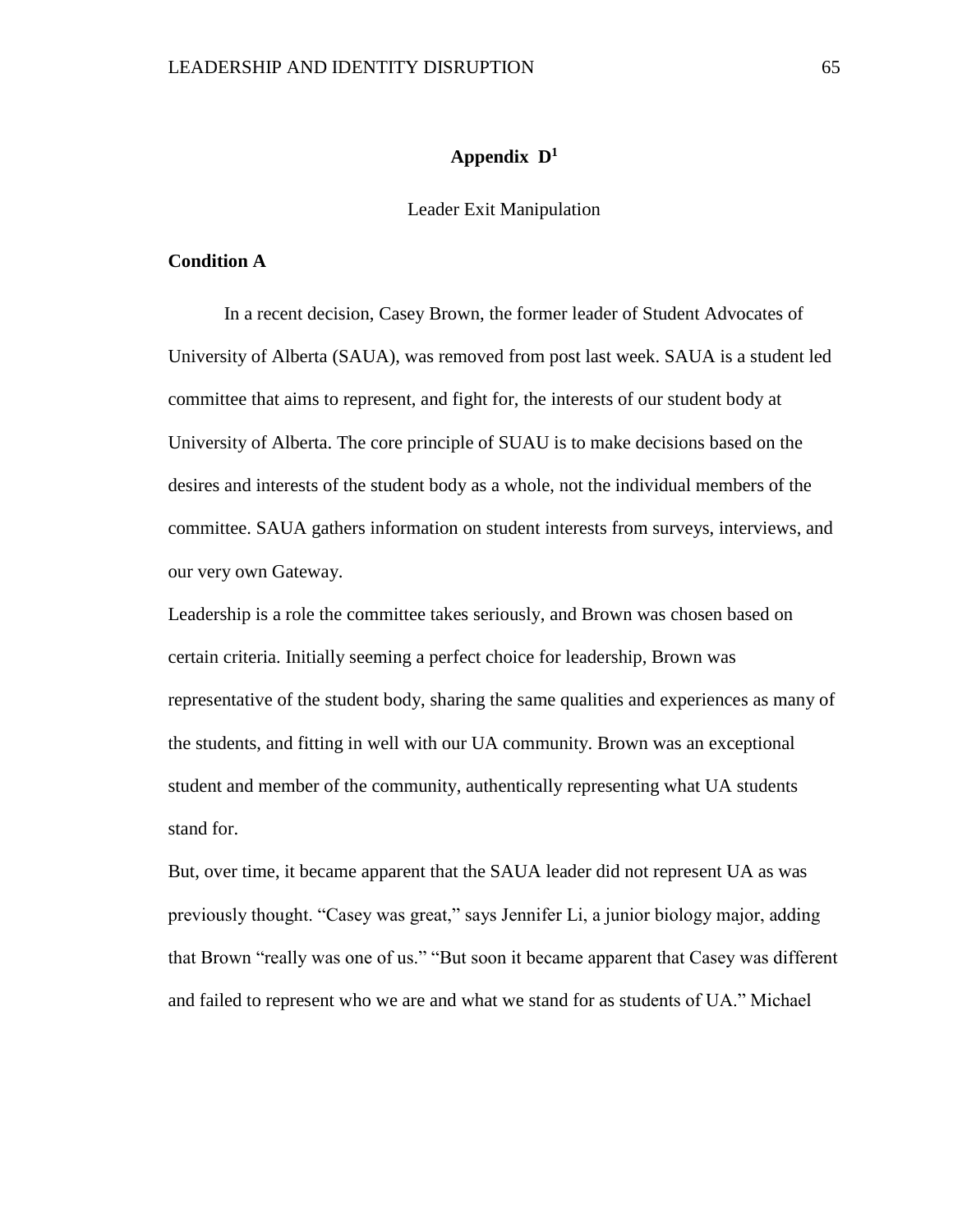Taylor, a senior engineering major, agrees with Li, stating "It didn't feel like Casey fit in with us anymore, or was the outstanding student and community member like before." Indeed, Brown had ceased to embody the attitudes, beliefs and behaviors of a SAUA and UA student, no longer representing the student body, or the core principle of SAUA. For example, UA administration has recently announced a new motion to introduce exit examinations as additional graduation criteria. Passing such a motion means that, in order to graduate, students not only have to complete necessary units and classes, but will have to take a series of standardized examinations. If students do not make the cut off score, their graduation will be postponed. Not surprisingly, a survey of 1,573 undergraduates yielded a 98% consensus opposing the implementation of exit examinations. SAUA immediately began action opposing the motion, scheduling meetings with administration and speaking out to students on how they can help. Brown shocked both the committee and the student body by siding with the administration during a meeting, stating "Exit examinations will motivate students to be their best, and improve University of Alberta's academic standing."

Last Tuesday, by an almost unanimous vote, Brown was removed from SAUA leadership.

### **Condition B**

In a recent decision, Casey Brown, the former leader of Student Advocates of University of Alberta (SAUA), completed term last week. Leadership terms in SAUA last one year, and after completing a full term, leaders step down and open the position for other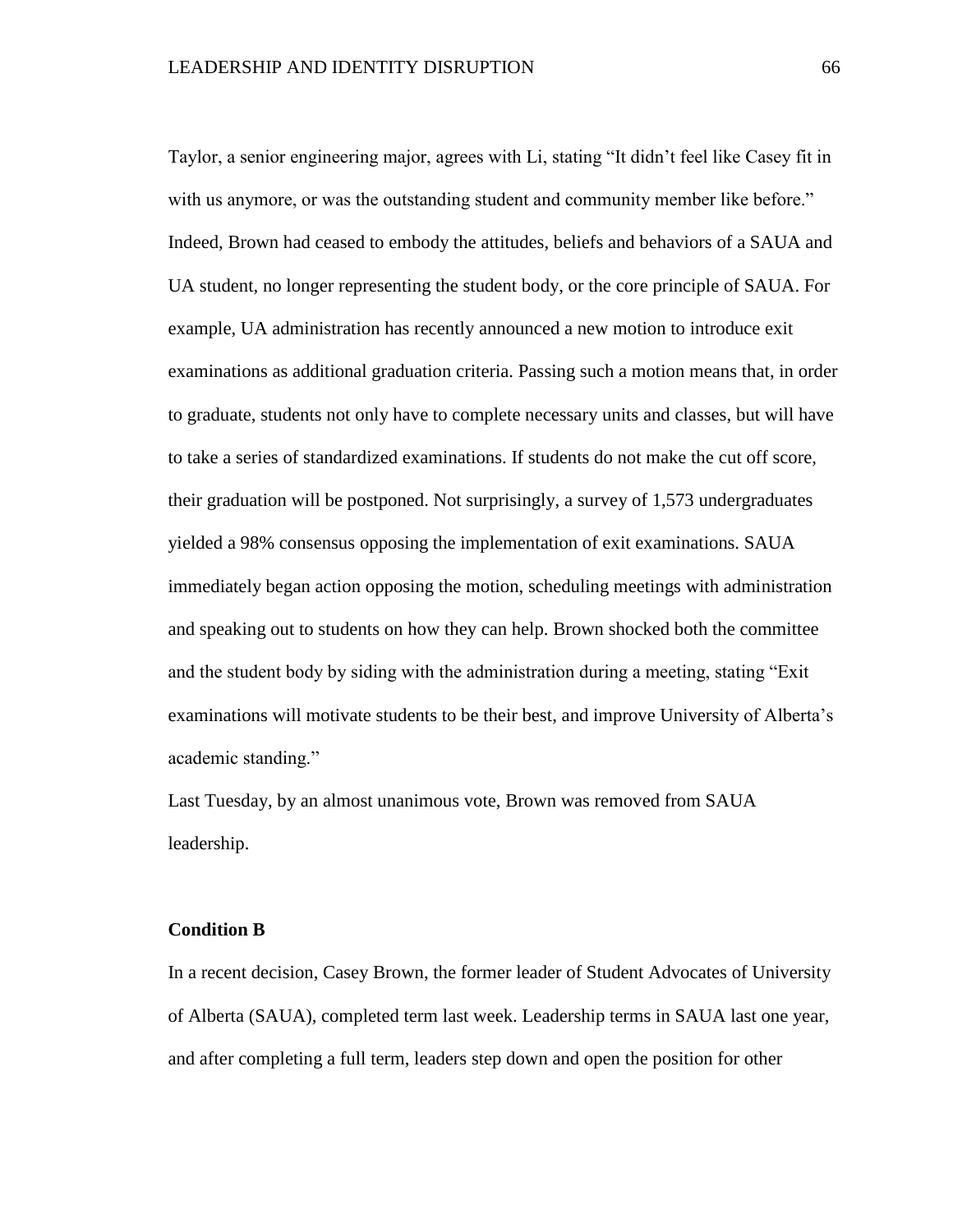students. SAUA is a student led committee that aims to represent, and fight for, the interests of our student body at University of Alberta. The core principle of SUAU is to make decisions based on the desires and interests of the student body as a whole, not the individual members of the committee. SAUA gathers information on student interests from surveys, interviews, and our very own Gateway.

Leadership is a role the committee takes seriously, and Brown was chosen based on certain criteria. Initially seeming a perfect choice for leadership, Brown was representative of the student body, sharing the same qualities and experiences as many of the students, and fitting in well with our UA community. Brown was an exceptional student and member of the community, authentically representing what UA students stand for.

But, over time, it became apparent that the SAUA leader did not represent UA as was previously thought. "Casey was great," says Jennifer Li, a junior biology major, adding that Brown "really was one of us." "But soon it became apparent that Casey was different and failed to represent who we are and what we stand for as students of UA." Michael Taylor, a senior engineering major, agrees with Li, stating "It didn't feel like Casey fit in with us anymore, or was the outstanding student and community member like before." Indeed, Brown had ceased to embody the attitudes, beliefs and behaviors of a SAUA and UA student, no longer representing the student body, or the core principle of SAUA. For example, UA administration has recently announced a new motion to introduce exit examinations as additional graduation criteria. Passing such a motion means that, in order to graduate, students not only have to complete necessary units and classes, but will have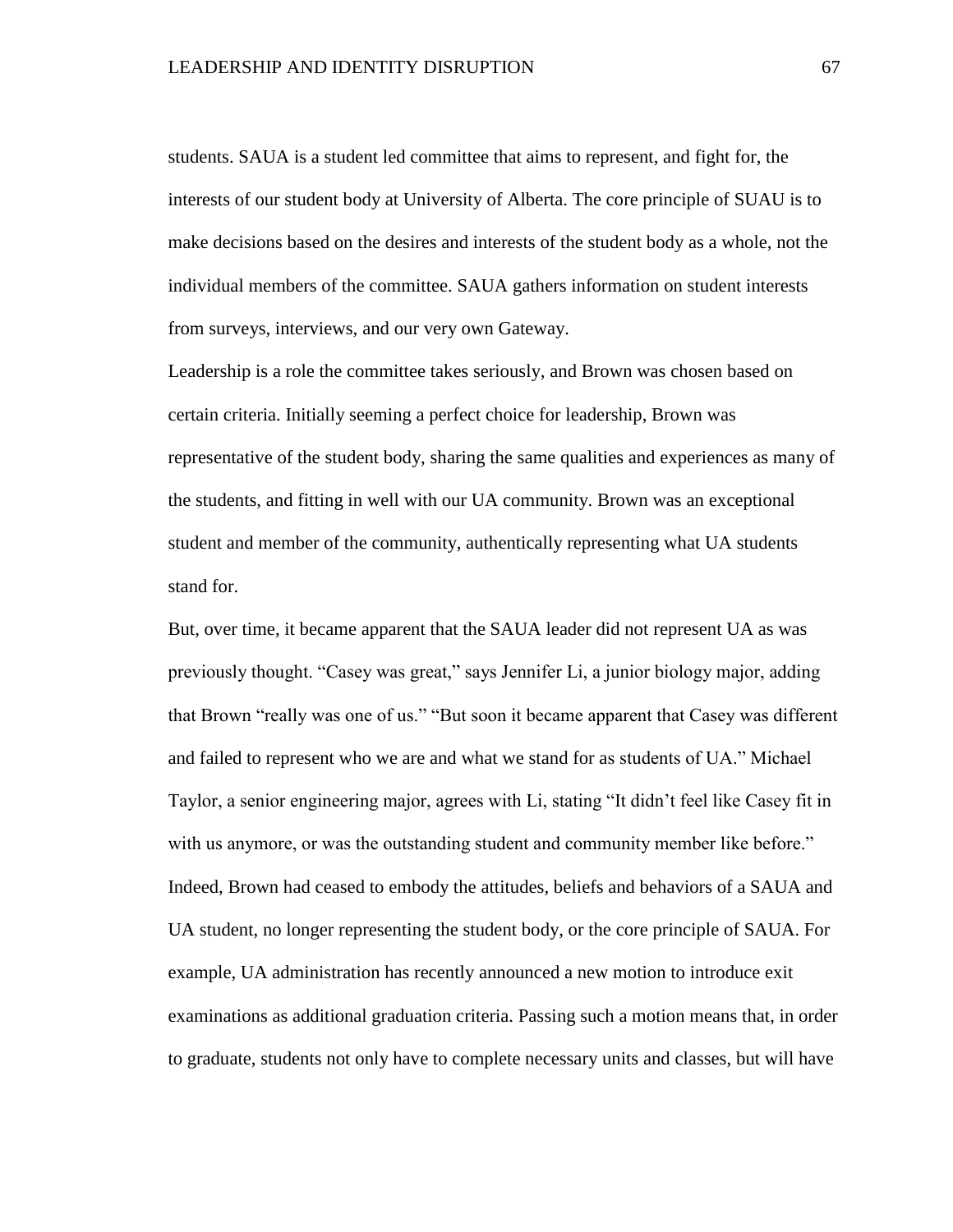to take a series of standardized examinations. If students do not make the cut off score, their graduation will be postponed. Not surprisingly, a survey of 1,573 undergraduates yielded a 98% consensus opposing the implementation of exit examinations. SAUA immediately began action opposing the motion, scheduling meetings with administration and speaking out to students on how they can help. Brown shocked both the committee and the student body by siding with the administration during a meeting, stating "Exit examinations will motivate students to be their best, and improve University of Alberta's academic standing."

Last Tuesday, after completing a full term as student chair, Brown left post.

1 Participants will be randomly assigned to either condition A or B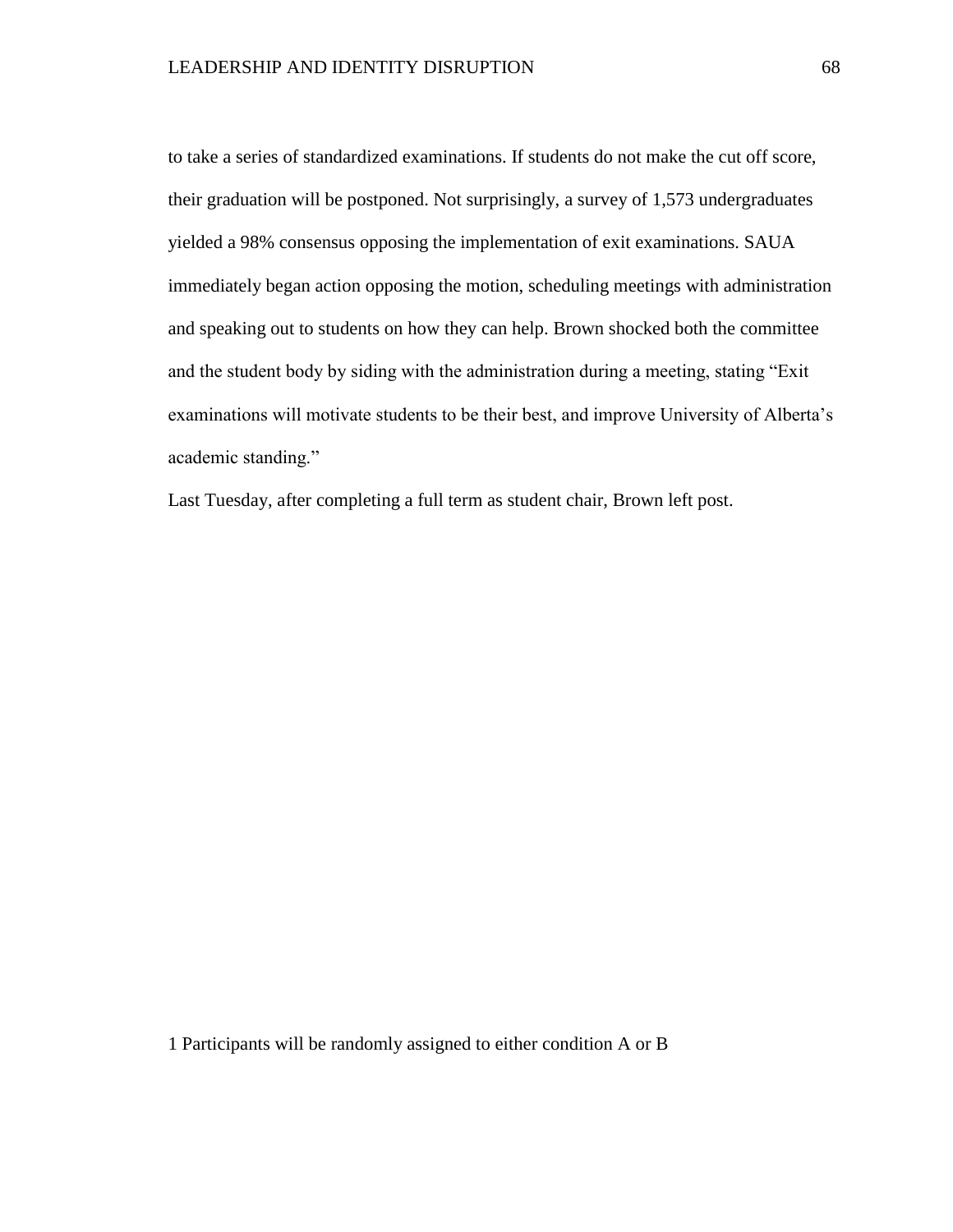### **Appendix E**

Manipulation Checks for Leader Exit

We would like to make sure that you understood the article about Casey Brown's removal from the faculty chair position. This is to ensure The Gateway is effectively divulging information about leadership at University of Alberta. Please answer the following questions about Casey Brown, the former SAUA Student Chair.

Before conflict surrounding Brown's leadership began, UA students seemed to feel that...

Brown fit in with students and embodied the core identity of University of Alberta Brown did not fit in with students at University of Alberta

How did people feel after Brown left the SAUA leadership position? Brown represented the values and interests of University of Alberta Brown no longer represented University of Alberta students or what University of Alberta stands for

After reading this article, how much do you support Brown as a leader? None at all A little

A moderate amount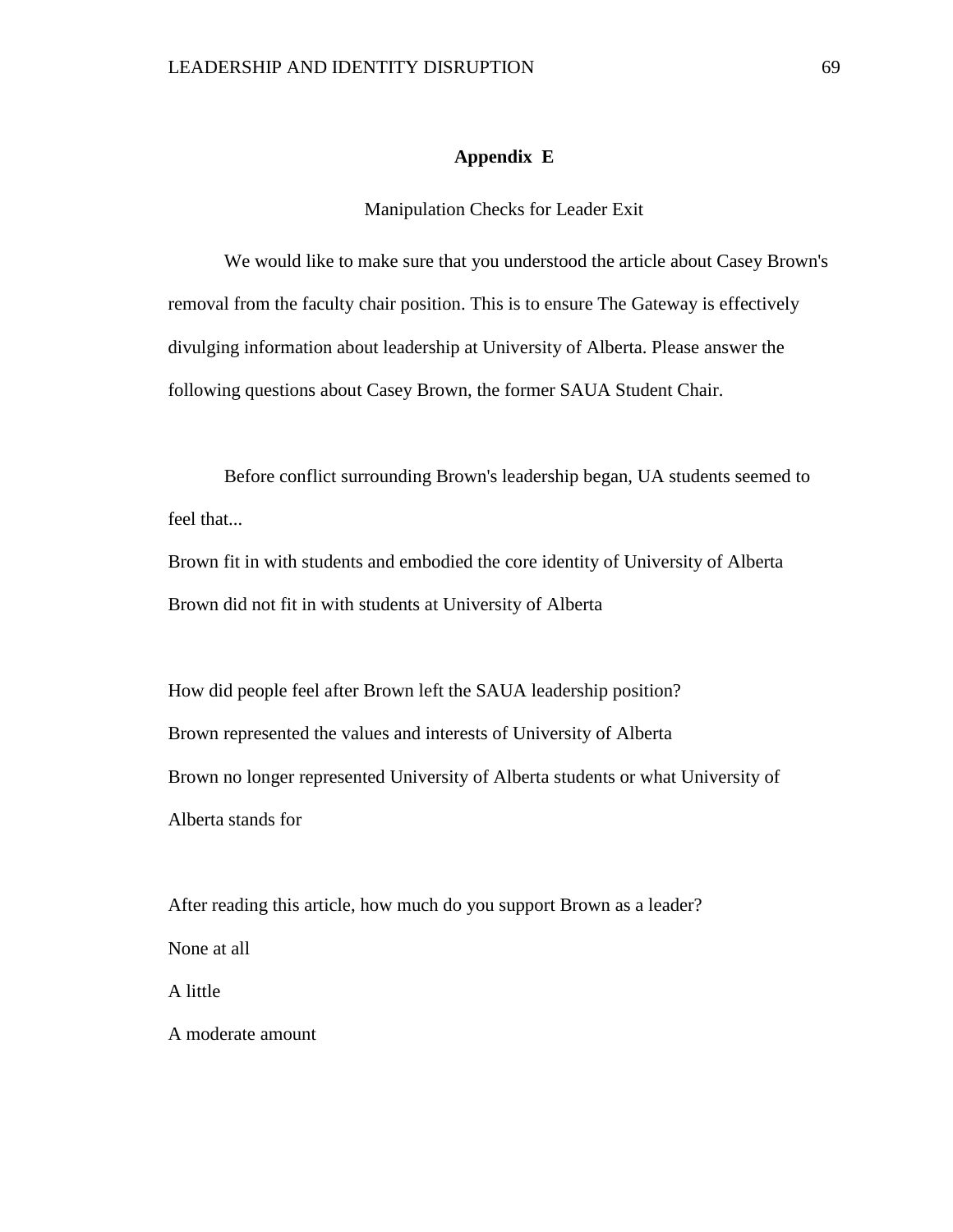A lot

A great deal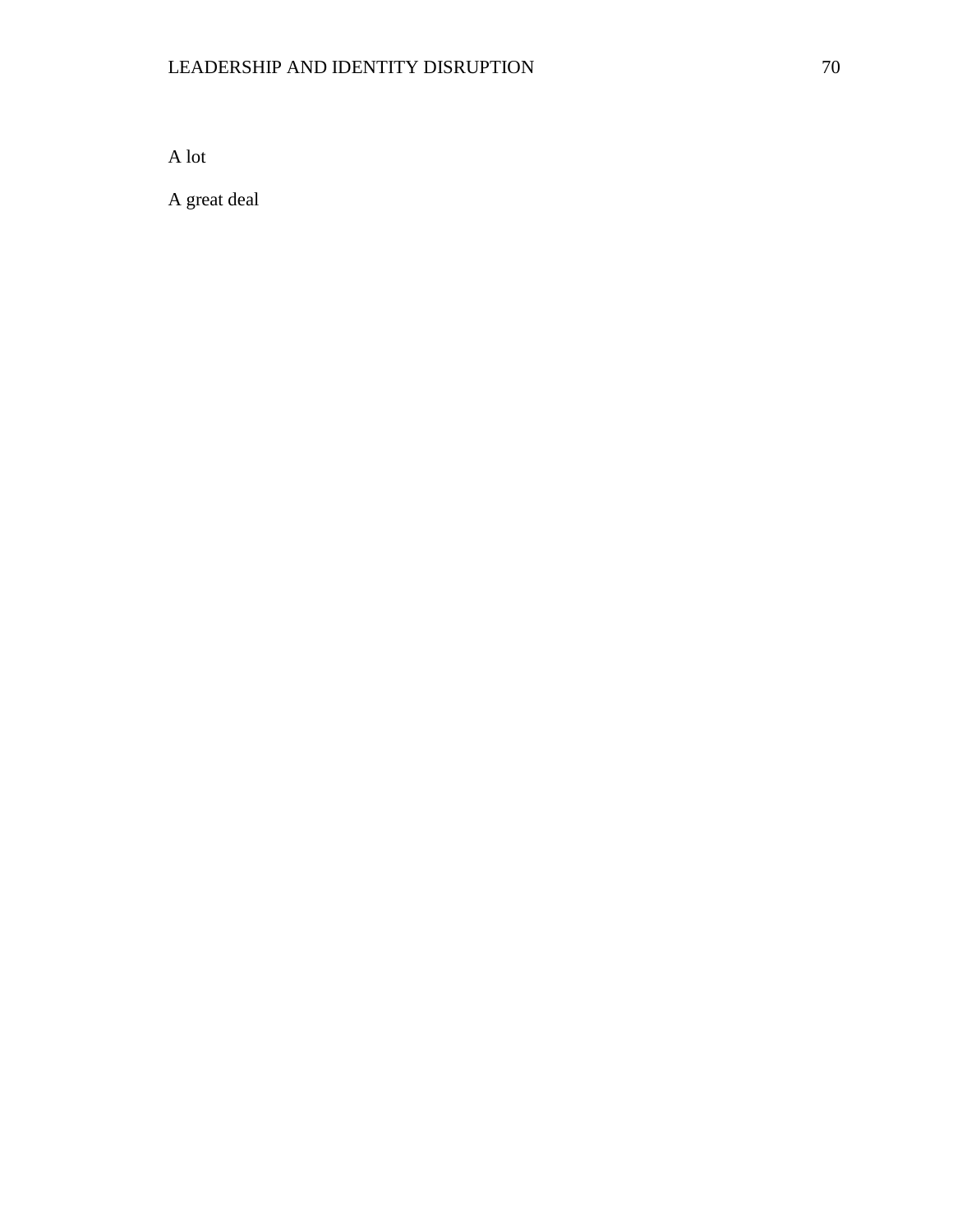### **Appendix F 1**

### Candidate Manipulation

### **Condition A**

Following the removal of Casey Brown as leader of Student Advocates of University of Alberta (SAUA), the running candidates have been whittled down to two finalists, Riley Smith and Alex Long. Both candidates are senior communications majors. We asked several students to describe Smith and Stewart as a SAUA potential leader.

#### **Riley Smith**

"Riley is really one of us (UA students)... A great fit in our school and the perfect example of a UA student," says sophomore social work major Emily Moore, adding that the candidate has "many experiences and values in common with the student body." Steven Lam, a senior mathematics major finds Smith to "embody the identity of UA students," and claims: "When I think UA student, I think of someone just like Riley". When asked for a statement, Smith said "First and foremost, I consider myself to be a typical UA student. I hold the best interests of this school and students at heart, and intend to lead in line with the values and beliefs of UA."

### **Alex Long**

"Alex definitely stands out as an independent thinker at UA that is different from many of the students here. This gives Alex a distinct perspective (different from most others) on the values and attitudes of UA, which is very useful in navigating issues in the school," says Ian Pitter, a sophomore physics major. "Alex represents a unique type of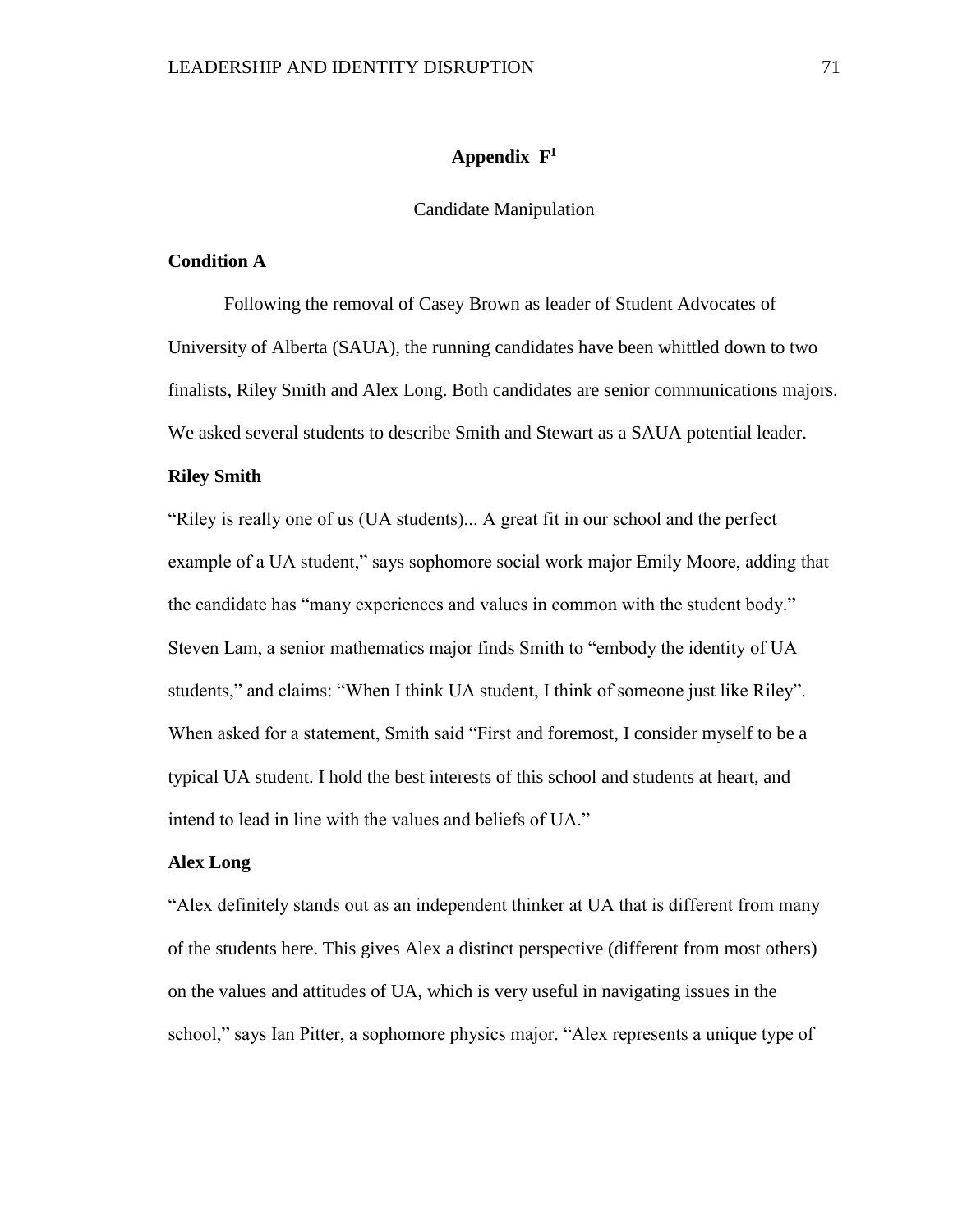student." Lexi Keyman, a senior english major describes Long as being "a person who sees things differently than most people at UA" which lends "a useful perspective on student and school issues."

When asked for a personal statement, Long said "I am an unconventional student by UA standards, and this allows me to view issues from a unique and valuable perspective. I do not share many of the same experiences and values as the student body, but I intend to work hard to do what is best for the UA student body."

#### **Condition B**

Following the removal of Casey Brown as leader of Student Advocates of University of Alberta (SAUA), the running candidates have been whittled down to two finalists, Riley Smith and Alex Long. Both candidates are senior communications majors. We asked several students to describe Smith and Stewart as a SAUA potential leader.

### **Alex Long**

"Alex definitely stands out as an independent thinker at UA that is different from many of the students here. This gives Alex a distinct perspective (different from most others) on the values and attitudes of UA, which is very useful in navigating issues in the school," says Ian Pitter, a sophomore physics major. "Alex represents a unique type of student." Lexi Keyman, a senior english major describes Long as being "a person who sees things differently than most people at UA" which lends "a useful perspective on student and school issues."

When asked for a personal statement, Long said "I am an unconventional student by UA standards, and this allows me to view issues from a unique and valuable perspective. I do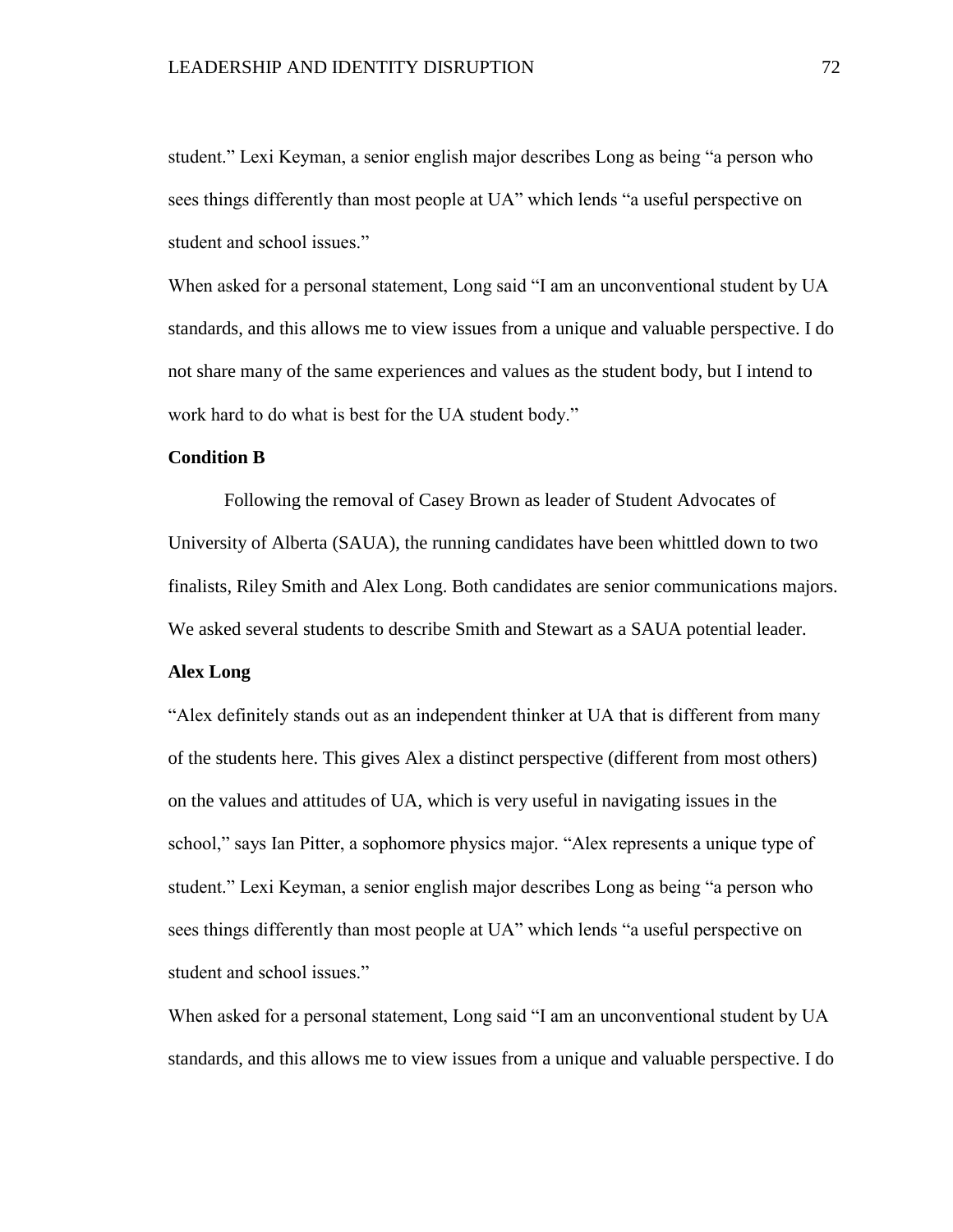not share many of the same experiences and values as the student body, but I intend to work hard to do what is best for the UA student body."

#### **Riley Smith**

"Riley is really one of us (UA students)... A great fit in our school and the perfect example of a UA student," says sophomore social work major Emily Moore, adding that the candidate has "many experiences and values in common with the student body." Steven Lam, a senior mathematics major finds Smith to "embody the identity of UA students," and claims: "When I think UA student, I think of someone just like Riley". When asked for a statement, Smith said "First and foremost, I consider myself to be a typical UA student. I hold the best interests of this school and students at heart and intend to lead in line with the values and beliefs of UA."

1 Participants will be randomly assigned to either condition A or condition B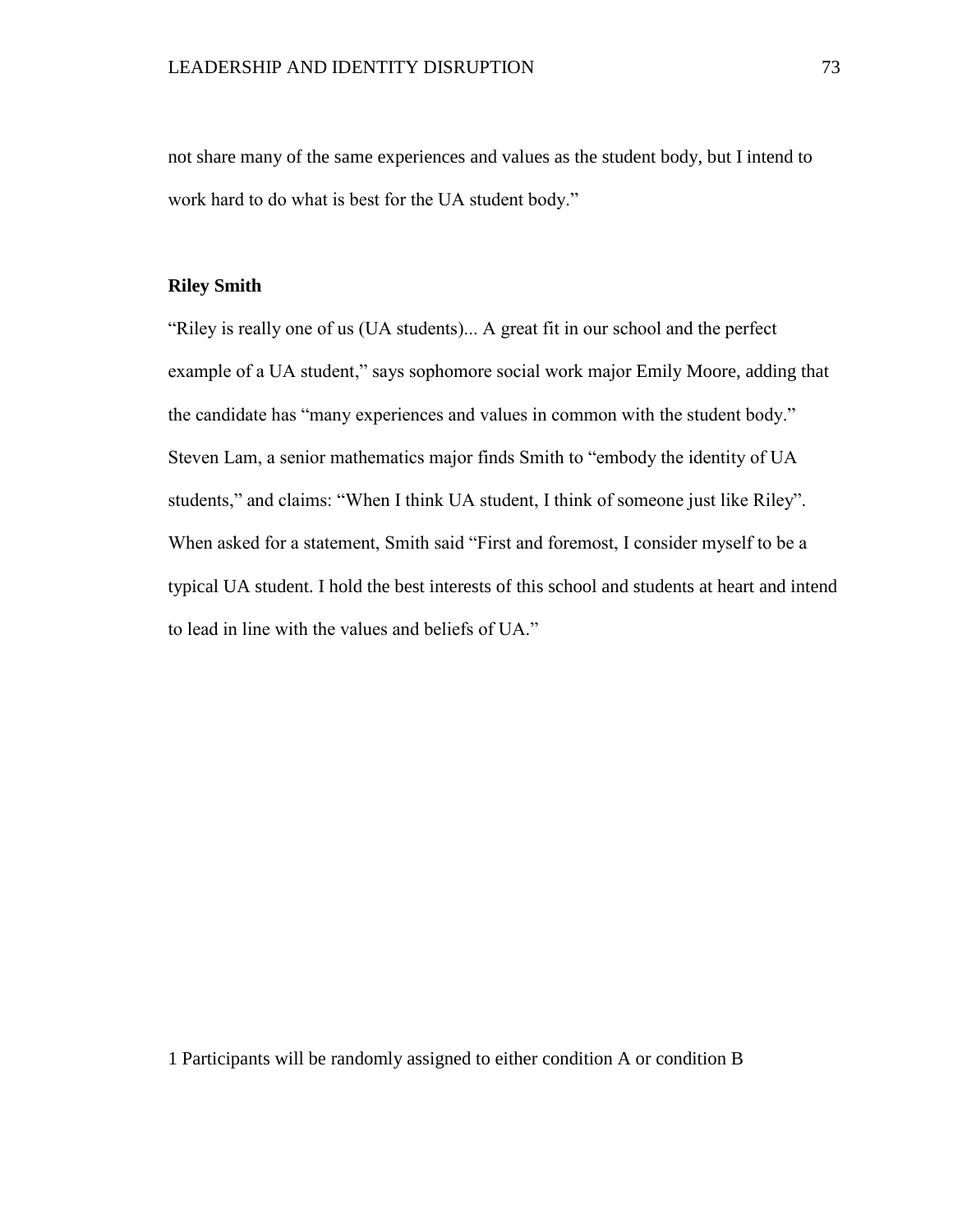### **Appendix G**

### Candidate Manipulation Checks

We would like to make sure you understand the article about Jordan Smith and Alex Long. This is to ensure The Gateway is effectively divulging information about leadership at University of Alberta. Please answer the next few questions. Which statement is most similar to how Alex Long is described? Alex Long is a typical UA student Alex Long has perspective and values that are different from many UA students Which statement is most similar to how Jordan Smith is described? Jordan Smith is representative of University of Alberta students Jordan smith does not represent the perspective and values of University of Alberta

students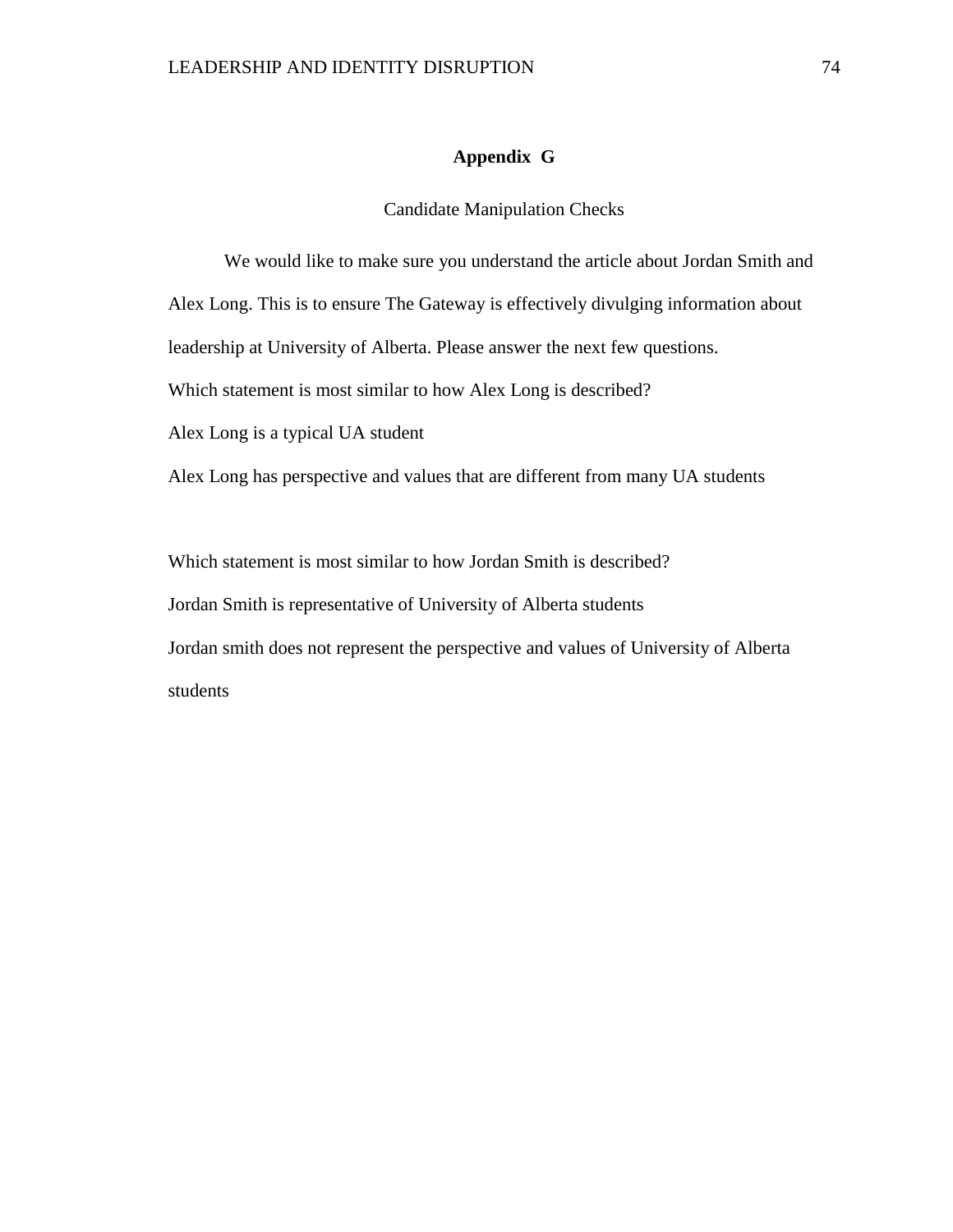### **Appendix H**

### Uncertainty Manipulation

### **Condition A**

As part of other work, we check in to find out how people feel about themselves. This helps leadership at University of Alberta understand what students need from their leaders.

There are several things that likely make you feel uncertain about who you are, your future, and where you are going in life. Please take a moment to consider what makes you feel uncertain. Now, please use the boxes below to list three things that make you feel uncertain about yourself and your future.

1. Makes me feel uncertain \_\_\_\_\_\_\_\_\_\_\_\_\_\_\_\_\_\_\_\_\_\_\_\_\_\_\_

2. Makes me feel uncertain

3. Makes me feel uncertain \_\_\_\_\_\_\_\_\_\_\_\_\_\_\_\_\_\_\_\_\_\_\_\_\_\_\_

#### **Condition B**

As part of other work, we check in to find out how people feel about themselves. This helps leadership at University of Alberta understand what students need from their leaders.

There are several things that likely make you feel certain about who you are, your future, and where you are going in life. Please take a moment to consider what makes you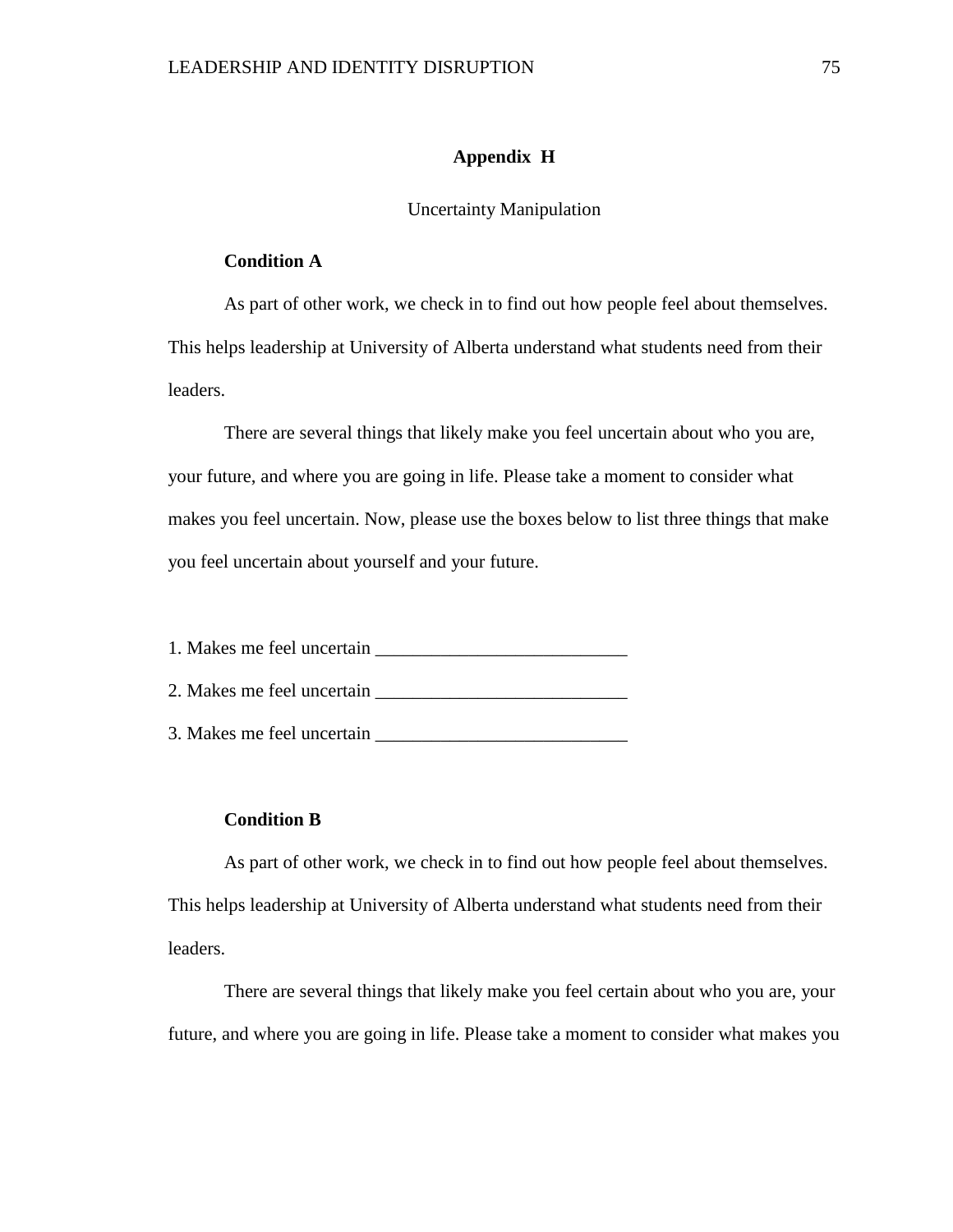### LEADERSHIP AND IDENTITY DISRUPTION 76

feel **certain**. Now, please use the boxes below to list three things that make you feel

**certain** about yourself and your future.

| 1. Makes me feel confident |  |
|----------------------------|--|
|                            |  |
| 2. Makes me feel confident |  |

3. Makes me feel confident \_\_\_\_\_\_\_\_\_\_\_\_\_\_\_\_\_\_\_\_\_\_\_\_\_\_\_

1 Participants will be randomly assigned to either condition A or B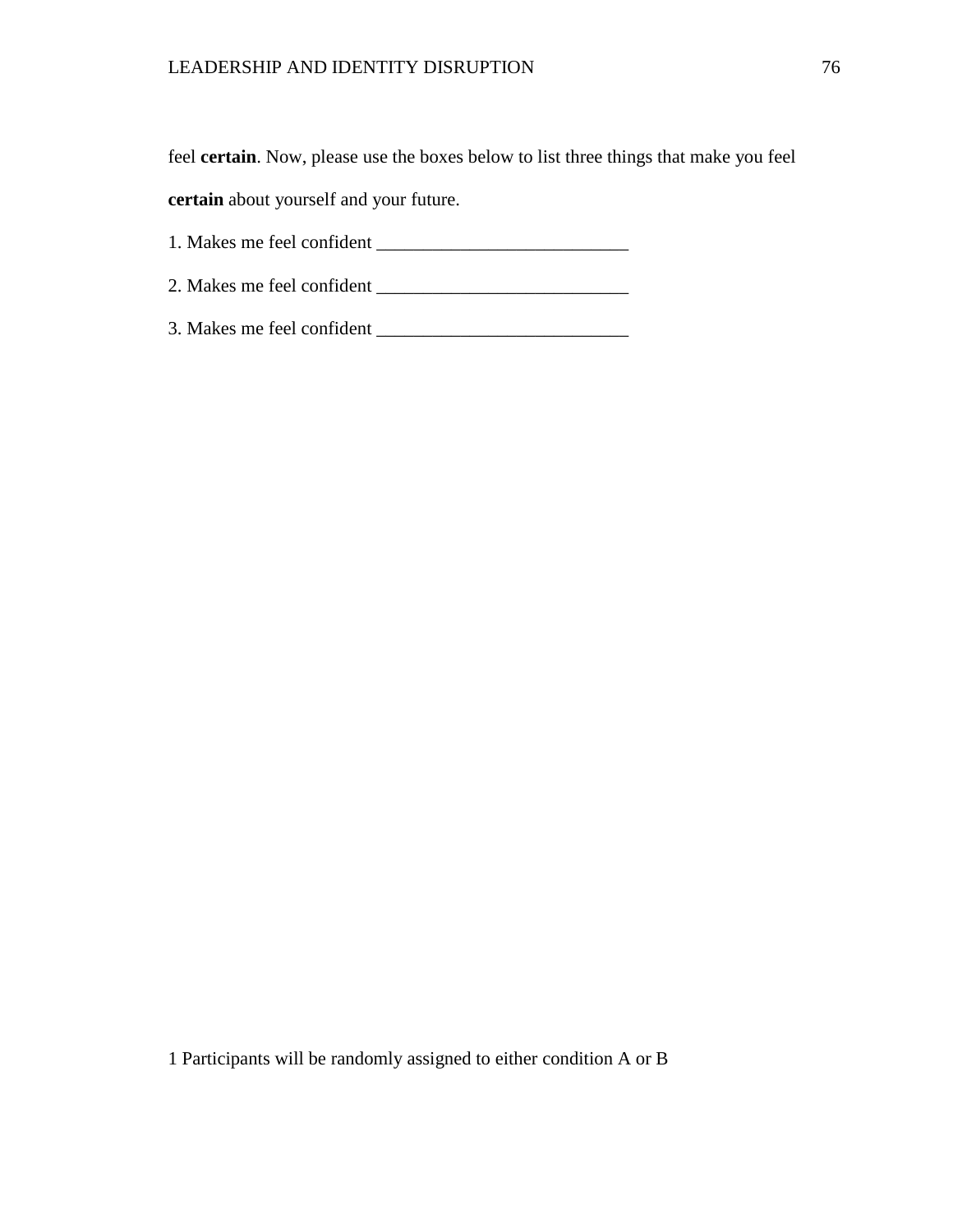### **Appendix I**

### Candidate Preference

*Using the slider scale, please indicate the amount you support each candidate by* 

*positioning the marker on the slider scale.* 

|              | $\cdot$<br>Do not support | Support a great deal |
|--------------|---------------------------|----------------------|
| Jordan Smith |                           |                      |
| Alex Long    |                           |                      |

If you had to choose today between the two candidates for Student Chair, which

candidate would you choose?

Jordan Smith

Alex Long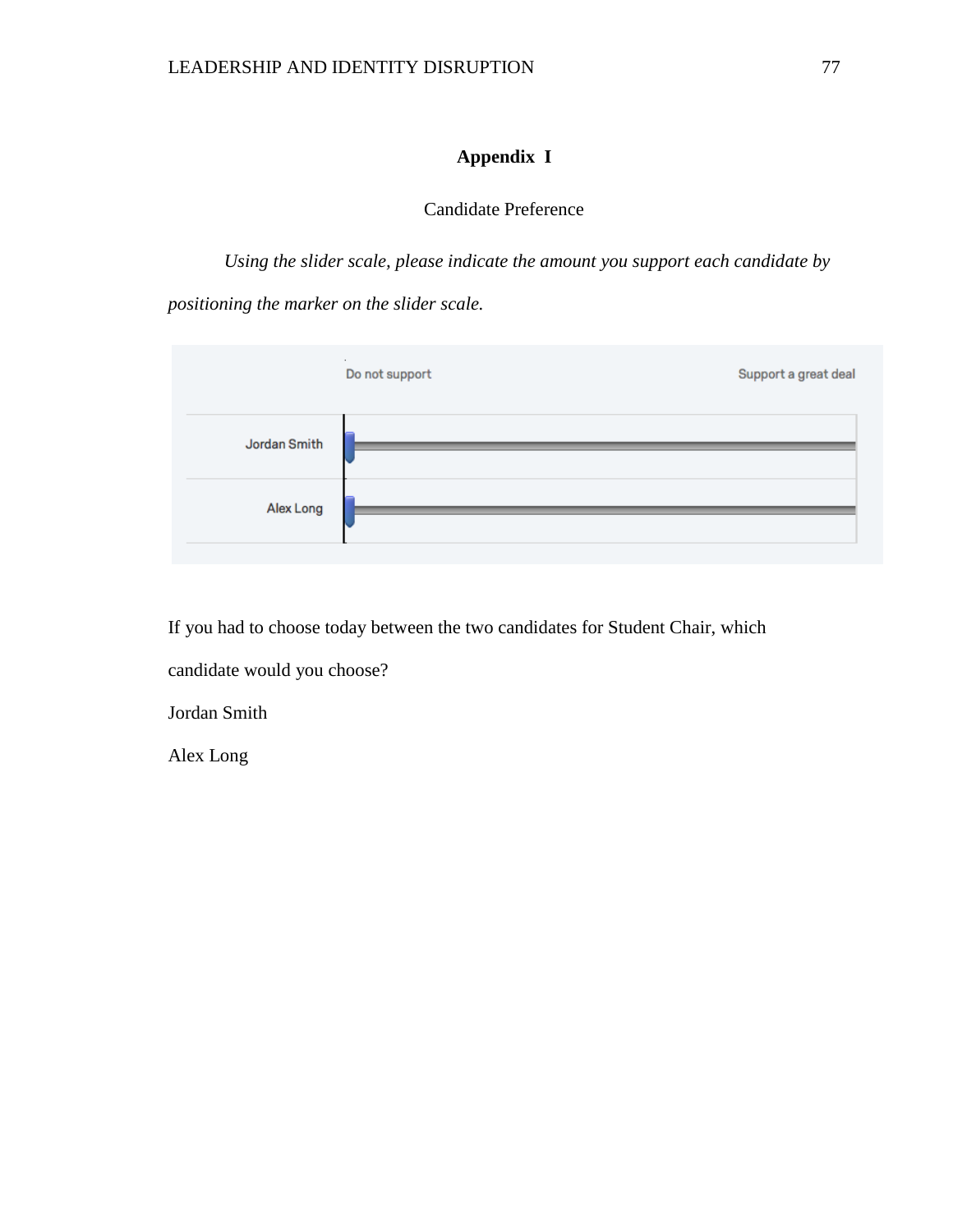## **Appendix J**

## Candidate Choice

*Please indicate your agreement to each of the following statements about the* 

*candidate you chose to be Student Chair.*

|                                                                                                                                                     | Strongly<br>Disagree | Disagree   | Somewhat<br>Disagree | Neither<br>Agree<br>nor<br>Disagree | Somewhat<br>Agree | Agree      | Strongly<br>Agree |
|-----------------------------------------------------------------------------------------------------------------------------------------------------|----------------------|------------|----------------------|-------------------------------------|-------------------|------------|-------------------|
| "I prefer this<br>candidate<br>because they are<br>representative of<br>University of<br>Alberta<br>students"                                       | $\circ$              | $\circ$    | $\circ$              | $\circ$                             | $\circ$           | $\circ$    | $\circ$           |
| "I prefer this<br>candidate<br>because they<br>represent a<br>different type of<br>student than<br>what is typical<br>at University of<br>Alberta." | $\circ$              | $\circ$    | $\circ$              | $\circ$                             | $\circ$           | $\circ$    | $\circ$           |
| "I prefer this<br>candidate<br>because they are<br>representative of<br>who I am."                                                                  | $\circ$              | $\bigcirc$ | $\circlearrowright$  | $\bigcirc$                          | $\bigcirc$        | $\bigcirc$ | $\bigcirc$        |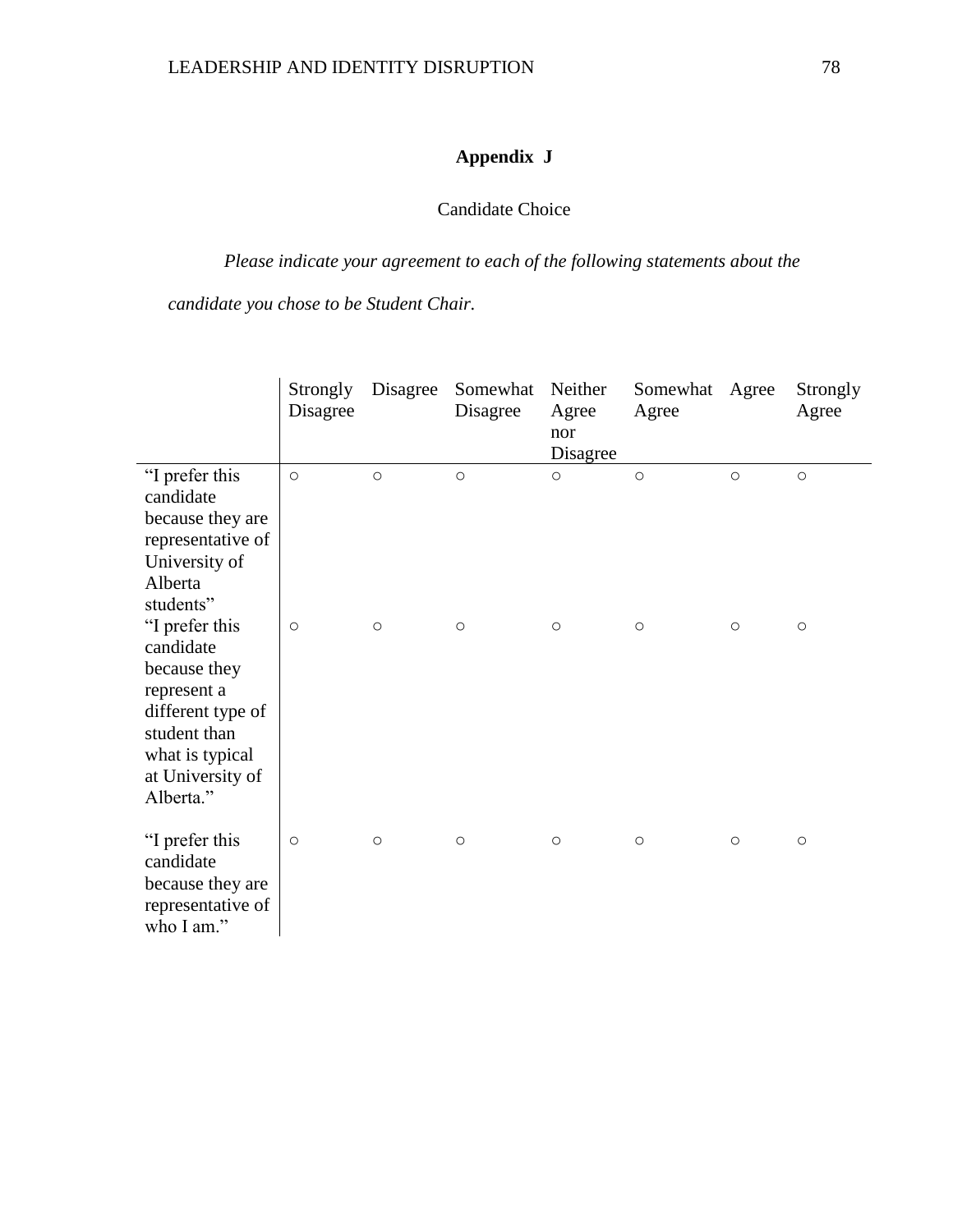# Appendix K

## Non-Prototypical Candidate Support

|                                                                                      | Strongly<br>Disagree | Disagree   | Somewhat<br>Disagree | Neither<br>Agree<br>nor<br>Disagree | Somewhat<br>Agree | Agree      | Strongly<br>Agree |
|--------------------------------------------------------------------------------------|----------------------|------------|----------------------|-------------------------------------|-------------------|------------|-------------------|
| Alex Long is an<br>effective<br>candidate for<br>Student Chair.                      | $\circ$              | $\bigcirc$ | $\circ$              | $\circlearrowright$                 | $\bigcirc$        | $\bigcirc$ | $\bigcirc$        |
| Alex Long is a<br>good candidate<br>for Student<br>Chair.                            | $\circ$              | $\bigcirc$ | $\bigcirc$           | $\bigcirc$                          | $\bigcirc$        | $\bigcirc$ | $\bigcirc$        |
| "Being a<br>University of<br>Alberta student<br>influences my<br>life choices."      | $\circ$              | $\bigcirc$ | $\bigcirc$           | $\bigcirc$                          | $\bigcirc$        | $\bigcirc$ | $\bigcirc$        |
| I am a strong<br>supporter of<br>Alex Long as a<br>candidate for<br>Student Chair.   | $\circ$              | $\bigcirc$ | $\circ$              | $\circ$                             | $\bigcirc$        | $\bigcirc$ | $\bigcirc$        |
| I would vote for<br>Alex Long in<br>the election for<br>Student Chair.               | $\circ$              | $\bigcirc$ | $\bigcirc$           | $\bigcirc$                          | $\bigcirc$        | $\bigcirc$ | $\bigcirc$        |
| I would vote for<br>Alex Long over<br>the other<br>candidate for                     | $\circ$              | $\bigcirc$ | $\bigcirc$           | $\bigcirc$                          | $\bigcirc$        | $\bigcirc$ | $\bigcirc$        |
| Student Chair.<br>I prefer to see<br>Alex Long<br>rather than the<br>other candidate | $\bigcirc$           | $\bigcirc$ | $\bigcirc$           | $\bigcirc$                          | $\bigcirc$        | $\bigcirc$ | $\bigcirc$        |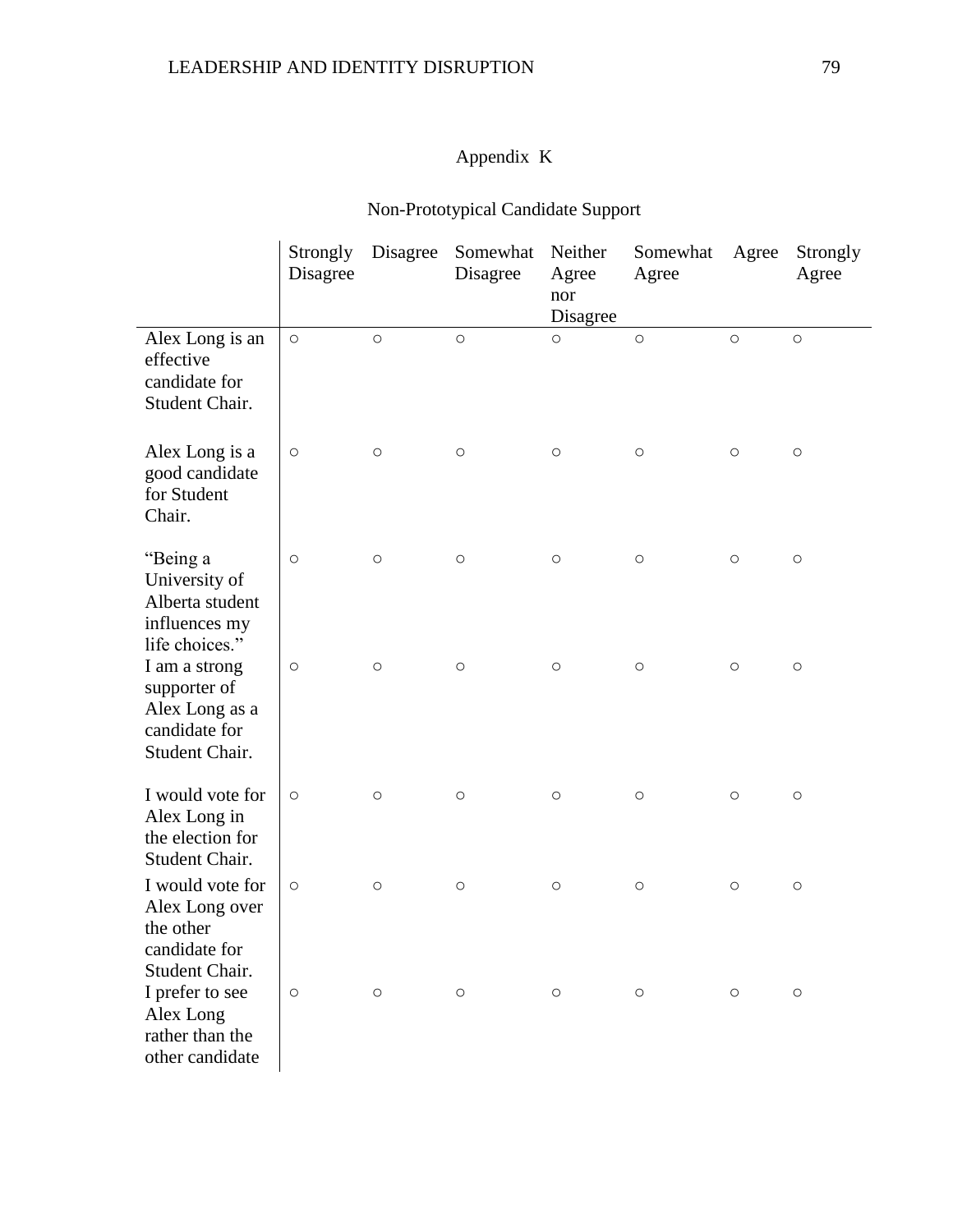| as Student<br>Chair.                                                         |            |            |            |            |            |         |            |
|------------------------------------------------------------------------------|------------|------------|------------|------------|------------|---------|------------|
| Alex Long<br>represents the<br>best interest of<br>University of<br>Alberta. | $\circ$    | $\bigcirc$ | $\bigcirc$ | $\circ$    | $\bigcirc$ | $\circ$ | $\circ$    |
| I trust Alex<br>Long as a<br>candidate for<br>Student Chair.                 | $\bigcirc$ | $\bigcirc$ | $\bigcirc$ | $\bigcirc$ | $\bigcirc$ | $\circ$ | $\bigcirc$ |
| I think that Alex<br>Long is<br>trustworthy.                                 | $\bigcirc$ | $\circ$    | $\bigcirc$ | $\bigcirc$ | $\bigcirc$ | $\circ$ | $\circ$    |
| Alex Long is<br>committed to<br>University of<br>Alberta.                    | $\circ$    | $\circ$    | $\bigcirc$ | $\circ$    | $\bigcirc$ | $\circ$ | $\bigcirc$ |
| Alex Long<br>wants what is<br>best for<br>University of<br>Alberta.          | $\bigcirc$ | $\bigcirc$ | $\bigcirc$ | $\bigcirc$ | $\bigcirc$ | $\circ$ | $\circ$    |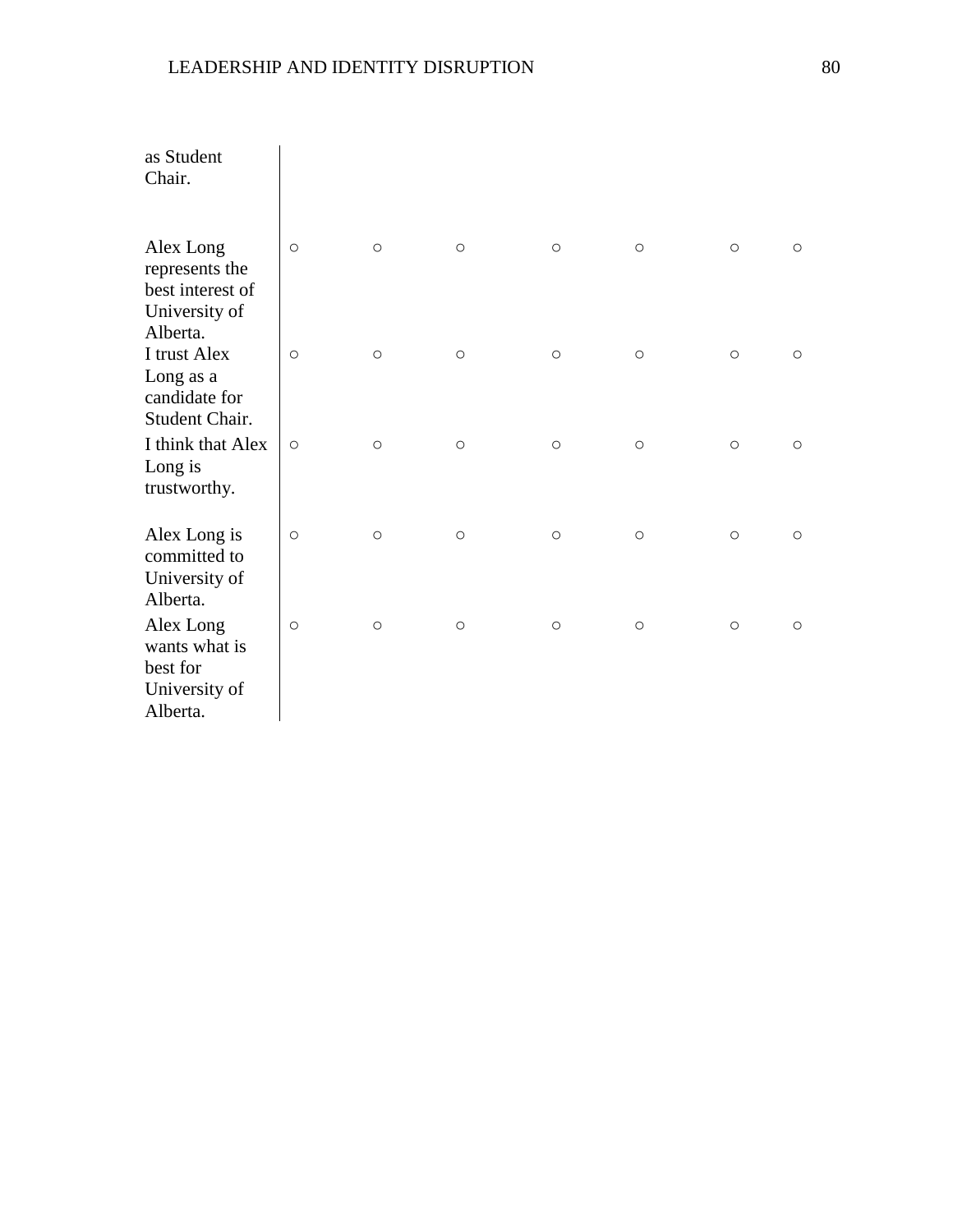# **Appendix L**

| <b>Prototypical Candidate Support</b> |  |  |
|---------------------------------------|--|--|
|---------------------------------------|--|--|

|                                                                                         | Strongly<br>Disagree | Disagree   | Somewhat<br>Disagree | Neither<br>Agree<br>nor<br>Disagree | Somewhat<br>Agree   | Agree      | Strongly<br>Agree |
|-----------------------------------------------------------------------------------------|----------------------|------------|----------------------|-------------------------------------|---------------------|------------|-------------------|
| Jordan Smith is<br>an effective<br>candidate for<br>Student Chair.                      | $\bigcirc$           | $\circ$    | $\circ$              | $\bigcirc$                          | $\circlearrowright$ | $\bigcirc$ | $\bigcirc$        |
| Jordan Smith is<br>a good candidate<br>for Student<br>Chair.                            | $\circ$              | $\circ$    | $\bigcirc$           | $\bigcirc$                          | $\bigcirc$          | $\bigcirc$ | $\bigcirc$        |
| "Being a<br>University of<br>Alberta student<br>influences my<br>life choices."         | $\circ$              | $\circ$    | $\circ$              | $\bigcirc$                          | $\circ$             | $\bigcirc$ | $\circ$           |
| I am a strong<br>supporter of<br>Jordan Smith as<br>a candidate for<br>Student Chair.   | $\bigcirc$           | $\circ$    | $\bigcirc$           | $\bigcirc$                          | $\bigcirc$          | $\bigcirc$ | $\bigcirc$        |
| I would vote for<br>Jordan Smith in<br>the election for<br>Student Chair.               | $\circ$              | $\bigcirc$ | $\bigcirc$           | $\bigcirc$                          | $\bigcirc$          | $\bigcirc$ | $\bigcirc$        |
| I would vote for<br>Jordan Smith<br>over the other<br>candidate for                     | $\circ$              | $\bigcirc$ | $\bigcirc$           | $\bigcirc$                          | $\bigcirc$          | $\bigcirc$ | $\bigcirc$        |
| Student Chair.<br>I prefer to see<br>Jordan Smith<br>rather than the<br>other candidate | $\bigcirc$           | $\circ$    | $\circ$              | $\bigcirc$                          | $\bigcirc$          | $\bigcirc$ | $\bigcirc$        |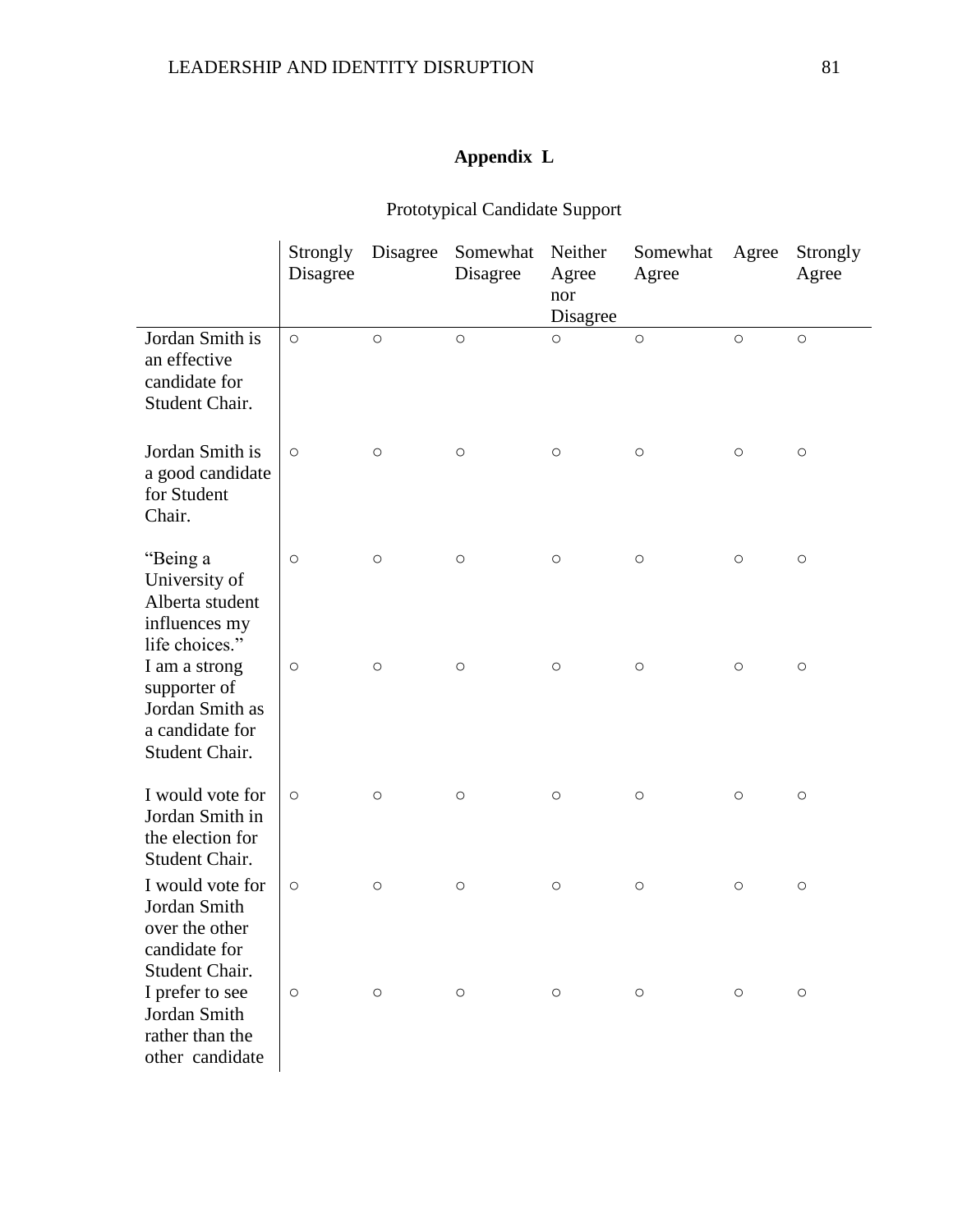| as Student<br>Chair.                                                            |         |            |            |                     |            |            |            |
|---------------------------------------------------------------------------------|---------|------------|------------|---------------------|------------|------------|------------|
| Jordan Smith<br>represents the<br>best interest of<br>University of<br>Alberta. | $\circ$ | $\bigcirc$ | $\bigcirc$ | $\circlearrowright$ | $\bigcirc$ | $\bigcirc$ | $\circ$    |
| I trust Jordan<br>Smith as a<br>candidate for<br>Student Chair.                 | $\circ$ | $\circ$    | $\circ$    | $\bigcirc$          | $\bigcirc$ | $\circ$    | $\bigcirc$ |
| I think that<br>Jordan Smith is<br>trustworthy.                                 | $\circ$ | $\bigcirc$ | $\bigcirc$ | $\circlearrowright$ | $\bigcirc$ | $\circ$    | $\circ$    |
| Jordan Smith is<br>committed to<br>University of<br>Alberta.                    | $\circ$ | $\bigcirc$ | $\bigcirc$ | $\circlearrowright$ | $\bigcirc$ | $\bigcirc$ | $\bigcirc$ |
| Jordan Smith<br>wants what is<br>best for<br>University of<br>Alberta.          | $\circ$ | $\circ$    | $\bigcirc$ | $\bigcirc$          | $\bigcirc$ | $\bigcirc$ | $\circ$    |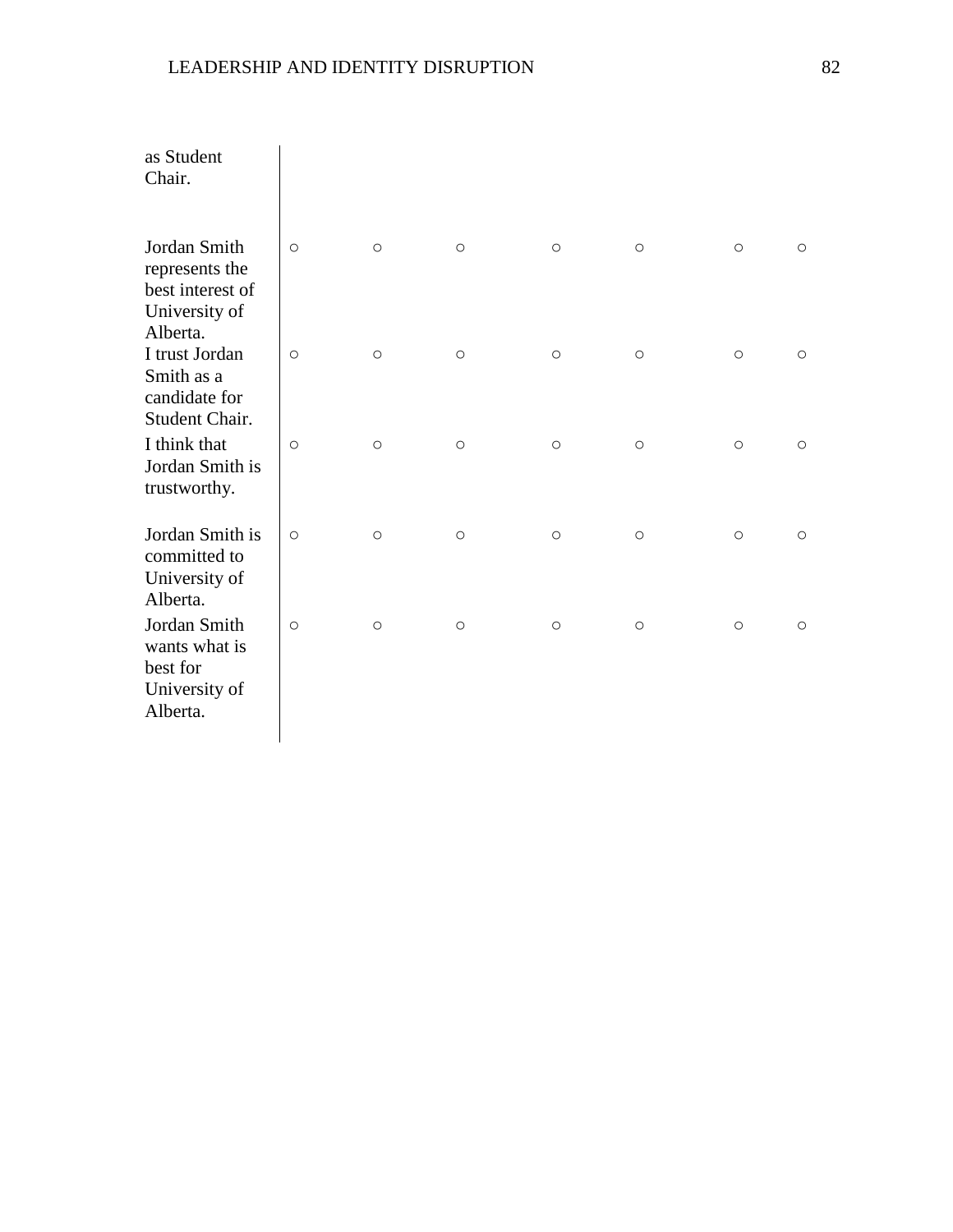## **Appendix M**

## Attitude Prototypicality

## Overall, I would say the attitude that I expressed toward Casey Brown...

|                                                                                   | Strongly<br>Disagree | Disagree   | Somewhat<br>Disagree | Neither<br>Agree<br>nor<br>Disagree | Somewhat<br>Agree | Agree   | Strongly<br>Agree |
|-----------------------------------------------------------------------------------|----------------------|------------|----------------------|-------------------------------------|-------------------|---------|-------------------|
| Is a good<br>example of the<br>typical attitude<br>at University of<br>Alberta.   | $\circ$              | $\bigcirc$ | $\circ$              | $\circ$                             | $\circ$           | $\circ$ | $\circ$           |
| Is a common<br>opinion at<br>University of<br>Alberta.                            | $\circ$              | $\circ$    | $\circ$              | $\circ$                             | $\circ$           | $\circ$ | $\circ$           |
| Is very similar<br>to most attitudes<br>expressed at<br>University of<br>Alberta. | $\circ$              | $\circ$    | $\circ$              | $\circ$                             | $\circ$           | $\circ$ | $\circ$           |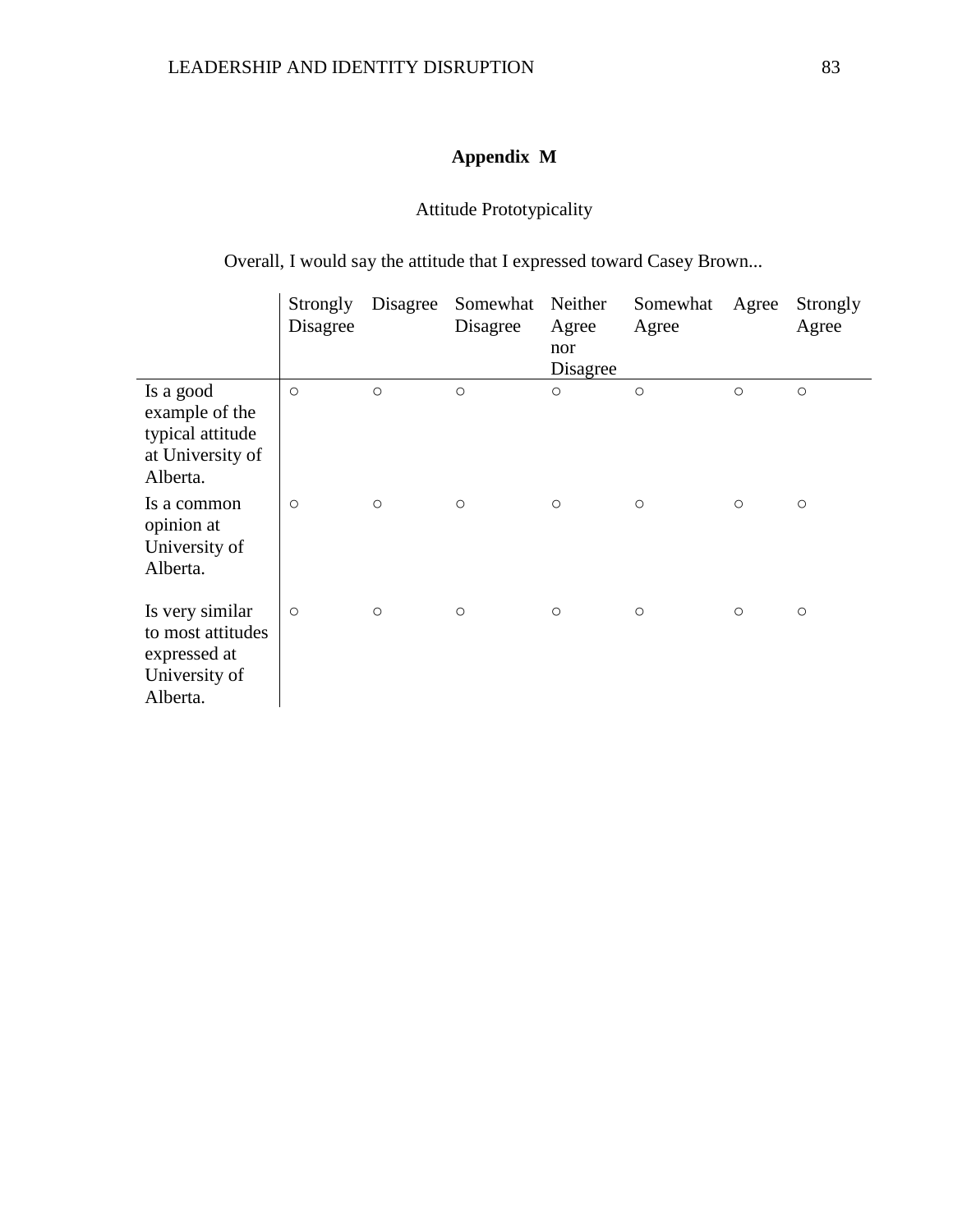## **Appendix N**

## Group Identification Post-Test

Please use the scale to indicate how you feel as a University of Alberta student.

|                                                                              | Strongly<br>Disagree | Disagree   | Somewhat<br>Disagree | Neither<br>Agree<br>nor<br>Disagree | Somewhat<br>Agree | Agree      | Strongly<br>Agree |
|------------------------------------------------------------------------------|----------------------|------------|----------------------|-------------------------------------|-------------------|------------|-------------------|
| I feel that I<br>belong as a<br>University of<br>Alberta student.            | $\circ$              | $\circ$    | $\circ$              | $\bigcirc$                          | $\circ$           | $\circ$    | $\bigcirc$        |
| Being a<br>University of<br>Alberta student<br>in important to<br>me.        | $\bigcirc$           | $\circ$    | $\circ$              | $\bigcirc$                          | $\circ$           | $\bigcirc$ | $\bigcirc$        |
| In general, I feel<br>like a University<br>of Alberta<br>student.            | $\bigcirc$           | $\bigcirc$ | $\circ$              | $\bigcirc$                          | $\bigcirc$        | $\bigcirc$ | $\bigcirc$        |
| I fit in well as a<br>University of<br>Alberta student.                      | $\bigcirc$           | $\bigcirc$ | $\circ$              | $\bigcirc$                          | $\circ$           | $\bigcirc$ | $\bigcirc$        |
| I am similar to<br>other University<br>of Alberta<br>students.               | $\bigcirc$           | $\bigcirc$ | $\circ$              | $\bigcirc$                          | $\circ$           | $\bigcirc$ | $\bigcirc$        |
| I identify<br>strongly with the<br>University of<br>Alberta student<br>body. | $\bigcirc$           | $\bigcirc$ | $\circ$              | $\bigcirc$                          | $\circ$           | $\bigcirc$ | $\bigcirc$        |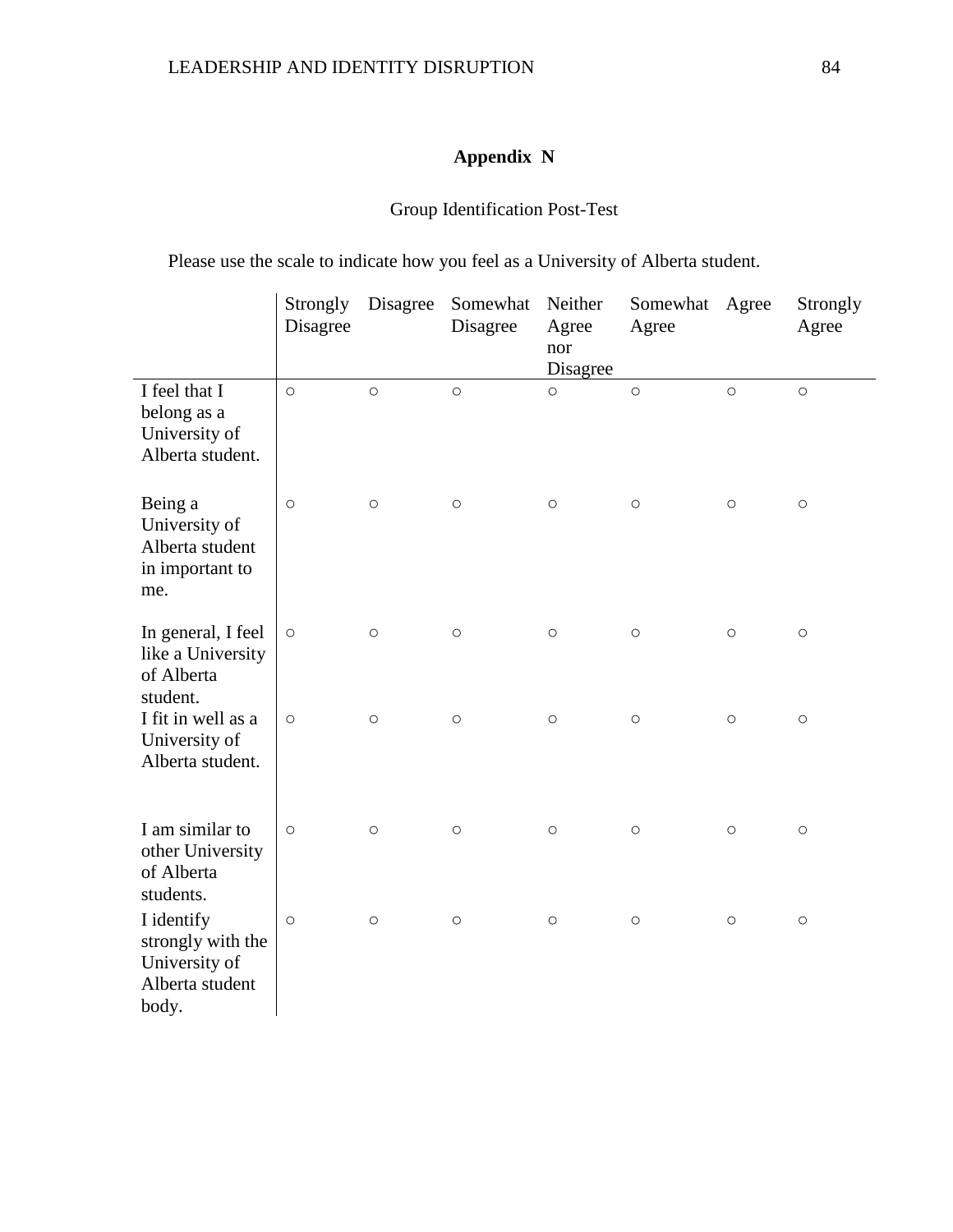| I identify with  |  |  |  |  |
|------------------|--|--|--|--|
| being a          |  |  |  |  |
| University of    |  |  |  |  |
| Alberta student. |  |  |  |  |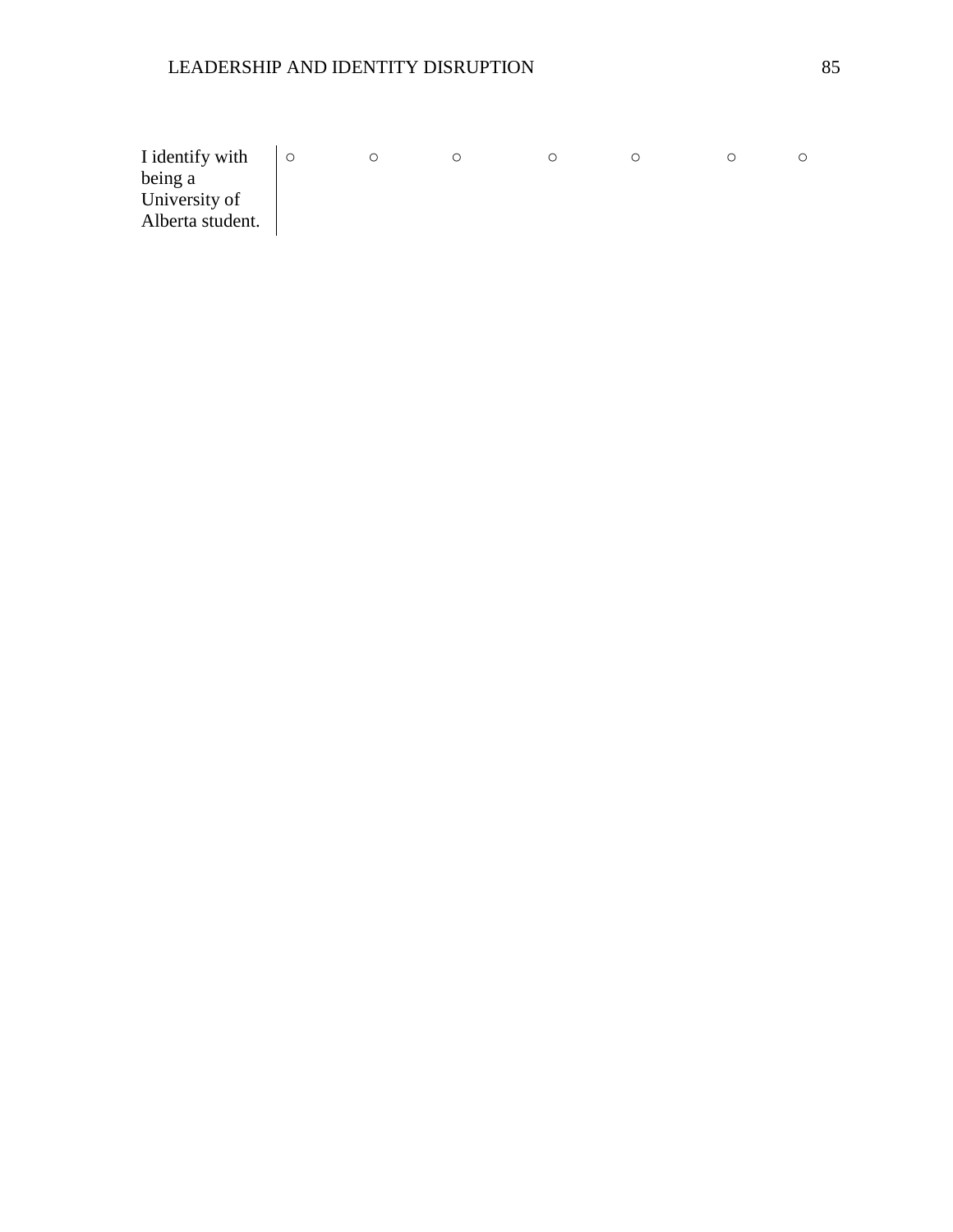## **Appendix O**

## Self-Prototypicality

Please use the scale to indicate how you feel about your identity as a University of

Alberta student.

|                                                                    | Strongly<br>Disagree | Disagree   | Somewhat<br>Disagree | Neither<br>Agree<br>nor<br>Disagree | Somewhat<br>Agree | Agree      | Strongly<br>Agree |
|--------------------------------------------------------------------|----------------------|------------|----------------------|-------------------------------------|-------------------|------------|-------------------|
| I represent what<br>is characteristic<br>of being an UA<br>student | $\circlearrowright$  | $\circ$    | $\circ$              | $\bigcirc$                          | $\circ$           | $\circ$    | $\circ$           |
| I am a good<br>example of an<br>UA student                         | $\circ$              | $\bigcirc$ | $\bigcirc$           | $\bigcirc$                          | $\bigcirc$        | $\bigcirc$ | $\bigcirc$        |
| I am similar to<br>most UA<br>students                             | $\circ$              | $\circ$    | $\bigcirc$           | $\bigcirc$                          | $\bigcirc$        | $\bigcirc$ | $\bigcirc$        |
| I share common<br>interests and<br>ideals with UA<br>students      | $\circ$              | $\circ$    | $\bigcirc$           | $\bigcirc$                          | $\bigcirc$        | $\bigcirc$ | $\bigcirc$        |
| I am<br>representative<br>of UA students.                          | $\circ$              | $\bigcirc$ | $\circ$              | $\bigcirc$                          | $\bigcirc$        | $\circ$    | $\bigcirc$        |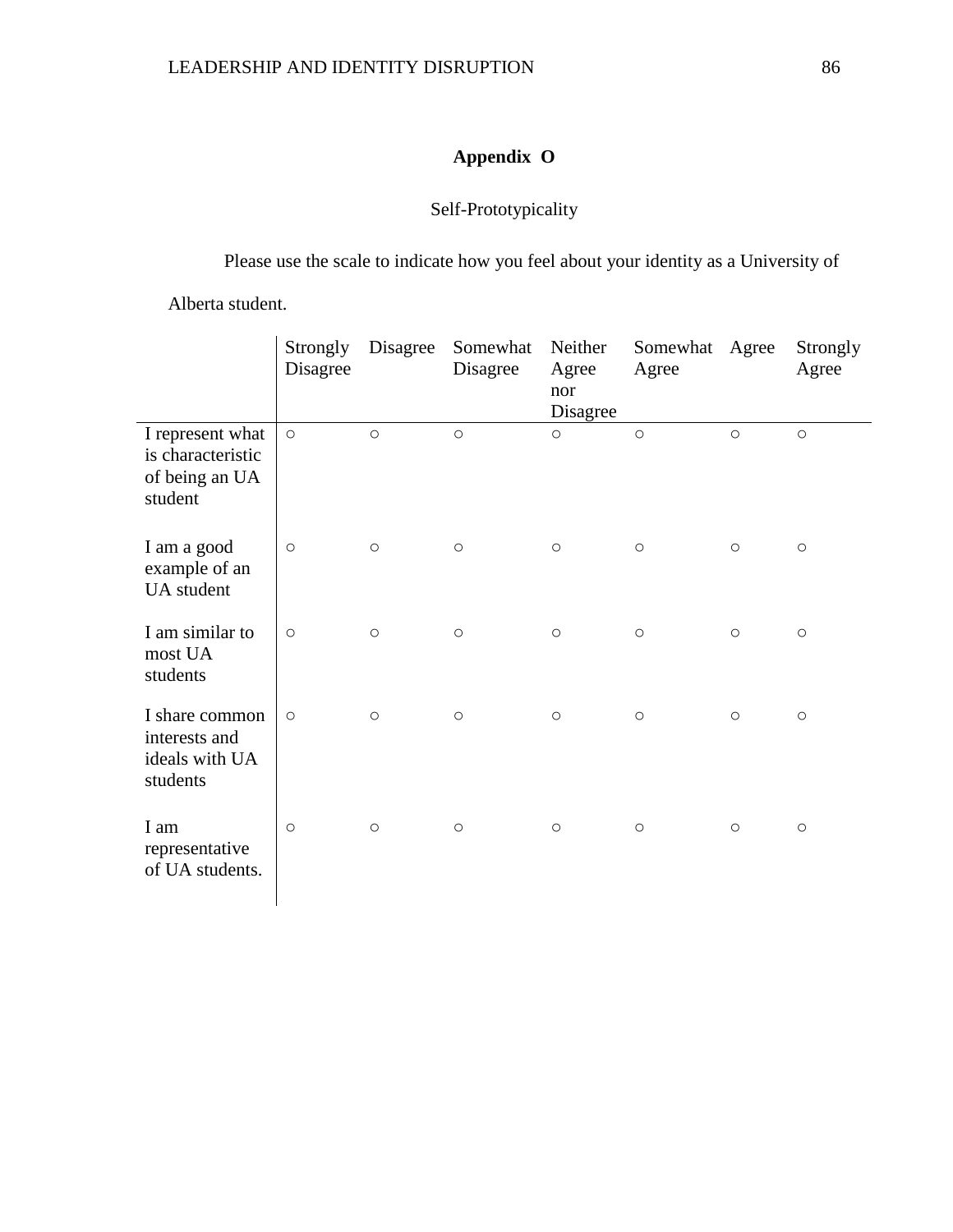## **Appendix P**

## Group Identity Uncertainty

Please use the scale below to indicate your agreement with each statement.

|                                                                                                              | Strongly<br>Disagree | Disagree   | Somewhat<br>Disagree | Neither<br>Agree<br>nor<br>Disagree | Somewhat Agree<br>Agree |            | Strongly<br>Agree |
|--------------------------------------------------------------------------------------------------------------|----------------------|------------|----------------------|-------------------------------------|-------------------------|------------|-------------------|
| I feel that the<br>definition of the<br>University of<br>Alberta identity<br>is unclear.                     | $\circ$              | $\circ$    | $\circ$              | $\bigcirc$                          | $\circ$                 | $\circ$    | $\circ$           |
| I feel uncertain<br>about what it<br>means to be a<br>University of<br>Alberta student.                      | $\bigcirc$           | $\bigcirc$ | $\bigcirc$           | $\bigcirc$                          | $\bigcirc$              | $\bigcirc$ | $\bigcirc$        |
| I feel uncertain<br>about the<br>characteristics<br>that define being<br>a University of<br>Alberta student. | $\circ$              | $\bigcirc$ | $\bigcirc$           | $\circ$                             | $\bigcirc$              | $\bigcirc$ | $\bigcirc$        |
| I feel uncertain<br>about what<br>University of<br>Alberta stands<br>for.                                    | $\bigcirc$           | $\bigcirc$ | $\bigcirc$           | $\circ$                             | $\bigcirc$              | $\bigcirc$ | $\bigcirc$        |
| I feel uncertain<br>about the                                                                                | $\bigcirc$           | $\circ$    | $\bigcirc$           | $\bigcirc$                          | $\bigcirc$              | $\bigcirc$ | $\bigcirc$        |
| distinctiveness<br>of University of<br>Alberta's<br>identity.                                                |                      |            |                      |                                     |                         |            |                   |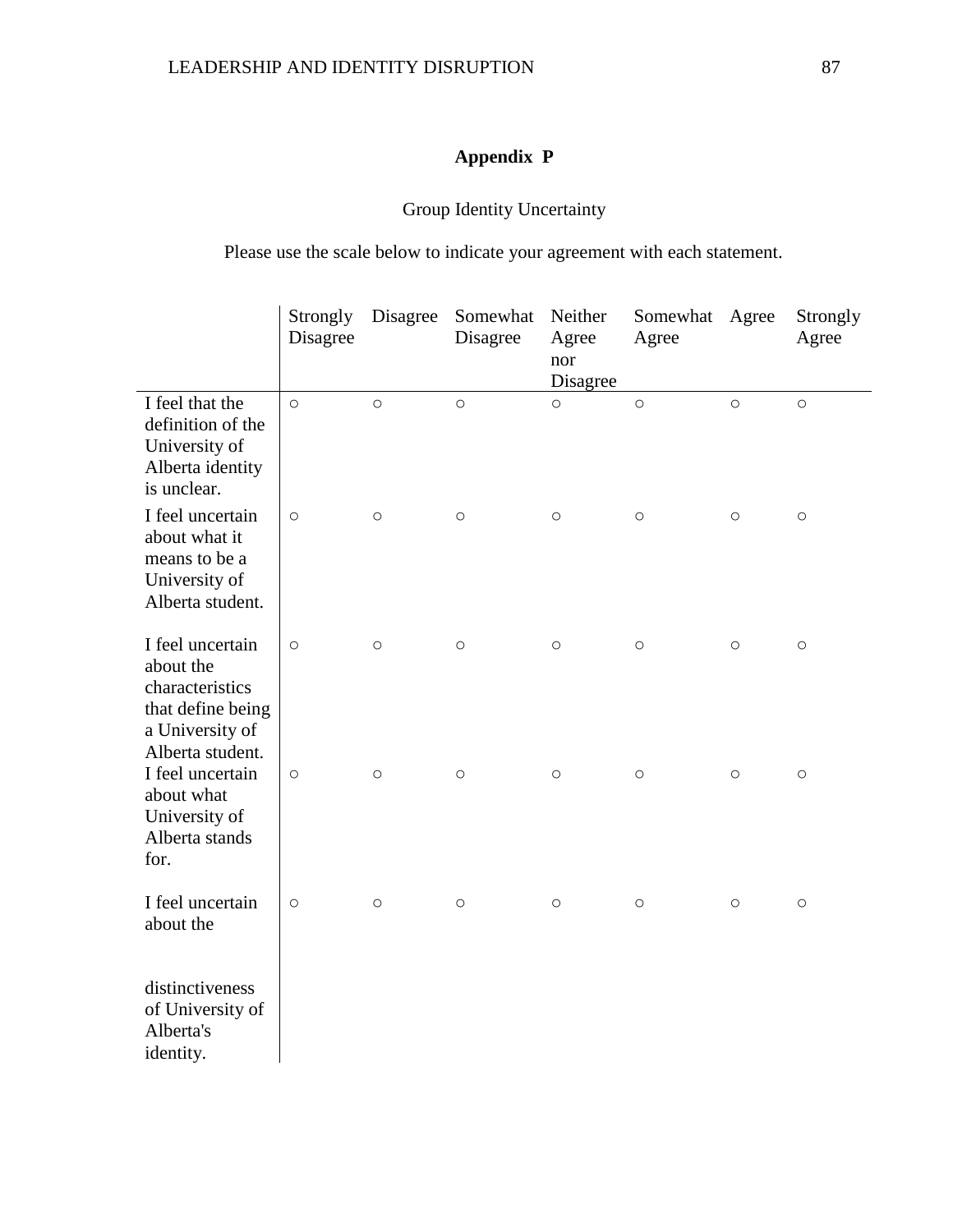| I feel                            | $\circ$    | $\circ$    | $\circ$             | $\circ$    | $\circ$    | $\circ$             | $\circ$    |
|-----------------------------------|------------|------------|---------------------|------------|------------|---------------------|------------|
| uncertainty that                  |            |            |                     |            |            |                     |            |
| the University of                 |            |            |                     |            |            |                     |            |
| Alberta identity<br>I know is     |            |            |                     |            |            |                     |            |
| correct.                          |            |            |                     |            |            |                     |            |
| I feel uncertain                  | $\circ$    | $\circ$    | $\circ$             | $\circ$    | $\circ$    | O                   | $\circ$    |
| about my role as                  |            |            |                     |            |            |                     |            |
| an University of                  |            |            |                     |            |            |                     |            |
| Alberta student.                  |            |            |                     |            |            |                     |            |
| I feel uncertain                  | $\bigcirc$ | $\bigcirc$ | $\bigcirc$          | $\bigcirc$ | $\circ$    | $\circ$             | $\bigcirc$ |
| fitting in as a                   |            |            |                     |            |            |                     |            |
| typical                           |            |            |                     |            |            |                     |            |
| University of                     |            |            |                     |            |            |                     |            |
| Alberta student.                  |            |            |                     |            |            |                     |            |
| I feel uncertain                  | $\bigcirc$ | $\circ$    | $\circ$             | $\circ$    | $\circ$    | $\circ$             | $\bigcirc$ |
| about other                       |            |            |                     |            |            |                     |            |
| University of<br>Alberta students |            |            |                     |            |            |                     |            |
| accepting me as                   |            |            |                     |            |            |                     |            |
| a University of                   |            |            |                     |            |            |                     |            |
| Alberta student.                  |            |            |                     |            |            |                     |            |
| I feel uncertain                  | $\bigcirc$ | $\circ$    | $\circ$             | $\circ$    | $\circ$    | $\circ$             | $\bigcirc$ |
| about being a                     |            |            |                     |            |            |                     |            |
| representative                    |            |            |                     |            |            |                     |            |
| University of                     |            |            |                     |            |            |                     |            |
| Alberta student.                  |            |            |                     |            |            |                     |            |
| I feel uncertain                  | $\bigcirc$ | $\bigcirc$ | $\circ$             | $\bigcirc$ | $\bigcirc$ | $\bigcirc$          | О          |
| about being                       |            |            |                     |            |            |                     |            |
| recognized as a                   |            |            |                     |            |            |                     |            |
| typical<br>University of          |            |            |                     |            |            |                     |            |
| Alberta student                   |            |            |                     |            |            |                     |            |
| by other                          |            |            |                     |            |            |                     |            |
| University of                     |            |            |                     |            |            |                     |            |
| Alberta students.                 |            |            |                     |            |            |                     |            |
| I feel uncertain                  | $\circ$    | $\bigcirc$ | $\circlearrowright$ | $\bigcirc$ | $\bigcirc$ | $\circlearrowright$ | $\circ$    |
| about who I am                    |            |            |                     |            |            |                     |            |
| as a University                   |            |            |                     |            |            |                     |            |
| of Alberta                        |            |            |                     |            |            |                     |            |
| student.                          |            |            |                     |            |            |                     |            |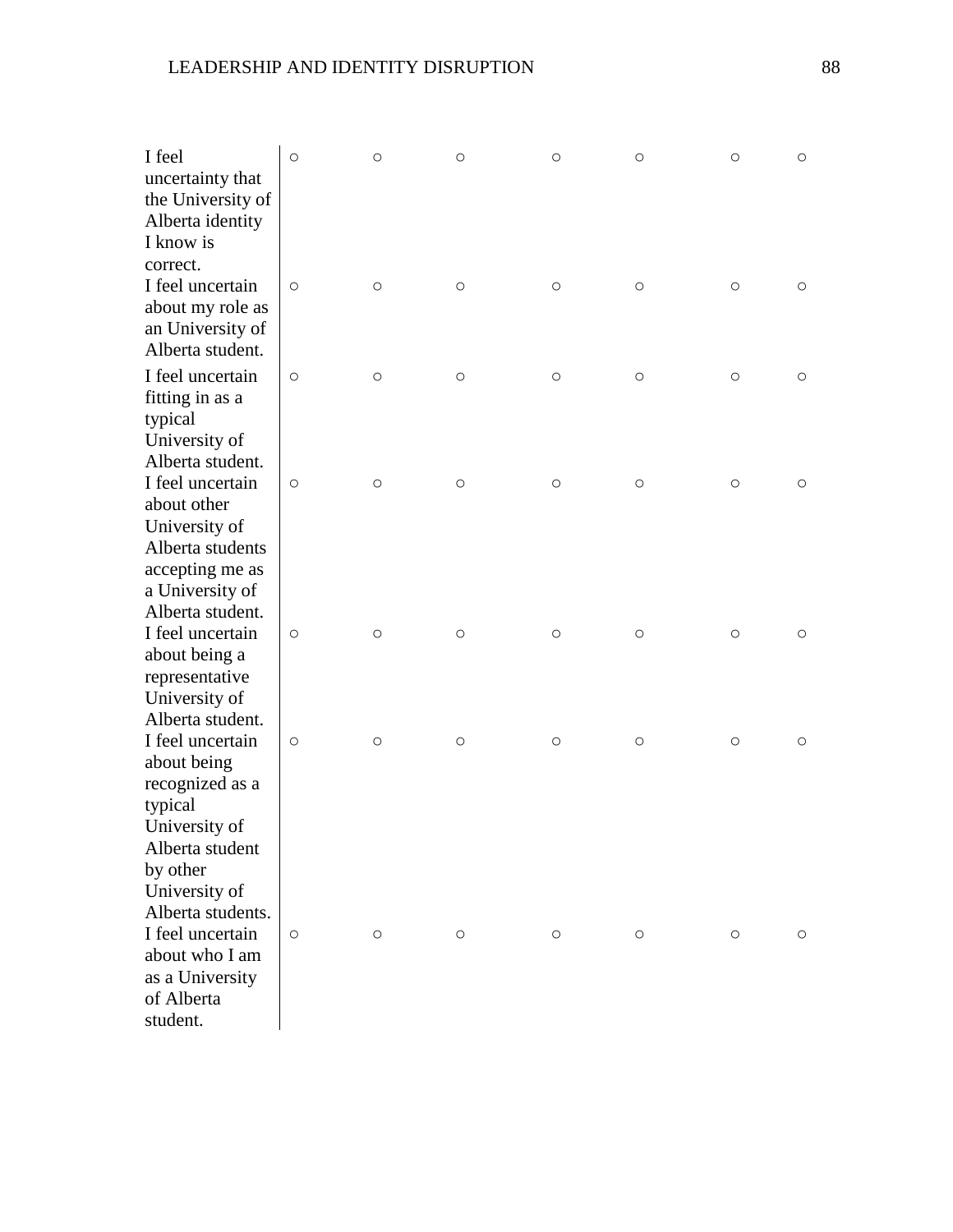## **Appendix Q**

## Uncertainty Manipulation Check

Please use the scale below to indicate your agreement with each statement.

|                                                                      | Strongly<br>Disagree | Disagree | Somewhat<br>Disagree | Neither<br>Agree<br>nor<br>Disagree | Somewhat<br>Agree | Agree      | Strongly<br>Agree   |
|----------------------------------------------------------------------|----------------------|----------|----------------------|-------------------------------------|-------------------|------------|---------------------|
| I am uncertain<br>about myself<br>and the future.                    | $\bigcirc$           | $\circ$  | $\circ$              | $\circ$                             | $\circ$           | $\circ$    | $\circ$             |
| I am worried<br>about myself<br>and the future.                      | $\circ$              | $\circ$  | $\bigcirc$           | $\bigcirc$                          | $\bigcirc$        | $\bigcirc$ | $\circlearrowright$ |
| I am concerned<br>about myself<br>and the future.                    | $\circ$              | $\circ$  | $\circ$              | $\circ$                             | $\circ$           | $\circ$    | $\circ$             |
| At this very<br>moment, I feel<br>uncertain about<br>myself.         | $\bigcirc$           | $\circ$  | $\bigcirc$           | $\circ$                             | $\bigcirc$        | $\bigcirc$ | $\circlearrowright$ |
| I feel uncertain<br>about the future<br>of University of<br>Alberta. | $\bigcirc$           | $\circ$  | $\circ$              | $\circ$                             | $\bigcirc$        | $\circ$    | $\circlearrowright$ |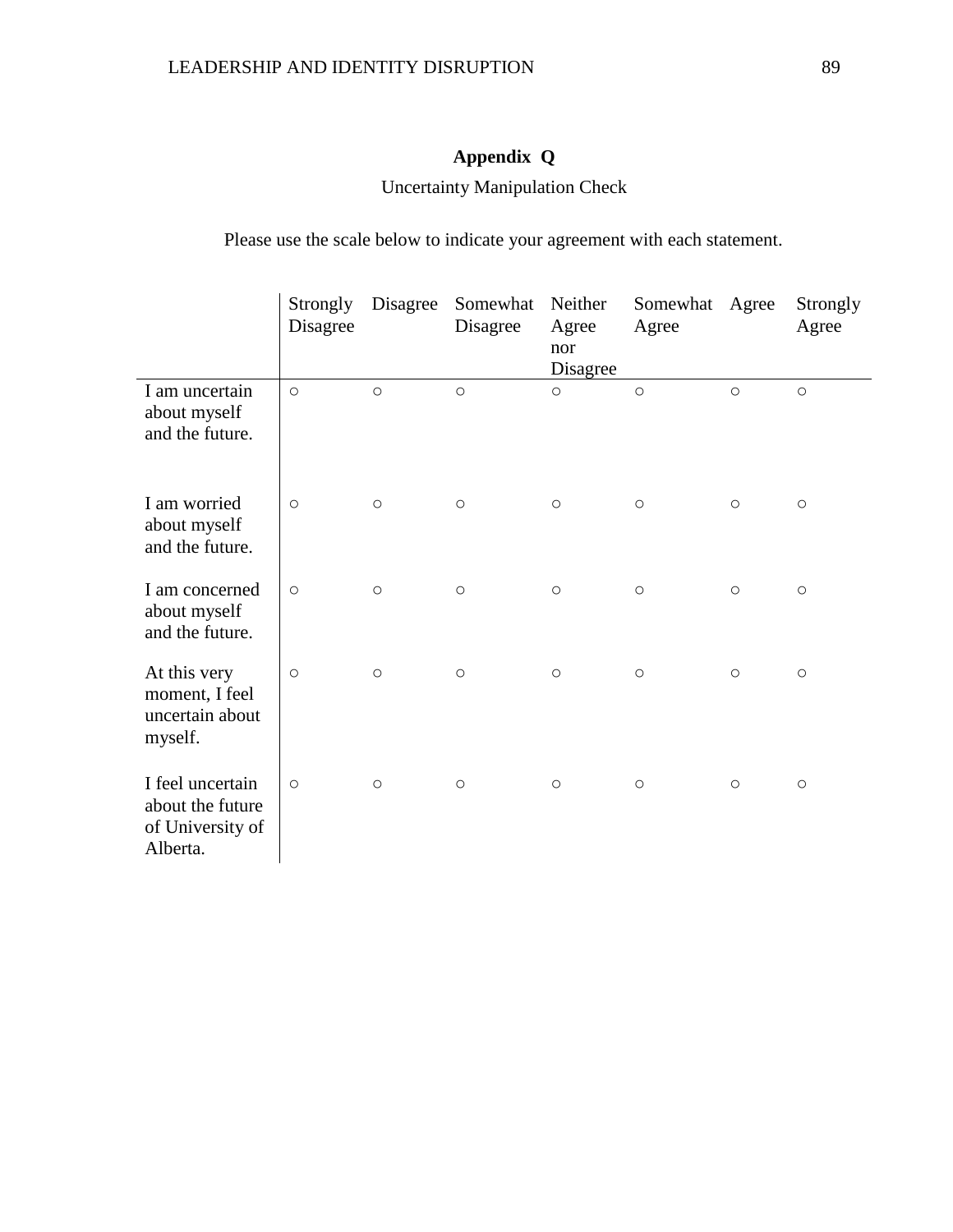## **Appendix R**

## Attitude Certainty

Please use the scale to indicate your feelings about your attitude toward exit

examinations.

|                                                                                                                                                                                                                       | Very<br>uncertain | Moderately<br>uncertain | Slightly<br>uncertain | Neither<br>uncertain<br>nor<br>certain | Slightly<br>certain | Moderately<br>certain | Very<br>certain     |
|-----------------------------------------------------------------------------------------------------------------------------------------------------------------------------------------------------------------------|-------------------|-------------------------|-----------------------|----------------------------------------|---------------------|-----------------------|---------------------|
| How<br>uncertain/cert<br>ain are you<br>that your<br>attitude<br>toward exit<br>examinations<br>is the correct<br>attitude to<br>have?                                                                                | $\circ$           | $\circ$                 | $\circ$               | $\circ$                                | $\circ$             | $\circ$               | $\bigcirc$          |
| How<br>uncertain/cert<br>ain are you<br>that of all the<br>possible<br>attitudes to<br>have toward<br>exit<br>examinations,<br>your attitude<br>reflects the<br>right way to<br>feel and think<br>about the<br>issue? | $\circ$           | $\bigcirc$              | $\bigcirc$            | $\bigcirc$                             | $\bigcirc$          | $\bigcirc$            | $\bigcirc$          |
| How<br>uncertain/cert<br>ain are you                                                                                                                                                                                  | $\circ$           | $\circ$                 | $\bigcirc$            | $\bigcirc$                             | $\circ$             | $\bigcirc$            | $\circlearrowright$ |